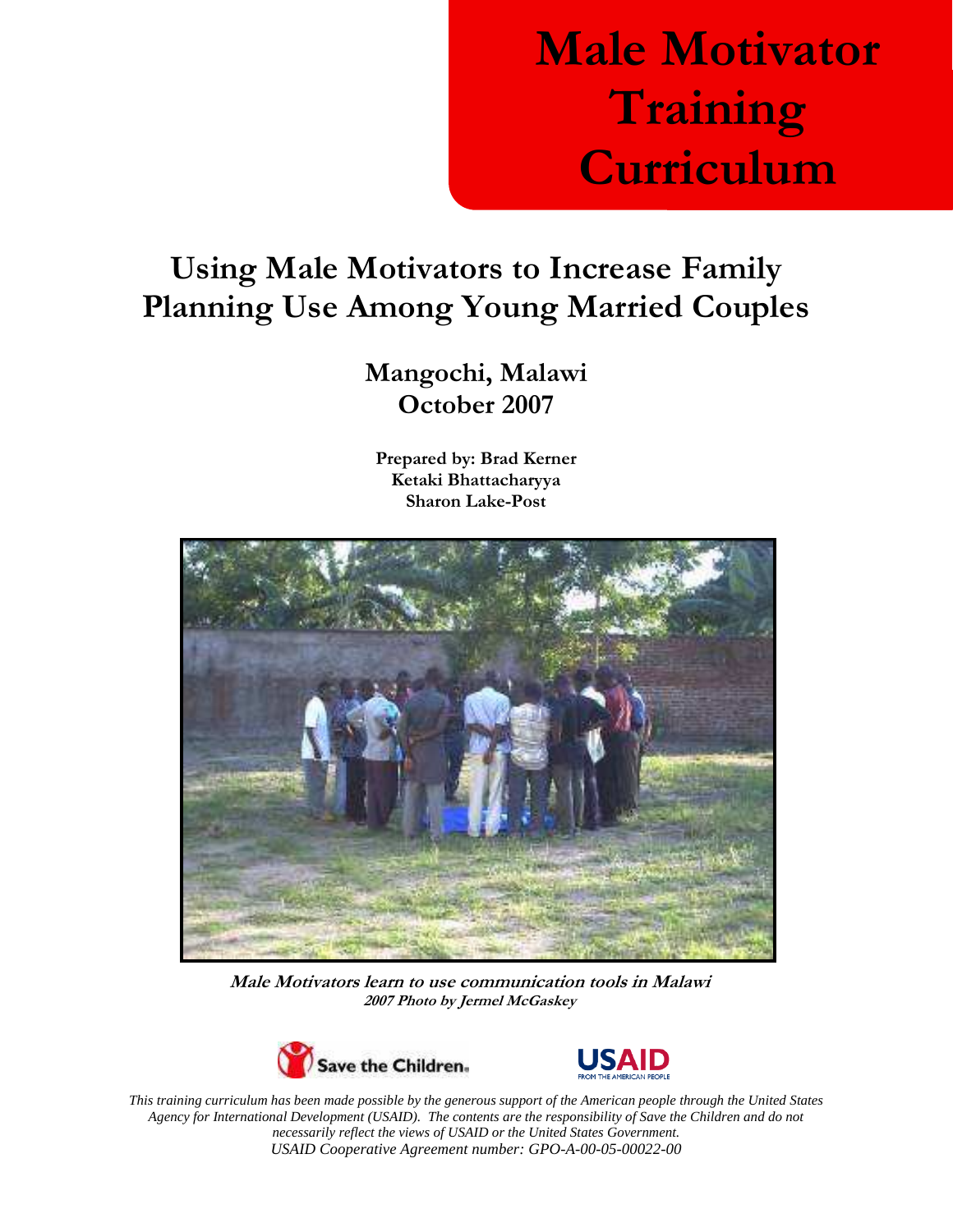# Male Motivator Study Abstract

#### Problem Statement

Despite tripling of modern contraceptive use since 1992, Malawi's contraceptive prevalence rate is currently only 26%. Youth in Malawi are particularly in need of contraceptive information. The country is characterized by high rates of early marriage and pregnancy (1/3 of women, ages 15-19, are already mothers or pregnant for the first time), low use of contraception by young people (only 7.6% of women ages 15-19 are currently using a modern method) and a high, unmet need for FP among married women (26.1%). Moreover, there has been a lack of male involvement in birth spacing and family planning programs which is crucial since men are often the primary decision makers about family size and gatekeepers to their partner's use of family planning methods. By targeting male partners, and providing them with important family planning knowledge and skills, we aim to improve the overall health status of young couples.

### Hypotheses

We hypothesize that by providing men, who are married to young women, with gender-sensitive and comprehensive family planning peer counseling, we will increase the likelihood that they will use contraception. We also hypothesize that the planned intervention will increase positive attitudes among men towards family planning and facilitate spousal communication about family planning.

#### **Objectives**

- Increase contraceptive uptake among men and their young wives
- Increase favorable attitudes towards family planning among these men
- Improve self-efficacy using contraception
- Enhance couple communication skills

#### Study Design

This study will employ a randomized controlled trial among 400 participants to test the effectiveness of an intervention that utilizes male motivators to increase contraceptive uptake among couples. The study is comprised of four main steps.

#### Step 1: Identify and Train Male Motivators

The intervention will consist of training 40 male exemplars – married men who use modern contraception and who are enthusiastic about  $it - to$  provide information about family planning and give male participants skills necessary to seek out, and eventually adopt, modern contraception. A 5-day training curriculum will be based in the Information-Motivation-Behavioral skills (IBM) theoretical model and enable the educators to work on all three of the fundamental arms in terms of family planning – information, motivation and behavioral skills.

#### Step 2: Identify and Recruit Sample and Pre-Intervention Assessments

Four hundred male participants with wives/co-habitating partners under the age of 25 will be identified. Half of the sample will then be randomly assigned to the control condition and the other half will receive the intervention. Instruments measuring baseline parameters will be administered to all 400 participants at this time.

#### Step 3: Intervention

Each male educator will be assigned five men to visit in their homes 5 times over a 6 month period. Each visit will entail an informational component, a motivational component and a skill building component. The educator will be equipped with the appropriate counseling materials.

#### Step 4: Post-Intervention Assessments

Following the completion of this six-month intervention a post-treatment assessment will be conducted among all 400 study participants to determine changes in contraceptive uptake, knowledge and attitudes of the participants eight months after enrolment.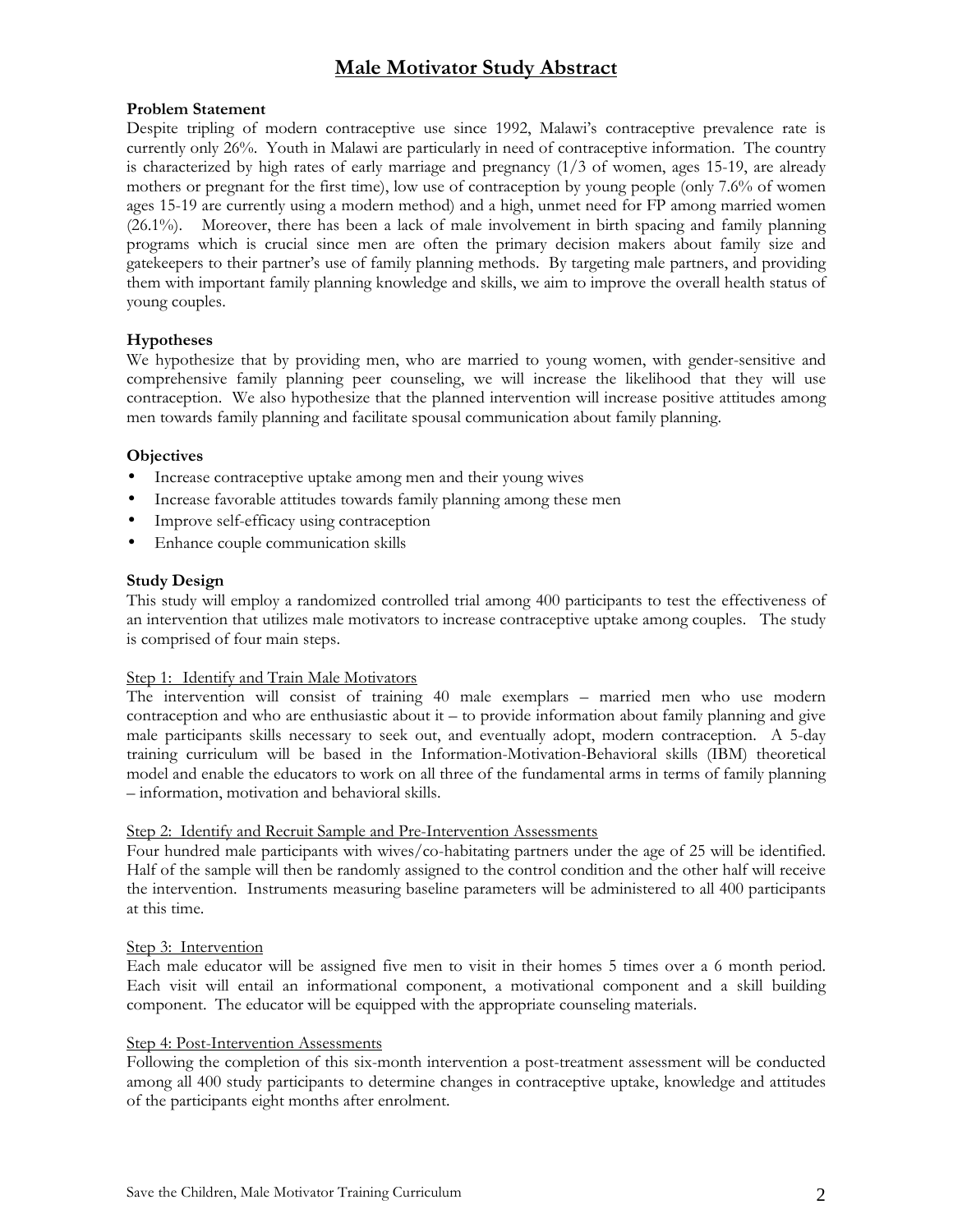| <b>Session#</b> | Page #          | <b>Time</b>                   | <b>Activity</b>                                                                                                      | <b>Session Objectives</b>                                                                                                                                                        | <b>Resources &amp;</b><br><b>Materials Needed</b>                                                                                |
|-----------------|-----------------|-------------------------------|----------------------------------------------------------------------------------------------------------------------|----------------------------------------------------------------------------------------------------------------------------------------------------------------------------------|----------------------------------------------------------------------------------------------------------------------------------|
| $\mathbf{1}$    | p12             | $9:00 - 9:15$                 | Brief introduction of<br>training and facilitators                                                                   | To introduce the training<br>facilitators and the purpose of<br>the 5-day training. To choose<br>daily volunteers. To introduce<br>workshop tools                                | Flip Chart, markers,<br>Koosh ball, chicken                                                                                      |
| $\overline{2}$  | p13             | $9:15 - 9:45$                 | Ice breaker                                                                                                          | To learn more about each<br>participant                                                                                                                                          |                                                                                                                                  |
| 3               | p14             | $9:45 - 10:00$                | Ground rules<br>and review of agenda                                                                                 | To inform training participates<br>of the agenda, time allocated<br>to each session and when they<br>can expect breaks. To clarify<br>ground rules and norms for the<br>training | Flip chart, markers,<br>tape                                                                                                     |
| $\overline{4}$  | p15             | $10:00 - 10:30$               | Pre-test                                                                                                             | To assess participant<br>knowledge, attitudes, and<br>comfort level                                                                                                              | 40 copies of the pre-<br>test questionnaire,<br>pencils                                                                          |
|                 |                 | $10:30 - 10:45$               | <b>BREAK</b>                                                                                                         |                                                                                                                                                                                  |                                                                                                                                  |
| 5               | p16             | $10:45 - 11:15$               | General introduction to<br>program/study                                                                             | To make participants familiar<br>with the program                                                                                                                                | Agenda                                                                                                                           |
| 6               | p17             | $11: 15 - 12:15$              | Gender values<br>clarification                                                                                       | To clarify participants' own<br>value systems with regard to<br>men's role in RH                                                                                                 | Four forced-choices<br>signs ("Strongly<br>Agree," "Agree,"<br>"Strongly Disagree,"<br>"Disagree"), flip<br>chart paper, markers |
| $\tau$          | P <sub>19</sub> | 12:15-12:30<br>$12:30 - 1:30$ | How is Gender and<br>masculinity related to<br>household decision-<br>making and family<br>planning?<br><b>LUNCH</b> | To frame the first session and<br>following two sessions as a<br>starting point for the male<br>motivators                                                                       |                                                                                                                                  |
| $\,8\,$         | p20             | $1:30 - 2:30$                 | Gender roles                                                                                                         | To give participants insight                                                                                                                                                     | Flip chart, markers,                                                                                                             |
|                 |                 |                               | "Act like a man, Act<br>like a woman."                                                                               | into how gender roles and<br>social norms impact how they<br>make decisions about health<br>and family planning                                                                  | tape                                                                                                                             |
|                 |                 | $2:30 - 2:45$                 | <b>BREAK</b>                                                                                                         |                                                                                                                                                                                  |                                                                                                                                  |
|                 |                 | $2:45 - 3:00$                 | Energizer                                                                                                            |                                                                                                                                                                                  |                                                                                                                                  |
| 9               | p22             | $3 - 4$                       | Poster card discussion                                                                                               | To encourage discussion about<br>being a 'Bambo Wachitsanzo"<br>and making healthy decisions<br>together with the participants'<br>wives                                         | Posters cards $1, 6, 7$ ,<br>8, 13                                                                                               |
| 10              | p24             | $4:00 - 4:30$                 | Wrap-up                                                                                                              | To discuss the day's activities<br>and plan for tomorrow                                                                                                                         |                                                                                                                                  |

# **DAY 1: Understanding Gender Values and Family Planning**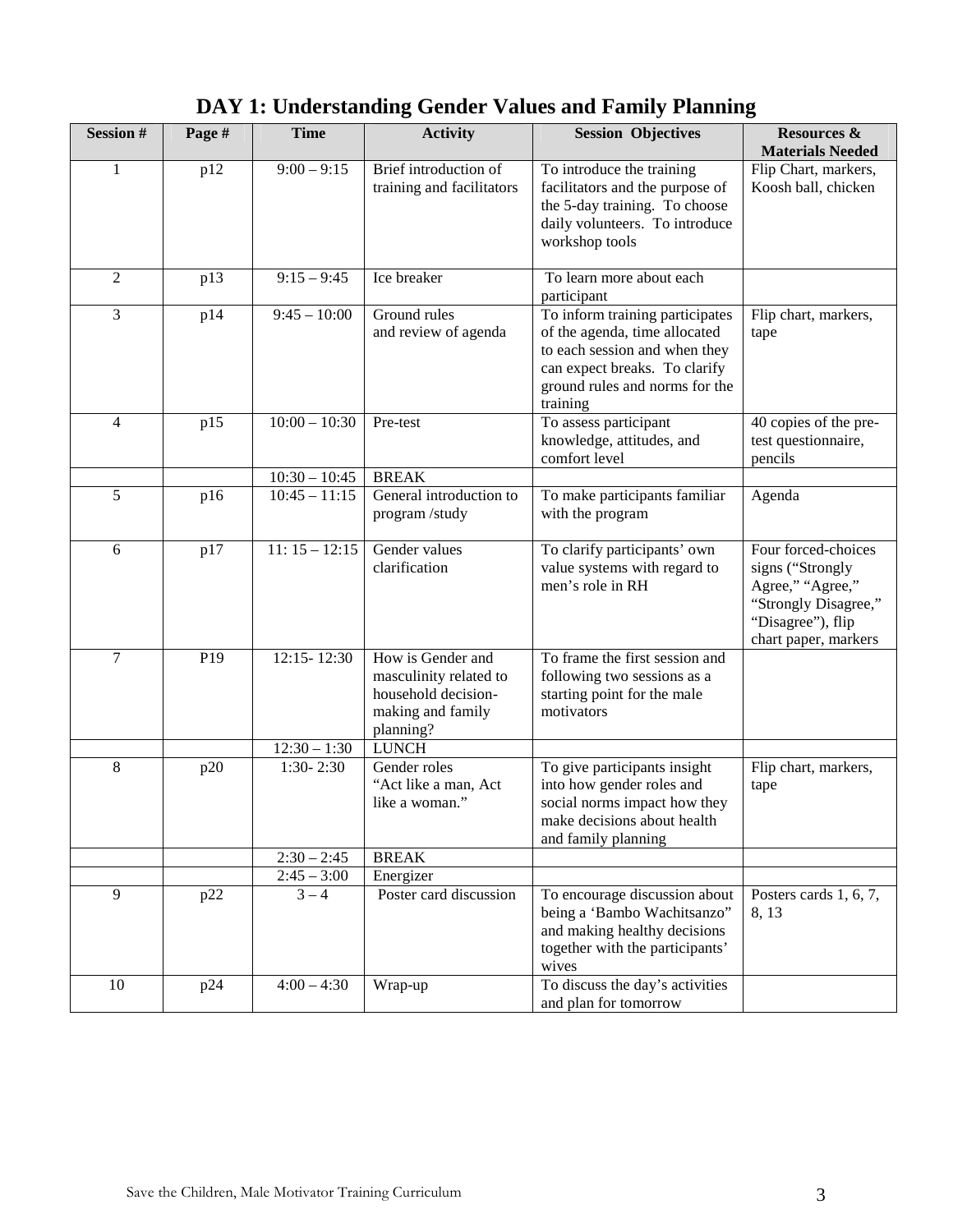| <b>Session#</b>   | Page # | <b>Time</b>              | <b>Activity</b>                                                          | <b>Session Objectives</b>                                                                          | <b>Resource Materials</b><br><b>Needed</b>                                                                                                                                         |
|-------------------|--------|--------------------------|--------------------------------------------------------------------------|----------------------------------------------------------------------------------------------------|------------------------------------------------------------------------------------------------------------------------------------------------------------------------------------|
| 11                | p25    | $9:00 - 9:15$            | One thing I learned                                                      | To recall key points from Day                                                                      | Koosh ball.                                                                                                                                                                        |
|                   |        |                          |                                                                          |                                                                                                    |                                                                                                                                                                                    |
| $\overline{12}$   | p26    | $9:15 - 10:00$           | Importance of family<br>planning, delaying birth<br>and birth spacing    | To define family planning,<br>delaying birth and birth<br>spacing and to discuss their<br>benefits | Corn kernels/grains,<br>flip chart, markers                                                                                                                                        |
| $\overline{13}$   | P29    | $10:00 - 10:30$          | Family planning<br>methods                                               | To provide basic information<br>regarding all family planning<br>methods                           | Reproductive<br>anatomy charts,<br>samples of family<br>planning methods, a<br>bag, cue cards with a<br>picture of the method<br>on one side and<br>questions on the other<br>side |
|                   |        | $10:30 - 10:45$          | <b>BREAK</b>                                                             |                                                                                                    |                                                                                                                                                                                    |
| 13<br>(continued) |        | $10:45 - 12:15$          | Family planning<br>methods (continued)                                   |                                                                                                    |                                                                                                                                                                                    |
| 14                | p43    | 12:15-12:45              | Reflections:<br>Talking to partners<br>about family planning<br>decision | To reflect on their own<br>experiences talking to their<br>partners about family planning          |                                                                                                                                                                                    |
|                   |        | 12:45-1:45               | <b>LUNCH</b>                                                             |                                                                                                    |                                                                                                                                                                                    |
|                   |        | $1:45-2:00$              | Energizer                                                                |                                                                                                    |                                                                                                                                                                                    |
| 15                | p44    | $2:00-2:45$              | Men's role in family<br>planning use                                     | To identify ways they, as Male<br>Motivators, can encourage<br>other men to use family<br>planning | Flip chart, markers,<br>pens, paper                                                                                                                                                |
|                   |        | $2:45 - 3:00$            | <b>BREAK</b>                                                             |                                                                                                    |                                                                                                                                                                                    |
| 16                | p45    | $\overline{3:00 - 3:30}$ | Condom utilization<br>game and<br>demonstration                          | To know how to appropriately<br>use a condom                                                       | Penis model, variety<br>of condoms, 4 sets of<br>cards with the steps<br>for using a condom<br>(1 step per card),<br>condom brochure                                               |
| 17                | P47    | $3:30 - 4:15$            | Myths and facts                                                          | To identify common<br>misconceptions about family<br>planning                                      | <b>Myths and Facts</b><br>sheet                                                                                                                                                    |
| 18                | p51    | $4:15 - 4:45$            | Wrap-up                                                                  | To discuss the day's activities<br>and the plan for tomorrow                                       |                                                                                                                                                                                    |

**DAY 2: Family Planning Information**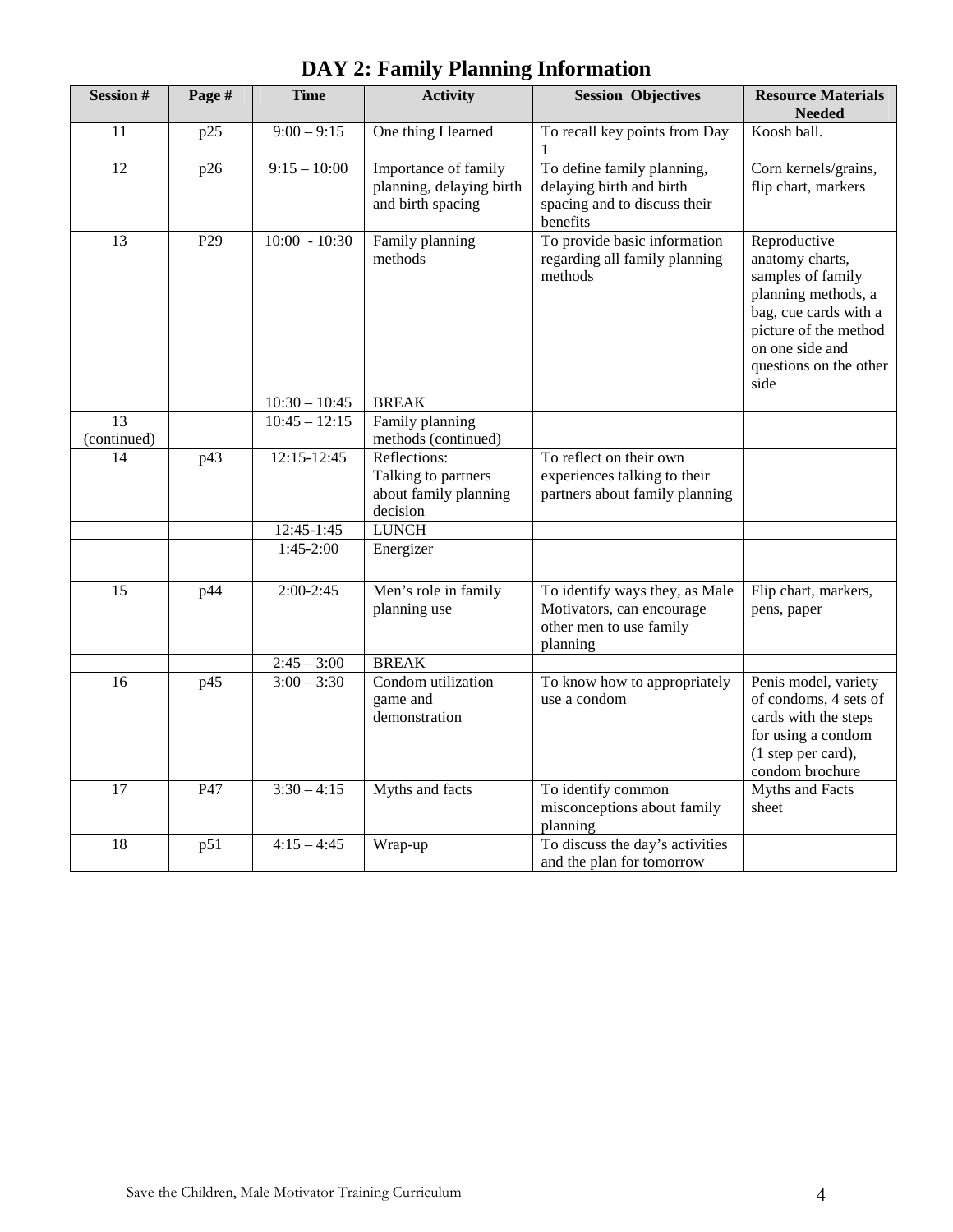| <b>Session#</b>                | Page #          | <b>Time</b>     | <b>Activity</b>                                                                                               | <b>Session Objectives</b>                                                                                                        | <b>Resource Materials</b><br><b>Needed</b>                                                                                                                                           |
|--------------------------------|-----------------|-----------------|---------------------------------------------------------------------------------------------------------------|----------------------------------------------------------------------------------------------------------------------------------|--------------------------------------------------------------------------------------------------------------------------------------------------------------------------------------|
| 19                             | p52             | $9:00 - 9:15$   | One thing I learned                                                                                           | To review some of the key<br>lessons from Day 2                                                                                  |                                                                                                                                                                                      |
| 20                             | p53             | $9:15 - 10:30$  | Family planning review<br>and game                                                                            | To review how the FP<br>methods work and key<br>information Male Motivators<br>will share with other men                         | Easel, flip chart<br>paper, note cards,<br>tape, markers, (or<br>chalkboard, chalk and<br>eraser), and prepared<br>questions                                                         |
|                                |                 | $10:30 - 10:45$ | <b>BREAK</b>                                                                                                  |                                                                                                                                  |                                                                                                                                                                                      |
| 21                             | p57             | $10:45 - 11:00$ | Motivating men to<br>discuss family planning<br>with wives                                                    | To provide a brief overview of<br>the tools we can use to<br>motivate a discussion between<br>couples                            |                                                                                                                                                                                      |
| 22                             | P58             | $11:00 - 11:30$ | Processing self-<br>reflection                                                                                | To share their own personal<br>stories of using FP and how<br>they can use these stories with<br>the men they visit              |                                                                                                                                                                                      |
| 23                             | P <sub>59</sub> | 11:30-12:30     | Future Island                                                                                                 | To create a vision for their<br>futures and a plan for how to<br>get there                                                       | 2 wooden stick<br>bridges, pictures of<br>an island, 2<br>crocodiles, a hippo<br>and a snake, blank<br>sheets of paper, pens<br>and pencils (ideally<br>colored pens and<br>pencils) |
|                                |                 | $12:30 - 1:30$  | <b>LUNCH</b>                                                                                                  |                                                                                                                                  |                                                                                                                                                                                      |
| 24                             | p62             | $1:30 - 2:15$   | Spin and Walk                                                                                                 | To demonstrate in an active<br>and participatory way how<br>many kids might get in the<br>way for ones goals                     | 2 wooden stick<br>bridges, pictures of<br>an island, 2<br>crocodiles, a hippo,<br>and a snake                                                                                        |
| 25                             | p64             | $2:15 - 2:30$   | Practice Future Island,<br>Spin and Walk, and<br>self-reflection activity<br>in smaller groups                | To get comfortable using and<br>moderating these tools                                                                           |                                                                                                                                                                                      |
|                                |                 | $2:30 - 2:45$   | <b>BREAK</b>                                                                                                  |                                                                                                                                  |                                                                                                                                                                                      |
| $\overline{25}$<br>(continued) |                 | $2:45 - 3:45$   | Practice Future Island,<br>Spin and Walk, and<br>self-reflection activity<br>in smaller groups<br>(continued) |                                                                                                                                  |                                                                                                                                                                                      |
| 26                             | p65             | $3:45 - 4:15$   | Processing the use of<br>motivational tools                                                                   | For participants to share their<br>experiences trying these<br>activities and to ask any<br>questions about using these<br>tools |                                                                                                                                                                                      |
| 27                             | p66             | $4:15 - 4:30$   | Wrap-up                                                                                                       | To discuss the day's activities<br>and the plan for tomorrow                                                                     |                                                                                                                                                                                      |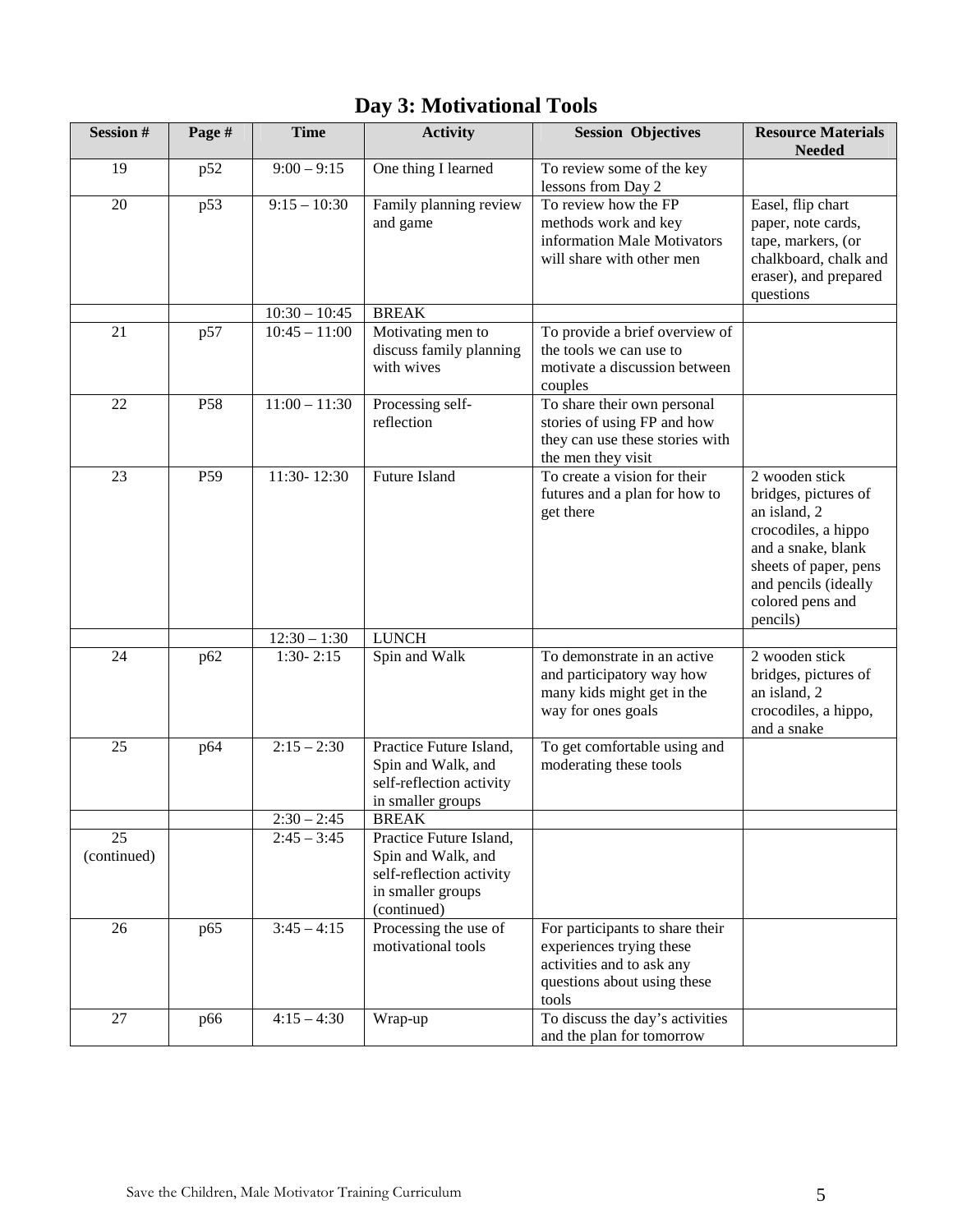| <b>Session#</b>   | Page #          | <b>Time</b>     | <b>Activity</b>                                | <b>Session Objectives</b>                                                                                                                                                                                                                                                                                                                                                                                                                                                                                                         | <b>Resource Materials</b><br><b>Needed</b>                                                                                                                                                                                                                                                                                                                                                          |
|-------------------|-----------------|-----------------|------------------------------------------------|-----------------------------------------------------------------------------------------------------------------------------------------------------------------------------------------------------------------------------------------------------------------------------------------------------------------------------------------------------------------------------------------------------------------------------------------------------------------------------------------------------------------------------------|-----------------------------------------------------------------------------------------------------------------------------------------------------------------------------------------------------------------------------------------------------------------------------------------------------------------------------------------------------------------------------------------------------|
| 28                | p68             | $9:00 - 9:15$   | One thing I learned                            | To review some of the key<br>lessons from Day 3                                                                                                                                                                                                                                                                                                                                                                                                                                                                                   |                                                                                                                                                                                                                                                                                                                                                                                                     |
| 29                | P <sub>69</sub> | $9:15 - 9:30$   | Information, motivation<br>and behavior skills | To present how behavior skills<br>build on the information and<br>motivational tools                                                                                                                                                                                                                                                                                                                                                                                                                                              |                                                                                                                                                                                                                                                                                                                                                                                                     |
| 30                | p70             | $9:30 - 10:30$  | Intro to communication                         | To clarify what<br>communication is and what<br>makes it effective                                                                                                                                                                                                                                                                                                                                                                                                                                                                | Flip chart, markers,<br>poster-size diagram<br>of the model of<br>communication                                                                                                                                                                                                                                                                                                                     |
|                   |                 | 10:30-10:45     | <b>BREAK</b>                                   |                                                                                                                                                                                                                                                                                                                                                                                                                                                                                                                                   |                                                                                                                                                                                                                                                                                                                                                                                                     |
| 31                | p72             | $10:45 - 11:30$ | Starting difficult<br>conversations            | To identify ways to start a<br>difficult conversation                                                                                                                                                                                                                                                                                                                                                                                                                                                                             |                                                                                                                                                                                                                                                                                                                                                                                                     |
| $\overline{32}$   | p73             | 11:30-12:30     | Good communication<br>vs. bad communication    |                                                                                                                                                                                                                                                                                                                                                                                                                                                                                                                                   | Flip chart, markers,<br>role play scenarios<br>for facilitators                                                                                                                                                                                                                                                                                                                                     |
|                   |                 | 12:30-1:30      | <b>LUNCH</b>                                   |                                                                                                                                                                                                                                                                                                                                                                                                                                                                                                                                   |                                                                                                                                                                                                                                                                                                                                                                                                     |
|                   |                 | 1:30-2:00       | Energizer                                      |                                                                                                                                                                                                                                                                                                                                                                                                                                                                                                                                   |                                                                                                                                                                                                                                                                                                                                                                                                     |
| 32<br>(continued) |                 | $2:00 - 2:30$   | <b>Communication Role-</b><br>play             |                                                                                                                                                                                                                                                                                                                                                                                                                                                                                                                                   | Role play scenarios<br>for participants                                                                                                                                                                                                                                                                                                                                                             |
| $\overline{33}$   | P77             | $2:30-3:30$     | <b>HIV</b>                                     | To address assumptions and<br>stereotypes about who is/is not<br>living with HIV; To clarify<br>that physical appearance is a<br>very poor indicator of HIV<br>status; To improve<br>understanding of issues for<br>people living with HIV, and<br>what it means to live<br>positively and openly with<br>HIV; To encourage<br>participants to get tested in<br>order to know their HIV<br>status; To help participants<br>explore and openly discuss<br>some HIV-related issues<br>facing them and others in their<br>community. | HOPE KIT: A set of<br>printed photographs<br>of people living<br>openly with HIV,<br>each on a separate A4<br>sheet, together with<br>their stories/case<br>histories on separate<br>sheets; card<br>characters; large blue<br>cloth with 3 boats<br>and pockets; a wall or<br>tree on which to hang<br>the blue cloth or an<br>open area on the<br>ground; crocodile,<br>hippo, and snake<br>cards |
| $\overline{34}$   | p81             | $3:30-3:45$     | Wrap-up                                        | To summarize the day's<br>sessions and to discuss the<br>plan for tomorrow                                                                                                                                                                                                                                                                                                                                                                                                                                                        |                                                                                                                                                                                                                                                                                                                                                                                                     |

**Day 4: Behavioral Skills (communication)**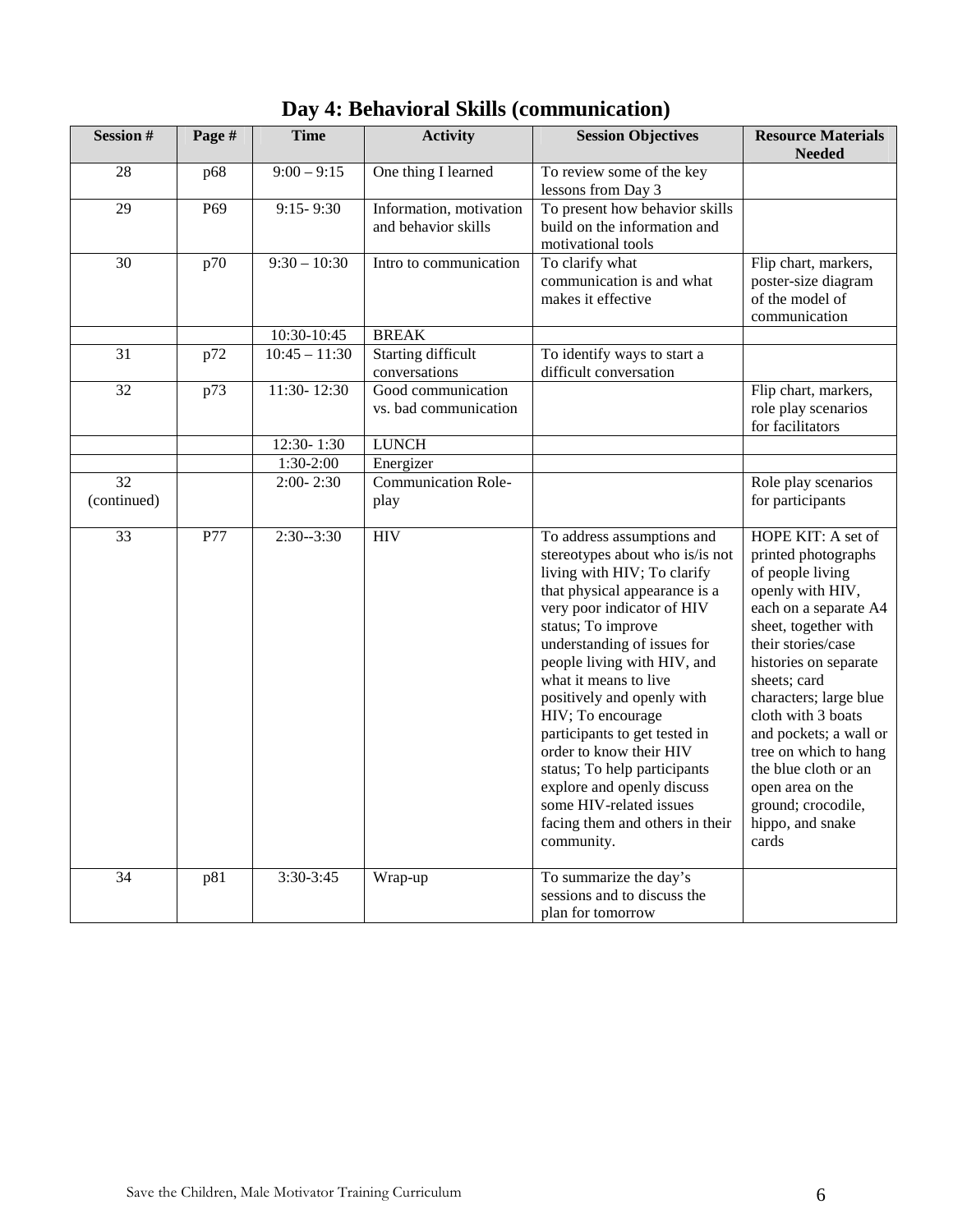# **Day 5: Roles and responsibilities: links to Youth Zone Coordinators and Youth Community Distribution Agents**

| <b>Session#</b> | Page # | <b>Time</b>                    | <b>Activity</b>                         | <b>Session Objectives</b>                                      | <b>Resource Materials</b>                   |
|-----------------|--------|--------------------------------|-----------------------------------------|----------------------------------------------------------------|---------------------------------------------|
| 35              |        | $9:00 - 9:45$                  | Introductions                           |                                                                | <b>Needed</b>                               |
|                 | p82    |                                | and games                               | To introduce new participants<br>and to get to know each other | Different color pieces<br>of paper $(5-10)$ |
|                 |        |                                |                                         |                                                                | different colors)                           |
| 36              | p83    | $9:45 - 10:15$                 | Roles and                               | For youth to present the roles                                 | Flip chart, markers                         |
|                 |        |                                | responsibilities                        | and responsibilities of being                                  |                                             |
|                 |        |                                |                                         | YZCs sand YCBDAs and to                                        |                                             |
|                 |        |                                |                                         | present the new Male                                           |                                             |
|                 |        |                                |                                         | Motivator role to the youth                                    |                                             |
|                 |        |                                |                                         | workers                                                        |                                             |
| 37              | p84    | $10:15 - 10:30$                | <b>Review Male</b>                      | To clarify the role of the Male                                | 75 copies of the Male                       |
|                 |        |                                | Motivators protocol                     | Motivators and how they                                        | Motivator protocol of                       |
|                 |        |                                |                                         | connect to YCBDA and health                                    | visits handout                              |
|                 |        |                                | <b>BREAK</b>                            | centers                                                        |                                             |
| 38              | p87    | 10:30-10:45<br>10:45-12:00     | Community mapping                       | To better understand where                                     | Flip chart paper for                        |
|                 |        |                                |                                         | each person works and where                                    | the maps, markers,                          |
|                 |        |                                |                                         | FP services are available                                      |                                             |
| 39              | p88    | 12:00-12:30                    | Family planning                         | To provide one last refresher                                  | 7 sets of family                            |
|                 |        |                                | refresher game                          | for on FP, birth spacing, and                                  | planning cards                              |
|                 |        |                                |                                         | condom use                                                     |                                             |
|                 |        | 12:30-1:30                     | <b>LUNCH</b>                            |                                                                |                                             |
| 40              | p90    | $1:30 - 2:30$                  | <b>Review Male Motivator</b>            | For participants to understand                                 | Names and                                   |
|                 |        |                                | protocol                                | the specifics of each visit, the                               | information on the 5                        |
|                 |        |                                |                                         | number of visits they are to                                   | men/couples that                            |
|                 |        |                                |                                         | make, and when they should<br>be made. To provide the          | each participant will<br>visit              |
|                 |        |                                |                                         | participants with the 5 couples                                |                                             |
|                 |        |                                |                                         | they will visit                                                |                                             |
| 41              | p92    | $2:00 - 2:30$                  | Recording contacts and                  | To provide an orientation on                                   | 5 copies of the visit                       |
|                 |        |                                | providing referrals                     | how to record each visit and                                   | form for each                               |
|                 |        |                                |                                         | how to provide referrals to                                    | participant, 40 copies                      |
|                 |        |                                |                                         | health services                                                | of the list of referral                     |
|                 |        |                                |                                         |                                                                | sources per zone.                           |
| 42              |        | $2:30 - 2:45$<br>$2:45 - 3:45$ | <b>BREAK</b><br>Plans for next 3 months |                                                                |                                             |
|                 | p94    |                                | and expectations                        | To discuss protocol for the<br>next 3 months, bike             | Flip chart, markers                         |
|                 |        |                                |                                         | distribution and expectations                                  |                                             |
|                 |        |                                |                                         | of the participants                                            |                                             |
| 43              | p95    | $3:45 - 4:15$                  | Post-test                               | To find out what the                                           | 40 copies of the test,                      |
|                 |        |                                |                                         | participants have learned in                                   | pencils                                     |
|                 |        |                                |                                         | the workshop                                                   |                                             |
| 44              | p96    | $4:15 - 4:30$                  | Evaluation                              | For participants to evaluate the                               | 40 copies of the                            |
|                 |        |                                |                                         | workshop                                                       | evaluation form,                            |
|                 |        |                                |                                         |                                                                | pencils                                     |
| 45              | p99    | $4:30 - 4:40$                  | Closing remarks                         | To complete the workshop                                       |                                             |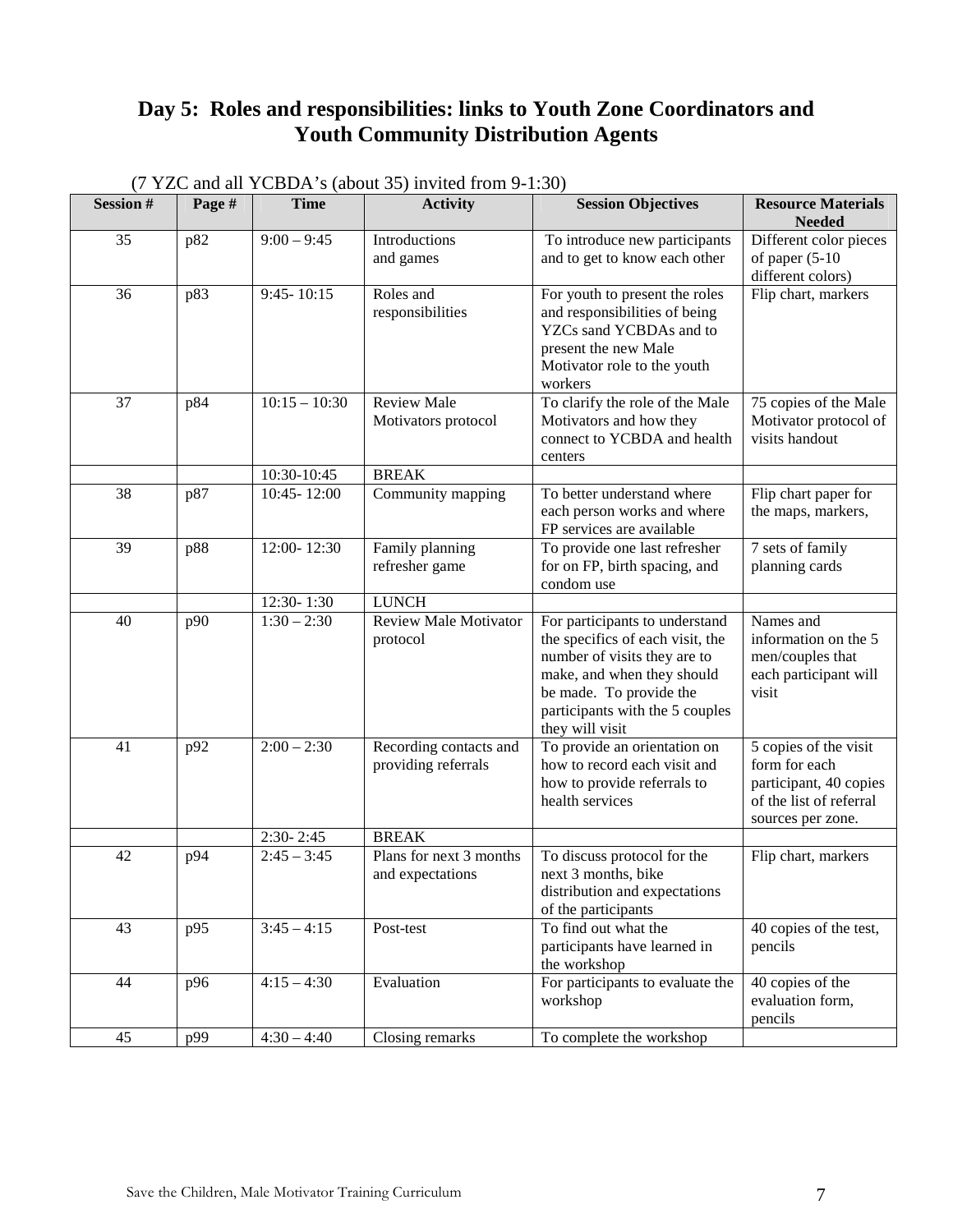- 1. Easel
- 2. Flip charts
- 3. Markers
- 4. Koosh ball
- 5. Rubber chicken
- 6. Tape
- 7. Note cards
- 8. Pencils
- 9. Agenda
- 10. Pre-test questionnaire (40 copies)
- 11. 4 forced choices signs
- 12. Poster cards
- 13. Corn kernels/grains
- 14. Reproductive anatomy charts 15. Samples of family planning
- methods
- 16. A bag
- 17. FP cue cards
- 18. Penis model
- 19. Variety of condoms
- 20. 4 sets of condom cards steps
- 21. Condom brochure
- 22. Myths and facts sheet
- 23. "Family Planning Jeopardy" board
- 24. "Family Planning Jeopardy" questions
- 25. 2 wooden stick bridges
- 26. Pictures of an island, 2 crocodiles, 1 hippo, and 1 snake (From Hope Kit)
- 27. Blank sheets of paper
- 28. Pens and pencils (ideally colored pens and pencils)
- 29. Poster-size diagram of model of communication
- 30. Role play scenarios (10 copies each)
- 31. HOPE KIT
- 32. Pieces of colored paper (5-10 different colors)
- 33. 75 copies of the Male Motivator protocol of visits handout
- 34. Large map of the project area that depicts all 7 zones
- 35. 7 sets of family planning cards
- 36. Names and information on the 5 men/couples that each participant will visit
- 37. Visit form (6 copies for each participant)
- 38. List of referral sources per zone
- 39. Post-test

# **Materials That Need Advance Preparation**

- 1. 40 copies of the pre-test questionnaire
- 2. 4 forced choices signs
- 3. Vocabulary and picture cards for Pictionary game
- 4. 4 sets of cards with steps using a condom (1 step per card)
- 5. "Family Planning Jeopardy" board (made with flipchart paper and note cards)
- 6. Questions for "Family Planning Jeopardy" game
- 7. Poster size diagram of the model of communication
- 8. Role play scenarios (10 copies each)
- 9. 75 copies of the Male Motivator protocol of visits handout
- 10. 7 sets of family planning cards (for the matching game)
- 11. Visit form (5 copies for each participant)
- 12. Laminated cue card for each Male Motivator with all referral sources in Mangochi and names of the Youth Zone Coordinators in each community per zone that can refer them to the YCBDAs
- 13. 40 copies of the post-test questionnaire
- 14. 40 copies of evaluation form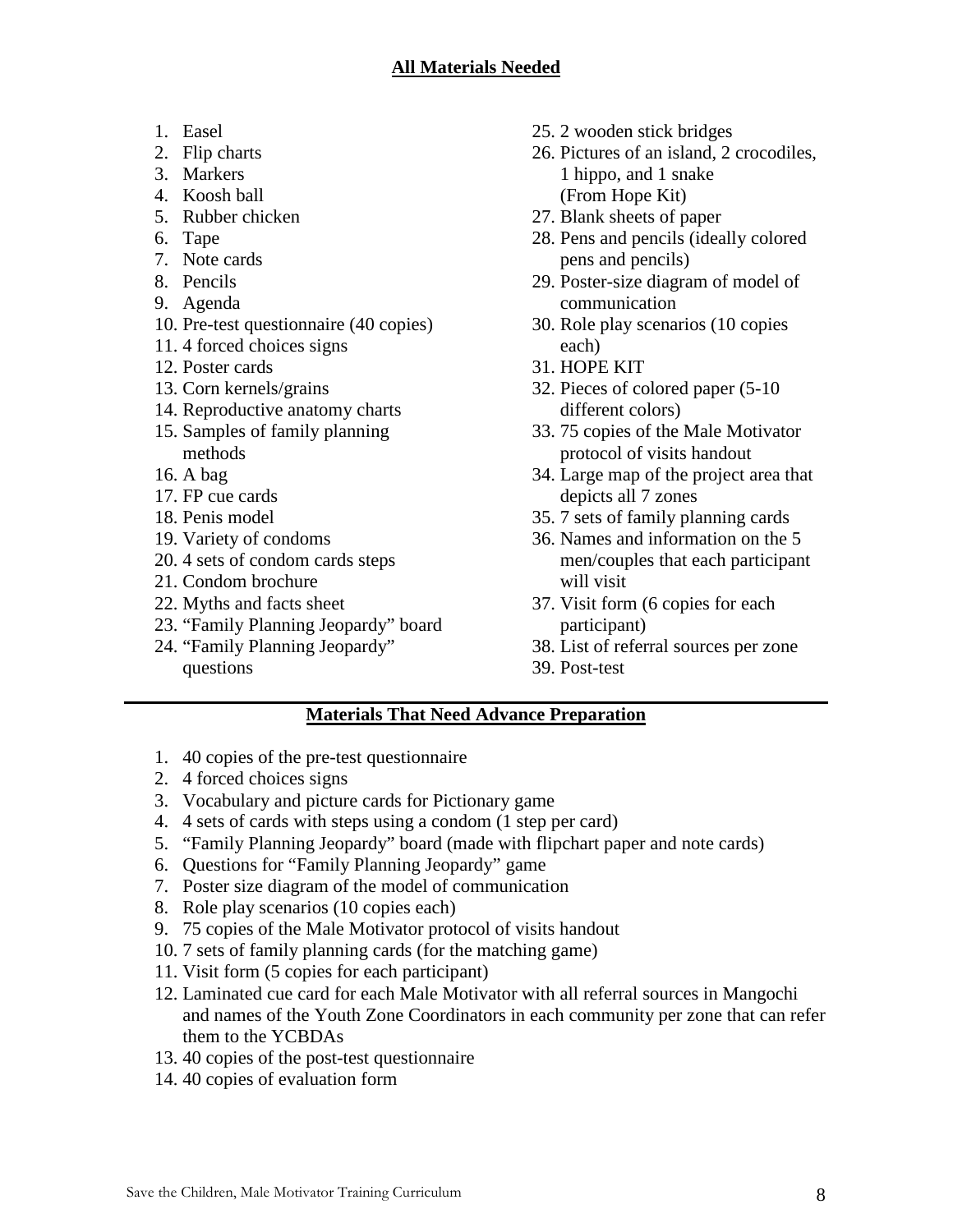## **Materials That Need to be Bought/Ordered**

- 1. Poster cards 1,6, 7, 8, 13 (from Bridge project)- 40 copies
- 2. Reproductive anatomy charts
- 3. Samples of family planning methods- 40 of each
- 4. A bag (local sac for carrying all material)- 40 of each
- 5. FP cue cards with pictures of FP methods- 40 of each
- 6. Penis model- 40 of each
- 7. Variety of condoms
- 8. Condom brochure
- 9. 2 wooden stick bridges (from Bridge project)- 40 Pictures: 1 island, 2 crocodiles, 1 hippo and 1 snake (from Bridge Project)- 40

### **Energizers**

### **1. The Sinking Boat\***

Ask everybody to imagine we are on a ship on Lake Malawi, which is sinking fast. To board the lifeboats we must get into groups with a certain number in each group. Instruct everyone to walk round and mingle, then shout: "Sinking boat – get into groups of 3". One or two people may be left out, to go down with the ship – you can ask them to sit down. Repeat several times with different numbers, e.g. 'groups of 4', 'groups of 7'.

# **2. 3 Truths and a Lie†**

Everyone writes their name, along with four pieces of information about themselves on a large sheet of paper. For example, '*Oddoi likes singing, loves football, has five wives and loves banana beer* '. Participants then circulate with their sheets of paper. They meet in pairs, show their paper to each other, and try to guess which of the 'facts' is a lie.

### **3. Killer Wink?**

Before the game starts, ask someone to be the 'the killer' and ask them to keep their identity a secret. Explain that one person among the group is the killer and they can kill people by winking at them. Everyone then walks around the room in different directions, keeping eye contact with everyone they pass. If the killer winks at you, you have to play dead. Everyone has to try and guess who the killer is.

### **4. Paper and Straws**

<u>.</u>

Participants split into teams. Each team forms a line and places a piece of card at the beginning of their line. Each member of the team has a drinking straw or reed. When the game starts, the first person has to pick up the piece of card by sucking on the straw. The card then has to be passed to the next team member using the same method. If the card drops, it goes back to the first person and the whole sequence has to start again.

<sup>\*</sup> "Bambo Wachitsanzo: A Hope Kit Update," p.13

<sup>†</sup> Energizers 2 through 8 from International HIV/AIDS Alliance, "100 Ways to Energize Groups: Games to Use in Workshops, Meetings and the Community"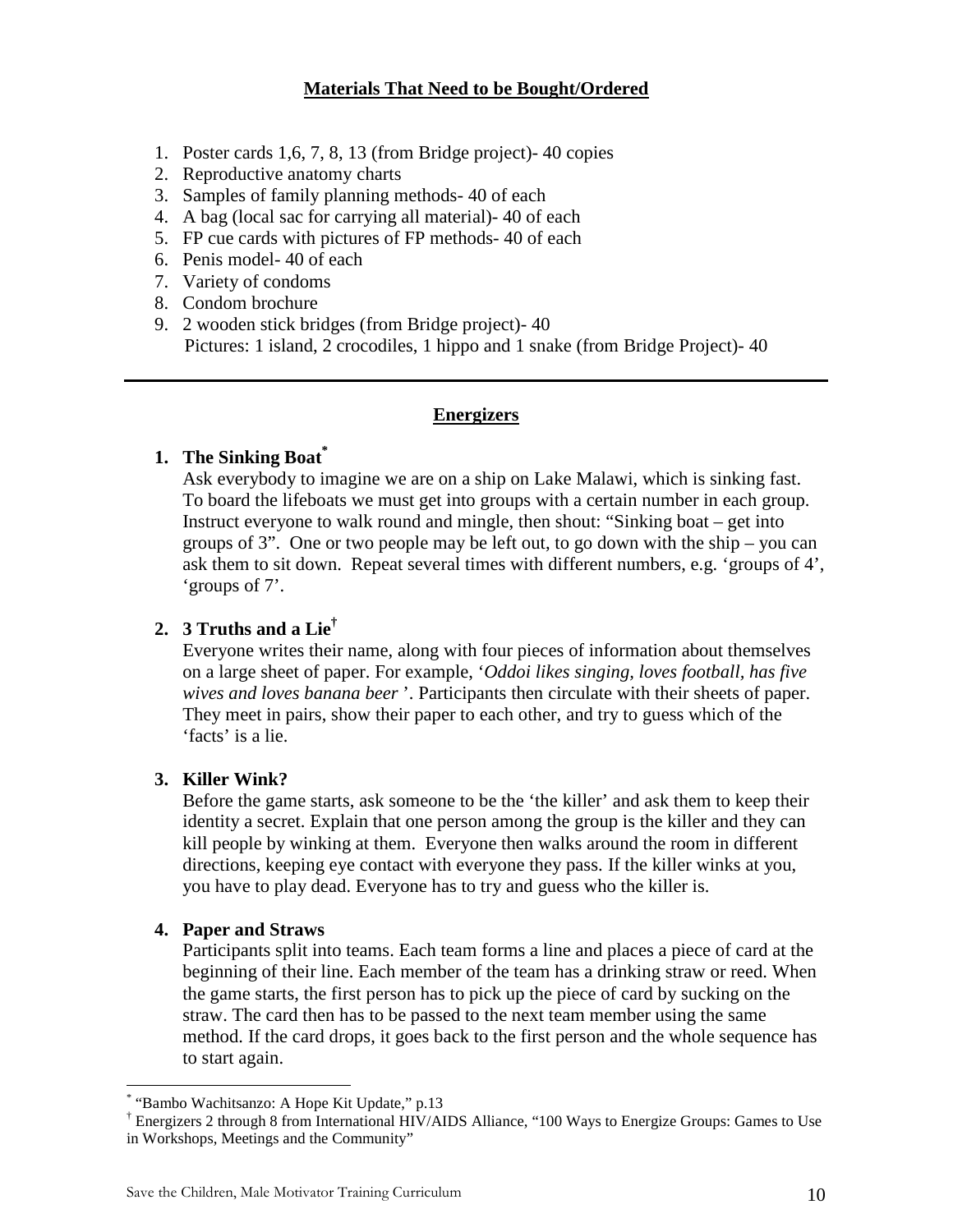### **5. Chicken Buses**

This game can be called after any type of local transport. Select a number of 'drivers'. Assign a certain number of passengers for each driver to pick up. (Make sure that you have counted correctly, so that no one is left without a ride!) Ask the drivers to go around the room making vehicle noises and touting for business. The passengers form up behind or alongside their driver to make it look like they are in a vehicle. Now all the 'vehicles' drive around as if in traffic, sounding their horns and shouting at other drivers and vehicles.

### **6. Knees Up**

Participants stand in a close circle with their shoulders touching and then turn, so that their right shoulders are facing into the centre of the circle. Ask everyone to put their hand on the shoulder of the person in front and to carefully sit down so that everyone is sitting on the knees of the person behind them.

### **7. Muddling Messenger**

Participants sit in a circle. Think of a long message, such as "I'm going to go to the market to buy some bananas and mangos tomorrow morning, and then I am going to meet my cousin for lunch". Whisper this message to the person sitting on your right. That person then whispers the same message to the person on their right and so on. Once the message has been passed around the circle, ask the last person to say the message aloud. Compare the final message with the original version.

### **8. The E game**

Write a large, curvy letter E on a piece of flipchart paper and place it in the centre of the circle. Ask participants to describe exactly what they see on the piece of paper, from where they are standing/sitting. Depending on where they are in the circle, they will either see an 'm', a 'w', a '3' or an 'E'. Participants can then move places so that they see the letter from a different perspective. This is a useful activity to highlight the fact that people see things very differently, according to their own specific perspective. Alternatively, put a person in the centre of the circle and ask those around to describe exactly what they see from their perspective.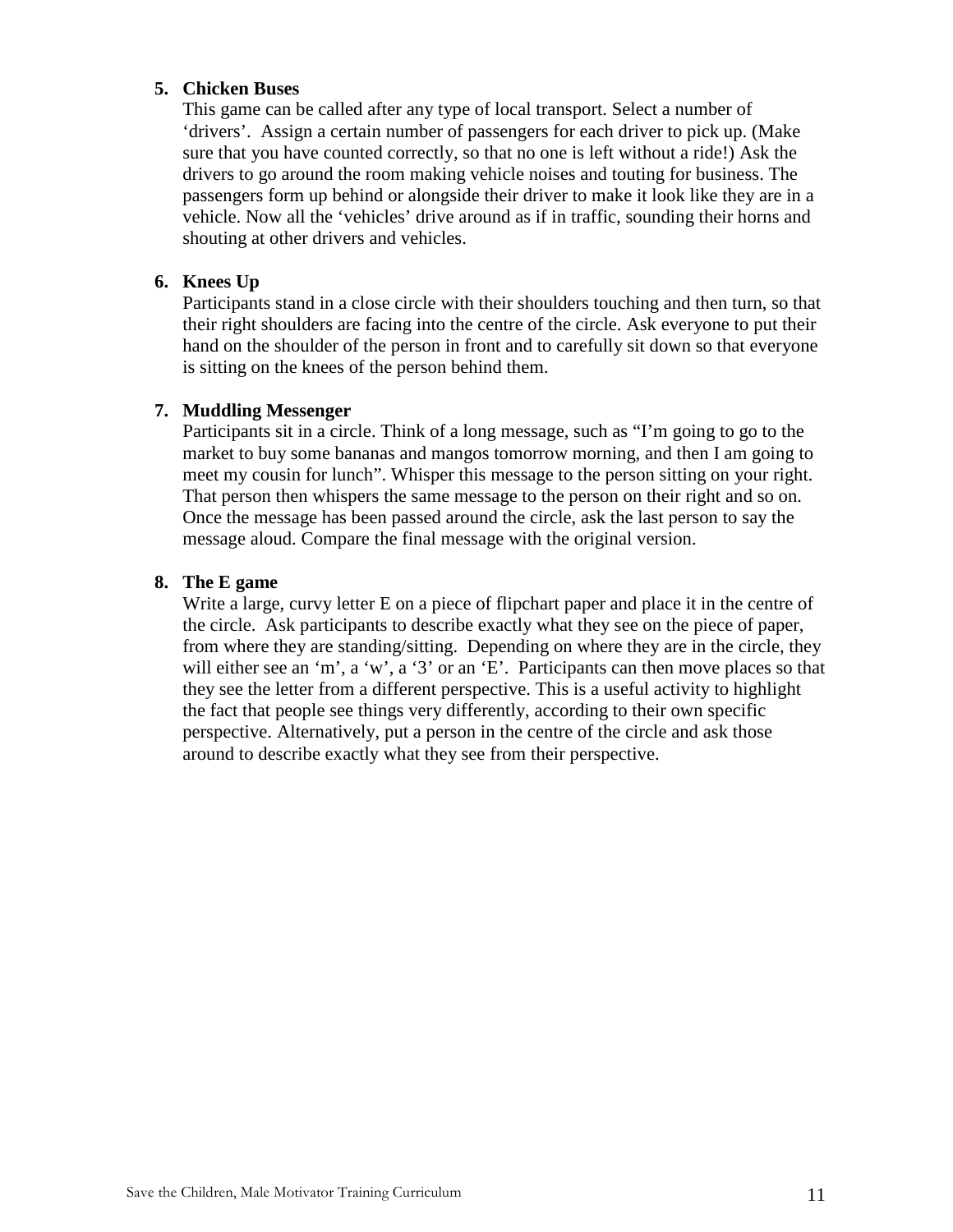# Session 1

# **DAY 1: Understanding Gender Values and Family Planning**

### **Time needed:** 15 minutes

### **Materials needed:**

- Flipchart and markers
- Koosh ball
- Chicken

### **Advance Preparation**: none

### **Objectives**:

- To introduce the training facilitators and the purpose of the 5-day training.
- To choose daily volunteers.
- To introduce workshop tools.

### **Instructions for facilitators:**

- 1. Briefly introduce the facilitators and the workshop.
- 2. Introduce the workshop tools:
	- a. Koosh ball: The Koosh ball is used to encourage participation and helps to ensure that one person speaks at a time. The Koosh ball is passed to the person speaking and can be requested by any workshop participant at anytime during the session.
	- b. Chicken: The Chicken is used as a friendly reminder that one person might be talking too much and not letting others participate. Just like when chickens eat all the food, sometimes we too talk too much and do not share the time for others to participate.
	- c. Bright ideas ball: The bright ideas ball is used when you have something you would like to share right away but someone else has the Koosh and is talking. The bright ideas ball alerts the facilitators that there is someone who would like to participate. The bright ideas ball can also be requested at any time.
- 3. Explain daily volunteer roles and responsibilities and choose day 1 volunteers (Daily volunteer include 1 timekeeper and 2 "Shepards")
	- a. Timekeepers: They help the facilitators by keeping an eye on the time and the daily agenda. The timekeeper should remind the facilitator when time is almost up for a session.
	- b. Shepards: Shepards are used to remind all participants when breaks are finished and actively ask everyone to enter back into the room. The Shepard's also actively encourage everyone to return to the workshop when lunch is finished.
	- c. Energizers: We will need everyone to think of creative ways to energize the groups after breaks. We will give some examples on days one and two but will need volunteers to lead energizers the rest of the week.
- 4. "I have introduced to you some of the tools, roles and responsibilities during the workshop." Ask if anyone has any questions about what you've covered.

Brief Introduction of Training and **Facilitators**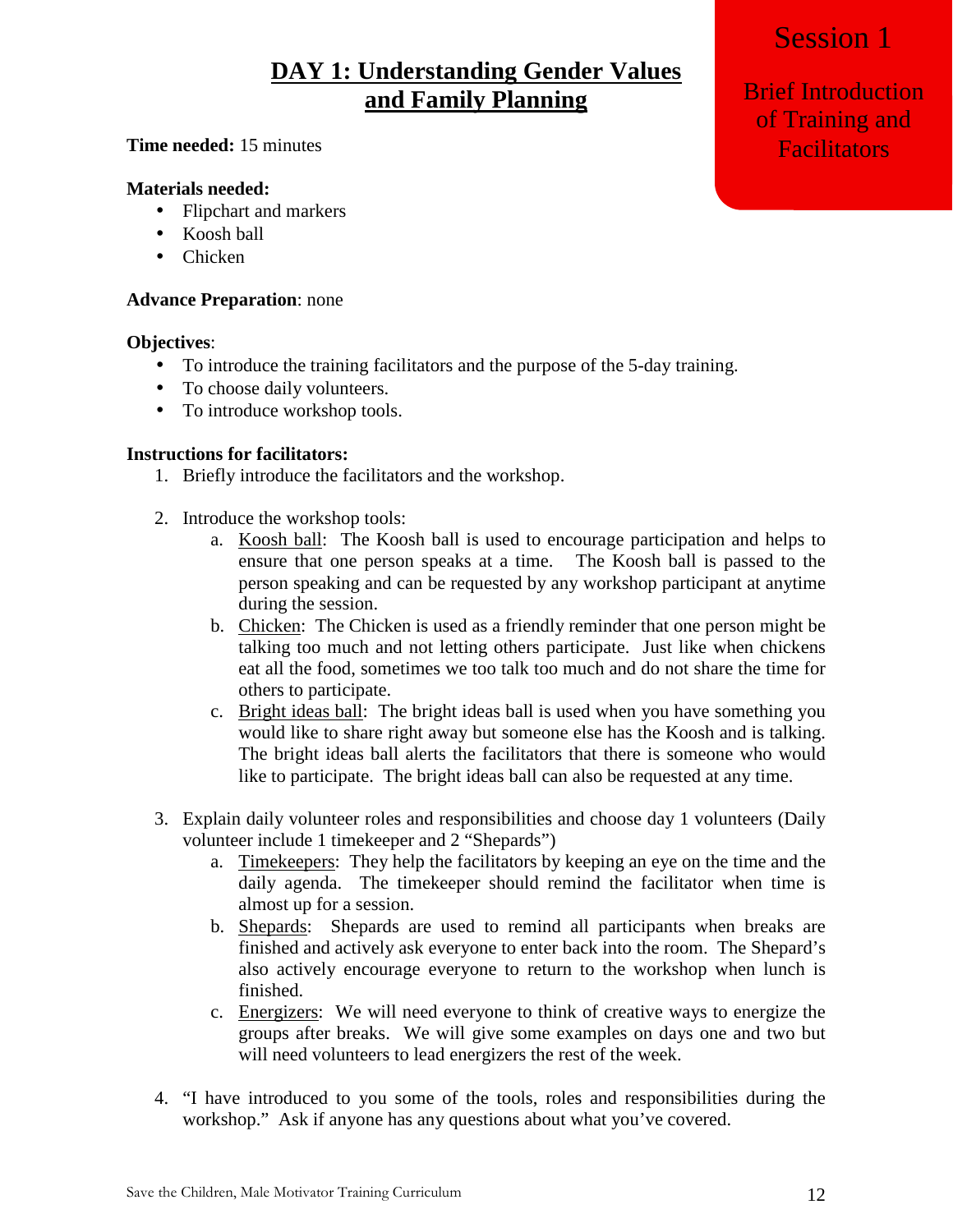**Time Needed:** 30 minutes

**Materials Needed:** none

### **Advance Preparation:** none

**Objectives:** To learn more about each participant.

### **Instructions for Facilitator:**

- 1. "This next session is an "ice breaker" to help you all get to know each other."
- 2. **Birthday Game:** Explain that we will all get to know each other by figuring out who is the oldest person in the room and who is the youngest. But we will do this without talking!! The task is for everyone to get up in complete silence and through body language and visual signs, to line up in order of your birthdays starting with the youngest person in the front of the line.
- 3. Once everyone thinks they are in line according to their birthdays, the first person will introduce themselves, say where they are currently living (name of village) and then state their birthday.
- 4. Everyone will continue in order introducing themselves and birthdays and the group can see how well they communicated without words!
- 5. **Name Game:** Everyone will get in a big circle. Explain that this game will test how well we can remember each others names. Choose one person to start. They will state their name and their favorite food. Foe example; "My name is Victor and I like to eat Nsima". Then the next person has to repeat the first persons name and favorite food before introducing themselves. For Example: "That is Victor and he likes to eat Nsima. My name is Mathews and I like to each Chambo." Each subsequent person must repeat everyone who came before them before stating their own names and the food they like to eat.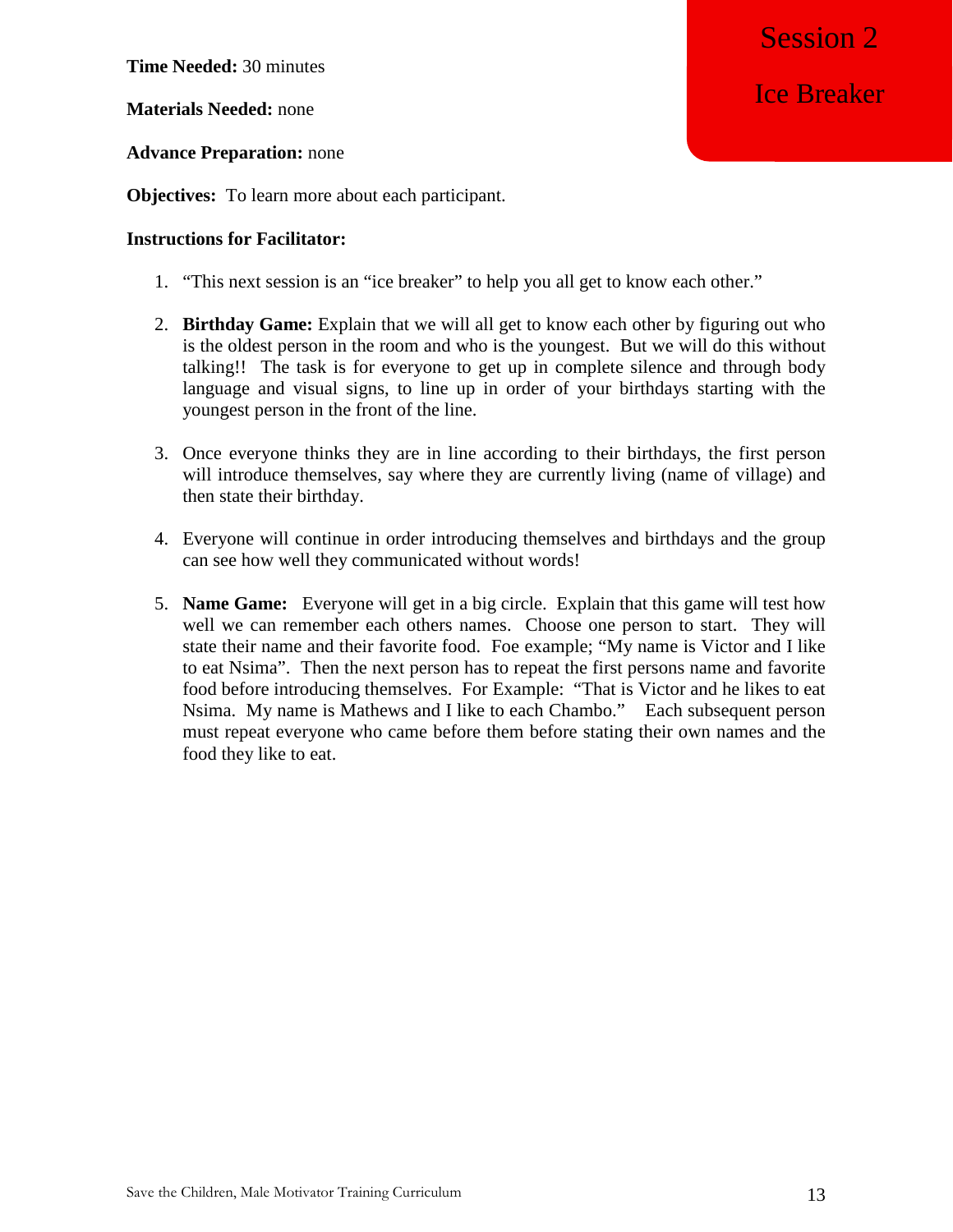## **Time Needed:** 15 minutes

# Session 3

## **Materials Needed:**

- Flip chart
- Markers
- Tape

**Advance Preparation:** Write the daily agenda on a flip chart and post at the front of the room for everyone to see.

### **Objectives**:

- To inform training participants of the agenda, time allocated to each session and when they can expect breaks.
- To clarify ground rules and norms for the training.

### **Instructions for Facilitator:**

- 1. Review agenda for day 1 (5 minutes)
- 2. Create ground rules for the 5-day training through a participatory brainstorm: Ask all participants to brainstorm the ground rules that everyone should follow to have an effective training. Write all the responses on a flip chart. Review all the responses and post on the wall.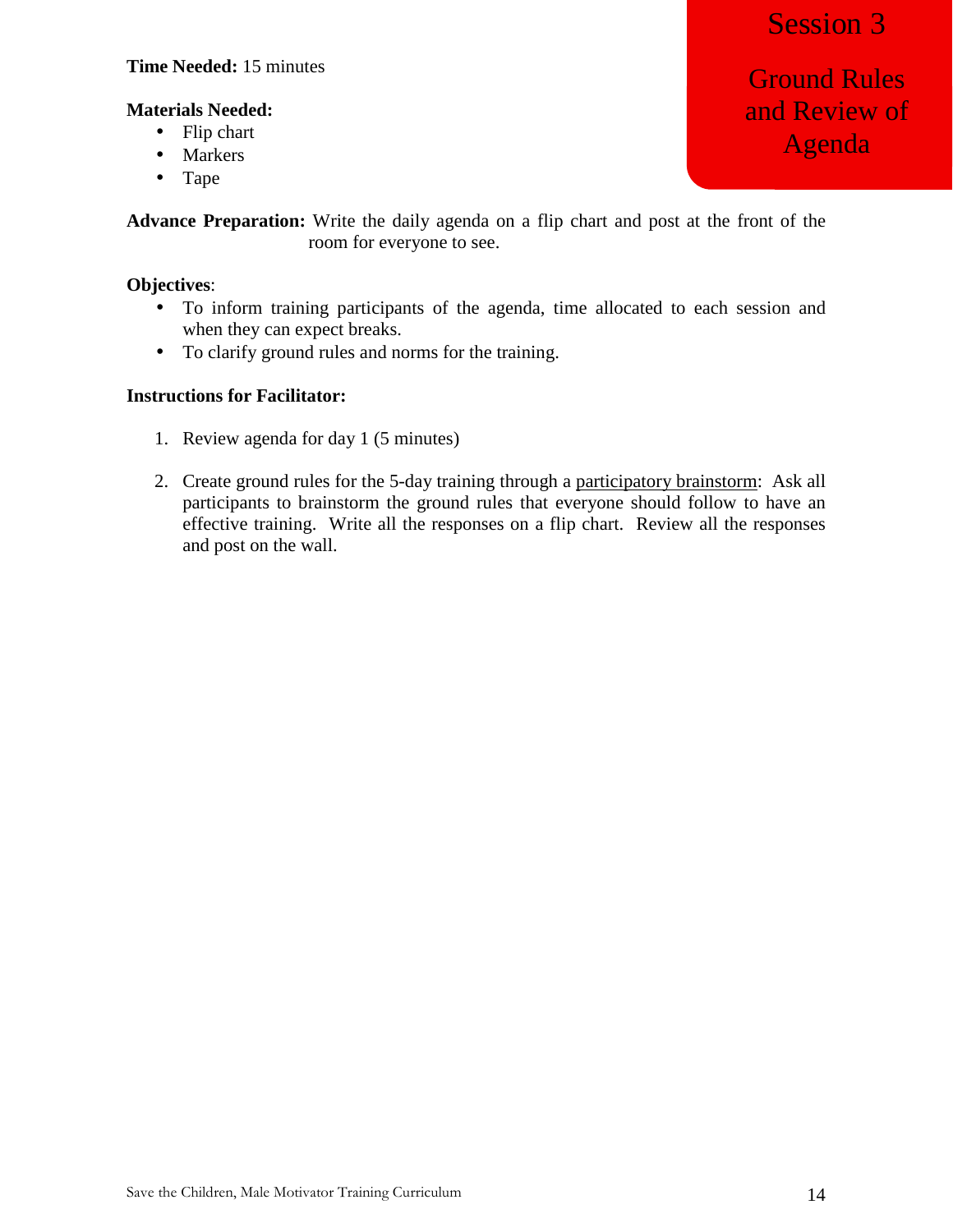# Session 4

### **Time Needed:** 30 minutes

### **Materials Needed:**

- Pre-test questionnaire
- Pencils

**Advance Preparation:** Make 40 copies of the pre-test questionnaire.

**Objectives:** To assess participant knowledge, attitudes, and comfort level.

### **Instructions for Facilitator:**

- 1. Explain to the participants that they will be taking a test to get a sense of their understanding of family planning issues before the workshop begins.
- 2. Give each participant a test and a pencil.
- 3. Instruct them to begin taking the test.
- 4. Collect the tests as the participants complete them.

Pre-Test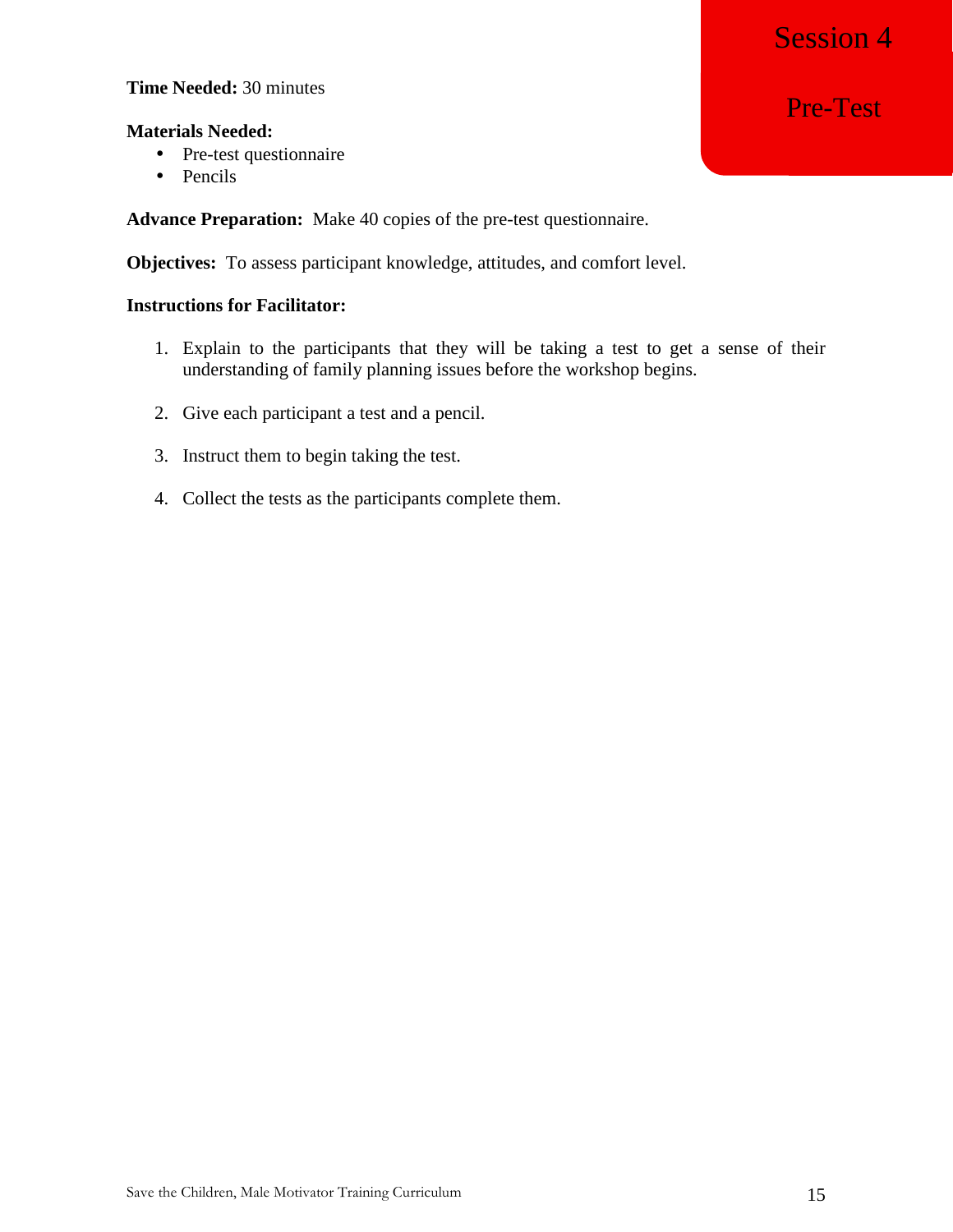**Time Needed:** 30 minutes

**Materials Needed:** Agenda

**Advance Preparation:** none

**Objectives:** To provide the participants with a sense of how the workshop will progress and what their role as Male Motivators will be.

### **Instructions for Facilitator:**

- 1. Provide brief overview of male motivator training components, timeline (15 minutes) and general plans for role of Male Motivators (15 minutes).
- 2. "During the next 5 days, we will train you to be "Male Motivators". As male motivators, you will discuss with other married men in the community the importance of using family planning to properly space births and potentially limit the number of children they have. Since men often make household decisions, we feel it is important that men learn more about family planning and how to make better decisions about their family's health and future. More importantly, we want you to teach men how to discuss family planning methods with their wives and learn how to participate in joint decision-making with their wives about family planning. Decisions about family size and the timing of when to have children should be a decision both a man and woman make together. As Male Motivators, you will encourage men to make family planning decisions WITH their wives INSTEAD of FOR their wives."
- 3. "I want to give you a brief overview of the workshop and a general idea of your role as a Male Motivator. For the rest of today, we will talk about gender roles and how being a man affects the way we view the world and how we make decisions about family planning. Tomorrow, Day 2, we will cover facts about family planning and the different methods of family planning available. On Day 3, we will explore three different tools that can be used to motivate couples to use family planning. Day 4 will be spent talking about how good communication is important when talking about family planning. And finally, on Day 5, we will talk specifically about your roles and responsibilities as Male Motivators, we will meet some other people who are promoting family planning in your communities and how we can connect to them. We will draw maps of our communities, and lastly talk about the plan for the next three months."
- 4. "As Male Motivators, your responsibility will be to visit five couples five times during the next six months. You will use the tools that you learn in this workshop to encourage men to talk with their wives about family planning and birth spacing. All couples who will be visited have signed a consent form to participate in this program. Most importantly, as male motivators, you will not force or make a couple feel like they have to use family planning. You will be providing them with the information needed to help men talk to their wives about family planning. Couples will then decide if they want to use family planning. On Day 5, we will go over all of the specifics of those visits and how to document each."
- 5. Ask if anyone has any questions about the agenda or program.

**General** Introduction to Program and Research Study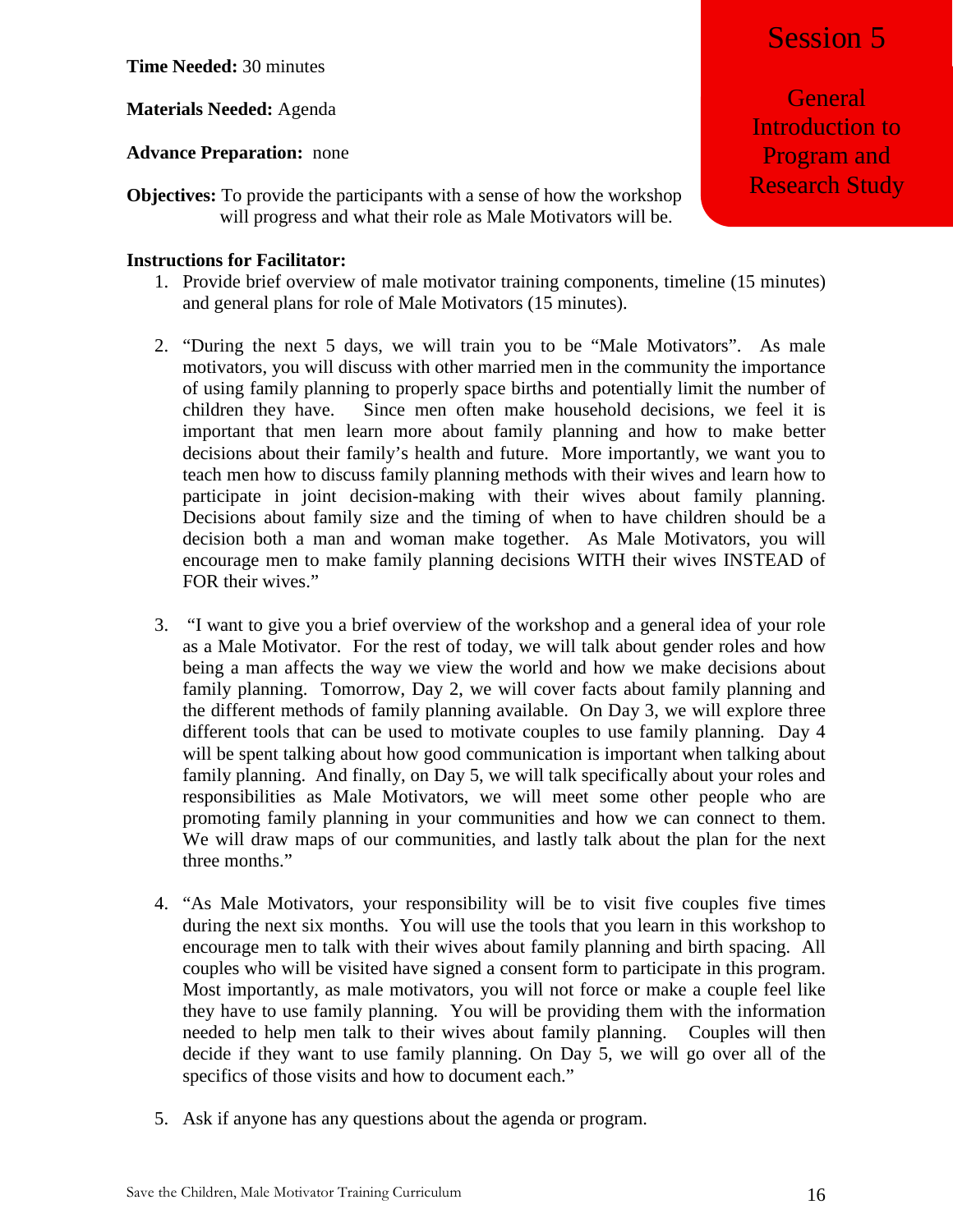# Session 6

# **Materials Needed:**

- Four forced-choices signs ("Strongly Agree," "Agree," "Disagree," and "Strongly Disagree")
- Flip chart paper
- Markers

**Advance Preparation**: In large letters, print each of the following titles on cards (or pieces of paper), one title per card: "Strongly Agree," "Agree," "Disagree," and "Strongly Disagree." Display the signs around the room, leaving enough space between them to allow a group of participants to stand near each one.

**Objectives:** To clarify the participants' own value systems with regard to men's role in reproductive health.

# **Instructions for Facilitator:**

Agree/disagree activity:\*

- a. "Next, we will start to explore our own values about what it means to be a man or a woman. Gender roles are defined as society's expectations of people based upon their gender. Men and women are treated differently in Malawi and throughout the world." Ask the participants to give some examples of how men and women are treated differently.
- b. Forced-choices activity: "We are going to play a game that will help us recognize how we feel about different statements. Please feel comfortable to act upon your own feelings and not those of the entire group." This activity asks that participants share their opinions. Remind them that everyone has a right to his own opinion. After reading each statement below, ask participants to stand next to the sign that most closely represents their opinion. Once the participants have made their decision, ask them to share the reasons why they feel the way they do. If all participants seem to agree with one another on a particular statement, you can play "devil's advocate" by offering a different perspective.

Male Motivator training participants in Malawi truly enjoyed this activity (session 6) which got men to actively engage n some great discussions early on in the training.

Double check the translations of these statements before the session. In Malawi, the word '*should*' did not translate well.

<u>.</u>

Gender Values Clarification\*

<sup>\*</sup> Adapted from "DRAFT MAP Peer Educator Training: A Resource for the Nawalparasi Men as Partners Project" by EngenderHealth Jan 2007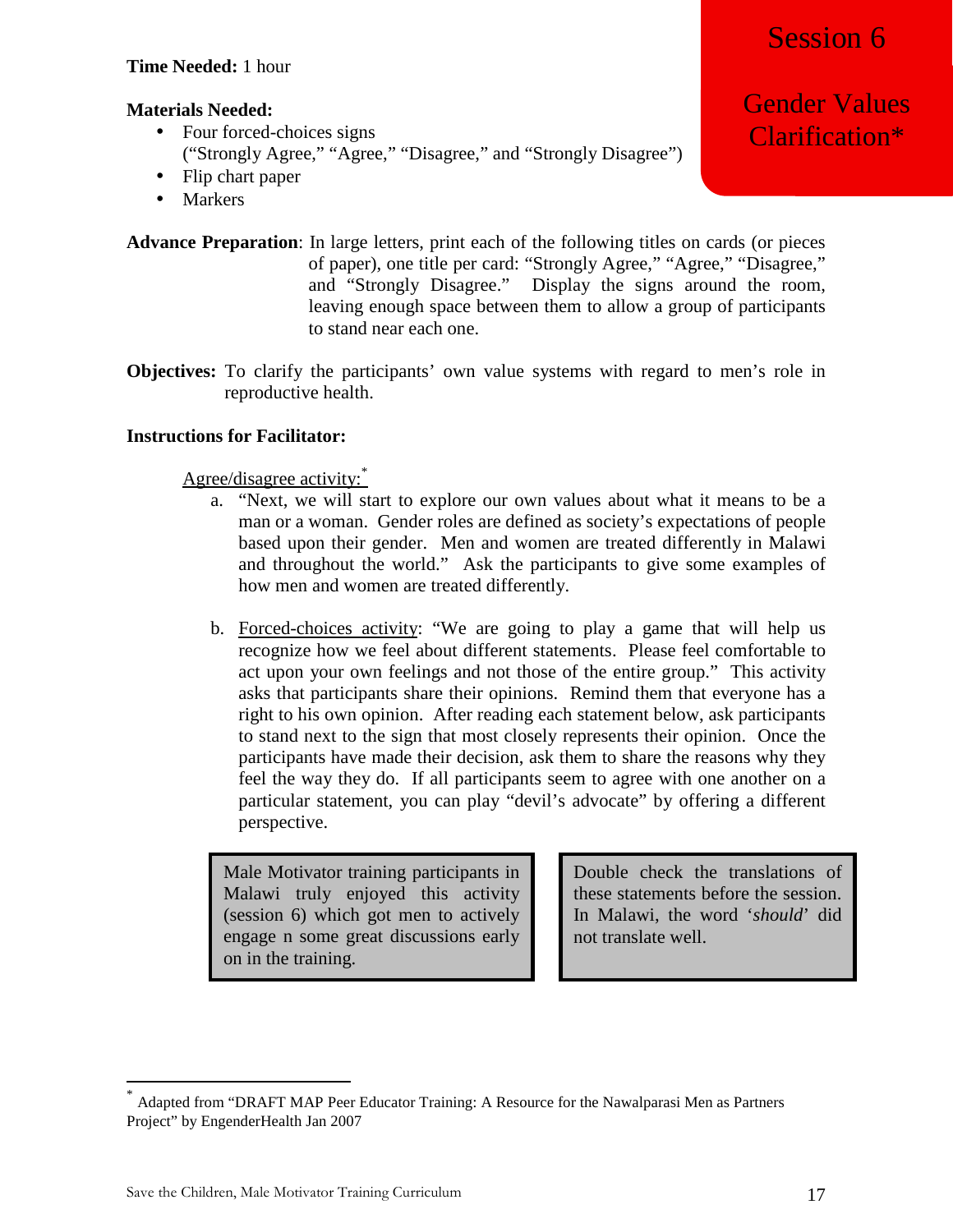### **STATEMENTS:**

- Men must make all decisions in the household.
- It's the man's responsibility to earn all the money needed for the family.
- It's the women's duty to remain in the home.
- It's the women's duty to provide all care for the children.
- Men can cook dinner for the family.
- Family planning is a woman's responsibility.
- Women *should* have the same rights as men in Malawi.
- Men are smarter than women.
- c. Ask the following discussion questions:
	- Which statements, if any, did you find challenging to form an opinion about? Why?
	- How did it feel to express an opinion that was different from that of other participants?
	- How do you think our attitudes about some of the statements may affect our choice to use or not use family planning?
- d. At the end of the session, summarize the activity and the responses to the discussion questions.

# **Local Modifications**

In Malawi, the local Minister of Gender was invited to facilitate this training. It is encouraged to invite local partners to participate in the training, as long as the curriculum is shared with them in advance and ideally, the session is reviewed with them prior to the training.

As an adaptation, the facilitator changed the order of a few sessions on gender:

- 1) First, he started with a general discussion on what is meant by 'Gender' and where the participants have heard about gender.
- 2) Then, he facilitated a discussion on the difference between 'Gender' and 'Sex' and had participants list the biological sex traits for men and women.
- 3) Then he skipped to Session 8: "Act like a Man, Act Like a Woman".
- 4) He ended with Session 6: "Gender Values Clarification".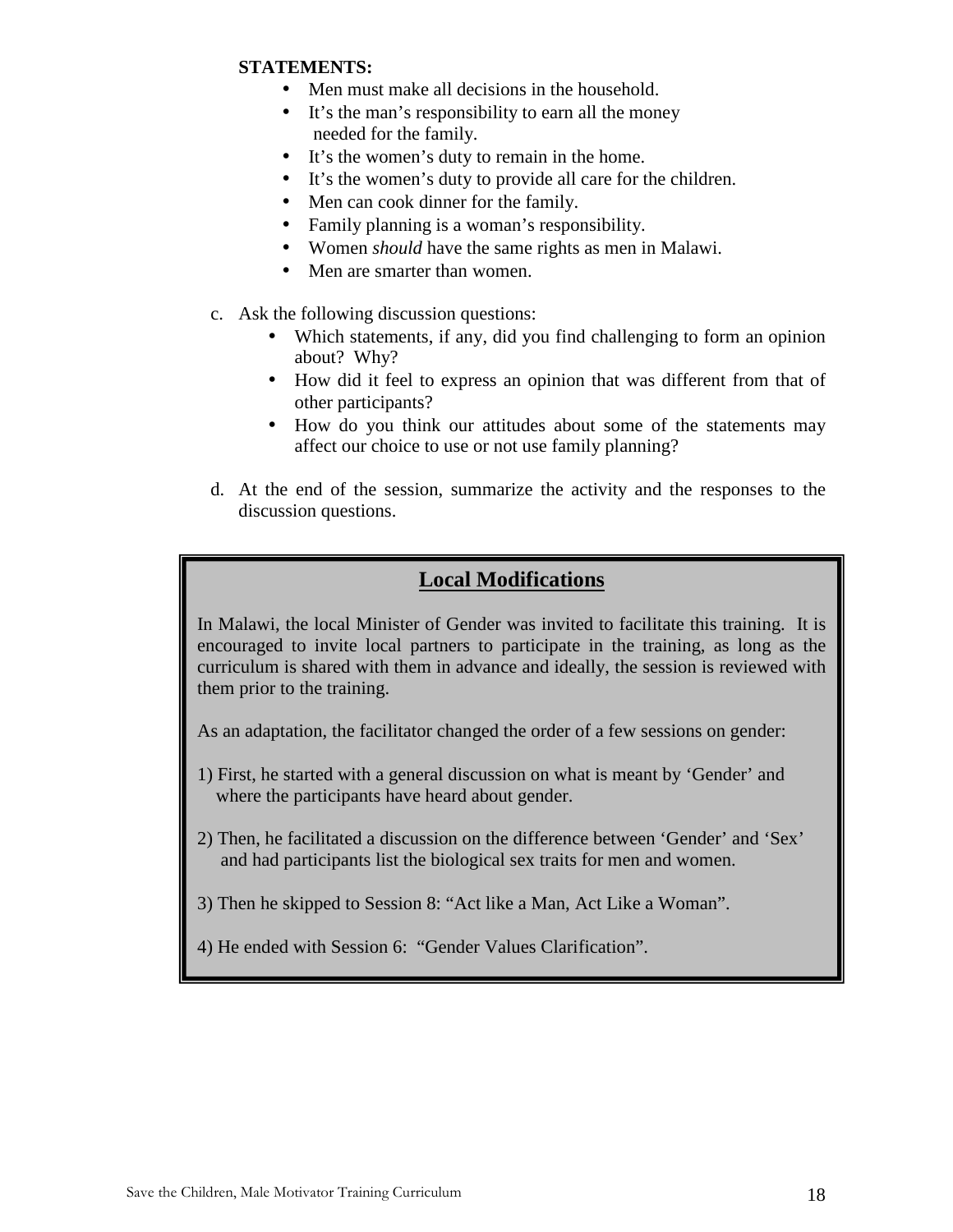Session 7

Gender Roles and Household

Decision-Making

**Time Needed:** 15 minutes

### **Materials Needed:** none

### **Advance Preparation:** none

**Objectives:** To frame the first session and following two sessions as a starting point for the male motivators.

### **Instructions for Facilitator:**

- 1. "We are going to talk some more about gender roles."
- 2. Ask the participants:
	- Why did we just discuss gender roles?
	- What do you see in your own house with respect to gender roles?
	- What about decision-making surrounding health?
	- What is the man's role in deciding whether or not to have more children?
- 3. Explain how gender and masculinity are related to household decision-making and family planning. "Research has shown that in Africa, men are most often the decision-makers for the health of their families. This is especially true in deciding when to have children and how to delay the next birth. Often men do not have the information and skills needed to talk to their wives about family planning and to make joint decisions about the spacing and timing of their children. During this training, we will continue to explore gender roles in our society but also challenge how these gender roles often get in the way of men effectively communicating with their wives and making decisions together about family planning."
- 4. Ask a participate to give an example of how the traditional gender roles of men can get in the way of men talking to wives about family decisions.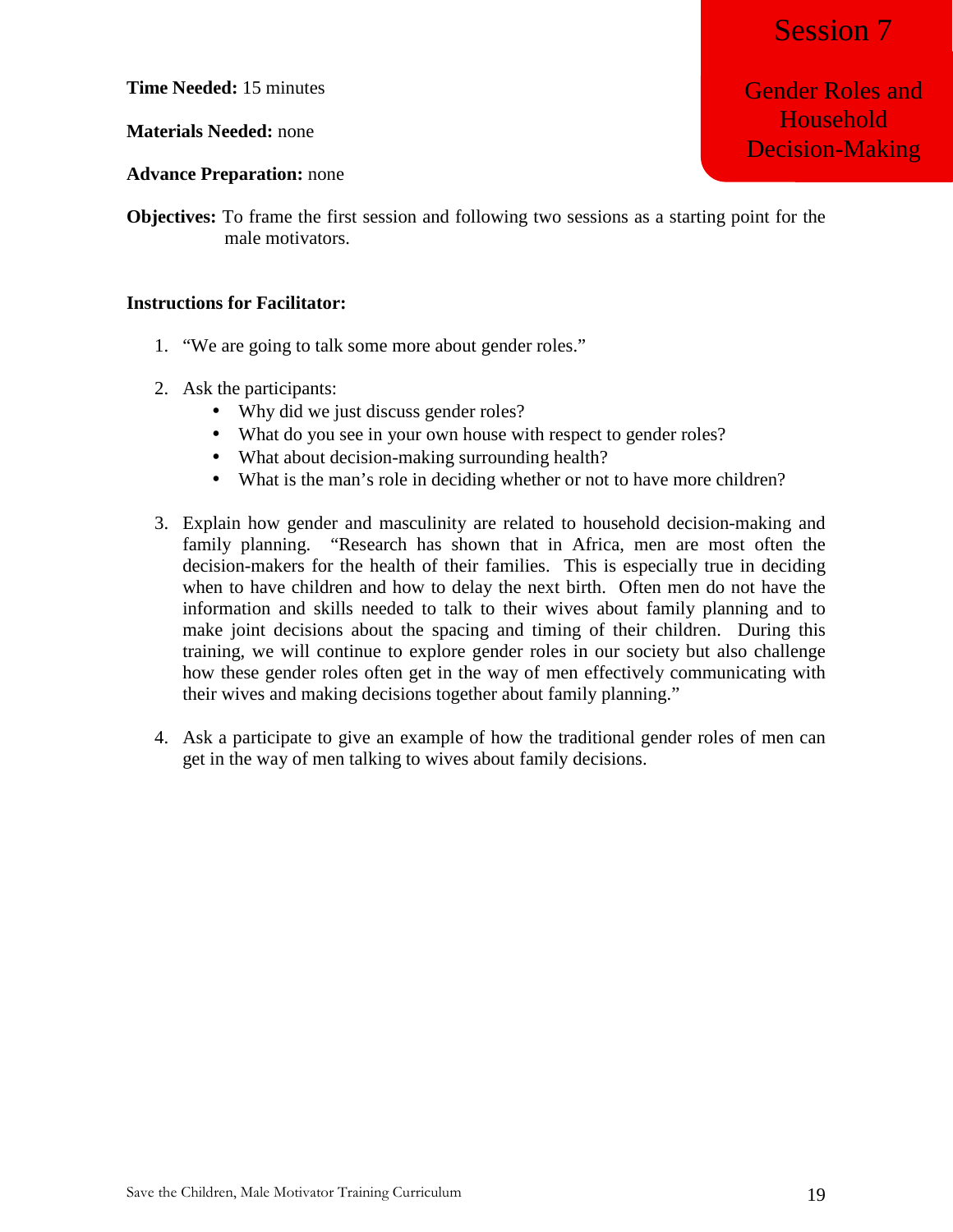**Time Needed:** 1 hour\*

# **Materials Needed:**

- Flip chart
- Markers
- Tape

**Advance Preparation:** On the top of one flip chart, write "Act Like a Man". On the top of a second flip chart, write "Act Like a Woman." Draw a large box on each paper where you will write down the participants' responses.

**Objectives:** To give participants insight into how gender roles and social norms impact how they make decisions about health and family planning.

# **Instructions for Facilitator:**

- 1. Ask the participants if they have ever been told to "act like a man". Ask them to share some experiences in which someone has said this or something similar to them. Why did the individual say this? What did the participant think when they heard this?
- 2. Tell the participants that we are going to look more closely at the phrases "act like a man" or "act like a woman." By looking at them, we can begin to see how society can make it very difficult to be either male or female.
- 3. Put up the piece of flip chart paper entitled "Act Like A Man." Ask the participants to share their ideas about what this means. These are society's expectations of who men should be, how men should act, and what men should feel and say. Write the meanings of "act like a man" inside the box drawn on the paper.

Facilitator prompts can include:

- How does your family expect men to act? Feel? Behave? Achieve?
- How does society expect men to act?
- How would you expect a son to act?

Some responses might include the following:

- Be tough.
- Do not cry.
- Yell at people.
- Show no emotions.
- Earn money for the family.
- Do not back down.

In Malawi, the men were split into four groups. Two of the groups worked the act like a man questions while the other groups worked on the act like a women questions simultaneously.

- 4. Once you have brainstormed your list, initiate a discussion by asking the following questions:
	- Can men be expected to behave in this manner all the time? Why or why not?
	- Which emotions are men not allowed to express?

Gender Roles: "Act Like a Man, Act Like a Woman."\*

Session 8

<sup>&</sup>lt;u>.</u> \* Adapted from "Men as Partners: A Program for Supplementing the Training of Life Skills Educators,: pp. 59-60, EngenderHealth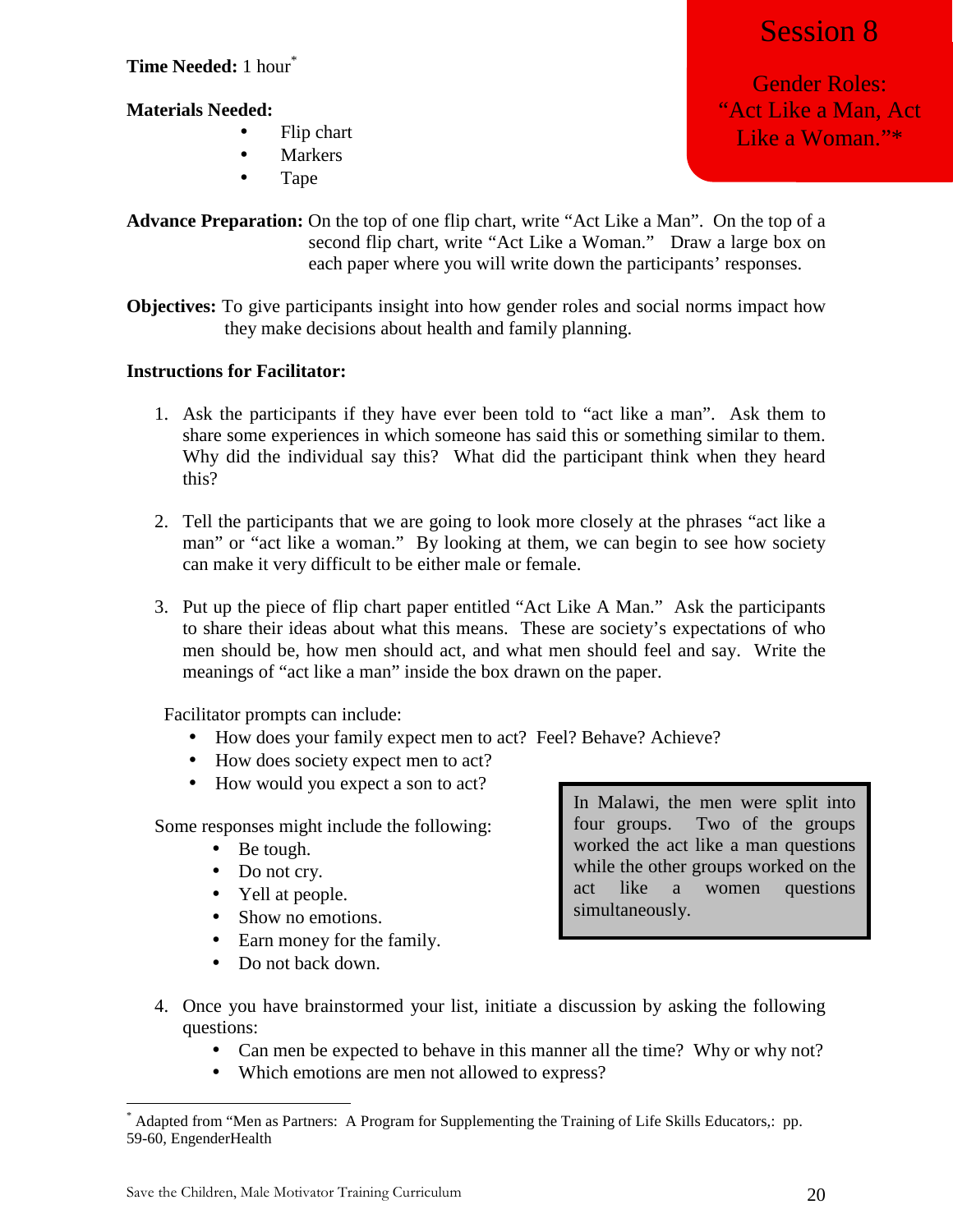- How can "acting like a man" affect a man's relationship with his wife and children?
- How can social norms and expectations to "act like a man" have a negative impact on a man's sexual and reproductive health?
- How can "acting like a man" affect how a man is involved in making decisions about family planning?
- Can men actually live outside the box? Is it possible for men to challenge and change existing gender roles?
- 5. Now, put up the piece of flip chart paper entitled "Act Like a Woman." Ask the participants to share their ideas about what this means. These are society's expectations of who women should be, how women should act, and what women should feel and say. Write the meanings of "act like a woman" inside the box drawn on the paper.

Facilitator prompts can include:

- How does your family expect women and girls to act? Dress? Talk? Do?
- How does society expect women to act?
- How would you expect a daughter to act?

Some responses may include the following:

- Be passive.
- Be the caretaker.
- Act sexy, but not too sexy.
- Be smart, but not too smart.
- Be quiet.
- Listen to others.
- Make dinner.
- Be the homemaker.
- 6. Once you have brainstormed your list, initiate a discussion by asking the following questions:
	- Can a woman to be expected to behave in this manner all the time? Why or why not?
	- What emotions are women not allowed to express?
	- How can "acting like a woman" affect a woman's relationship with her husband and children? What about choosing not to "act like a woman"?
	- How can social norms and expectations to "act like a woman" have a negative impact on a woman's sexual and reproductive health?
	- Can women actually live outside the box? Is it possible for women to challenge and change existing gender roles?
- 7. Close the activity by summarizing some of the discussion and sharing any final thoughts. A final comment and question could be as follows:

"The roles of men and women are changing in our society. It has slowly become less difficult to step outside of the box (refer to the boxes on the flip charts with everyone's responses). Still, it is hard for men and women to live outside of these boxes. What would make it easier for men and women to live outside of the boxes?"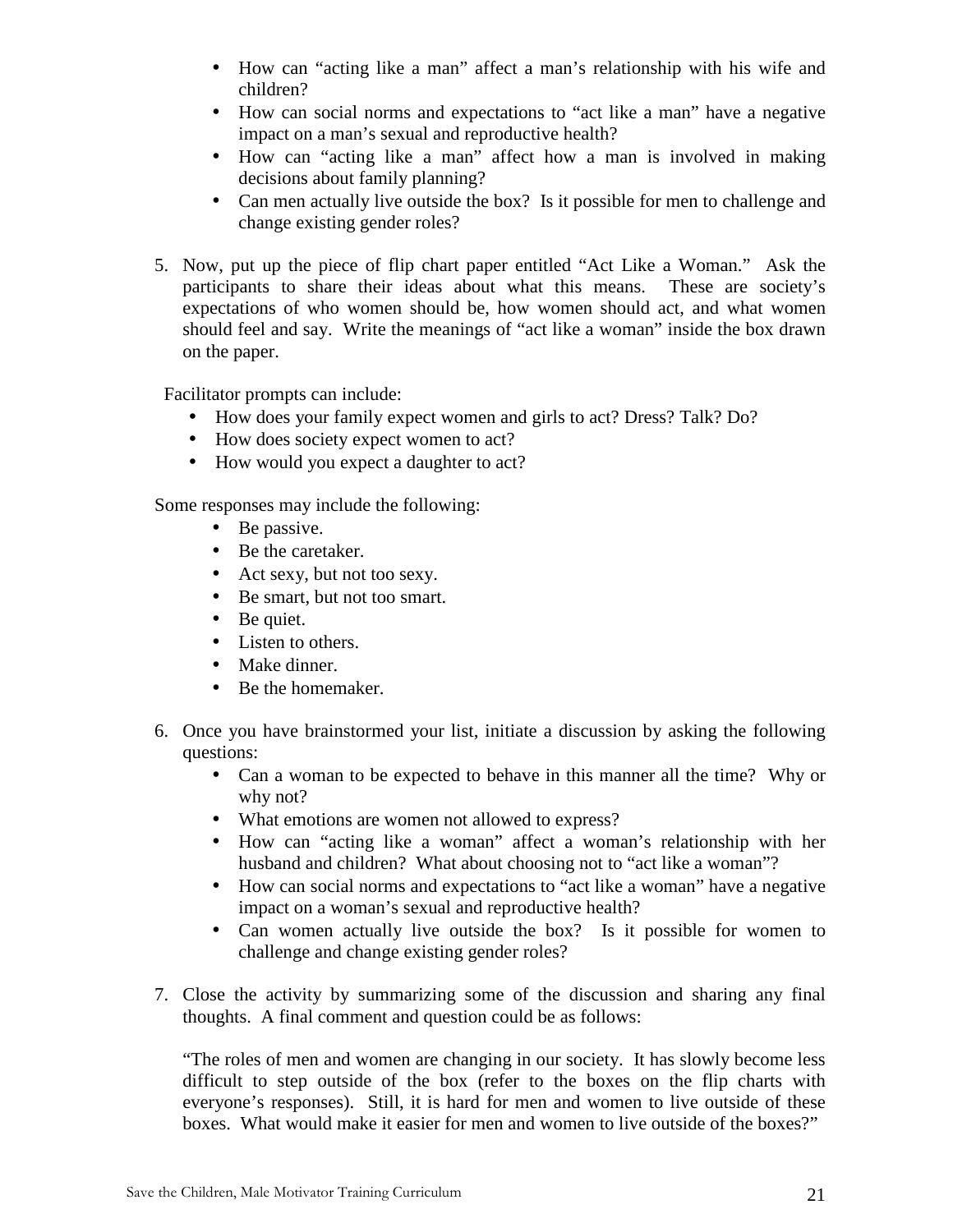**Time Needed:** 1 hour\*

**Materials Needed:** Poster cards

**Advance Preparation:** If the card has writing on the front with the picture, cover the writing with some paper.

**Objectives:** To encourage discussion about being a "Bambo Wachitsanzo" and making healthy decisions together with the participants' wives.

# **Instructions for Facilitator:**

1. "We will now look at some images of men and discuss what we see." Ask the discussion questions listed for each poster card, giving time for answers, comments and discussion. Get contributions from different people in the group. Do not allow one or two people to do all the talking.

2. Ask the participants to define "Bambo Wachitsanzo". Write down the responses. ("Bambo Wachitsanzo" is Chichewa for an ideal man, a role model)

- 3. a. Hold up poster card #1 (man and women on a bicycle, both looking happy) for everyone to see and ask the following questions.
	- What does it mean to be a "Bambo Wachitsanzo"?
	- What kinds of discussions, if any, would a "Bambo Wachitsanzo" have with his wife about family size and birth spacing?

b. Briefly summarize the discussion and state the key message that "a "Bambo Wachitsanzo" (BW) works together with his wife to make the best family planning decisions."

- 4. a. Hold up poster card #4 (Men playing bawo) and ask:
	- How do others in the community view a "Bambo Wachitsanzo"?
	- How do friends view a "Bambo Wachitsanzo"?
	- How would other men in the community view a Bambo Wachitsanzo if they were open that they use family planning to limit the number of children they will have with their wife?

b. Briefly summarize the discussion and state the key message that "a "Bambo Wachitsanzo" is respected by his friends and community."

- 5. a. Hold up poster card #6 (Man with child)and ask:
	- How would a "Bambo Wachitsanzo" take care of his family?
	- How would a "Bambo Wachitsanzo" limit the number of children he has?

b. Briefly summarize the discussion and state the key message that "a "Bambo Wachitsanzo" makes sure he doesn't have more children than he can take care of."

Poster Card Discussion\*

<sup>&</sup>lt;u>.</u> \* Adapted from "Bambo Wachitsanzo: A Hope Kit Update," pp. 33-35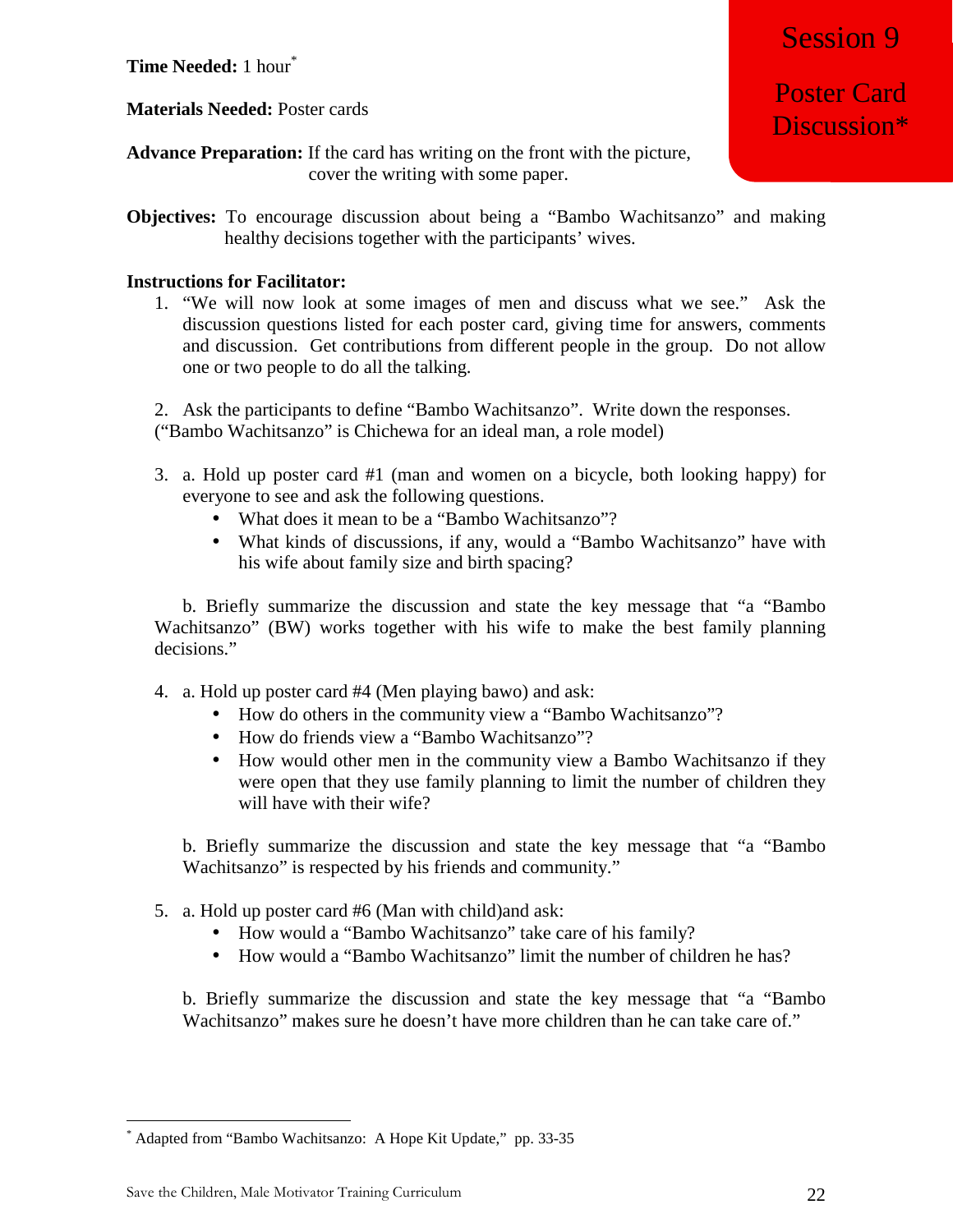- 6. a. Hold up poster cards #7 and #8 (amen and women getting an HIV test together)and ask:
	- Why would a "Bambo Wachitsanzo" go with his wife to get an HIV test?

b. Briefly summarize the discussion and state the key message that "a Bambo Wachitsanzo" takes all the steps necessary to ensure his good health and the health of his wife and children."

- 7. a. Hold up poster card #13 (man with family at a picnic)and ask:
	- What is the role of a "Bambo Wachitsanzo" in his family?
	- What kind of a father is he?
	- What kind of a husband is he?

b. Briefly summarize the discussion and state the key message that a "Bambo Wachitsanzo" is a man who can live outside of the "act like a man" box, care for his family, and plan with his wife what size of a family they will have together.

- 8. Ask the group:
	- In what ways are you a "Bambo Wachitsanzo"?
	- How can you encourage other men to be a "Bambo Wachitsanzo"?
- 9. "As Male Motivators, you will be talking with other men and encouraging them to be a "Bambo Wachitsanzo". Specifically, you will be encouraging them to communicate better with their wives about their future family size and how to space the timing of pregnancies and childbirth. A real "Bambo Wachitsanzo" is a man who can communicate with his wife about family planning but also listens to his wife's thoughts and desires surrounding family size. A "Bambo Wachitsanzo" does not make decisions for his wife about using family planning and birth spacing; rather, a "Bambo Wachitsanzo" listens to his wife realizes the importance of making decisions together. In the next few days, we will learn more about family planning; how to work with men to communicate with their wives about family planning; and how to be a "Bambo Wachitsanzo"."

This session was extended beyond 1 hour because of fruitful discussions that were stimulated by the poster cards.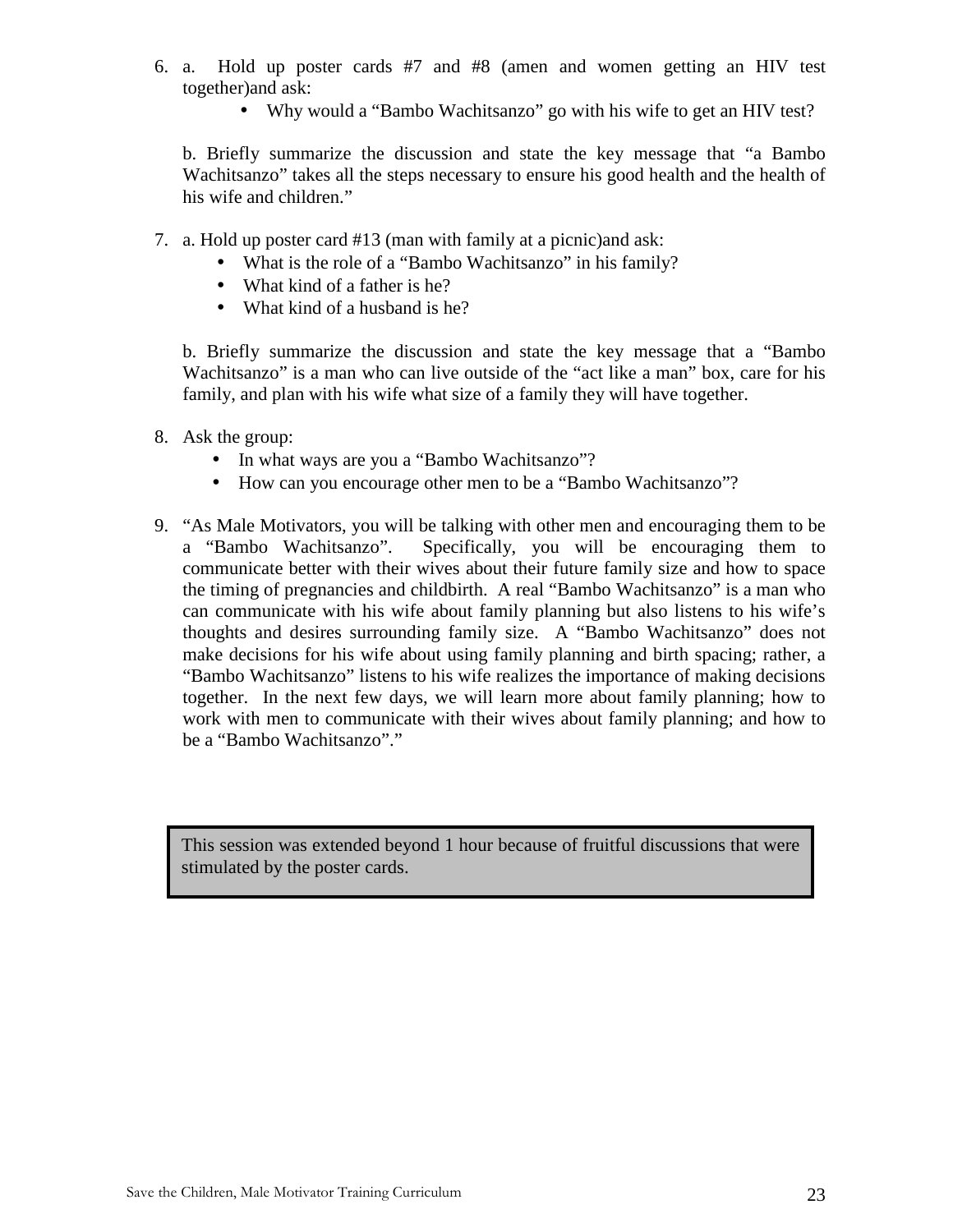**Time Needed:** 30 minutes

**Materials Needed:** none

### **Advance Preparation:** none

**Objectives:** To discuss the day's activities and plan for tomorrow.

### **Instructions for Facilitator:**

- 1. "Today we explored our values and how gender is related to family planning and household decision-making. We talked about how it might be challenging for men and women to live up to the expectations society has created for them and ways we can break out of the box. Finally, we talked about how to be a "Bambo Wachitsanzo"."
- 2. Tomorrow, we will talk about the importance of family planning and the various methods of family planning. We will also explore men's role in the decision to use family planning.
- 3. Ask if there are any questions about the today's sessions or about tomorrow.

Overall, all the gender sessions worked very well in Malawi. The men seemed to really understand the inequalities that exist in the social construction of gender. All the men were actively engaged in all the activities and were comfortable discussing their opinions, even if they differed from the group norm.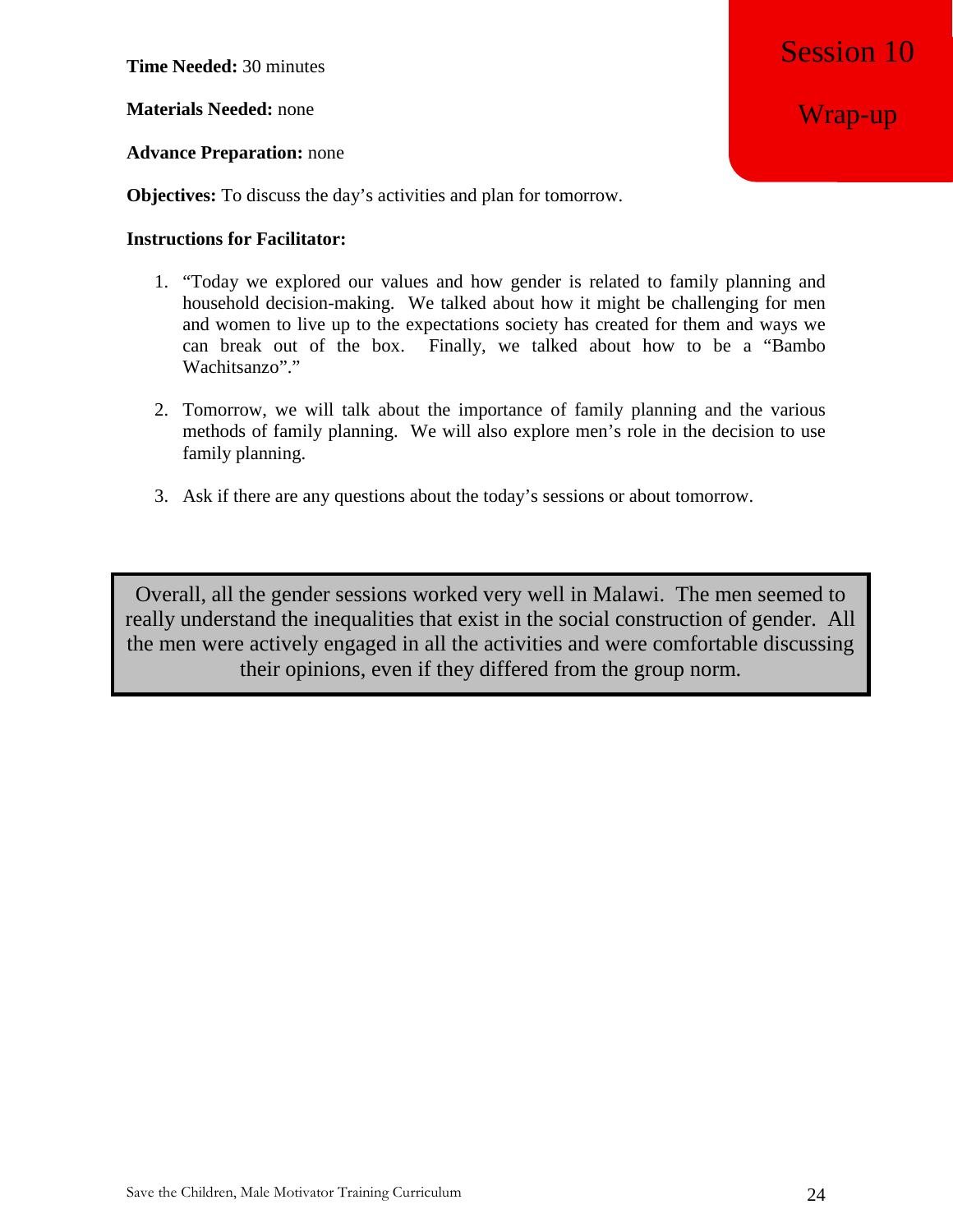# **DAY 2: Family Planning Information**

One Thing I Learned

Session 11

**Time Needed:** 15 minutes

**Materials Needed:** Koosh ball

**Advance Preparation:** none

**Objectives:** To recall key points from Day 1.

## **Instructions for Facilitator:**

- 1. Sit in a circle and use the Koosh ball to invite participation.
- 2. Ask one participant to share one thing they learned or something that was new to them from Day 1. After one person shares something they learned, they toss the Koosh to someone across the circle. Participants cannot repeat what others say.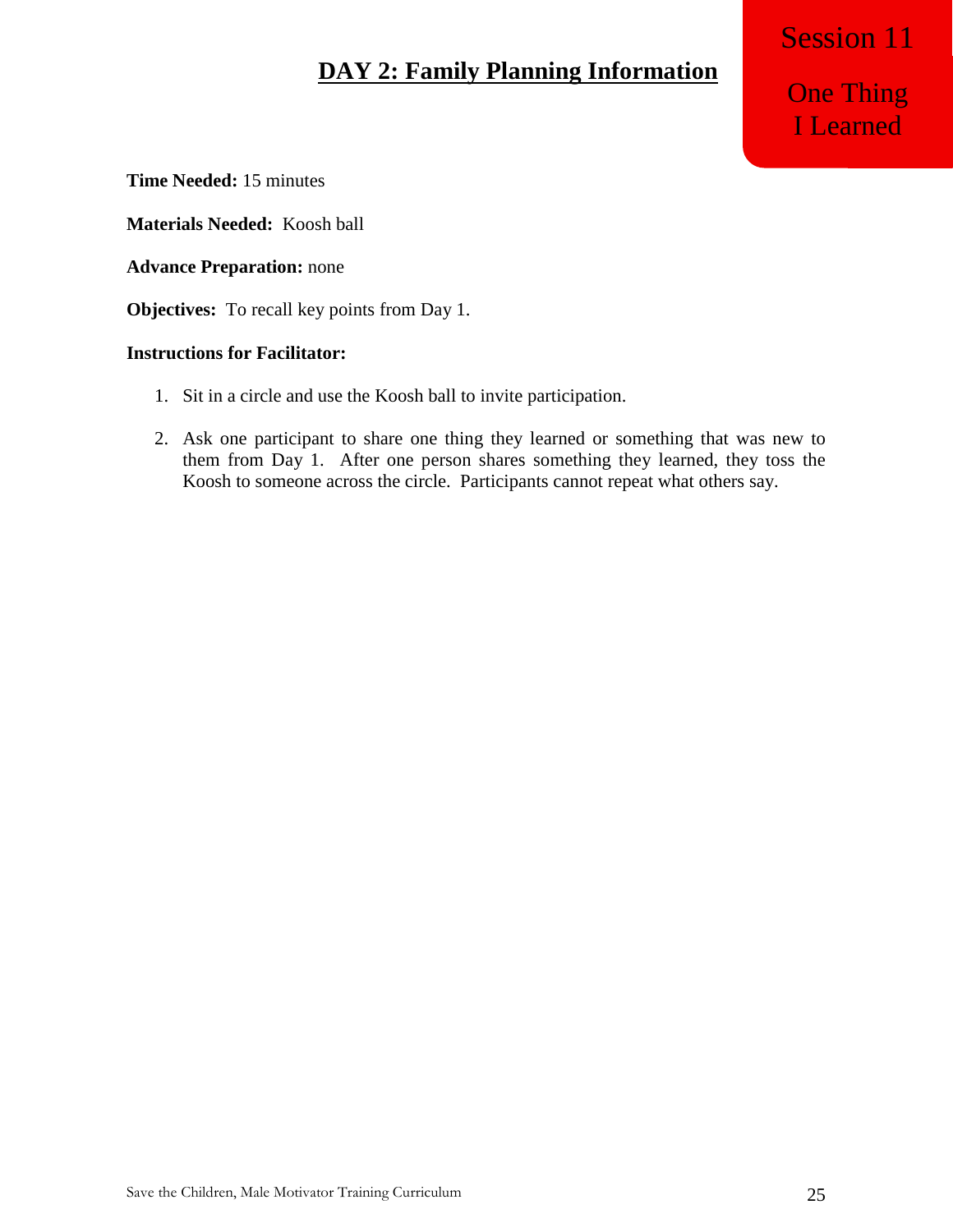# Session 12

# **Time Needed:** 45 minutes<sup>\*</sup>

# **Materials Needed:**

- Corn kernels/ grains
- Flip chart
- Markers

**Advance Preparation:** Make a flip chart with 3 reasons to delay a woman's first birth and 3 reasons to space births. (just the bolded headings below)

### **Objectives:**

- To define family planning, delaying the first birth, and birth spacing
- To discuss the benefits of family planning, delaying birth, and birth spacing.

### **Instructions for Facilitator:**

- 1. "Next, we are going to talk about growing strong and healthy corn and then relate growing corn to the growth of our own families."
- 2. Ask a participant to take the grains of corn and make two rows of corn that are perfectly planted with the right amount of space between each grain. Then ask another participant to come up and make two more rows of corn that are planted very close together
- 3. Ask the participants:
	- How will these rows of corn grow?
	- Will they grow differently?
	- Will some of the corn be healthier and stronger than the others?
	- Which will yield more corn?
	- What will happen if corn is planted too early, before the rainy season?
- 4. Ask 2-3 participants to come and draw how the corn will grow on separate flip charts. Ask the other participants if they agree with the drawings and if they accurately reflect how the different rows of corn will grow.
- 5. When the drawing is complete, reiterate that corn that planted too close together will not grow properly. The corn plants will compete for nutrients in the soil and won't be properly nourished. The corn will then not grow as tall, not be as strong, and not produce abundant ears of corn. On the contrary, corn that is planted with proper spacing will grow tall, strong and be more abundant. Also the timing of planting corn is also very important. Corn planted too early in the season will also not grow strong and healthy.

The corn analogy worked very well in Malawi was culturally relevant and helped participants understand the benefits of family planning quickly.

<sup>&</sup>lt;u>.</u> \* Adapted from "Draft Curriculum for Peer Educator Training, Young Marrieds Program", p.25, by EngenderHealth on 3/7/07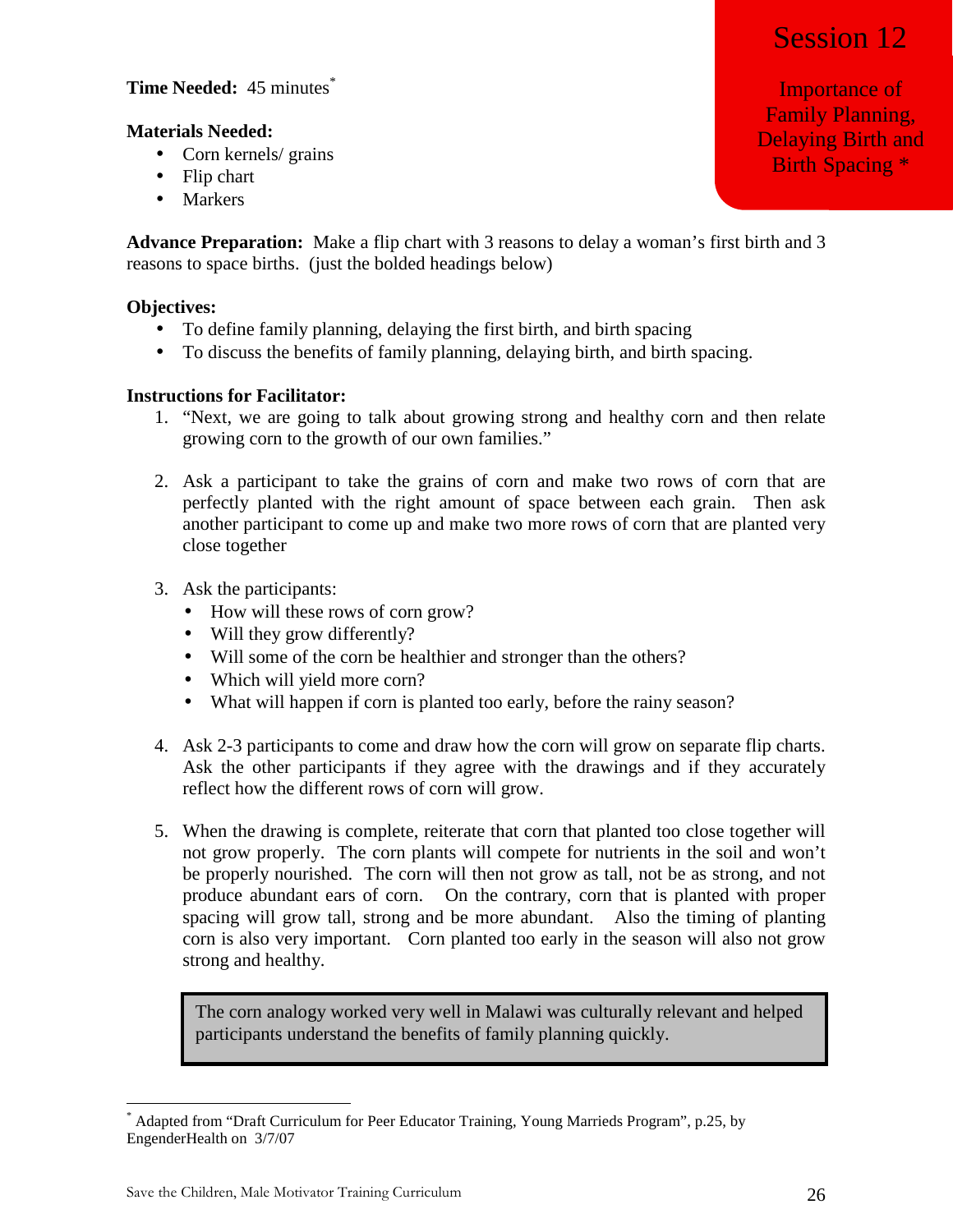- 6. Ask the group:
	- How is the planting corn related to the how we plan our families?
	- Why is the timing of our first birth important?
	- Why is the spacing between children important?
	- Why don't you want kids close together or a lot of kids?

Encourage the participants to make connections between the example of planting corn and family planning.

Explain that this is a method in which the Male Motivators can explain birth spacing to men in the community.

7. After some discussion, go through some of the benefits of delaying birth.

"First, let's look at the benefits of delaying first births until age 18 for young wives."

- *a. Delaying first birth can reduce health risks for young women.\** If pregnancy occurs before adolescents are fully developed—especially where anemia and malnutrition are common and where access to health care is poor (like many rural communities in Malawi) — the young mother can be exposed to serious health risks including damage to the reproductive health tract, delayed or obstructed labor, ruptures in the birth canal, and greater risks of dying during childbirth.
- *b. Delaying first birth can reduce health risks for babies.* Babies born to adolescents may experience more birth injuries, low birth weight and stillbirth. In developing countries, the higher the number of adolescent pregnancies, the higher the number of infant mortality.
- *c. Delaying first birth has benefits for young women.* A woman who delays childbearing until after adolescence may gain increased opportunities to acquire education and skills that may enable her to better care for her family and contribute to the family's income. Delayed childbearing may also be associated with young women's greater aspirations for herself and her family.
- 8. Ask the group if they can think of any more reasons why it's important to delay birth.
- 9. "Now lets talk about how family planning and spacing births is beneficial"
	- *a. Saving women's lives.†* Family planning and birth spacing enables women to limit births to their healthiest childbearing years and to avoid giving birth more times that is good for their health. It gives women bodies the time to recover before having the next child so both the women and her baby can be healthy. Avoiding unintended pregnancies (getting pregnant when one is not ready), could prevent about one-fourth of all maternal deaths in developing countries.

-

**<sup>\*</sup>** Adapted from "In Focus, Focus on Young Adults, Reaching Newlywed and Married Adolescents," July 1999.

<sup>†</sup> "Population Reports," July, 1999, *Series J, Number 49*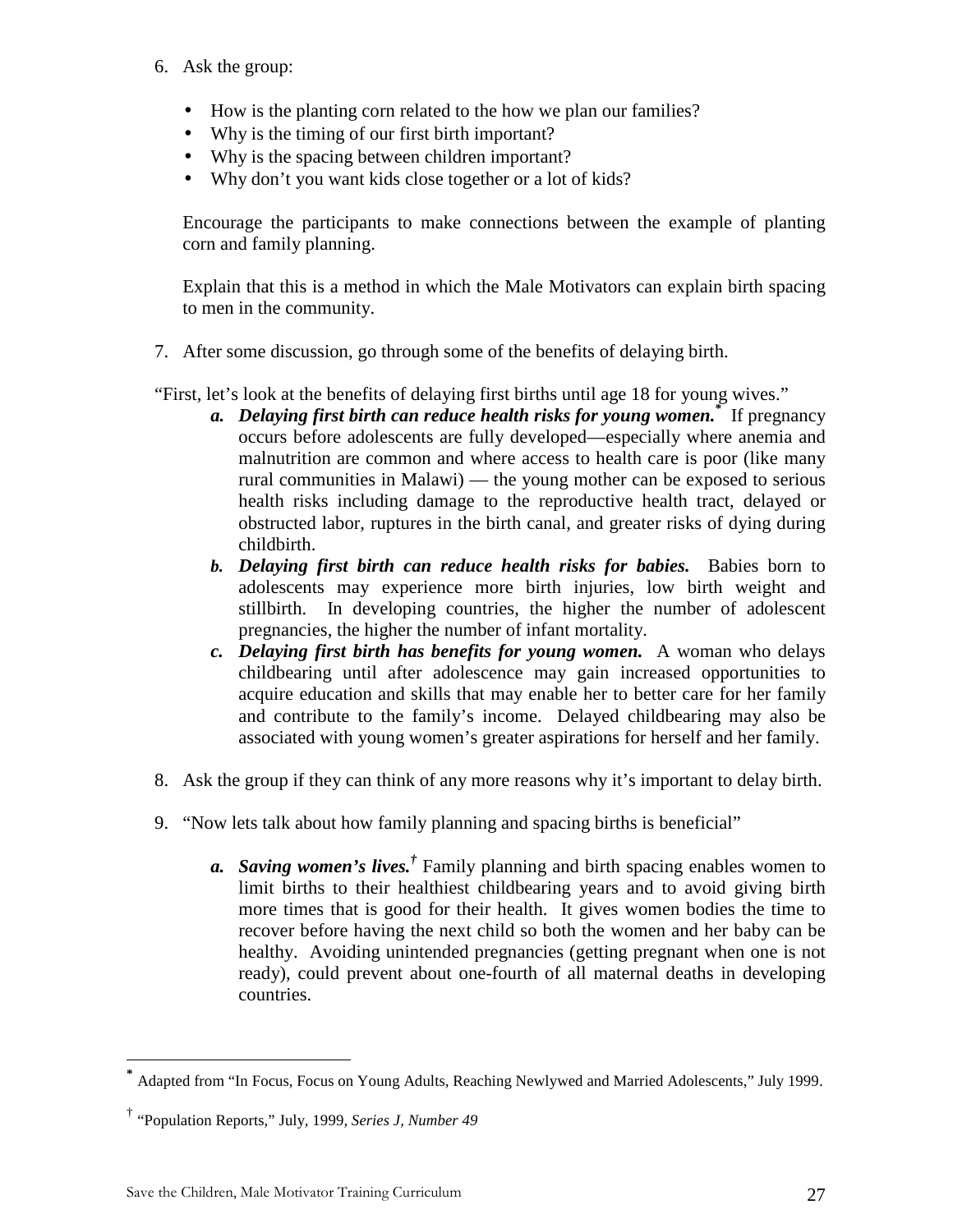- *b. Saving children's lives.* Waiting at least 2 years after a live birth before trying to be pregnant helps women have healthier children and improves the odds of infants' survival by about 50%. Limiting births to a woman's healthiest childbearing years also improves her children's chances of surviving and remaining healthy. Also, after a miscarriage or an abortion, women and couples should wait at least six months before becoming pregnant again to reduce maternal and child health risks
- *c. Offering families more choices.* For many women, controlling their own childbearing, by using effective contraception, can open the door to education, employment, and community involvement. Women who have fewer children can contribute financially to a household which helps with the overall wellbeing of the family. Also, couples with fewer children are more likely to send all of their children to school
- 10. Ask the group if they can think of any more reasons why it's important to use family planning.
- 11. "We've talked about the reasons it's important to delay birth, space births and use family planning. We talked about how it is healthier for the mothers, babies and the families as a whole."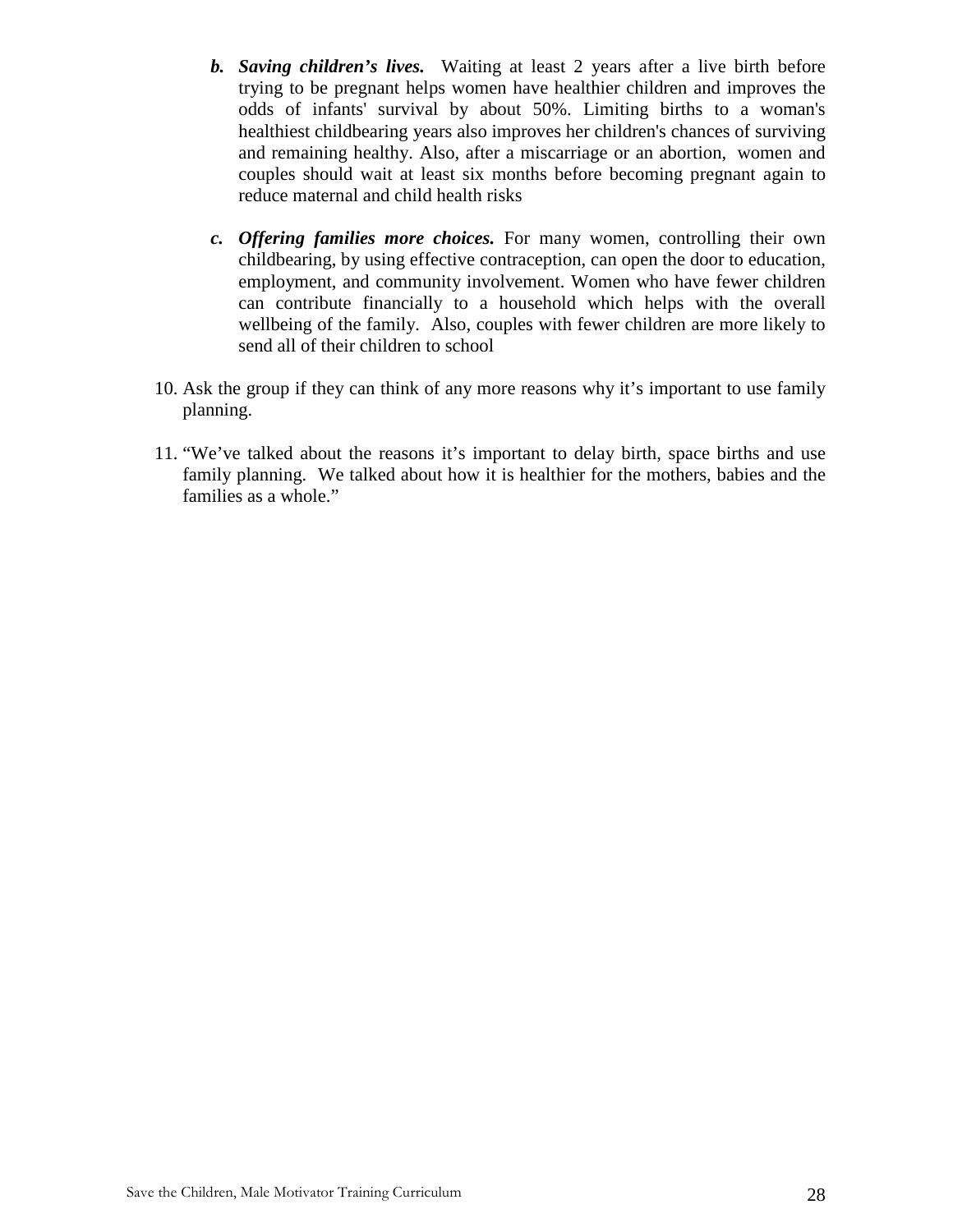# Session 13

# **Time Needed:** 2 hours **\***

### **Materials Needed:**

- Reproductive anatomy charts
- Reproductive anatomy vocabulary list (find at the end of the session)
- Reproductive anatomy picture cards
- Samples of family planning methods
- A bag
- Cue cards with a picture of the method on one side and questions on the other side

### **Advance Preparation:**

- Put all family planning methods in a bag
- Prepare vocabulary and picture cards for Pictionary game

### **Objectives:**

<u>.</u>

- To provide basic information regarding human sexuality and reproduction
- To provide basic information regarding all family planning methods

### **Instructions for Facilitator:**

- 1. "In this next session, we are going to look at how pregnancy occurs and we'll learn about a variety of family planning methods."
- 2. Explain how pregnancy occurs with anatomy charts. "In order to understand how to limit births and properly space births, we must first understand how a woman gets pregnant."

Say the following: "Sexual behavior, or sex, is a special way that people bring their bodies close together, keeping them warm and giving them pleasurable feelings. Sex causes a couple to feel very close to one another, although sexual intercourse and making a baby are not the same things. Sexual intercourse can lead to making a baby, but not always.

Most of the time people choose to have sexual intercourse because they enjoy the feelings of pleasure and closeness they experience, not because they want to have a baby. That's why many couples use family planning to prevent a pregnancy. This allows a couple to enjoy sex with minimal risk of getting pregnant.

Reproductive Anatomy and Family Planning Methods

<sup>\*</sup> Adapted from "Draft Curriculum for Peer Educator Training, Young Marrieds Program", by EngenderHealth pp.33-34, accessed on 3/7/07 and from Hatcher, et al.2004, "Contraceptive Technology: 18<sup>th</sup> edition," Arent Media: New York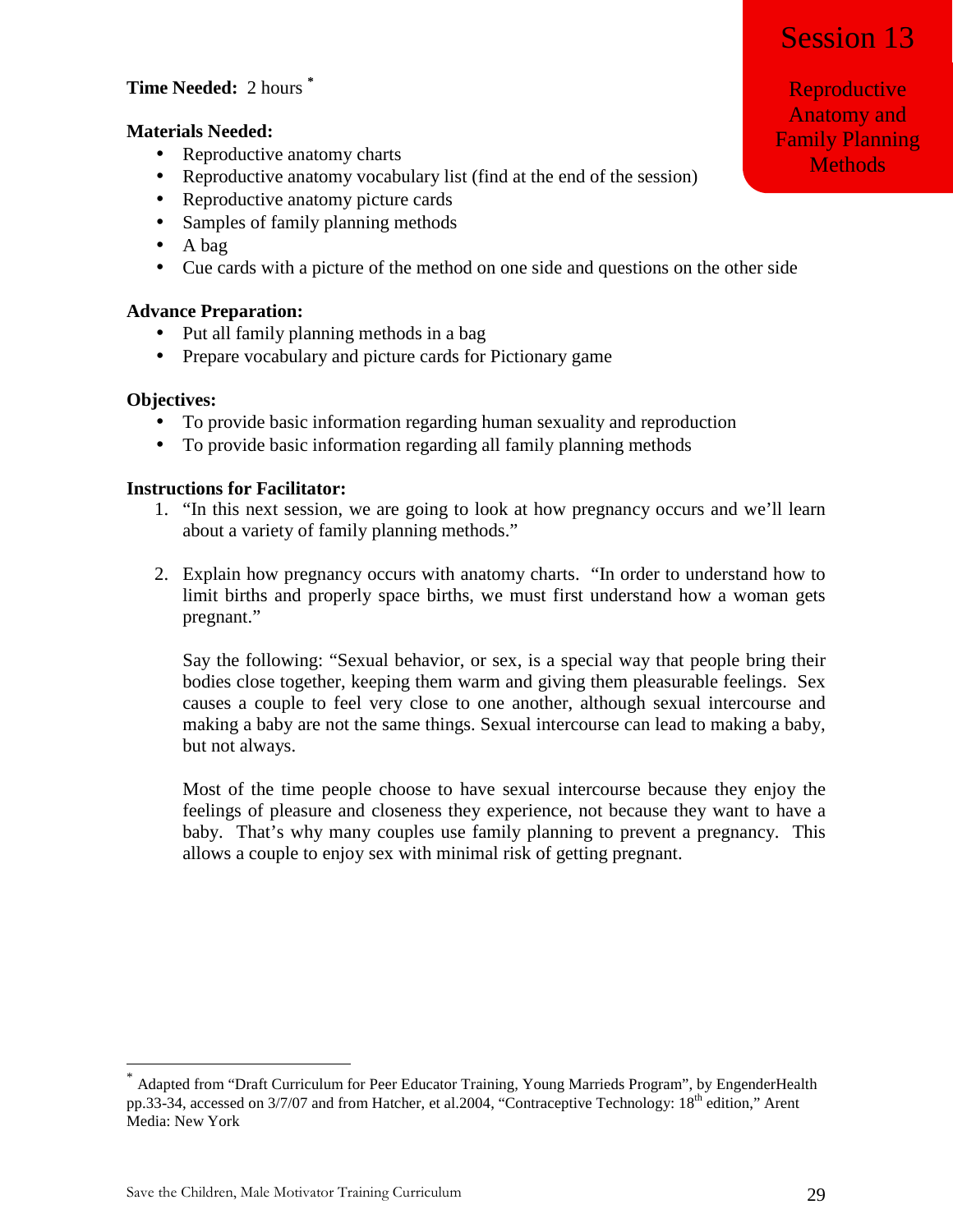Sex can be fun, but it can also be very powerful; as Male Motivators it will be important for you to become comfortable with speaking about these topics before you visit community members. Many people can talk about sex without feeling embarrassed, and even if they are embarrassed, they can control how they express those feelings. As Male Motivators it will be important for you to help men feel comfortable with opening up about their views regarding sex and family planning."\*

### **Review of Male and Female Anatomy and Reproduction†**

### **Instructions for Facilitator:**

Use the male and female anatomy charts to point out different body parts and describe different reproductive functions, which occur within the body of a woman or man.

Say, "The outside parts of the reproductive system are called your **genitals.** In other words, a man's genitals are called the penis and scrotum. A girl's genitals, also called her vulva, are comprised of the labia and clitoris.

Baby boys are born with a sleeve of skin on their penises called a foreskin. Sometimes, the doctor removes the foreskin, in a procedure called **circumcision.** The penis functions the same whether it has been circumcised or not.

**Ovulation** is the releasing of a mature egg (ovum) from an ovary. It happens every 20 to 40 days, usually in the "middle" of the month following a woman's period. A woman often does not know when she will ovulate. However, ovulation is important since it occurs during the week when a woman can become pregnant. A woman will release an egg from her ovary one day every month. If sperm is present when the egg is released, the woman has an increased chance of getting pregnant. Sperm can live in a woman's vagina for up to five days, so a woman has a window of six days during the month when she can become pregnant, hence if a couple does not have sex on the day a woman ovulates she could still become pregnant since there is sperm inside of her vagina. Many women track the cervical secretions from their vagina in order to determine when they are ovulating – secretions that are clear and sticky, with the texture of an egg white, are associated with ovulation and pregnancy.

A couple of weeks after a woman ovulates, she will menstruate. **Menstruation** is the removal of the lining of a woman's uterus (the blood and tissue) through the vagina, so that she can build up a fresh, new lining during the following month. When a woman fails to menstruate, this can be a sign of pregnancy since women generally do not have a menstrual period when they become pregnant.

**Intercourse** often refers to when the penis is in the vagina. It is sometimes called "vaginal intercourse" or "lovemaking". Intercourse can also refer to anal intercourse.

<u>.</u>

<sup>\*</sup> Adapted from: Roffman, D. "Teaching Sexuality: Thinking Outside Pandora's Box", American Sexuality Magazine online

http://nsrc.sfsu.edu/MagArticle.cfm?SID=3795B96B155D7A9F68462F1A188922F4&DSN=nsrc\_dsn&Mode= EDIT&Article=604&ReturnURL=1

<sup>†</sup> Adapted from: Public Health, Family Life and Sexual Health, Grades 4, 5 and 6, Lesson 12: F.L.A.S.H. Public Health: Seattle & King County; 1986; Rev 2007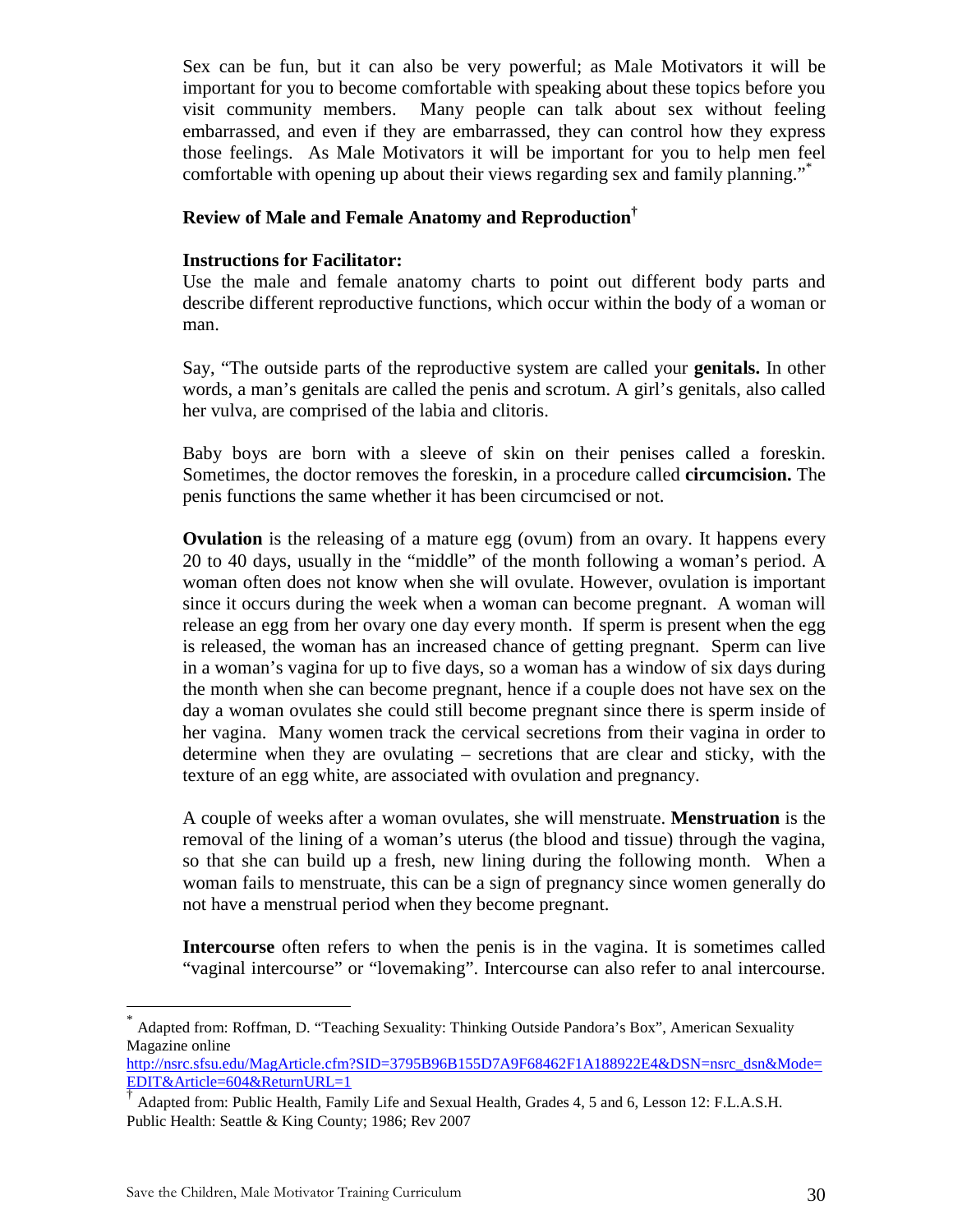**Ejaculation** is what you call **semen**, the fluid carrying sperm, when it comes out of the penis. If a man ejaculates during intercourse – or even if he ejaculates onto her labia, without ever putting the penis inside the vagina – sperm can swim up into her uterus and fallopian tubes in search of an egg to fertilize.

**Fertilization** is what you call it when a sperm cell meets and enters an egg. When a man ejaculates, he releases millions of sperm. The sperm attempt to "swim" their way through the woman's vagina, cervix, uterus, and lastly, the fallopian tubes in search of the egg. The journey is long and many sperm die along the way; however, a few hundred will often find the egg and begin bumping into it, gradually wearing away the protein coat, allowing one to finally get inside. Only one sperm is needed to "fertilize" an egg. If two sperm accidentally fertilize an egg, then fraternal twins result. After the egg is fertilized, it will take a week or so to finish traveling down the tube into the uterus, where it will nest. This is called **implantation**. The combination of fertilization and implantation is what we call **conception**, meaning a pregnancy has begun."

- 3. **(Time permitting)** Play Reproductive anatomy "Pictionary" game with participants**\***
	- a. Split participants into four teams; give identical picture and name cards to each group.
	- b. Explain to participants: "the objective of this game is to determine your level of understanding of male and female anatomy and identify the function of various body parts through the use of pictures." Tell participants they have five minutes to match each name/explanation card with the correct picture.
	- c. Ask different group members to identify which card belongs to each picture; if he is incorrect, give a different group the chance to answer the question.
- 4. Discuss the importance of understanding human anatomy and reproduction in order to understand and explain the intended use and effectiveness of family planning methods.

"Now we understand the male and female anatomy, including how women can get pregnant – why do you think it's important to understand how a woman can get pregnant?"

"Understanding when and how a woman can become pregnant helps us determine which family planning method would be suitable for each person/couple to use. Knowing that a woman cannot get pregnant every day of the month allows us to choose a method that provides a barrier to sperm, prevents ovulation or reduces the risk of pregnancy based upon a couple abstaining from sex during certain (fertile) days of the month. We will now discuss different methods of family planning, which you will likely discuss with men in your communities."

5. Begin by asking the group to brainstorm all of the family planning methods they have heard of.

<u>.</u>

<sup>\*</sup> Adapted from: Family Life and Sexual Health, Grades 9 and 10, Lesson 3: F.L.A.S.H. Public Health: Seattle & King County; 1988, Rev. 2006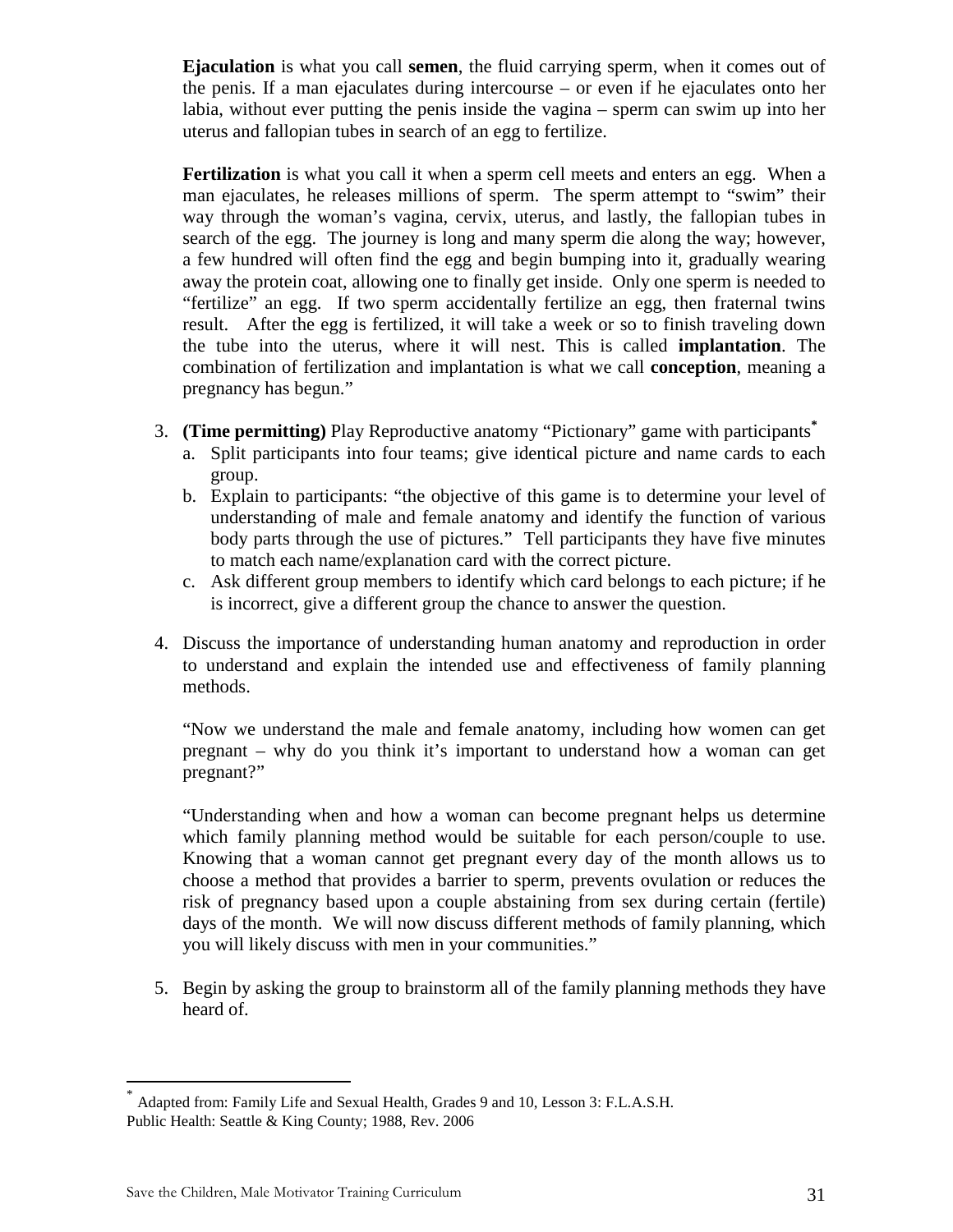- 6. After the brainstorm, complete the list, and remove any myths mentioned that are not effective in preventing pregnancy (i.e. washing out vagina with water after sex).
- 7. Ask a participant to select a family planning method from the bag. Next, provide the information for that method. Repeat until all methods have been chosen. Encourage them to ask questions during the activity. Pass the methods around for everyone to see close up and feel. For each method, make sure to mention the following points:
	- Characteristics specific to the particular methods
	- How to use the method correctly
	- Efficacy rate
	- Advantages/disadvantages of use
	- Possible side effects from using the method
	- Does this method help prevent HIV/STIs?
- 8. When all the methods are finished, state: "We just reviewed how a woman can become pregnant and many of the methods that can be used to help prevent pregnancy. Abstinence is the only method that is 100% effective for avoiding pregnancy. All other methods have a "perfect use" and a "typical use" efficacy rate. A perfect use rate is how effective the method is at preventing pregnancy if it is used correctly and consistently. . The typical use rate is the effectiveness of the method in reality given the mistakes that people make in using it. As male motivators, you are not experts on family planning methods but having this information will help you explain these methods to other married men. If men or their wives have questions you can not answer, this is OK. You can refer the couple to with a Youth Community Based Distribution Agent or to the nearest clinic where methods are available. You will be provided with a referral list of places women and men can receive family planning methods."

An alternative way to teach about family planning methods is to have a "Family Planning Bazaar". This is a more interactive way which allows participants to spend as much time needed to learn about each individual method. To set up the "Bazaar", you would need an expert for each method you would like to teach about. The expert would sit at a table with examples and information on the method. There would be multiple stations around the room, each highlighting one family planning method. Then participants would circulate around the room to the different family planning stations at their own pace and ask questions about each method until they felt they understood how each method works. Experts also get to highlight the benefits and side effects of each method. This more intimate, relaxed activity also allows more questions to be asked by each participant and they get a chance to see and touch each method. This method works well with adults, especially men who might have had less contact with family planning methods.

In Malawi, the head facilitator used the Koosh ball following this session as an energizer and as a means to quickly test participants newly acquired knowledge on family planning which was an effective technique.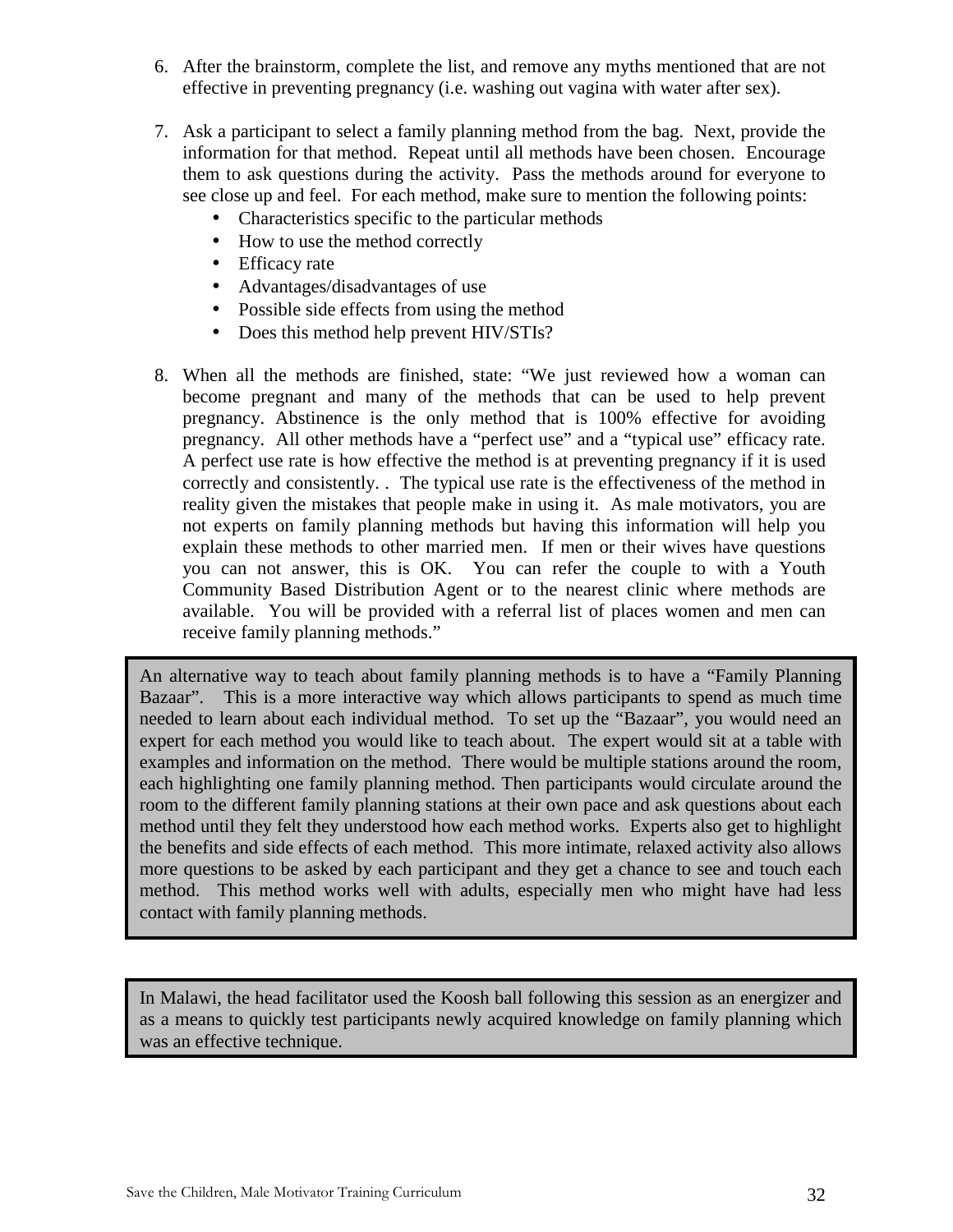# **Male Condom**

### What is it?

A condom is a thin sheath made of latex that a man places over his penis.

### How is it used?

The condom holds the semen so that it does not pass into the woman's vagina. The man puts the condom on his erect penis before sexual intercourse. After sex, the man carefully takes off the condom. Each condom can only be used once.

### How effective is it?

Condoms are 98% effective in preventing pregnancy and many sexually transmitted diseases, including HIV, when used correctly every time a couple has sexual intercourse. With typical use of the condom, efficacy drops to 85%.

### What are some advantages to using it?

- Protection from HIV and other sexually transmitted infections
- Easy to use with a little practice
- Easily available without a prescription
- An excellent option for someone that does not need ongoing contraception
- No hormonal side effects
- May prevent premature ejaculation in men

### What are some disadvantages to using it?

- Condoms can sometimes break
- Putting on a condom may interrupt sexual activity
- May cause decreased sensitivity during sexual intercourse
- Many men do not know how to communicate with their partners about condom use
- Some men and women feel embarrassed to obtain or buy condoms since they must be obtained from the store, health clinic or YCBDA.

### What are the possible side effects?

Rarely causes an allergic reaction (either to latex or a spermicidal lubricant)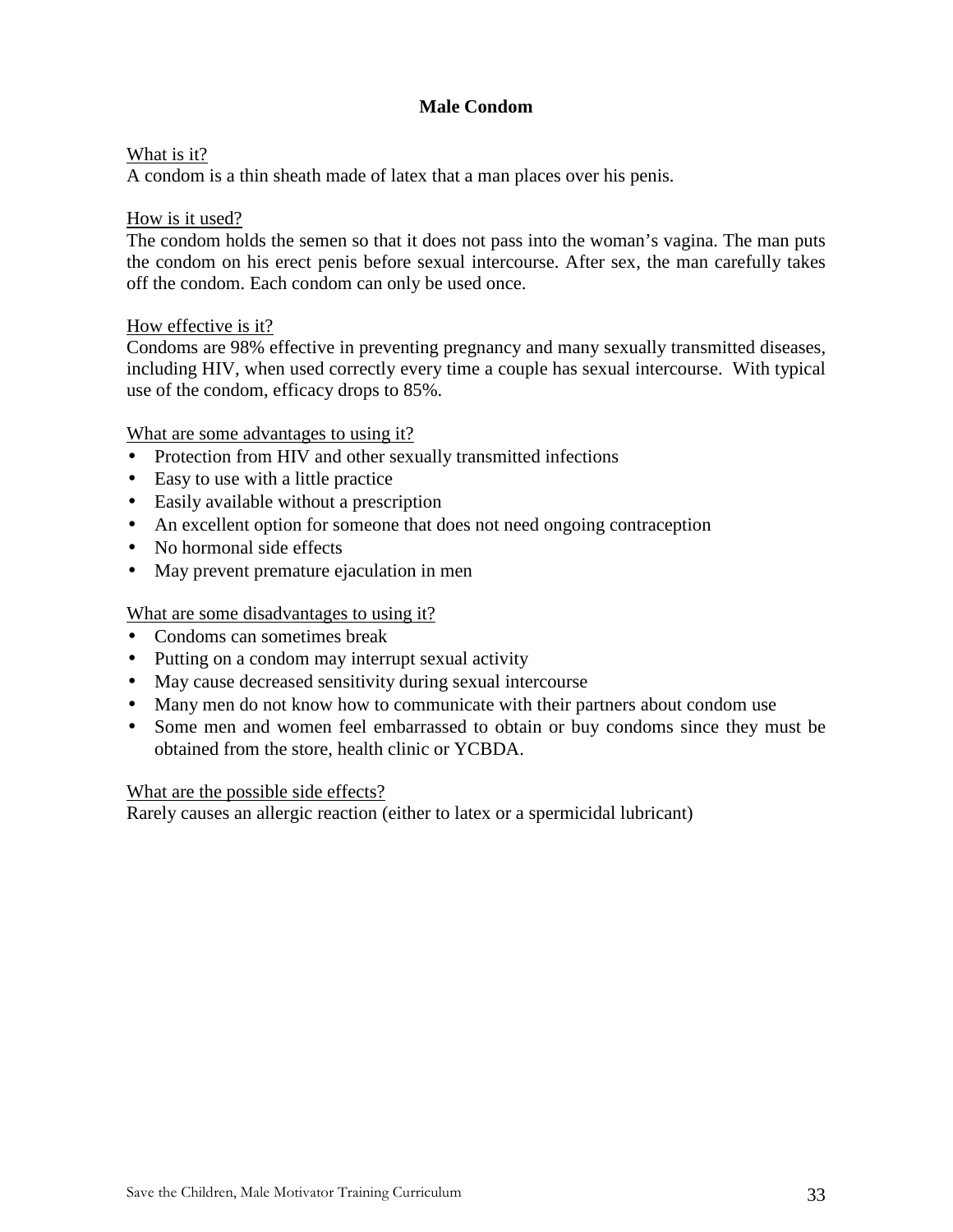## **Female Condom**

### What is it?

The female condom is a polyurethane pouch that a woman places in her vagina.

### How does it work?

The condom holds the semen so that it does not pass into the woman's vagina. The woman inserts the female condom into her vagina before sexual intercourse. There is a small plastic ring in the back of the female condom that sits against the woman's cervix to keep it in place. Once inserted, the man puts his erect penis inside the female condom during sexual intercourse. After sex, the woman carefully removes the condom.

### How effective is it?

Female condoms are 95% effective in preventing pregnancy and many sexually transmitted diseases when used correctly every time a couple has sexual intercourse. However, the female condom is not as effective in preventing pregnancy as some other methods. With typical use of the female condom, efficacy drops to 79%.

### What are the advantages to using it?

- Protection from HIV and other sexually transmitted infections
- Provides a woman with a method that she can use without the assistance of her partner to prevent sexually transmitted infections
- Available without a prescription
- An excellent option for someone that does not need ongoing contraception
- No hormonal side effects
- May prevent premature ejaculation in men

### What are the disadvantages to using it?

- Putting on a condom may interrupt sexual activity
- May cause decreased sensitivity during sexual intercourse
- Some complain that it makes noise
- The female condom is difficult to find in some areas
- The female condom is more expensive than the male condom
- A girl must feel comfortable touching her vagina to be able to insert the condom

### What are the possible side effects?

Rarely causes an allergic reaction to latex.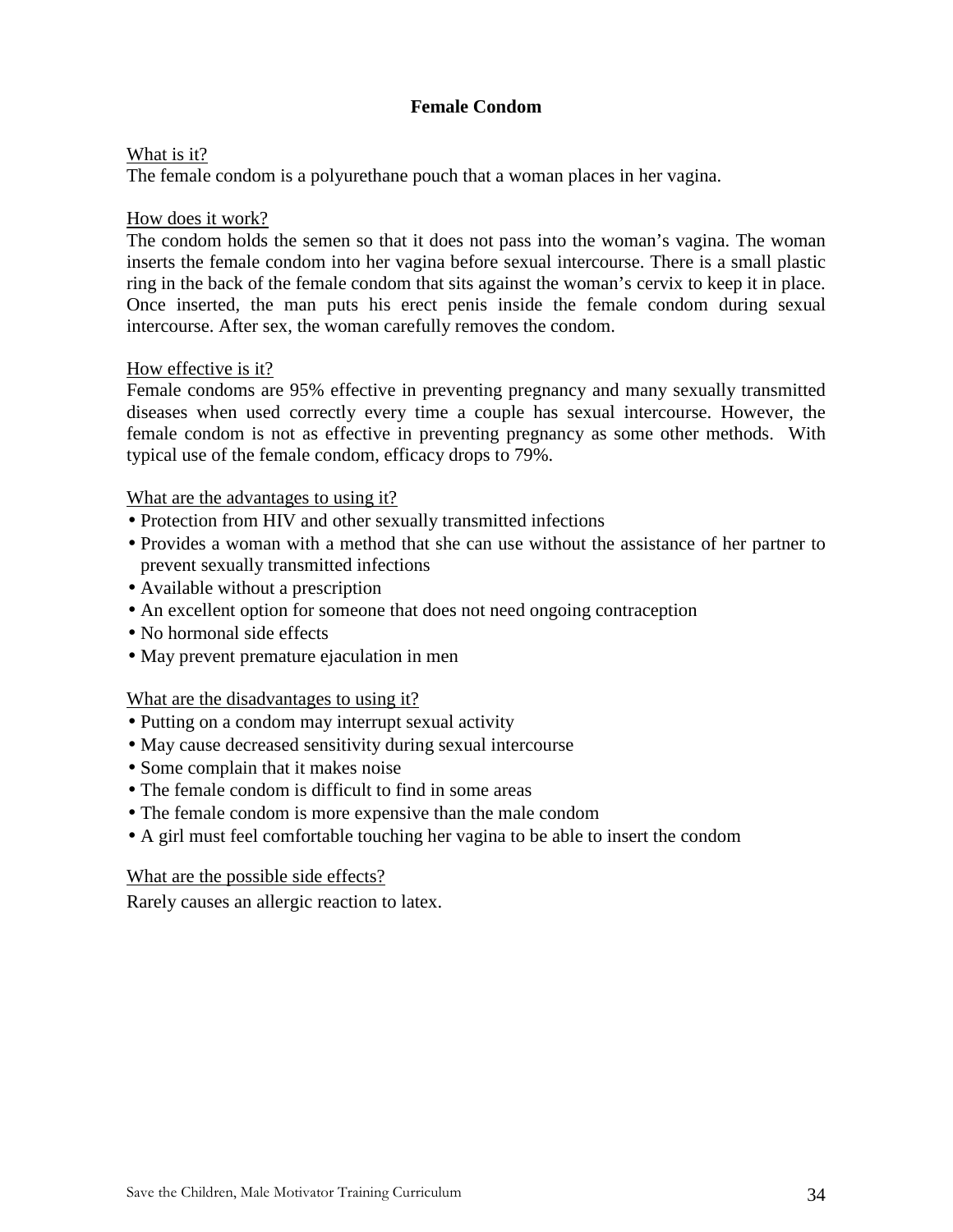# **Oral Contraceptive Pills**

### What is it?

A pill which contains doses of the hormones estrogen and progestin or only progestin that the woman takes by mouth. A woman must take one pill every day at the same time and she cannot skip days.

### How does it work?

The pills stop the egg from leaving the ovary every month. They also make it difficult for sperm to enter the womb. They do this by thickening the mucus at the entrance of the womb. The woman must take one pill every day according to instructions

### How effective is it?

The combination pill is 99.7% effective with perfect use and 92% effective with typical use. The mini pill (progestin only) is equally effective and a good method for preventing pregnancy amongst nursing mothers.

### What are the advantages to using it?

- Usually cause menstrual periods that are more regular, with less bleeding
- May reduce premenstrual syndrome, endometriosis and acne
- Does not disrupt sexual intercourse
- Can be discontinued by a woman on her own
- Low-cost, easily accessible
- Reduced risk of developing certain cancers and/or gynecological conditions

### What are the disadvantages to using it?

- The woman must remember to take a pill every day May cause unpleasant side effects
- Does not provide protection from sexually transmitted infections
- Can be a risk for stroke or heart attack in women who are overweight, smoke and/or are over 35.

### What are the possible side effects?

- Nausea
- Weight gain
- Spotting between periods
- Mood swings
- Mild headaches
- Breakthrough bleeding (could be a sign that the woman needs a different kind of pill)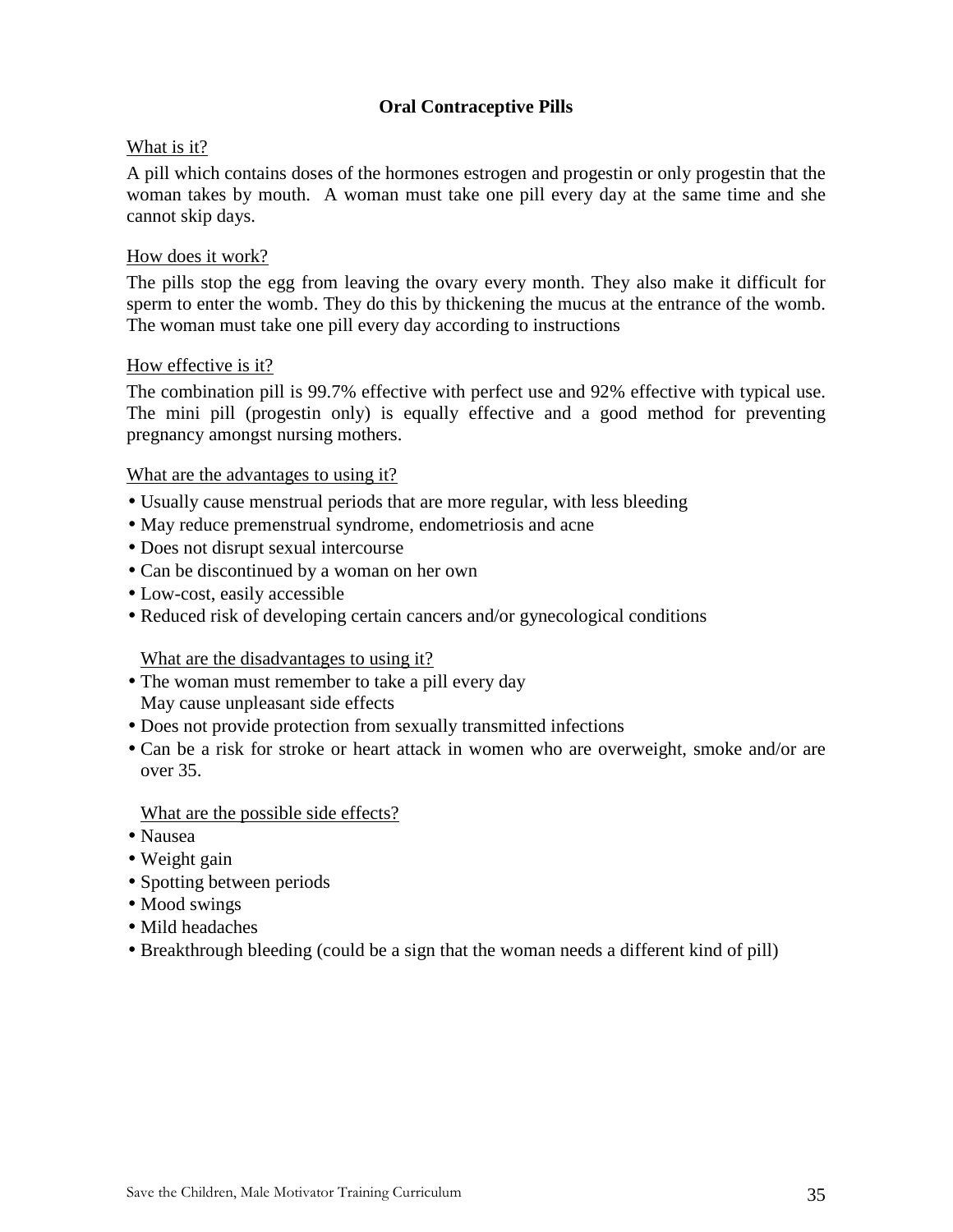# **Injectables (Depo-Provera or Depo)**

### What is it?

The woman gets an injection of hormones (progestin) in her arm or buttock

### How does it work?

• Injectables stop the egg from leaving the ovary every month. They also make it difficult for sperm to enter the womb. They do this by thickening the mucus at the entrance of the womb. The woman must get an injection every three months for Depo-Provera

How effective is it?

• Injectables are one of the most effective methods, 99.7% effective with perfect use and 97% effective with typical use.

### What are the advantages to using it?

- Does not disrupt sexual intercourse
- Can be used without the knowledge of others
- The woman does not have to remember to do something every day
- An acceptable method for women who are currently breastfeeding or who cannot take pills with estrogen due to high risk factors
- Reduced risk of developing certain cancers and/or gynecological conditions

### What are the disadvantages to using it?

- It may take a while to get pregnant (6-12 months) after stopping use of the injections
- Causes changes in menstrual cycle such as spotting or bleeding between periods, longer periods, or no periods at all.
- Return visits required every 3 months
- Does not provide protection from sexually transmitted infections
- May cause unpleasant side effects

# What are the possible side effects?

- Headache
- Weight gain
- Changes in menstrual periods
- Breakthrough bleeding
- Decreased libido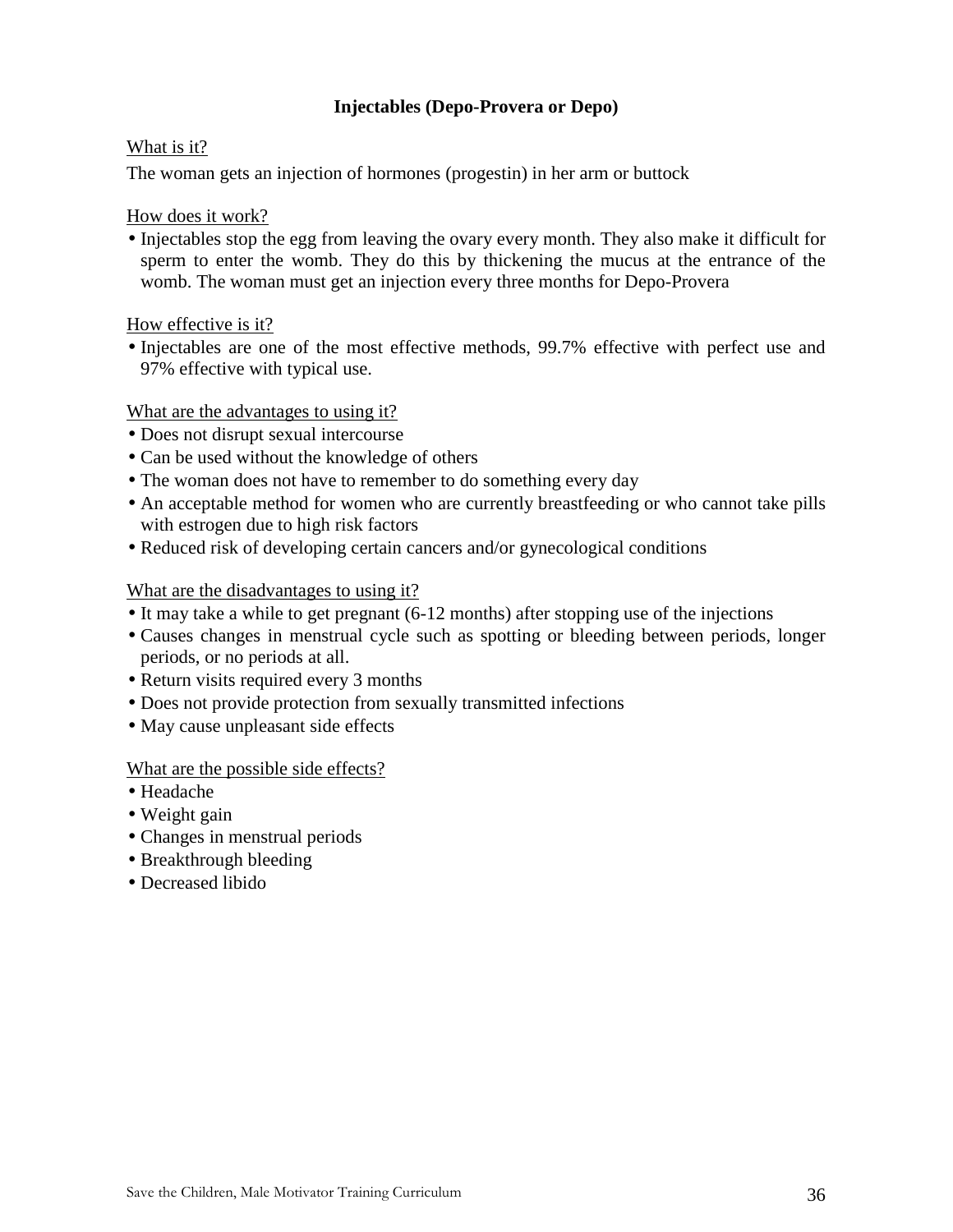# **IUD (Loop)**

## What is it?

An IUD (also known as Loop) is a small device that is usually made of plastic, or of plastic and copper. A doctor or trained health worker places the IUD in the woman's uterus. The most commonly used copper IUD can be left in place for up to 10 years.

### How does it work?

The IUD stops the man's sperm from meeting the woman's egg either through the release of hormones (progestin) or by the copper-covered device.

### How effective is it?

The IUD is very effective; both the Copper IUD (Paragard) and hormonal IUD (Mirena) have efficacy rates of over 99.5%; the hormonal IUD is 99.9% effective with both perfect and typical use.

### What are the advantages to using it?

- Prevents pregnancy for an extended period
- Does not disrupt sexual intercourse
- A woman does not need to remember to do something every day
- A woman can get pregnant immediately after discontinuing use
- Insertion of an IUD immediately after sex can prevent pregnancy; it is a form of emergency contraception
- Can be inserted 6 weeks postpartum after a vaginal birth

### What are the disadvantages to using it?

- Does not protect against sexually transmitted infections
- There is a higher risk for pelvic inflammatory disease when using the IUD, so anyone at risk for STIs should consider other methods, in addition to condoms; this includes anyone in a non-monogamous relationship
- A woman must be comfortable with touching her vagina; she will need to insert her fingers on a monthly basis – preferably after menstruation – to determine whether or not the string is still present (between 2-10% if IUD users will spontaneously expel their IUD within the first year of use)
- Providers often insert the IUD during menstruation (to rule out previous pregnancy), which may mean sending a woman away from the health center without her desired method of family planning and asking her to come back one month later.

What are the possible side effects?

- May cause spotting or heavy bleeding, or more menstrual cramping
- In hormonal IUDs (Mirena), women could experience the same side effects as oral contraceptive pills and Depo Provera – weight gain, headaches, bloating, etc.
- In rare cases, insertion of the IUD could cause perforation of the uterus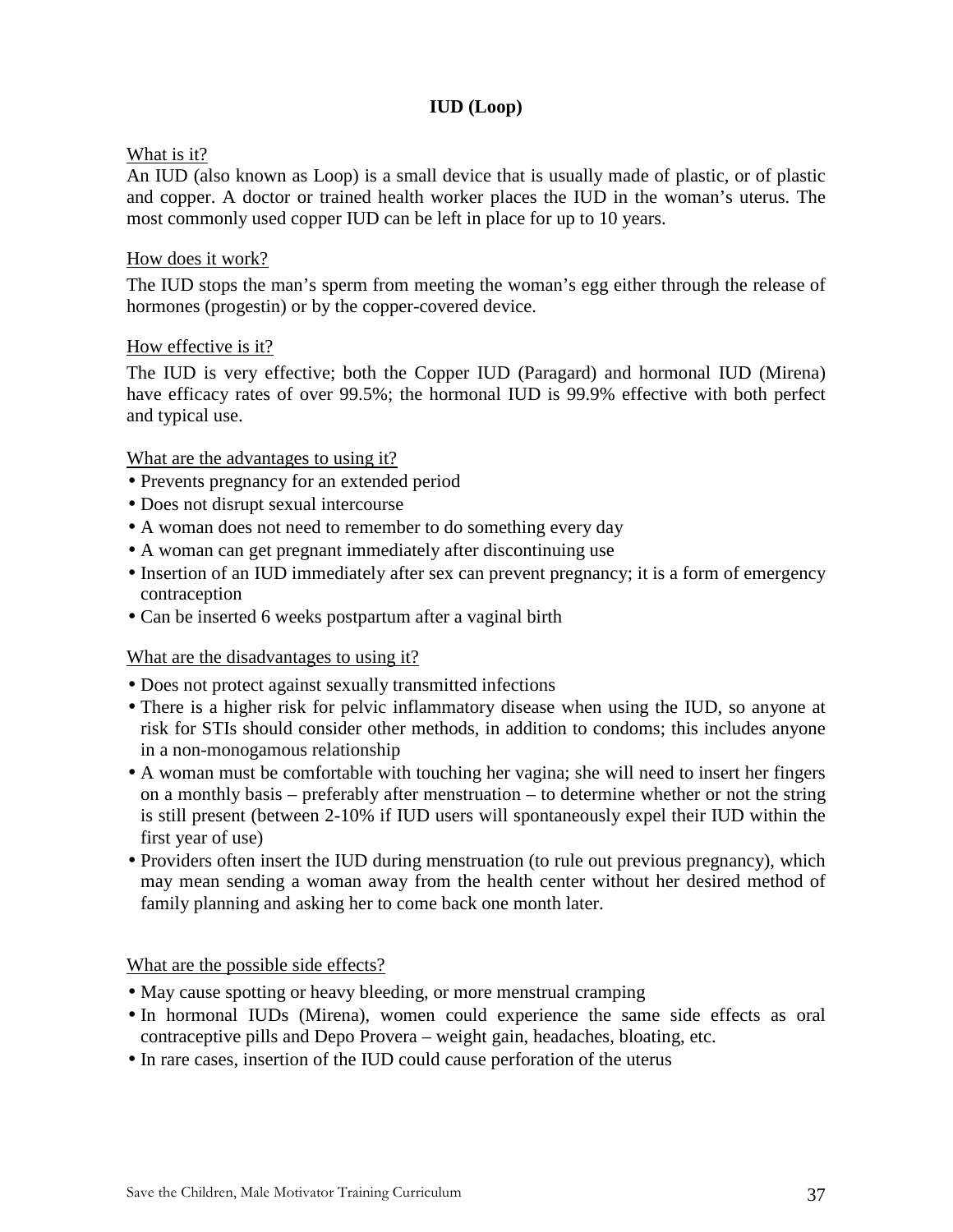## **Lactational Amenorrhea Method (LAM)**

## What is it?

A natural method of family planning that relies on the reduced chance of a woman getting pregnant while she is breastfeeding.

#### How does it work?

When a woman is exclusively breastfeeding, she often skips many periods. During this time, she is less likely to ovulate which reduces her chances of becoming pregnant.

#### How effective is it?

LAM can be 98% effective when used correctly. In order to use LAM effectively, a woman must:

- Breastfeed exclusively (baby must not get any other food, water, tea, or formula)
- Begin using another kind of birth control as soon as she has had her first period. (Any vaginal bleeding more than 56 days after giving birth counts as a period.)
- Begin using another kind of birth control when her baby is 6 months old.

## What are the advantages to using it?

- It doesn't require taking any pills or inserting a device into the body
- There are no side effects

## What are the disadvantages to using it?

- The woman must follow the guidelines for using the method effectively
- Does not protect against sexually transmitted infections
- Mother must transition to another method when her baby is 6 months old regardless of whether or not she continues to breastfeed and/or has not had her first period postpartum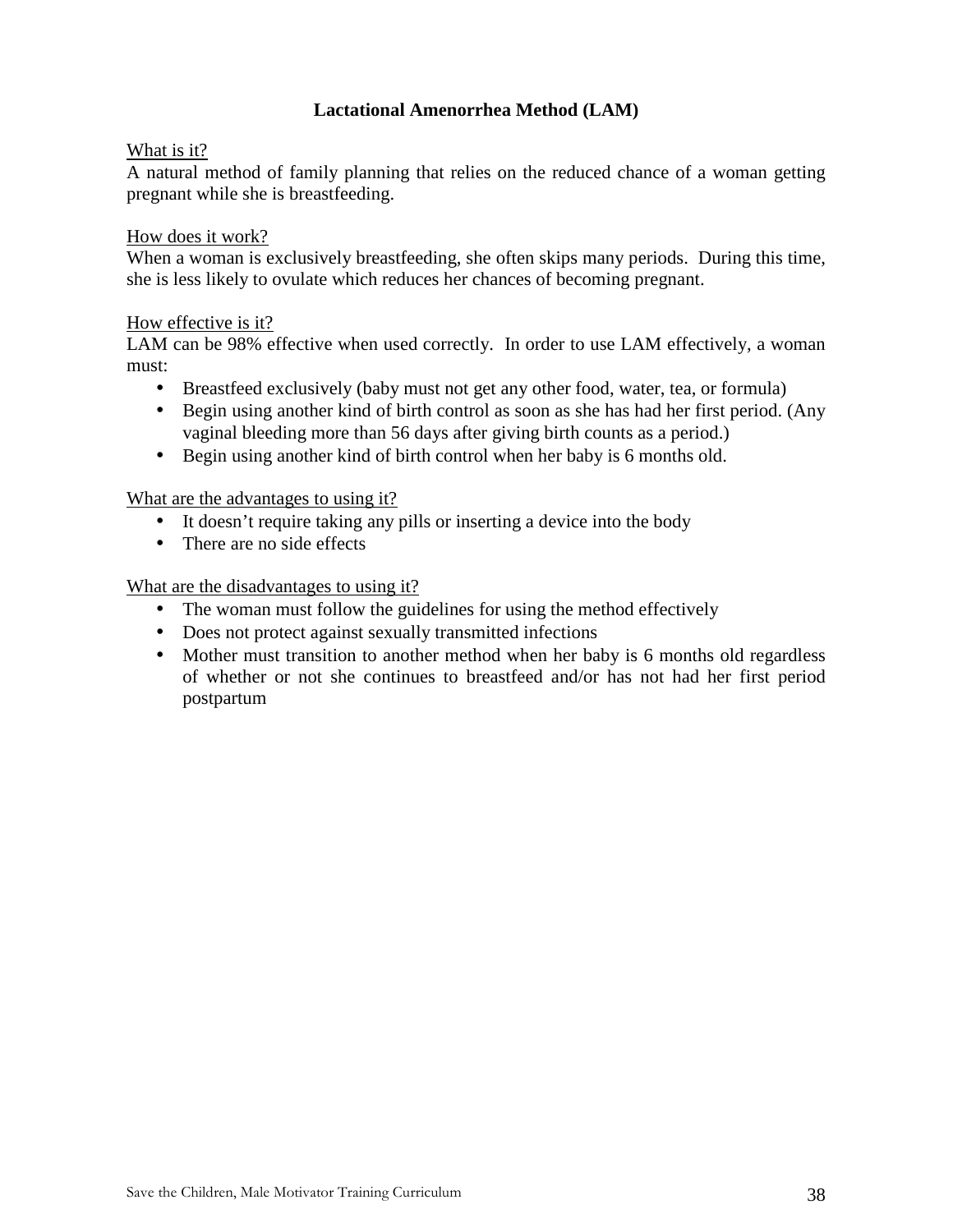## **Emergency Contraception**

## What is it?

If a woman has unprotected sex, or a condom breaks, she can take a regimen of pills, which contain hormones (estrogen or progestin) within 120 hours after sexual intercourse which may prevent pregnancy. Emergency contraception is more effective if taken within the first 72 hours after sexual intercourse.

#### How does it work?

Emergency contraceptive pills prevent a fertilized egg from being implanted in the uterus. The pills are a set of synthetic hormones that make the uterus a hostile environment for the fertilized egg. The egg will not be able to implant and develop.

#### How effective is it?

Studies have found that emergency contraception pill treatment reduces the risk of pregnancy by about 75% (Contraceptive Technology, 1994)

## What are the advantages to using it?

- It is the only option available to reduce pregnancy risk in cases of rape or failure of a contraceptive device.
- When condoms are being used to prevent pregnancy and the condom breaks, EC is an effective backup method.

#### What are the disadvantages to using it?

- No protection from sexually transmitted infections
- Side effects may be unpleasant
- Some may believe it is an effective long-term method of birth control

#### What are the possible side effects?

- Nausea
- Vomiting
- Headache
- Dizziness
- Abdominal pain
- Abnormal periods and early or delayed return to menstruation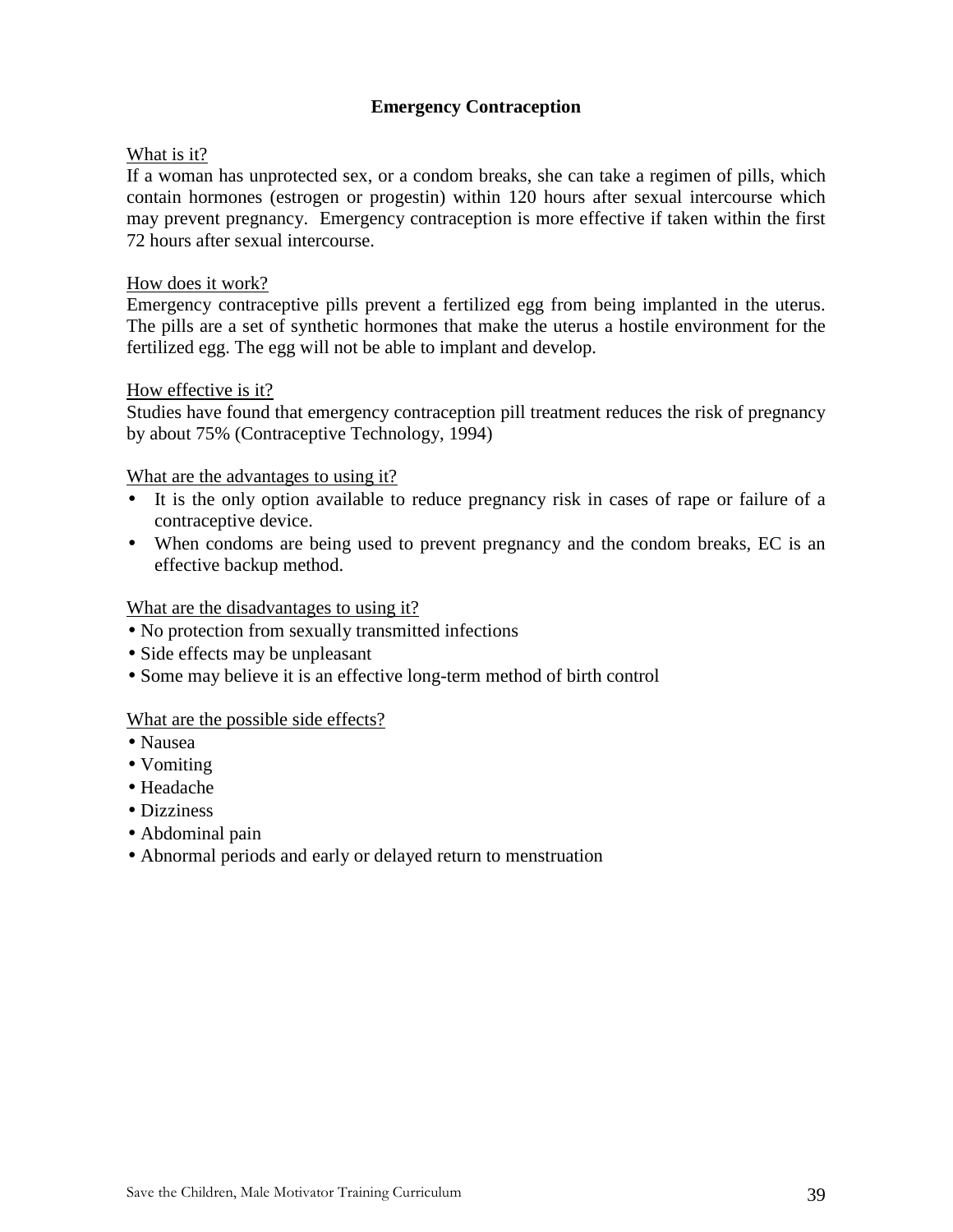## **Withdrawal**

## What is it?

A man removes his penis from the vagina during sexual intercourse before an ejaculation occurs

## How does it work?

By removing the penis from the vagina, no semen is deposited in the vagina (pre-ejaculatory fluid could contain semen)

## How effective is it?

Withdrawal is not a very effective method. Sometimes men fail to withdraw the penis from the vagina before ejaculation. Other times, a small amount of sperm is passed into the vagina before ejaculation from a man's pre-ejaculatory fluid. With perfect use, withdrawal is 96% effective; with typical use, only 73% effective.

#### What are the advantages to using it?

- Men and women do not need to access a service from a health facility
- This may be the only option for someone who does not have access to FP services

#### What are the disadvantages to using it?

- Does not protect against sexually transmitted infections
- It is not very effective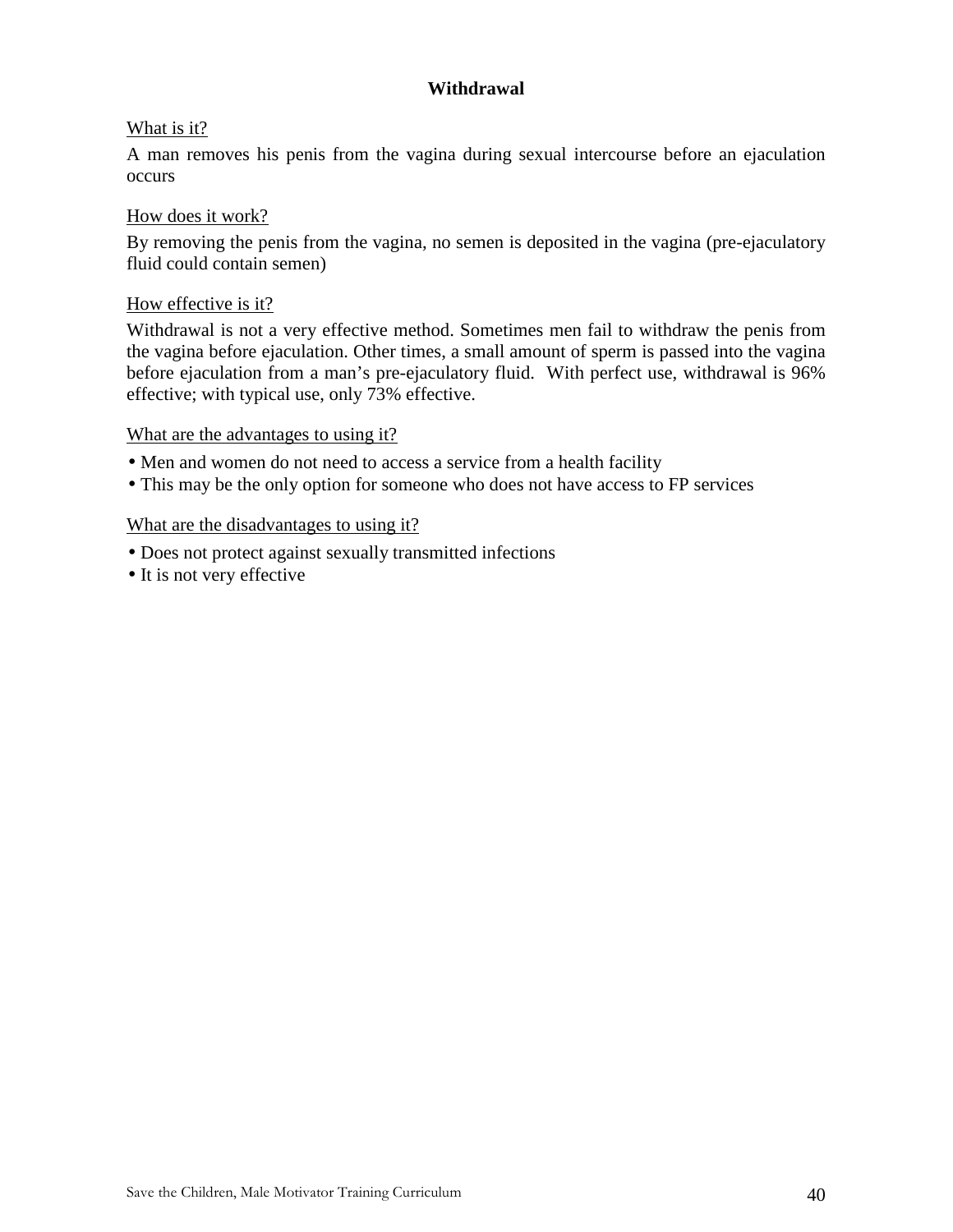## **Standard Days Method (SDM or cycle beads)\***

## What is it?

A natural method of family planning based on the fact that there are certain days during a woman's menstrual cycle when she can become pregnant.

## How does it work?

The woman uses a calendar or a color-coded necklace to identify days 8 through 19 of her cycle and avoids unprotected sex during those days. Most women who rely on the SDM use CycleBeads, a color-coded string of beads, to help them track their fertile days.

## How effective is it?

It is more than 95% effective for women who do not practice sexual intercourse during the fertile days and who have a menstrual cycle between 26 and 32 days long. The SDM is 88% effective with typical use.

## What are the advantages to using it?

- It is a natural method of family planning
- It doesn't require taking anything or inserting anything into the body
- There are no side effects

## What are the disadvantages to using it?

- It requires that the woman pay close attention to her menstrual cycle
- May require some training and tools such as CycleBeads
- Does not protect against sexually transmitted diseases
- Women with irregular or long cycles out of the 26 to 32 day range (about 20% of women) are not good candidates for the Standard Days Method
- Women who are transitioning from LAM or another method of family planning may not be good candidates for the Standard Days Method

<u>.</u>

<sup>\*</sup> "Standard Days Method of Family Planning: Job Aids Packet for Counseling Clients," Institute for Reproductive Health, Georgetown University, 2004.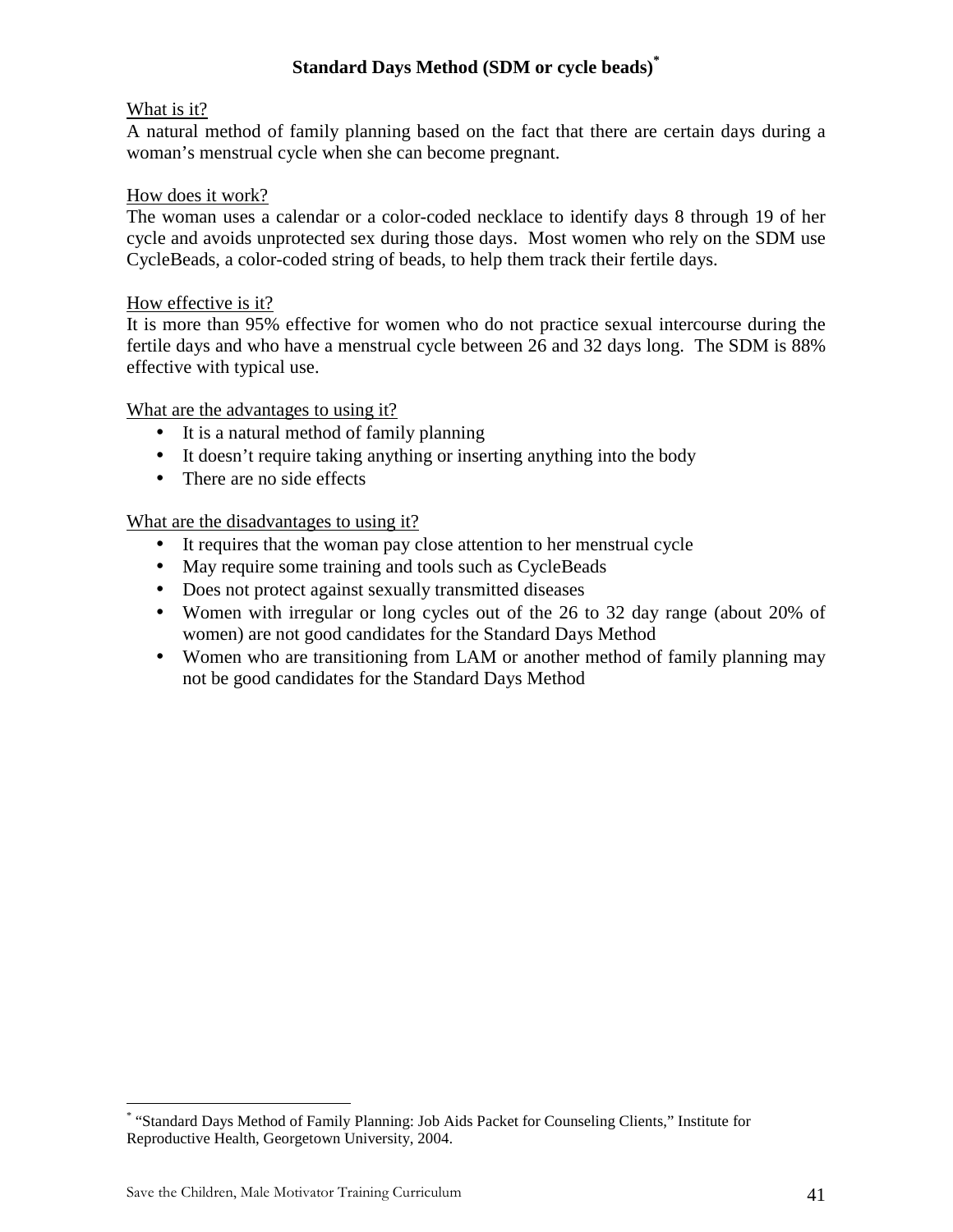## **Anatomy and Reproduction Vocabulary Sheet**

- 1. **Penis:** long muscular shaft which grows when aroused; made up of shaft, glands and sometimes the foreskin; allows passage of urine and semen; provides sensation
- 2. **Urethra:** in women, the front of three openings; in men, a tube inside of the penis; allows passage of urine in women and both urine and semen in men
- 3. **Scrotum:** muscular sac which holds the testes; controls temperature and provides sensation
- 4. **Anus:** opening of the rectum and lower intestines; allows passage of feces
- 5. **Cervix:** neck of the uterus, which opens up to the vagina; produces fluids to help sperm travel and mucous plug to keep germs out during pregnancy; expands during pregnancy
- 6. **Epididymis:** two tubes, which lead to the testes and allow maturation of the sperm
- 7. **Bladder:** part of the urinary system; provides storage for urine
- 8. **Ovary:** small organ, attached by ligaments on both sides of the fallopian tubes; provides storage and allows maturation of ova, produces sex hormones
- 9. **Vagina:** collapsed tube in the middle of female's three openings, which expands when sexually aroused or during child birth; allows passage of sperm, baby and/or blood and tissue during menstruation; produces fluids to cleanse and lubricate itself and help sperm travel; provides sensation
- 10. **Prostate Gland:** gland the size of a grape; lies below the bladder and contributes fluid to semen for sperm's mobility (their ability to travel)
- 11. **Testes:** two small sacs held by the scrotum; produces sperm and sex hormones
- 12. **Uterus:** comprised of very stretchy muscular walls, lining called the endometrium and a cervix; houses and protects embryo/fetus/baby; allows nutrient/waste exchange with placenta; nourishes and embryo before a placenta grows
- 13. **Fallopian Tube:** Four-inch long trumpet shaped tube, with ligaments at the end where the ovary is attached; allows passage of ova and sperm
- 14. **Vas Deferens:** two storage sacs near the epididymis, which provide storage of sperm and allow for its passage
- 15. **Labia:** lip-like structures entirely or partially cover the other parts of the vulva; become engorged with blood during arousal
- 16. **Clitoris:** one inch long shaft, comprised of glands and a hood; located in the front of the vulva where labia meet; provides sensation
- 17. **Semen:** The fluid which helps sperm live longer and travel more easily.
- 18. **Sperm:** The cell from a man (usually called "sperm," for short) which carries strings of genes (called "chromosomes") to provide the plans for the next generation. The plural of spermatazoon is spermatazoa
- 19. **Foreskin:** sleeve which covers the glands of the penis; protects the penis and provides sensation
- 20. **Pelvis:** lower abdominal region of the body which supports and protects the internal reproductive organs
- 21. **Ovum/ova:** The cell from a woman (called, in English, an "egg") which carries strings of genes (called chromosomes) to provide the plans for the next generation. The plural of ovum is ova
- 22. **Vulva:** Female Genitals
- 23. **Genitals:** The parts of the reproductive system located on the outside of a person's body.
- 24. **Ovulation:** The release of an ovum from the ovary
- 25. **Reproduction:** Making more of something. In this context, it means humans making babies ... more humans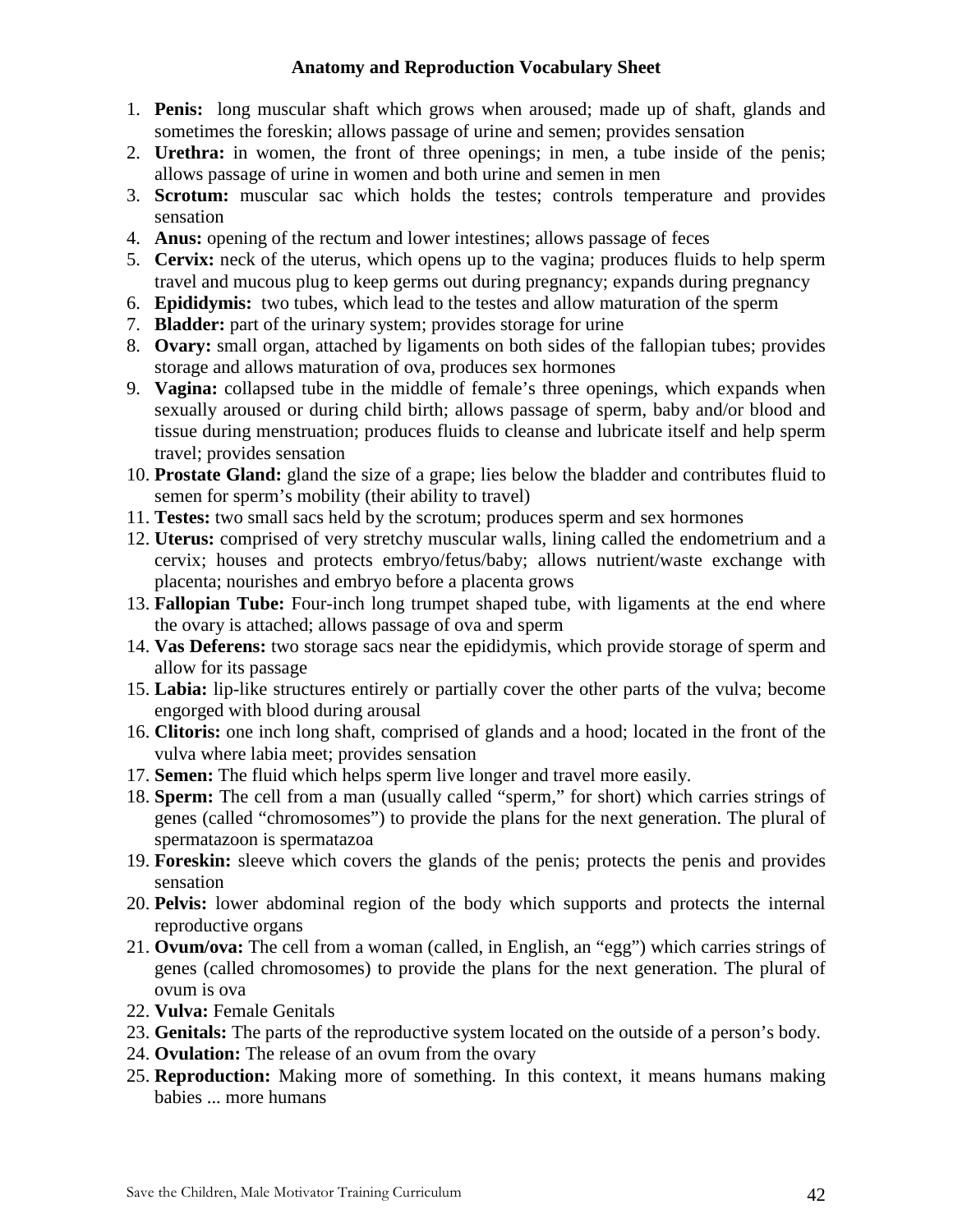**Time Needed:** 30 minutes

**Materials Needed:** none

**Advance Preparation:** none

**Objectives:** To reflect on their own experiences talking to their partners about family planning.

#### **Instructions for Facilitator:**

- 1. "We will take the next thirty minutes for us all to reflect on whether or not we have discussed family planning with our wives. Everyone will choose a partner to work with and discuss the questions that are listed. I will also read the questions before you start. What you discuss in pairs, you will not be asked to share with the larger group; participants should feel comfortable having an honest discussion with their partner."
- 2. In pairs, each participant reflects on:
	- a. What it has been like for you to discuss fertility decisions and family planning with your wife?
	- b. What makes it difficult to start these conversations?
	- c. What has made it easier to start these conversations?
	- d. How did you choose a family planning method?
	- e. How do you perceive other men in the community who talk to their wives about reproductive health issues?
	- f. How do you perceive other men who use family planning?
	- g. Do you think other men perceive you as someone who uses family planning? Or do you think it's a private issue and other men don't know?
- 3. "Now we have spent some time talking about how we chose to use family planning and how we think men who use family planning are perceived."

Reflections on Discussion of Family Planning with Wives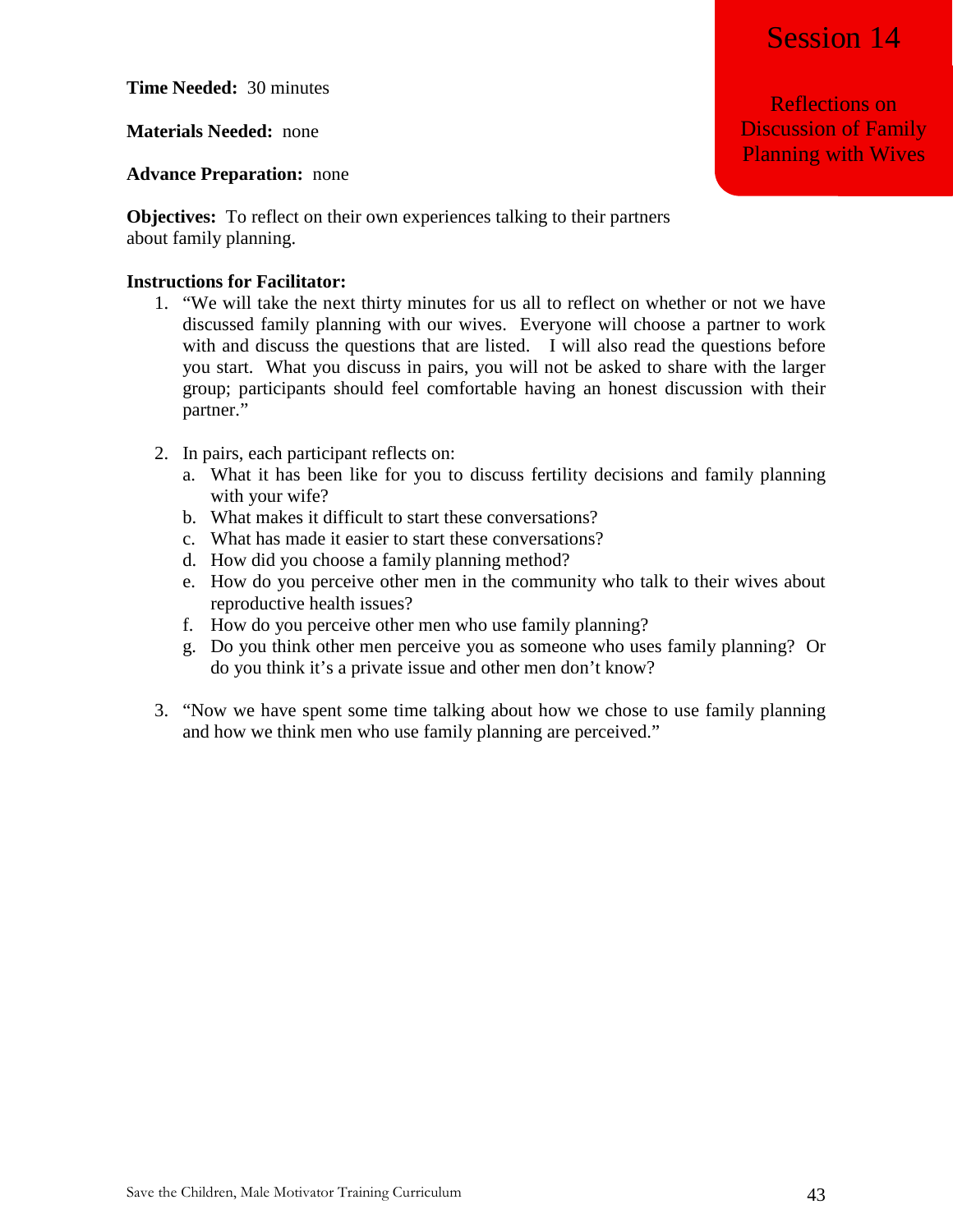Men's Role in Family **Planning Use**<sup>\*</sup>

## **Time Needed:** 45 minutes

## **Materials Needed:**

- Flip chart
- Markers
- Pens
- Paper

## **Advance Preparation:** none

**Objectives:** To identify ways they, as Male Motivators, can encourage other men to use family planning.

## **Instructions for Facilitator:**

- 1. "In this next session, we are going to talk about the ways that men can support or hinder family planning use. We'll also talk about how you, as Male Motivators, can encourage other men to use family planning."
- 2. Divide the participants into three groups. Tell them they will have 15 minutes to complete their task.
- 3. Tell the members of group 1 that their assignment is to develop a list of all the ways that a man can *support* family planning use.
- 4. Tell the members of group 2 that their assignment is to develop a list of all the ways that a man can *hinder* family planning use.
- 5. Tell the members of group 3 that their assignment is to develop a list of all the ways that a male motivator can support men's involvement in family planning.
- 6. Bring the groups back to together, and ask each group to share their lists. (5 minutes per group)
- 7. Discuss the ideas that were shared.

In Malawi, while the participants were able to brainstorm lists for steps 3 and 4, some terms like *support* and *hinder* were hard to translate into the local language.

**\_\_\_\_\_\_\_\_\_\_\_\_\_\_\_\_\_\_\_\_\_\_\_\_\_\_\_\_\_\_\_\_\_\_\_\_\_** 

<sup>\*</sup> Adapted from "Draft Curriculum for Peer Educator Training, Young Marrieds Program", p.27, by EngenderHealth 3/7/07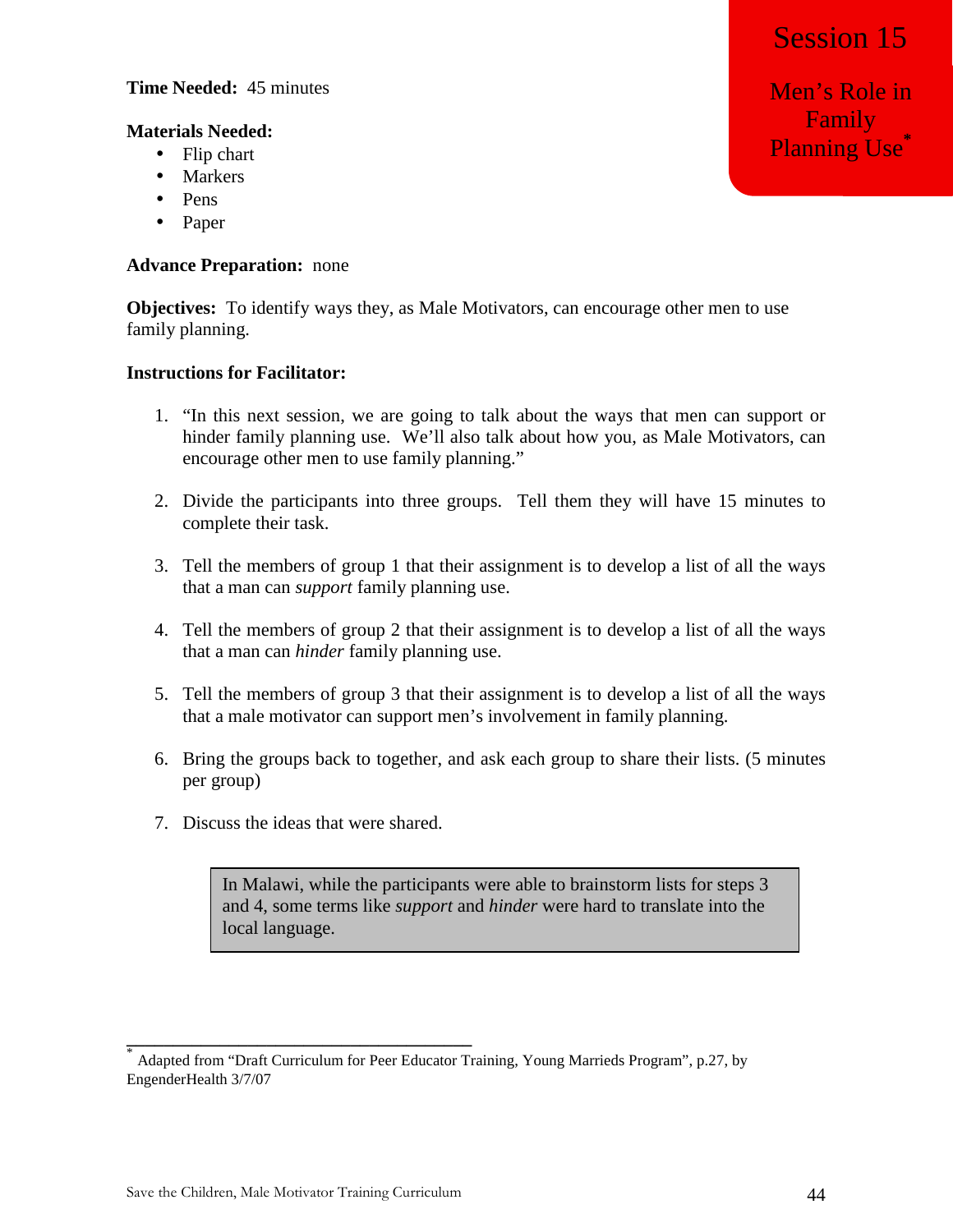# Session 16

## **Time Needed:** 30 minutes

## **Materials Needed:**

- Penis model
- Variety of condoms
- 4 sets of cards with the steps for using a condom (1 step per card)
- Condom brochure

**Advance Preparation:** make 4 sets of cards with the steps for using a condom (1 step per card.

**Objectives:** To know how to appropriately use a condom.

## **Instructions for Facilitator:**

- 1. "Next, we are going to have a race. This race is to see which team can put the steps to using a condom in the correct order the fastest"
- 2. Divide the participants into four groups.
- 3. Give each group a set of cards with the steps for using a condom. Make sure the cards are mixed up in a random order. The 16 steps are:
	- Buy or get condoms
	- Store the condoms in a cool, dry place.
	- Talk about condom use with your partner.
	- Check the date the condom was made and/or the expiration date.
	- The man has an erection.
	- Open the condom package.
	- Pinch the tip of the condom so the air is squeezed out of the tip and there is space to hold the semen.
	- Place the condom on the top of the penis.
	- If the condom is initially placed on the penis backwards, throw it away and start with a new one.
	- Roll the condom to the base of the penis with one hand as you hold the tip of the condom with the other hand.
	- The man inserts his penis for intercourse.
	- The man ejaculates.
	- After ejaculation, hold the condom at the base of the penis while still erect.
	- The man removes his penis from his partner.
	- Take the condom off and tie it to prevent spills.
	- Throw the condom away.
- 4. When all the groups are ready, say "Ready, set, go!" and have the groups race against each other to put the cards into the correct order. When one group thinks they are finished, check their answers to make sure the order is correct. Do not tell them which cards are out of place. Have the group continue if the cards are not ordered correctly. Have all the groups continue until one group has the correct order.

Condom Utilization Game  $R_{\Gamma}$ Demonstration\*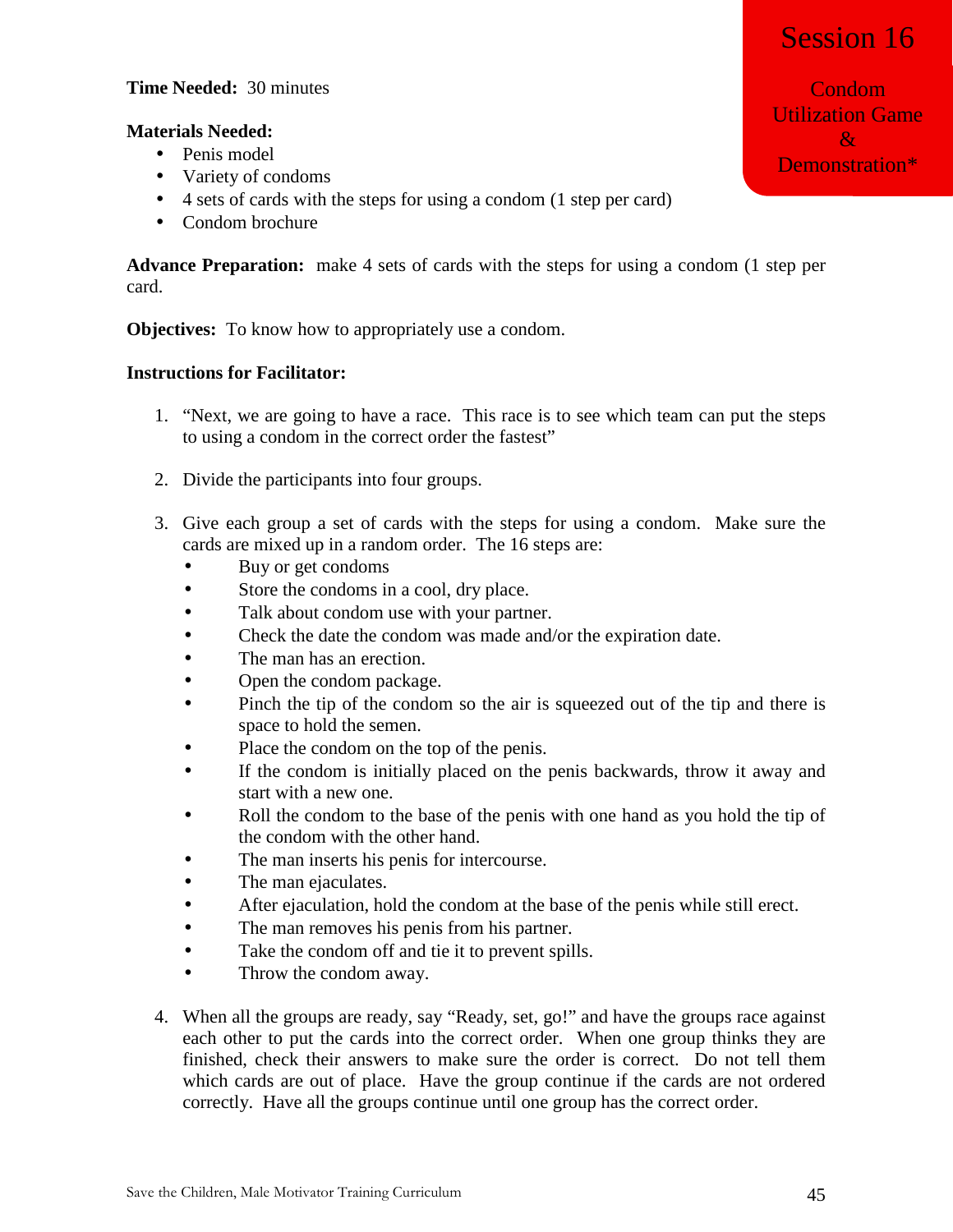5. When all four groups have finished, review the correct order of the steps and demonstrate (or have a participant demonstrate) the correct use of a condom using a penis model.

> The Malawi team chose to use the same steps as those on the insert of the condoms sold locally. They found this game to be a good discussion starting point, discussing each step before participant revealed what they chose as the following step.

**\_\_\_\_\_\_\_\_\_\_\_\_\_\_\_\_\_\_\_\_\_\_\_\_\_** 

<sup>\*</sup> adapted from "Men as Partners: A Program for Supplementing the Training of Life Skills Educators," pp.159- 160, EngenderHealth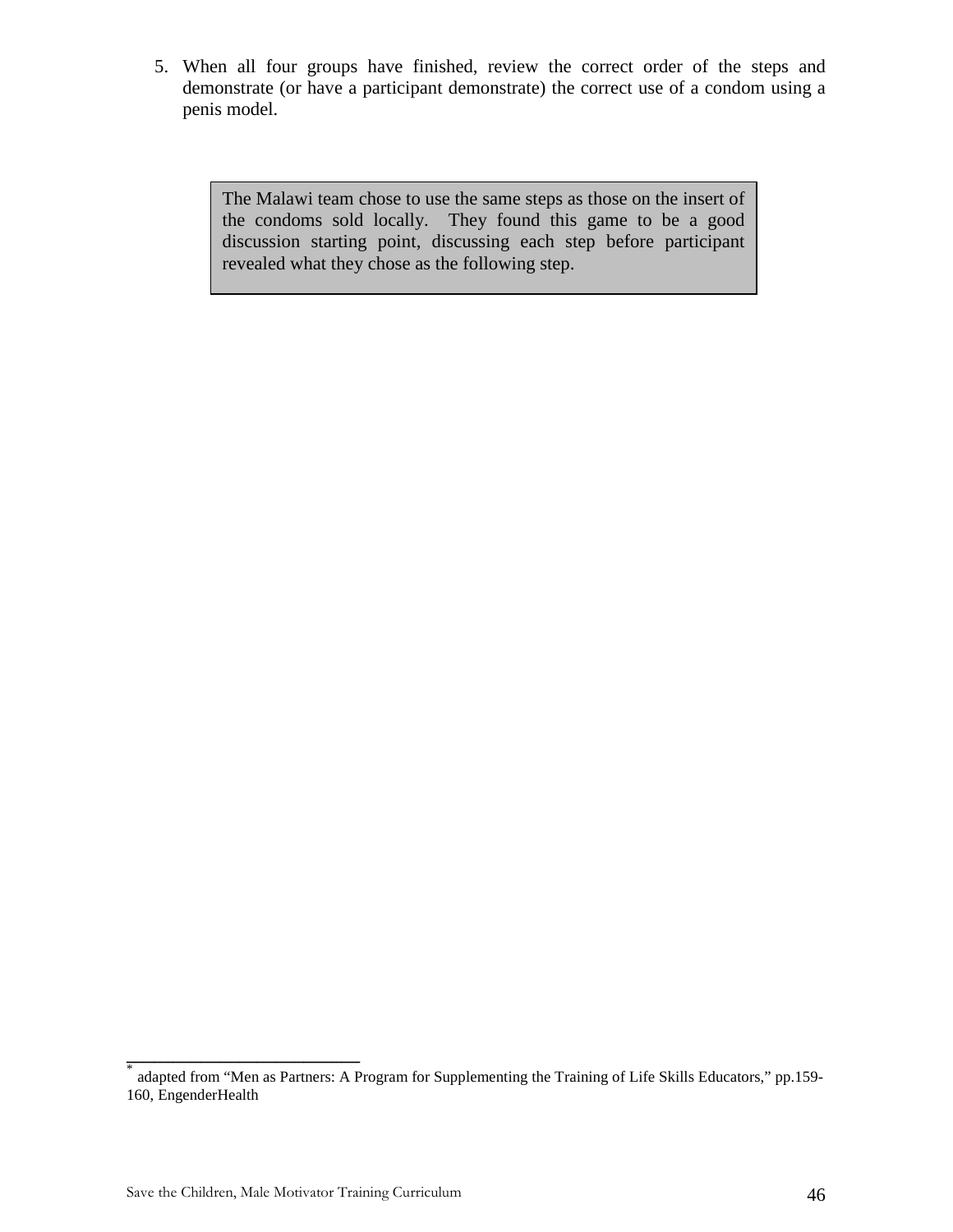**Time Needed:** 45 minutes

**Materials Needed:** Myths and Facts sheet

**Advance Preparation:** Make two signs: one that says "MYTH" and one that says "FACT". Post one sign on one side of the room and the other on the other side of the room.

**Objectives:** To identify common misconceptions about family planning.

#### **Instructions for Facilitator:**

- 1. "Next, we are going to talk about some common misconceptions about family planning. I am going to read several statements. For each statement, you are going to have to decide whether you think it is a myth or a fact. If you think it is a myth, go stand by the MYTH sign, and if you think it is a fact, go stand by the FACT sign."
- 2. Read out each statement listed below and ask participants to identify if it is a myth or a fact.
- 3. After reading each statement, ask the men to defend why they chose the side they are on. Then, give the correct answer and discuss why the statement is either true or false.
- 4. "Many of the couples you visit may have these same and other misconceptions about family planning. As Male Motivators, you may have to help them learn what is true about family planning."

## Myth and Fact Statements

- A man does not need to use contraception after a certain age because he will eventually lose the ability to reproduce.
- A man cannot impregnate a woman while she is menstruating (having her period or bleeding).
- Abstaining from sex is the only method of contraception that is 100% effective in preventing pregnancy.
- Condoms, when used consistently and correctly, provide effective protection against pregnancy.
- A woman is protected against pregnancy the first day she begins taking the pill.
- Condoms are an effective means of contraception because they do not break or leak easily.

**Myths and Facts\***

**Session 17**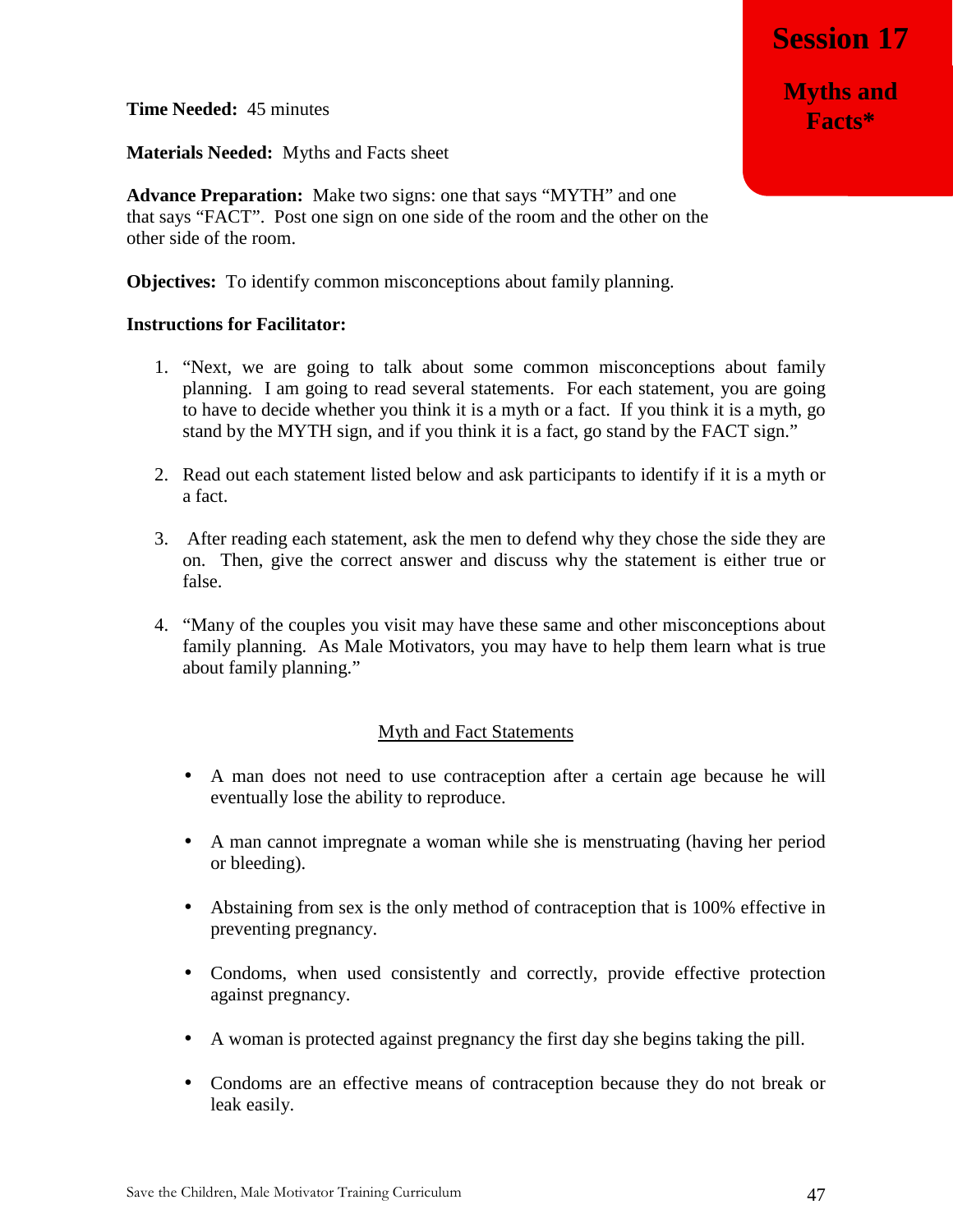- Aside from abstinence, male and female condoms are the only contraceptive methods that can protect against sexually transmitted infections (STIs).
- There is a birth control pill that men can take to prevent pregnancy.
- A woman can take emergency contraception pills to reduce the risk of pregnancy after having unprotected sex.
- Withdrawal is an effective method of preventing pregnancy for a man who has never had sex before.
- A woman who uses injectable family planning needs to get a shot every month.
- After a woman gives birth, there is no way to protect against getting pregnant again.

The Malawi training team recognized that local myths were different then those in this curriculum. So they chose to split the men into groups and come up with their own myths within their community. Some of the statements that were developed included:

- Contraceptive pills cause uterine tumors
- Condoms can enter the uterus
- Contraception causes infertility
- Family planning is a hidden way of controlling the African population
- Contraception is imported from the western culture and are not for Africans
- Contraception reduces libido in men
- Injectables leads to continuous menstruation
- IUDs can puncture the heart.
- Condoms lubricant contains HIV aimed at infecting humans
- Contraception can lead to birth defects

\_\_\_\_\_\_\_\_\_\_\_\_\_\_\_\_\_\_\_\_

<sup>\*</sup> adapted from "MAP Peer Educator Training: A Resource for the Nawalparasi Men As Partners Project," EngenderHealth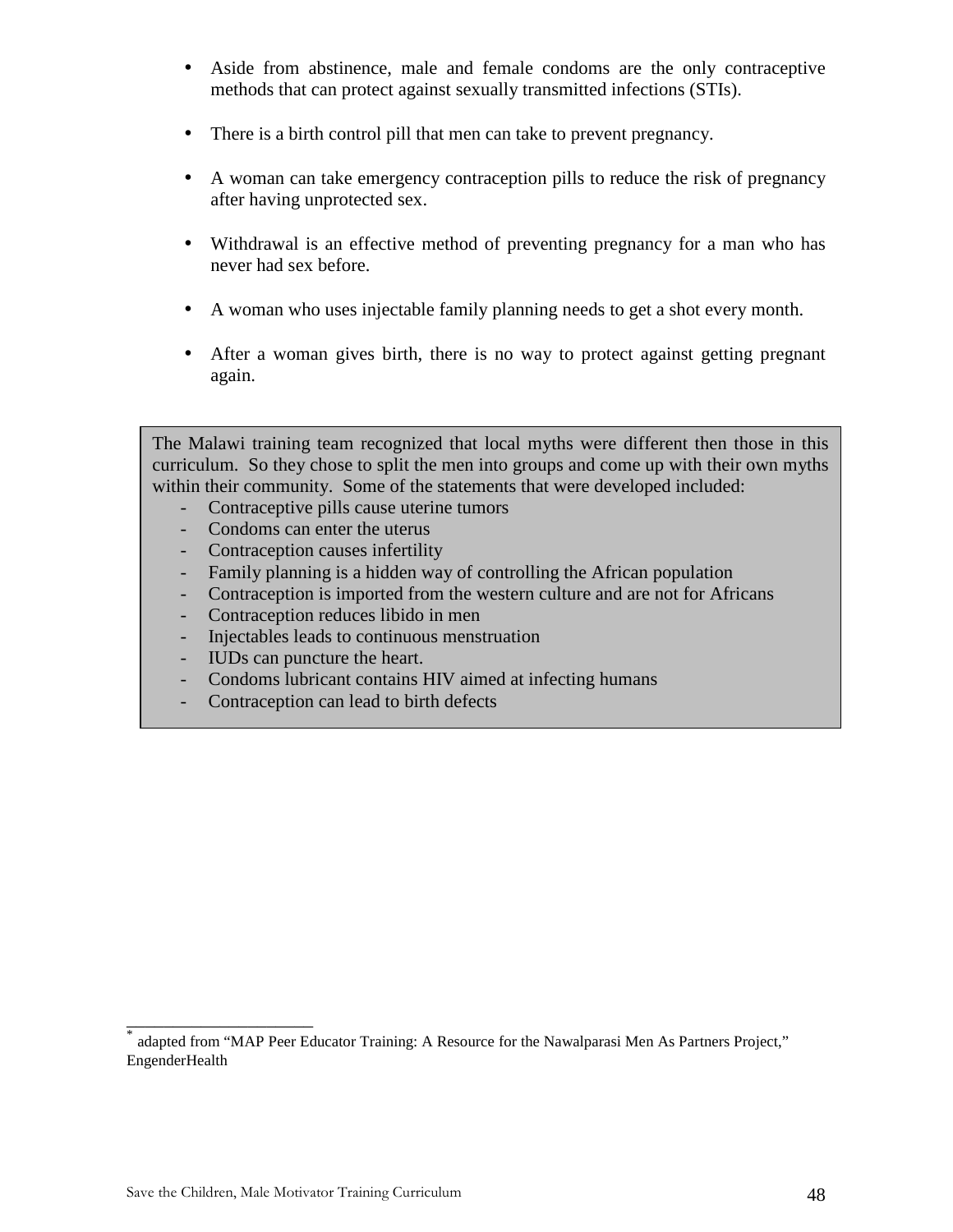## **Myths and Facts Answer Sheet**

• **A man does not need to use contraception after a certain age because eventually he loses the ability to reproduce. – MYTH** 

While women stop producing eggs after menopause, many men continue to produce sperm throughout their lives.

• **A man cannot impregnate a woman while she is menstruating (having her period or bleeding). – MYTH** 

Even when a woman is menstruating, it is possible for her to ovulate (release an egg) and become pregnant. However, a woman is most likely to become pregnant right after ovulation, which usually occurs in the middle of her menstrual cycle, when she is not menstruating.

• **Abstaining from sex is the only method of contraception that is 100% effective. – FACT** 

Avoiding penile-vaginal sex and avoiding any genital or anal contact with semen are the only ways to absolutely avoid pregnancy.

• **Condoms, when used consistently and correctly, provide effective protection against pregnancy. – FACT** 

Condoms provide very good protection against pregnancy when used correctly. However, many people use condoms incorrectly, which results in a typical-use effectiveness rate of 86%.

• **A woman is protected against pregnancy the first day she begins taking the pill. – MYTH** 

Most doctors recommend that women either abstain from penile-vaginal sex or use another method of contraception for seven days after they begin using the pill. After this time, a woman is protected from pregnancy every day, including during her period.

• **Condoms are an effective means of contraception because they do not break easily or leak. – FACT** 

Condoms are very effective, depending on how carefully they are used. Condoms are inspected before being sold, and safety regulations require that condoms be able to hold a large amount of air without breaking. Condoms should not be exposed to heat or oilbased lubricants because both can cause the rubber to deteriorate. This, in turn, can increase a condom's chances of breaking.

- **Aside from abstinence, male and female condoms are the only contraceptive methods that can protect against sexually transmitted infections (STIs). – FACT**  Male and female condoms made of latex or polyurethane are the only contraceptive methods that protect against all STIs; no other methods offer such protection. Lambskin condoms do not protect against all STIs. A couple should always use condoms made of latex or polyurethane during sex if the partners are at risk for STIs.
- **There is a birth control pill that men can take to prevent pregnancy. MYTH**  Scientists are currently developing a hormonal method of contraception for men that can be taken in the form of an injection or pill. However, the method is not currently available.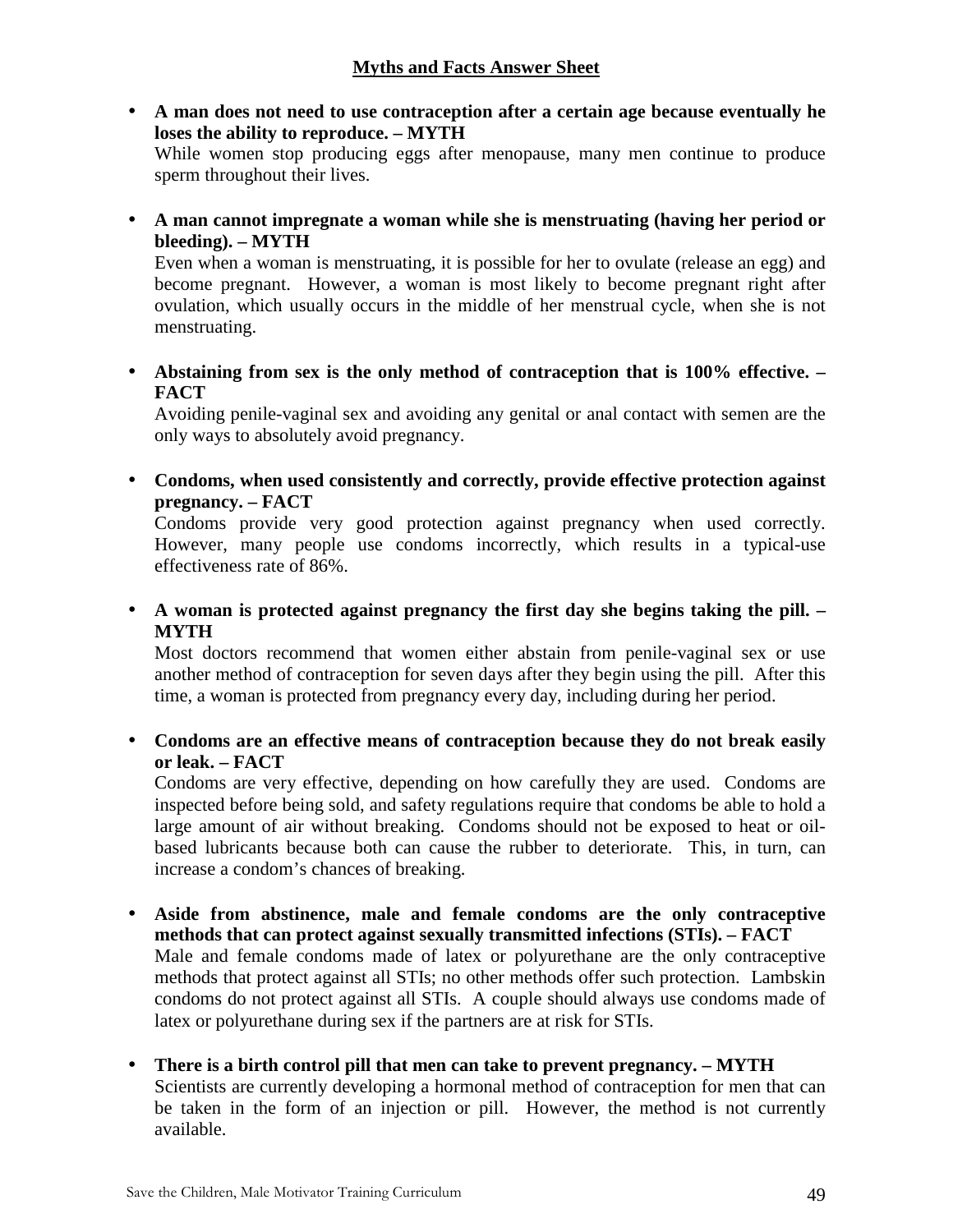- **A woman can take emergency contraception pills to reduce the risk of pregnancy after having unprotected sex. –FACT**  Emergency contraception is an effective mechanism for reducing the risk of pregnancy when contraception fails or is not used. Emergency contraception should be used when a couple forgets to use contraception, a condom breaks, a diaphragm becomes dislodged, an IUD is expelled, a woman forgets to take her birth control pills, or a woman is raped.
- **Withdrawal is an effective method of preventing pregnancy for a man who has never had sex before. – MYTH**

The effective use of a withdrawal requires that a man have a high level of self-control during ejaculation. A man who is inexperienced in penile-vaginal sex will likely have difficulty removing his penis from the vagina in sufficient time before ejaculating.

• **A woman who uses injectable family planning needs to get a shot every month. – MYTH** 

The woman must get an injection every three months for Depo-Provera and every two months for Noristerat.

• **After a woman gives birth, there is no way to protect against getting pregnant again. –MYTH** 

The Lactational Amenorrhea Method (LAM) can be used for the first 6 months, and then the mother should transition to another family planning method. Condoms can also be used until the woman begins to bleed again, and the couple can then transition to another family planning method.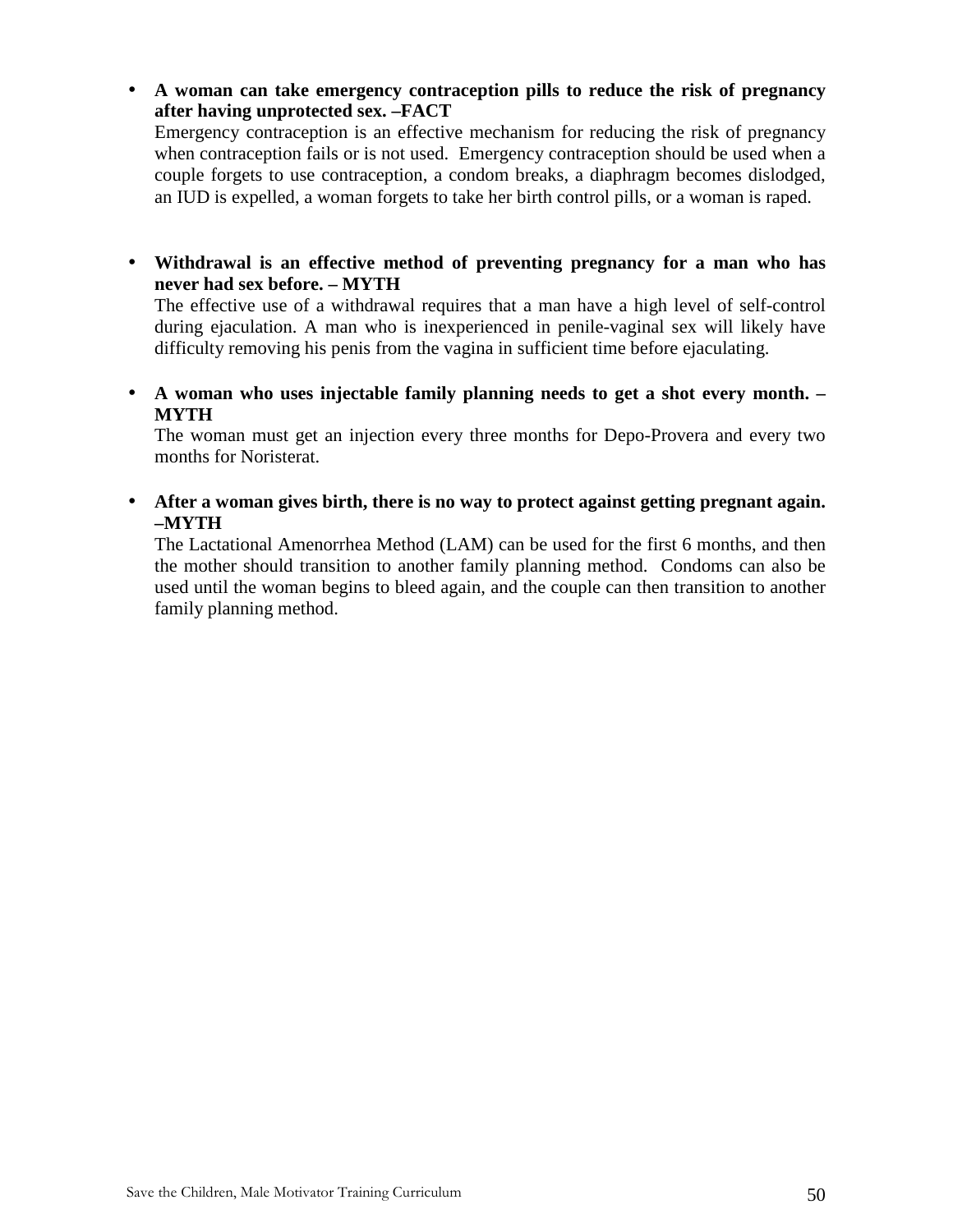**Session 18 Wrap-Up**

**Time Needed:** 30 minutes

**Materials Needed:** none

**Advance Preparation:** none

**Objectives:** To discuss the day's activities and the plan for tomorrow.

## **Instructions for Facilitator:**

"Today we have covered the reasons why family planning, delaying first birth, and birth spacing are important, and the methods of family planning. We talked about our own experiences discussing family planning with our wives and how we chose to use family planning. Then, we looked at ways that men can either support or hinder family planning use, and the value of peer educators in supporting family planning use. Next, we had a race to learn the proper steps and their order when using a condom. And, finally, we talked about some common myths about family planning.

Tomorrow we are going to talk about three ways that we, as Male Motivators, can motivate men and couples to use family planning, and we will practice using them ourselves."

Ask if there are any questions about today or the plan for tomorrow.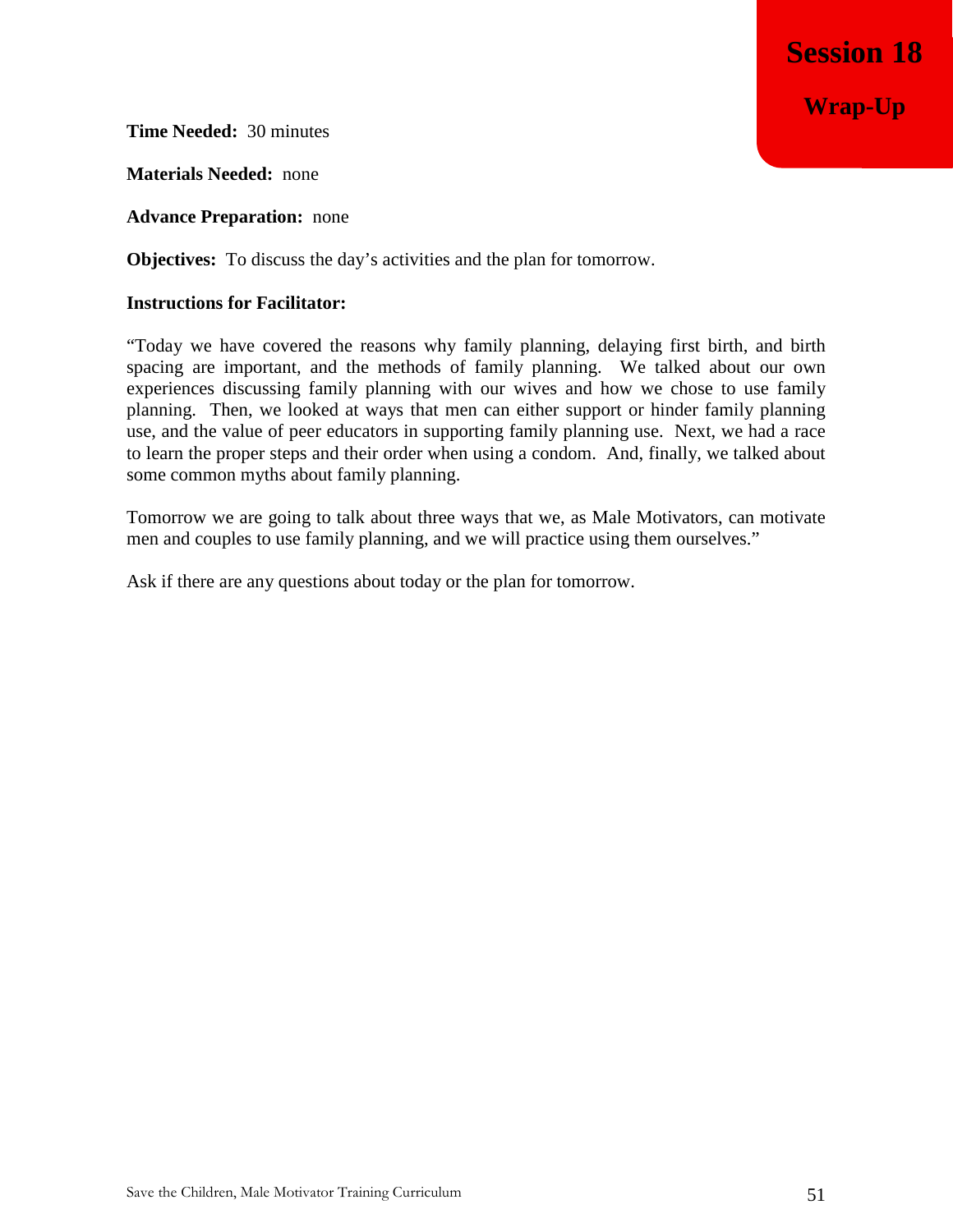## **DAY 3: Motivational Tools**

**Session 17 Session 19 One Thing I Learned** 

**Time Needed:** 15 minutes

**Materials Needed:** none

**Advance Preparation:** none

**Objectives:** To review some of the key lessons from Day 2.

- 1. Sit in a circle and use the Koosh ball to invite participation.
- 2. Ask one participant to share one thing they learned or something that was new to them from Day 2. After one person shares something they learned, they toss the Koosh to someone across the circle. Participants cannot repeat what others say.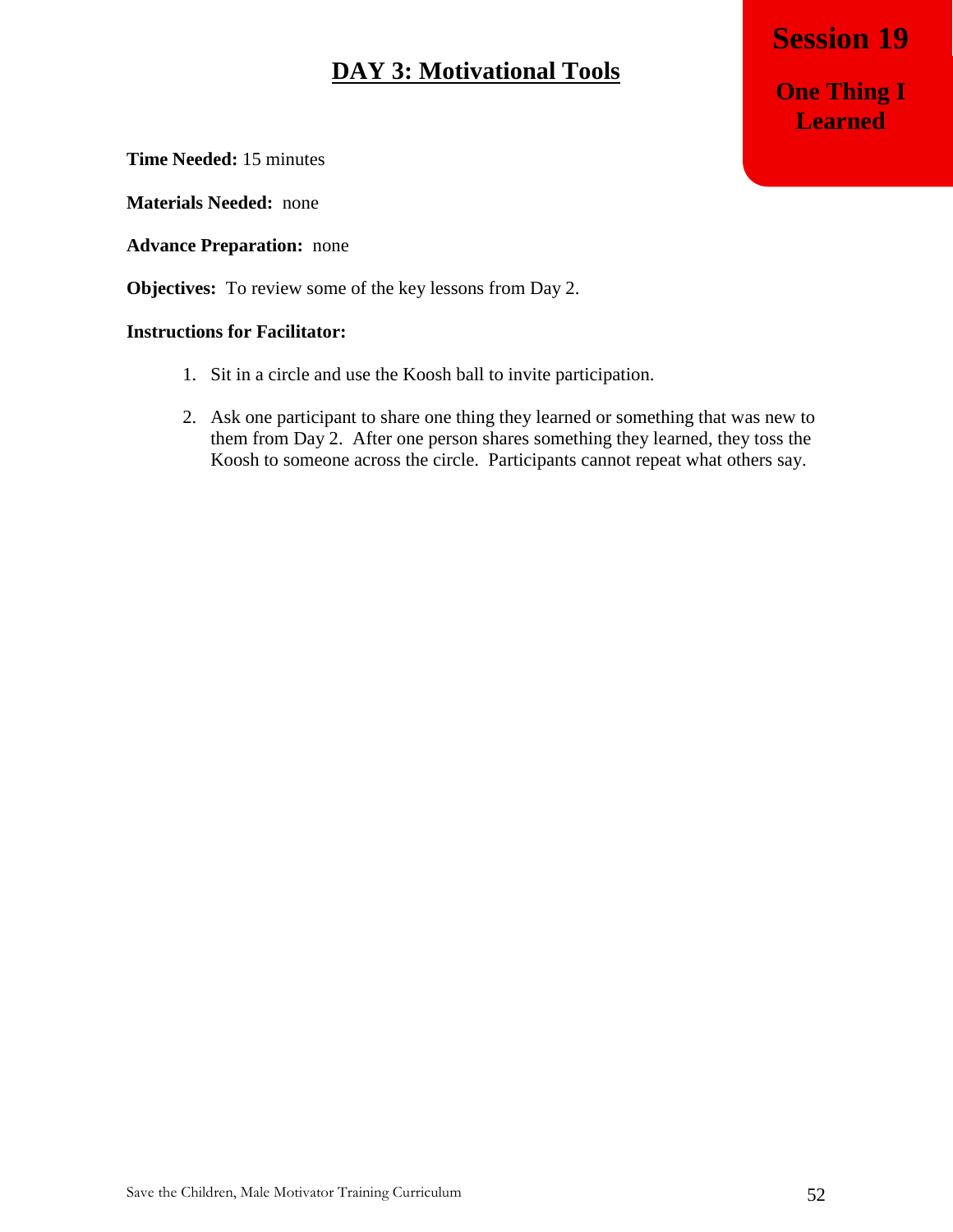## **Session 20: Family Planning Review and Game\***

**Time Needed:** 1 hour 15 minutes

## **Materials Needed:**

- "Family Planning Jeopardy" board (made with flipchart paper, note cards and tape or you can use a chalkboard, chalk and an eraser)
- Prepared questions

## **Advance Preparation:**

Make the "Family Planning Jeopardy" board using flipchart paper, notes-cards, and markers. Draw a table on a piece of flipchart paper and write the appropriate question on note cards with the corresponding value on the back of each card. Tape the cards to the game board with the values facing outwards. The board will look like this:

| The Importance of   | <b>FP Methods</b> | FP Myths and | Men's Role in FP |
|---------------------|-------------------|--------------|------------------|
| FP, Delaying Birth, |                   | <b>Facts</b> |                  |
| and Birth Spacing   |                   |              |                  |
| 100                 | 100               | 100          | 100              |
| 200                 | 200               | 200          | 200              |
| 300                 | 300               | 300          | 300              |
| 400                 | 400               | 400          | 400              |
| 500                 | 500               | 500          | 500              |

This game takes much advanced preparation. In Malawi, the game was modified so the cards were not written out ahead of time. Participants just choose a box and the question was read out loud.

**Objectives:** To review how the family planning methods work and the key information the male motivators will share with other men.

## **Instructions for Facilitator:**

<u>.</u>

- 1. Explain to the participants that they are going to play a game called "Family Planning Jeopardy," which is based on a popular television game show in the United States called "Jeopardy." Unlike the television game show, this game discusses issues around family planning.
- 2. There are four categories: 1) The Importance of Family Planning, Delaying First Birth and Birth Spacing, 2) Family Planning Methods, 3) Family Planning Myths and Facts, and 4) Men's Role in Family Planning. Each category has a list of five questions. The easier questions are worth fewer points (the easiest is 100 points), and the more difficult ones are worth more (the hardest is worth 500 points).

**Family Planning Review and Game**

<sup>\*</sup> Adapted from "MAP Peer Educator Training: A Resource for the Nawalparasi Men as Partners Project," EngenderHealth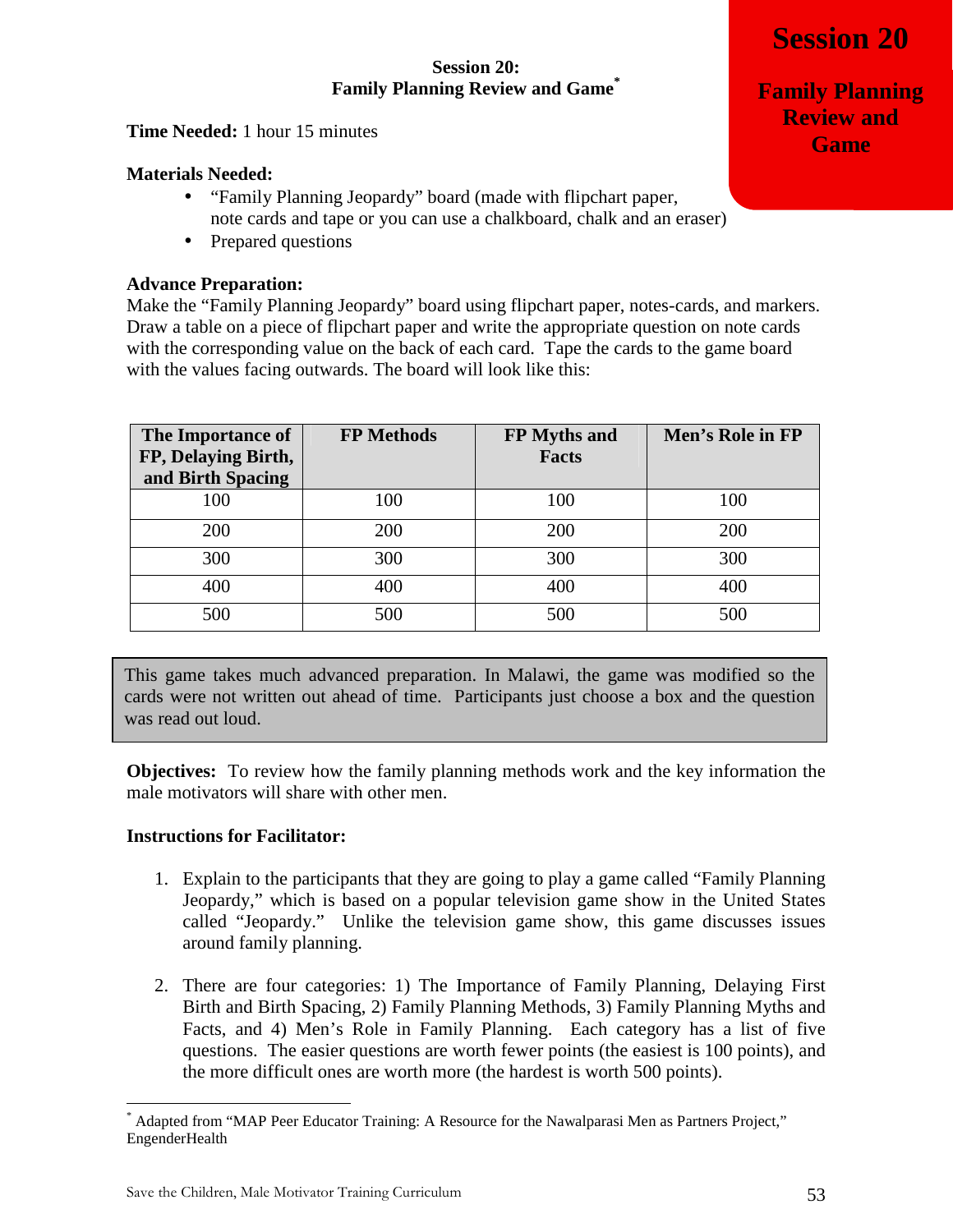- 3. Divide the participants into four teams. Each team should designate a spokesperson for the team. This individual is responsible for giving the team's final answer. The team members should discuss their answer together, and then have the spokesperson present it. Any other answers that other team members shout out will not be accepted.
- 4. Take turns giving each team an opportunity to select from the board. Allow the team to select categories and question values from the board. For example, "I'll take Family Planning Methods for 300 please." You then take off the note card for Family Planning Methods for 300 points and read the corresponding question. If the team answers correctly, it is credited with the points. If the team is incorrect, they do not get the points and the next team has an opportunity to answer the question for half the points
- 5. Continue to play the game until all of the questions are answered.

## **GAME QUESTIONS:**

## *Importance of Family Planning, Delaying First Birth and Birth Spacing*

- 100 Q: List 2 benefits of delaying first birth. A: *Decrease maternal health risks, decrease infant health risks, and benefits for young women*
- 200 Q: List 1 reason why family planning benefits women's health. A: *Prevents maternal deaths, avoids unsafe abortions, and limits birth to a woman's healthiest childbearing years, allows them other livelihoods opportunities and increases access to education*
- 300 Q: List 1 reason why delaying the first birth benefits infants. A: *Babies born to adolescents may experience more birth injuries, low birth weight, and stillbirth. Infant mortality is highest in countries with a large proportion of adolescent births*
- 400 Q: Spacing pregnancies at least 2 years apart helps women have healthier children and improves the odds of infants' survival by what percentage? A: *50%*
- 500 Q: What are the healthiest childbearing years for women? A: *Over age 20*

## *Family Planning Methods*

- 100 Q: Name 3 methods to prevent pregnancy besides abstinence? A: *Male condom, female condom, injectables (Depo), oral contraception, IUD (Loop), emergency contraception, and withdrawal*
- 200 Q: Which methods both prevent pregnancy and sexually transmitted infections at the same time?

A: *male and female condoms, and abstinence*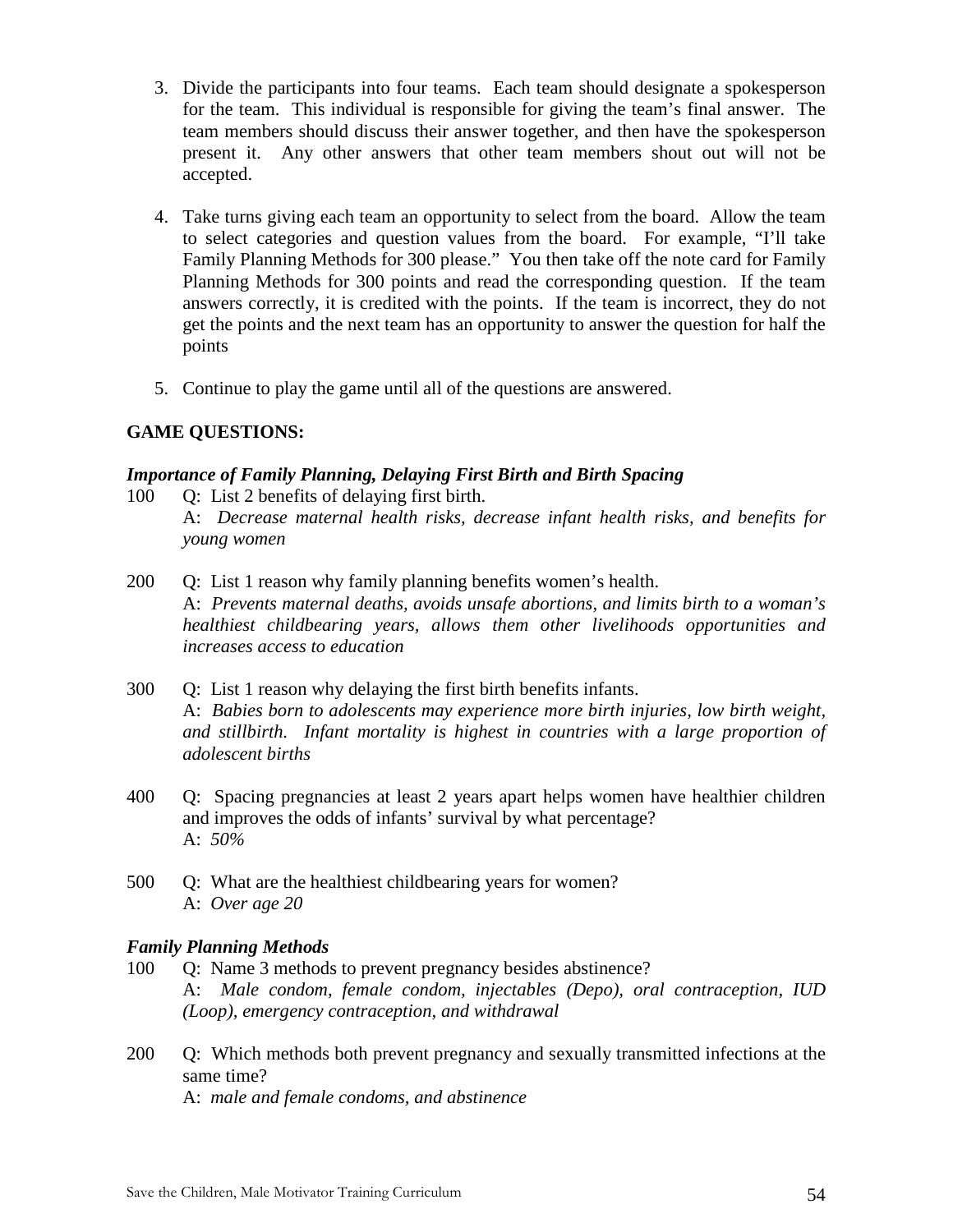- 300 Q: Which method does a woman need to take/get/use every 3 months? A: *injectables (Depo)*
- 400 Q: Why or when would someone use emergency contraception to prevent a pregnancy? A: *72 hours after unprotected sex, or after rape or after a condom breaks*
- 500 Q: Which method is 100% effective? A: *abstinence*

## *Family Planning Myths and Facts*

200 Q: A man cannot impregnate a woman while she is menstruating.

A: *Myth, even when a woman is menstruating, it is possible for her to ovulate (release an egg) and become pregnant. However, a woman is more likely to become pregnant right after ovulation, which usually occurs in the middle of her menstrual cycle, when she is not menstruating.*

- 300 Q: Condoms, when used consistently and correctly, provide effective protection against pregnancy. A: *Fact, condoms are 97% effective when used correctly and every time one has sex*
- 400 Q: Withdrawal is an effective method of preventing pregnancy for a man who has never had sex before.

A: *Myth, The effective use of withdrawal requires that a man have a high level of self-control during ejaculation. A man who is inexperienced in penile-vaginal sex will likely have difficulty removing his penis from the vagina in sufficient time before ejaculating. Withdrawal is not an effective method of preventing pregnancy period.*

500 Q: Birth control pills can only be supplied at health centers A: *Myth, there are Youth Community-Based Distribution Agents and community* 

*health workers who can supply birth control pills in the community. On the last day of the training, we will be meeting the YCBDA's working in our communities, who can distribute oral contraceptive pills.* 

## *Men's Role in Family Planning*

- 100 Q: True or False: Gender has nothing to do with family planning
	- A: *False, gender roles affect how decision-making about family planning takes place and who makes the decisions. It also determines who amongst the couple is expected to be responsible for acquiring and using family planning methods. Men can be involved in bringing their wives to the health center, and in FP counseling sessions. Also men should discuss their future desires about family size with their wives rather than making decisions for the both of them.*
- 200 Q: True or False: It is best when a couple discusses family planning together A: *True, when couples talk about family planning together, they are working*  together towards a common vision for their future. Furthermore, working together

<sup>100</sup> Q: The best way to use a condom is to put it on tight. A: *Myth, the best way to put on a condom is to squeeze the tip with one hand while rolling the condom down with the other hand*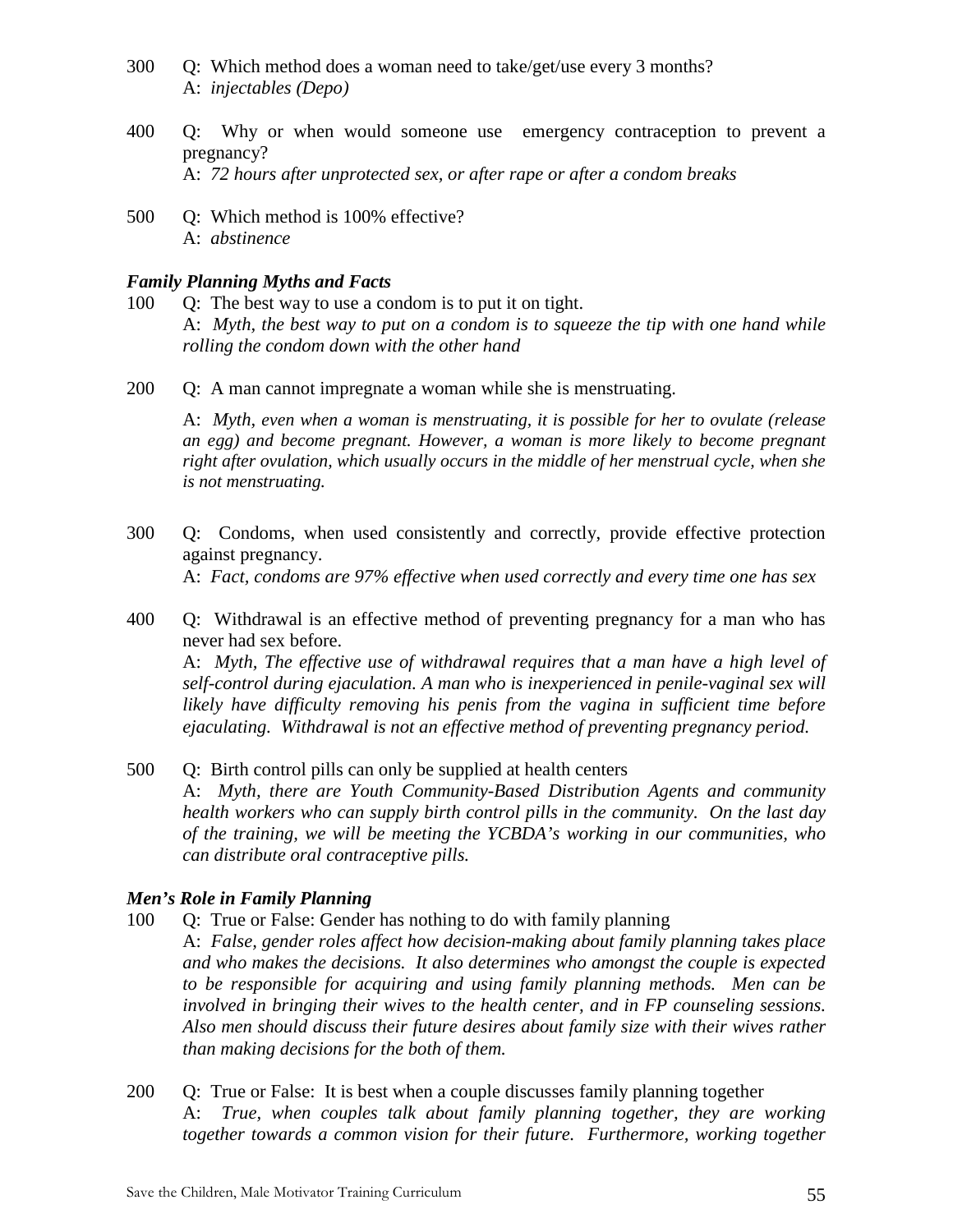*will likely decrease the chance of an unplanned pregnancy, and enable the couple to make the best choice of a family planning method.*

- 300 Q: List 3 ways a man can support family planning use A: *Use answers generated from the discussion during Session 15. For example, a man can talk with his wife about delaying birth and birth spacing.*
- 400 Q: List 3 ways a man can hinder family planning use A: *Use answers generated from the discussion during Session 15. For example, a man can refuse to use a family planning method; he can not allow his wife to go to the health center; he can avoid conversations about family planning because he feels uncomfortable discussing it.*
- 500 Q: List 3 ways a Male Motivator can support men's involvement in family planning *A: Use answers generated from the discussion during Session 15. For example, he can share his own experiences discussing family planning with his wife thereby encouraging the client to have a discussion with his wife; he can educate men about different family planning methods; Male Motivators can help men gain the skills necessary to discuss family planning with their wives.*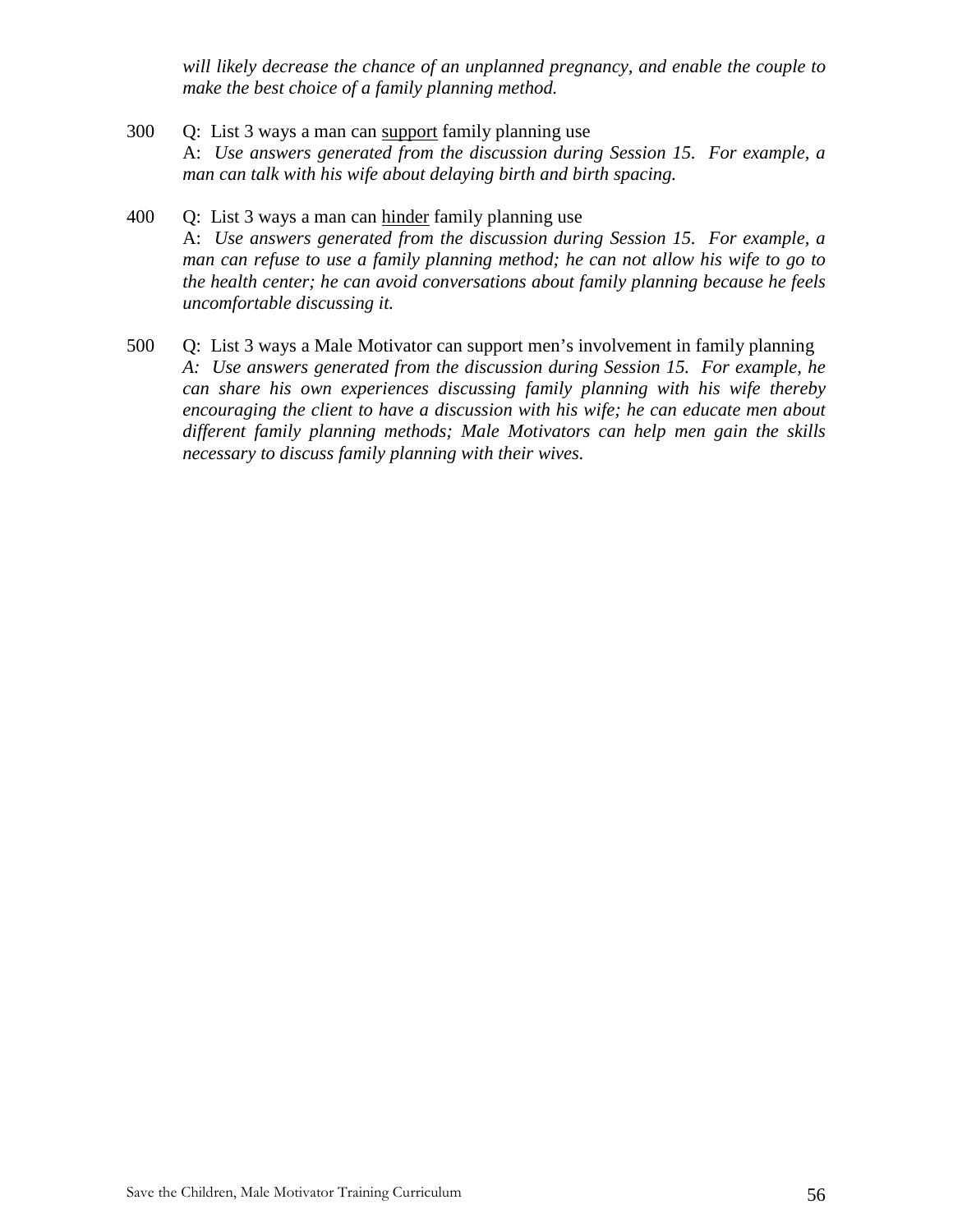**Session 21** 

**Effective Tools for Motivating Men to Discuss FP with Their Wives**

**Time Needed:** 15 minutes

**Materials Needed:** none

**Advance Preparation:** Become familiar with the three key tools discussed in the session.

**Objectives:** To provide a brief overview of the tools we can use to motivate a discussion between couples.

- 1. Say "Now I am going to introduce you to 3 key tools that we can use to motivate discussion between couples: Personal self-reflection, Future Island activity, and the Spin and Walk activity."
- 2. Give a brief overview of each activity.
	- a. Personal self-reflection involves sharing your own personal stories with the men you visit and talking about what it was like for you to discuss family planning with your wife and how you made this decision together.
	- b. The Future Island activity challenges men to create a powerful and attractive vision of your future. This vision will motivate men to make healthy and positive family planning choices now so they can achieve their vision of the future.
	- c. The Spin and Walk activity demonstrates how family planning choices can either make life go more smoothly or can make a situation more difficult.
- 3. Say, "This is just a brief introduction to the three important tools you can use during your visits with men in the community to motivate them to discuss FP with their wives. In the next sessions, we will talk more about each tool and practice using them."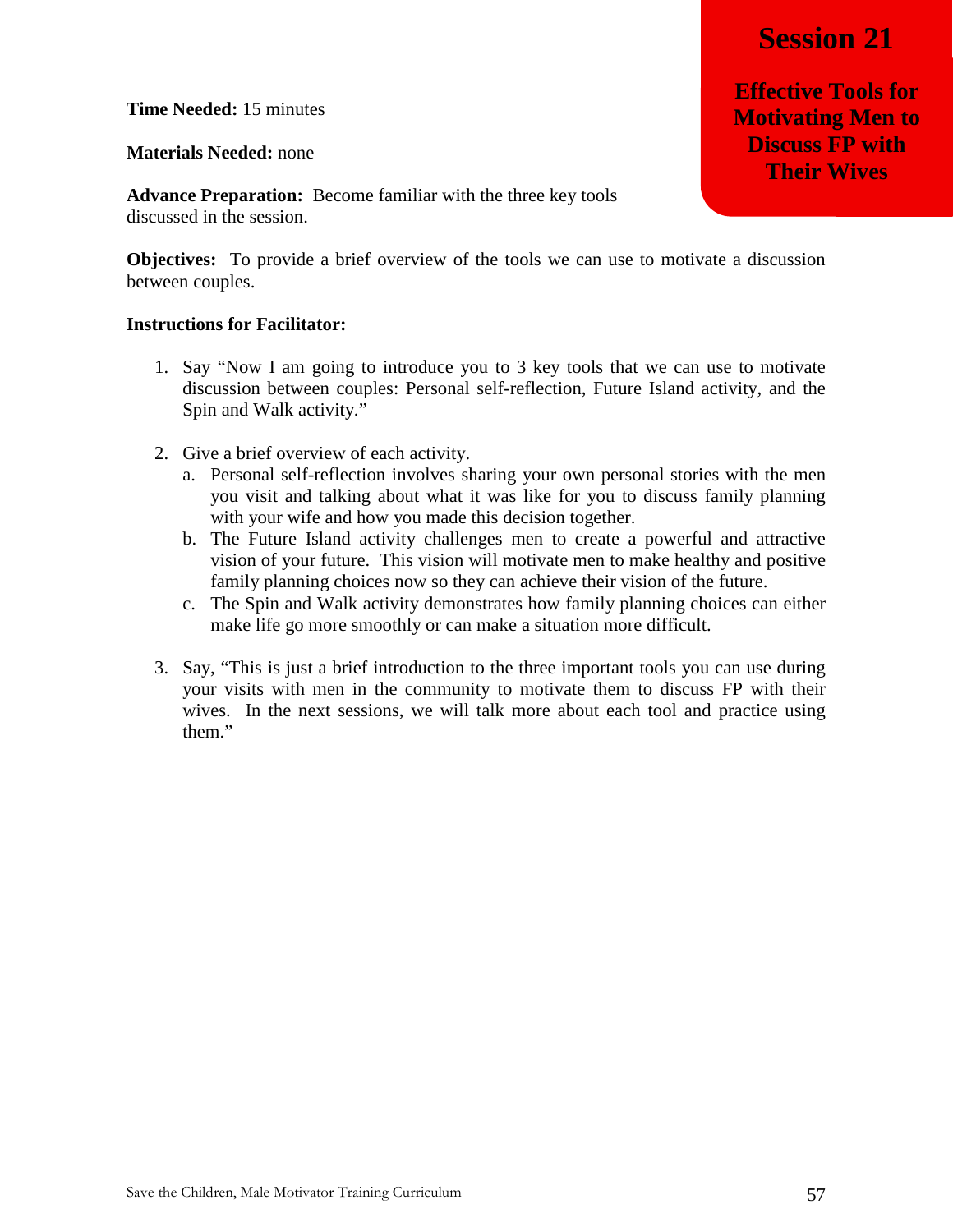**Processing Self-Reflection**

**Time Needed:** 30 minutes

**Materials Needed:** none

**Advance Preparation:** none

**Objectives:** To share their own personal stories of using family planning and how they can use these stories with the men they visit.

## **Instructions for Facilitator:**

- 1. Introduce the activity: "First, we will start by talking about self-reflection." Explain again to the participants that processing self-reflection involves sharing their own experiences with the men they visit to help the men reflect on their own lives and experiences.
- 2. Say, "Yesterday, on Day 2, you each shared with a partner your own experience in talking with your wives about family planning, making a decision about delaying first birth, family planning and birth spacing." Ask them:
	- a. What was it like for you to share your experience with someone else?
	- b. What could help make it easier to talk about your experiences with someone else?
	- c. How can sharing your experience with the men you will visit help motivate them to talk to their wives about family planning?
- 3. Invite 1 participant to role play in front of the room and ask him to share his own experience of talking to his wife about family planning. Ask him to pretend like he is actually sharing this experience with one of the men he will visit; this will be an important motivational tool you will use as Male Motivators. Ask the Community man to ask them questions about their experience. This role play can show how one will communicate their own experiences to the men they will visit in the community
- 4. If time permits, you can have another volunteer come up and practice sharing his experience with his wife in front of the room.
- 5. Ask: "Do you think this will be an effective method to motivate men to talk to their wives? Do you feel comfortable opening up and sharing your personal life with strangers? What might be some of the barriers for you sharing your experiences with other men? What else might we need to do?"

The term "self-reflection" did not translate well in Chichewa. Instead they changed the wording to "thinking about your past experiences".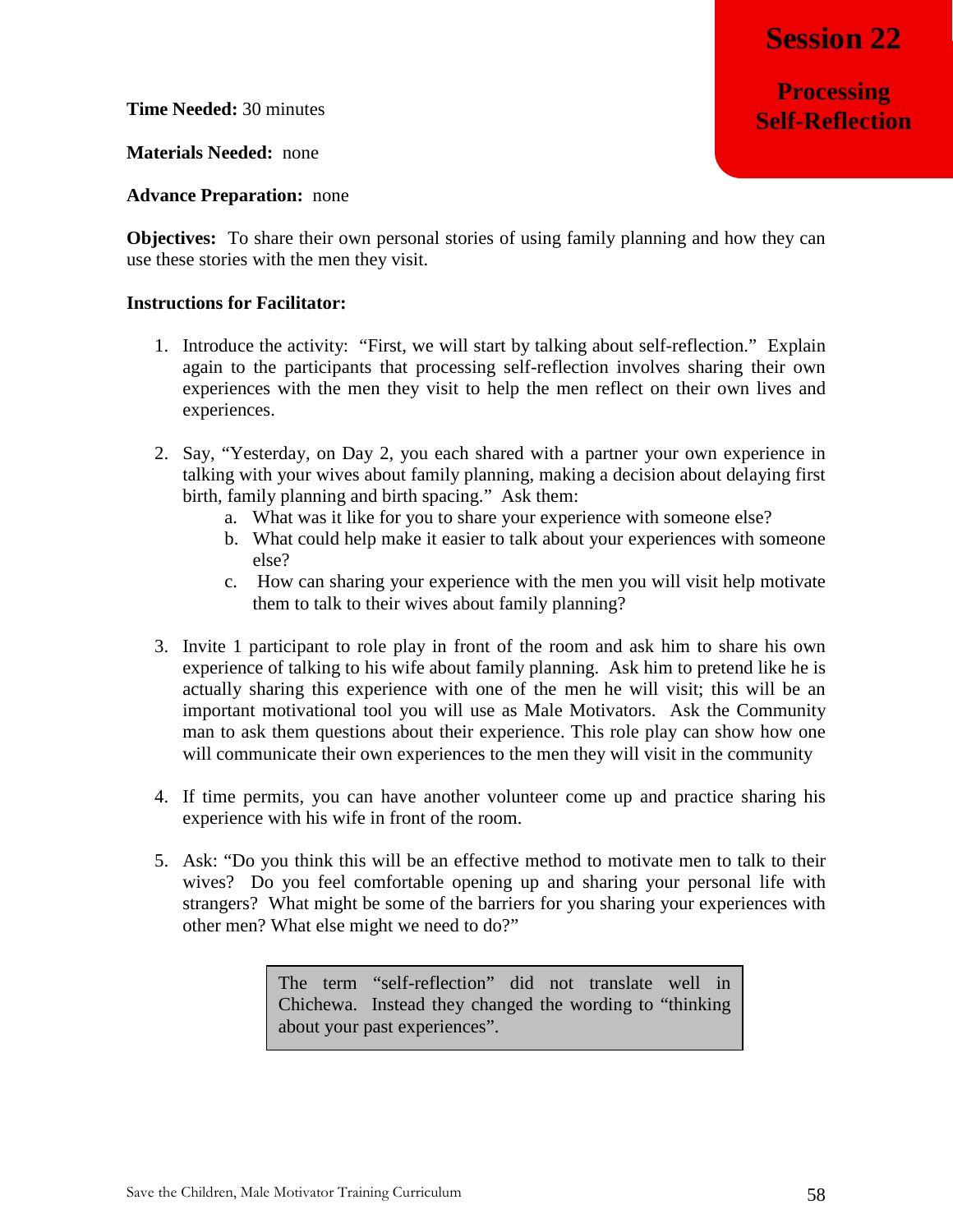## **Time Needed:** 60 minutes<sup>\*</sup>

#### **Materials Needed:**

- 2 wooden stick bridges
- Pictures of an island, 2 crocodiles, a hippo and a snake
- Blank sheets of paper (1-2 pages for each participant)
- Pens and pencils or ideally colored pens and pencils

## **Advance Preparation:** none

**Objectives:** To create a vision for their futures and a plan for how to get there.

## **Instructions for Facilitator:**

1. Lay down both bridges on the ground surrounded by the crocodiles, snake and hippo, with the picture of the island on the ground at one end with the blue stick, as show below.

*Malindi Youth Center: 18 year-old Angela Uzeni, a Save the Children trainer, demonstrates the future island activity.* 

\* adapted from "Journey of Hope Malawi Users Guide," pp.17-24

<u>.</u>



*Photograph by Michael Bisceglie, August 1, 2005* 

- 2. Select a few participants to take turns crossing the bridge. They will cross two times. The first time they cross, ask them to focus on the dangerous animals surrounding the bridge. The second time they cross, ask them to focus on the island that they want to get to.
- 3. After they are finished, ask them: "When you were trying to cross the bridge, was it easier when you kept looking at the crocodiles, or when you focused on where you wanted to get to at the end of the bridge?"

**Session 23** 

**Future Island\***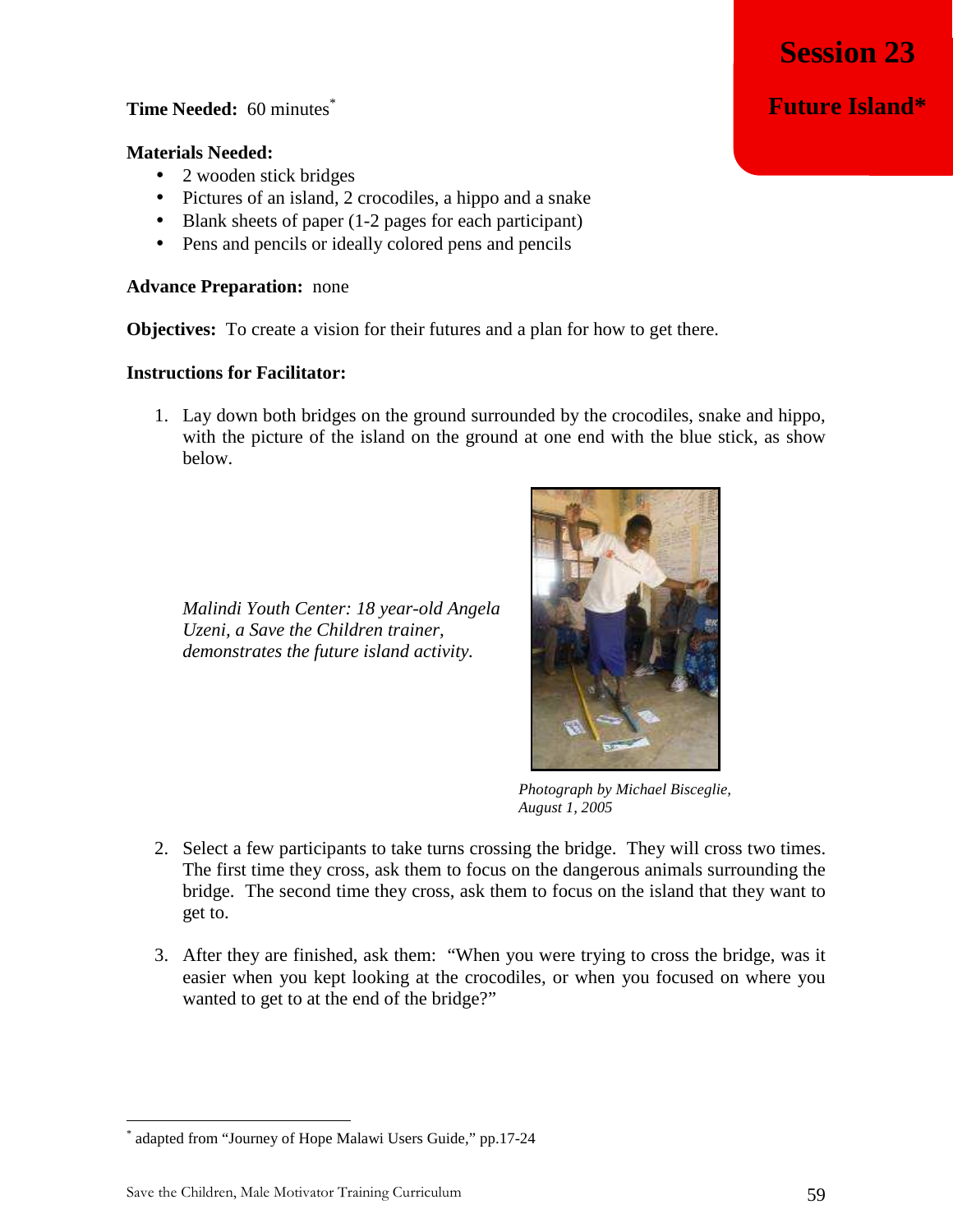4. Once they have answered, say:

"If you focus on the problems of life, the water and the crocodiles, you are more likely to fall into the problems. In your journey through life, it is more helpful to focus on where you want to get to and how you want your future to be. The next exercise is to help you imagine and create your future as you would really like it to be."

- 5. Give an example of a motivating vision that someone might have for their future. This could be:
	- Your own personal example: Describe how you want your future to be. Describe your desired future as if you are there now. Have the men be specific to include the number children they want and their hopes for their wives, children and themselves. For example, "Here I am in 10 years . . . . I am strong, healthy, happy, loving, and successful. I have 4 children who have all finished or are attending primary school. My wife has a small business selling maize in the market. I feel proud that all my children are healthy and I have money to send them to secondary school and to take them to the hospital when they are sick."
- 6. Ask the participants to relax and sit comfortably. In a soft, relaxed tone, slowly read the following. Pause between sentences, so that participants have time to think, reflect and imagine their future as they would like it to be.

"You can create your own future. I wonder what your future is like. Make yourself comfortable, relax and imagine what your future might be like. You may find it helpful to close your eyes. You may want to imagine your future as an island. Your "Future Island" is how you would really like things to be at some point in the future – choose a time, maybe three or five years from now. On your island, you can include anything that you want and believe is possible. Imagine being there on your island. You are very healthy and everything is going well for you. What can you see? Who is there with you? How many children do you have? What can you hear? What are others saying about what you have achieved? How do you feel? What are you doing on your "Future Island"? What skills have you developed? What is important to you? Who are you on this island?"

- 7. Ask for a volunteer to describe to the whole group how they imagined their future, as if they are there now. Ask them to stand at the end of the bridges, where the sample "Future Island" is and describe how they imagine their future, as if it is happening now. Ask them:
	- What year is it now, on your "Future Island"?
	- Describe the person you want to be on your "Future Island", as though you are already there.
	- What is going on in your "Future Island"?
	- How do you feel?
	- What have you achieved? What has your wife achieved?
	- How many children do you have?
	- What do you wish for your children; what would you like for them to be?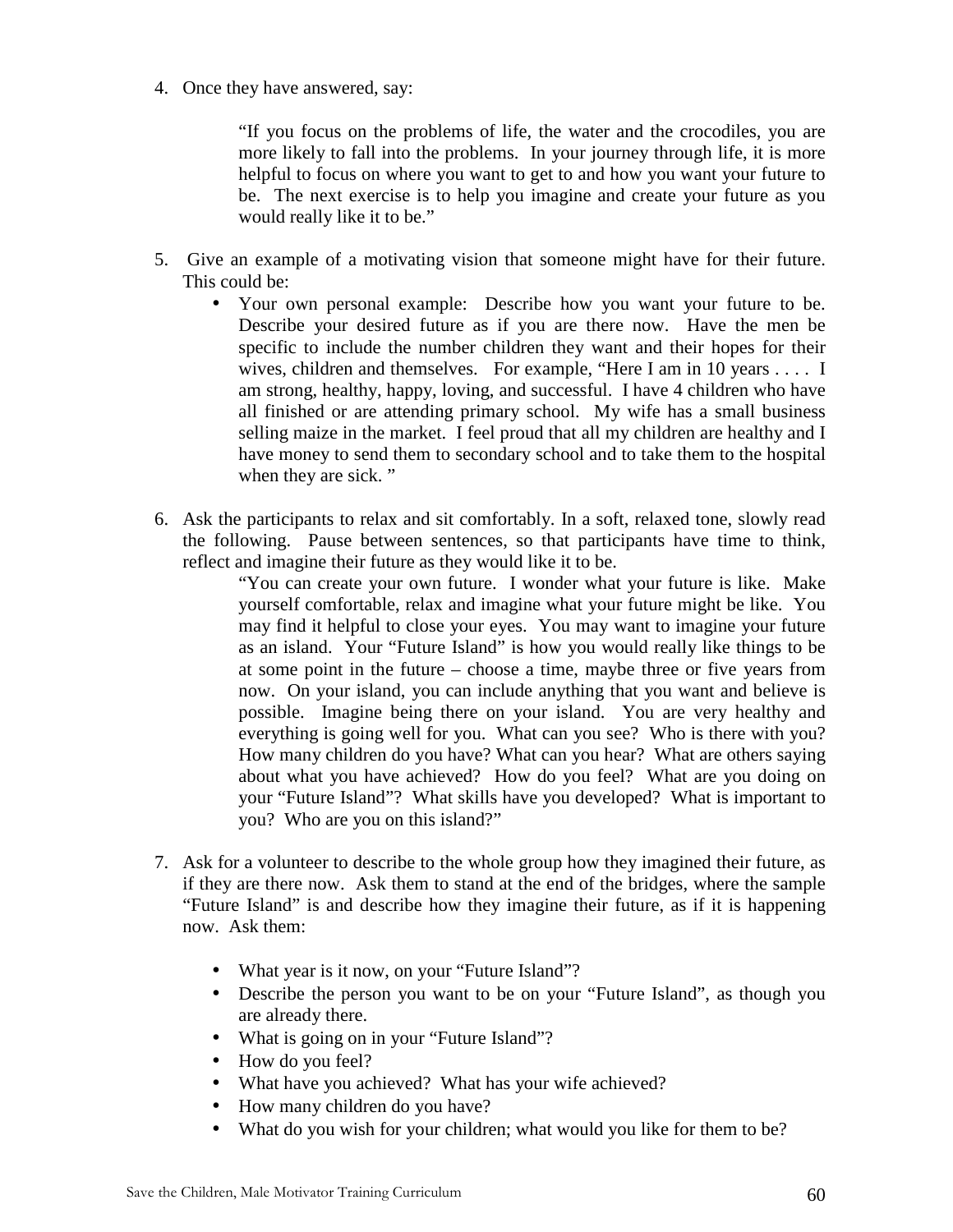- 8. Say: "You are now back here in the present. Look ahead to your "Future Island", and think how great it will be to get there. Now ask yourself:
	- What is the first thing I need to do today or this week to start moving towards my "Future Island"?
	- What will help me stay on the bridge so I can make it across successfully?
	- If I fall off, what will I need to do to get back on the bridge to reach my "Future Island"?

Suggest that all participants think about these questions, so that they an each find their own answers. Then ask the volunteer to walk across the bridges to their 'future'.

- 9. Repeat steps 7 and 8 with some other participants who are willing to share their "Future Islands".
- 10. At the end of the session, say "In the "Future Island" exercise we learned that it is more effective to focus on what we want and where we want to go than on the problems in our lives. To do that, we must create a vision of what we want our future to look like and then develop a plan which will help us get there. In reality, creating a future vision for ones family is most effective when done by both a husband and his wife together. When you are working in the community, this "Future Island" exercise might be a good tool you can use to get men to discuss their future desires with their wives."

This tool worked very well with the Male Motivators. By the end of the session, many men were sharing personal stories of how the number of children they have has had an impact on their family life.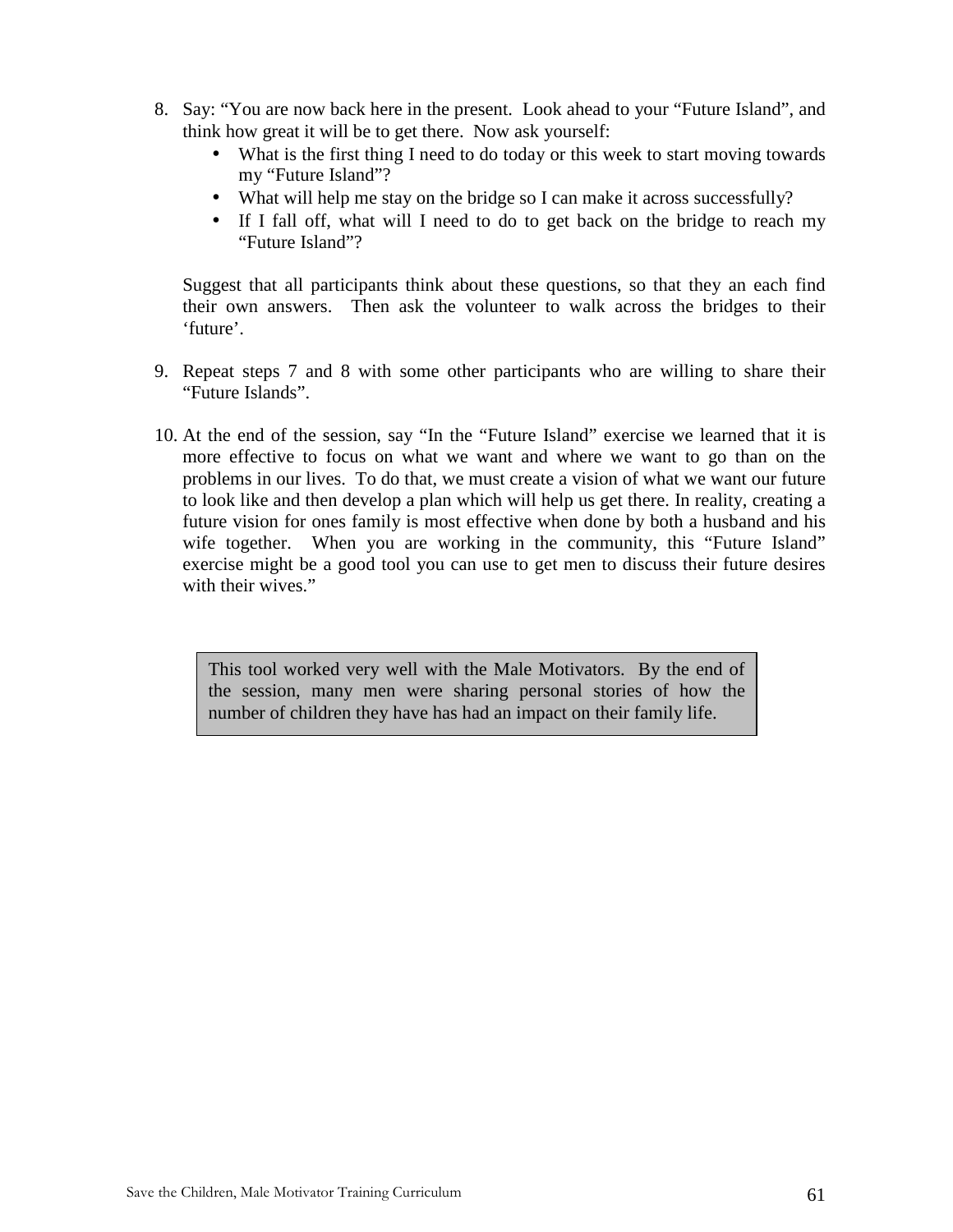**Spin and Walk\***

## **Time Needed:** 45 minutes<sup>\*</sup>

## **Materials Needed:**

- 2 wooden stick bridges
- Pictures of an island, 2 crocodiles, a hippo, and a snake

## **Advance Preparation:** none

**Objectives:** To demonstrate in an active and participatory way how many kids might inhibit the achievement of one's goals.

#### **Instructions for Facilitator:**

- 1. Lay down *one* of the bridges with the animals on either side and the island at the far end of the bridge (just like in the "Future Island" activity)
- 2. Say "Now that you have created your "Future Island", we will now talk about crossing the river safely to get to the island. To do this you have to walk across the bridge, putting one foot in front of the other, so that with each step, the heel of your foot touches the toe of your back foot. The bridge represents the choices you make that help you get to your "Future Island" and the animals represent some of the challenges that might get in our way of reaching our "Future Island."
- 3. Ask the participants to brainstorm some of the challenges they might encounter that could get in the way of reaching their "Future Island". (Some examples might include; not enough money to pay for school fees or health care, no work, children get sick often, etc.)
- 4. Demonstrate trying to walk on the plank yourself. Get all willing participants to try walking the length of the bridge from one end to the other. Tell those who fall off not to worry, as they will have another chance later.
- 5. Now ask a participant who crossed successfully to spin around 1 time and then immediately try to walk across the bridge. Ask another to spin 2 times and cross the bridge. Continue this with the participants who spin 3 times, 4 times, 5 times, 6 times and 7 times.
- 6. Ask different participants and discuss:
	- What do you think this activity represents?

Tell the participants that the number of times you spin equals the number of children you want to have. Often, with each additional child comes more financial responsibility and more time needed to care for the children, which can make it harder to reach their "Future Island". Discuss:

<u>.</u>

<sup>\*</sup> adapted from "Bambo Wachitsanzo: A Hope Kit Update," p.20-21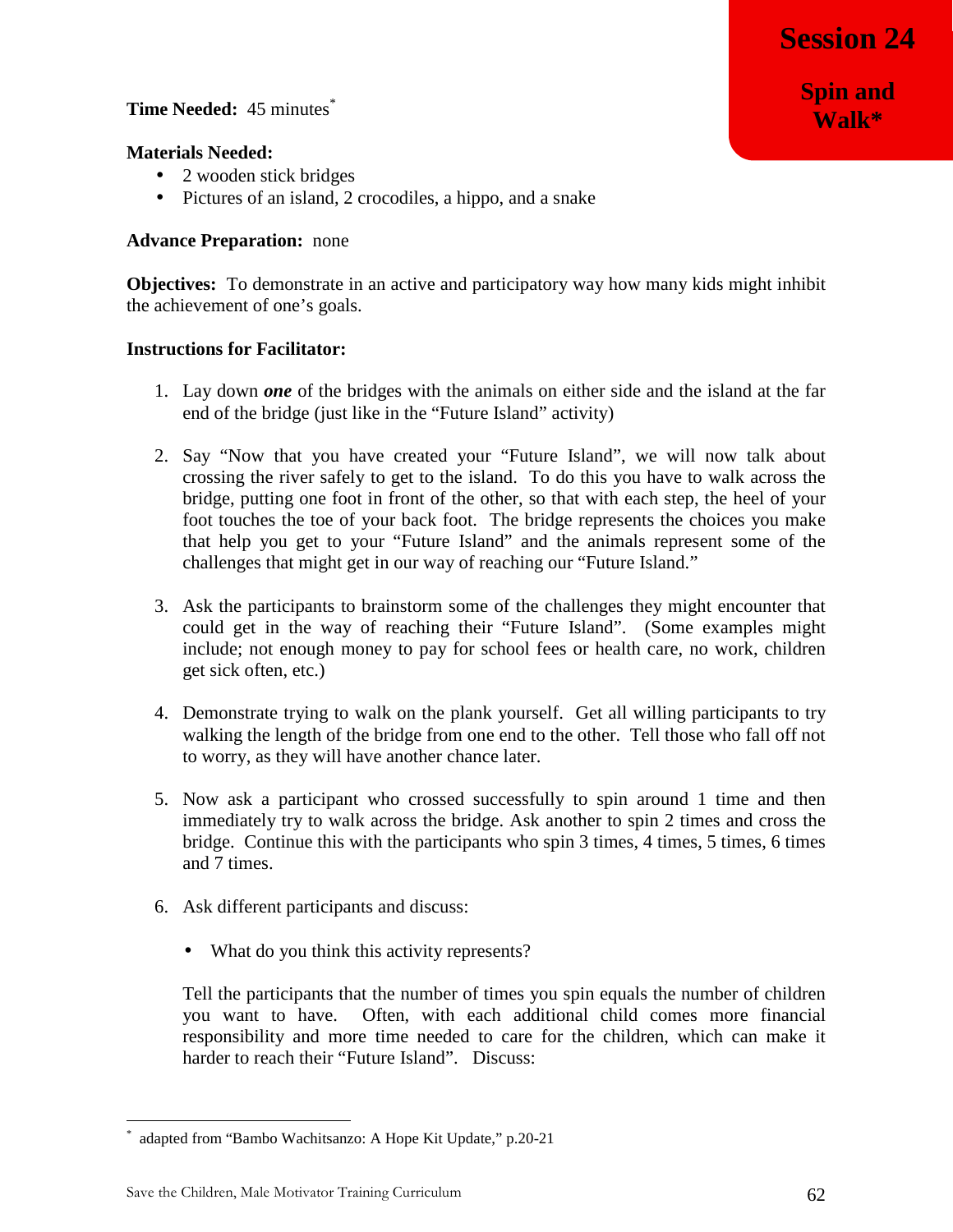- In what ways does the number of children a man has affect his life?
- What can help a husband and wife avoid or overcome some of the challenges that get in the way of reaching the "Future Island"?
- What can help a husband and wife reduce the risks of having a lot of children?
- 7. Now lay down the second bridge parallel to and about 30cm from the other bridge. Invite all participants (particularly those who fell off the first time they tried) to try crossing again, making use of both bridges if they need to. Everyone should now cross safely.
- 8. Ask and discuss: "What does the second bridge represent?" One possible interpretation is that it represents support from wives, friends, relatives, and other men to use family planning. It can also represent a man who communicated with his wife about their "Future Island" and made a plan to get there. It can also represent a wife that uses family planning.
- 9. At the end of the session, say, "In the "Spin and Walk" exercise, we practiced staying on the bridge to reach our "Future Island"." Explain how this can be an effective method to motivate men to talk to their wives about their own "Future Island" and how they can use family planning to help achieve their vision of the future.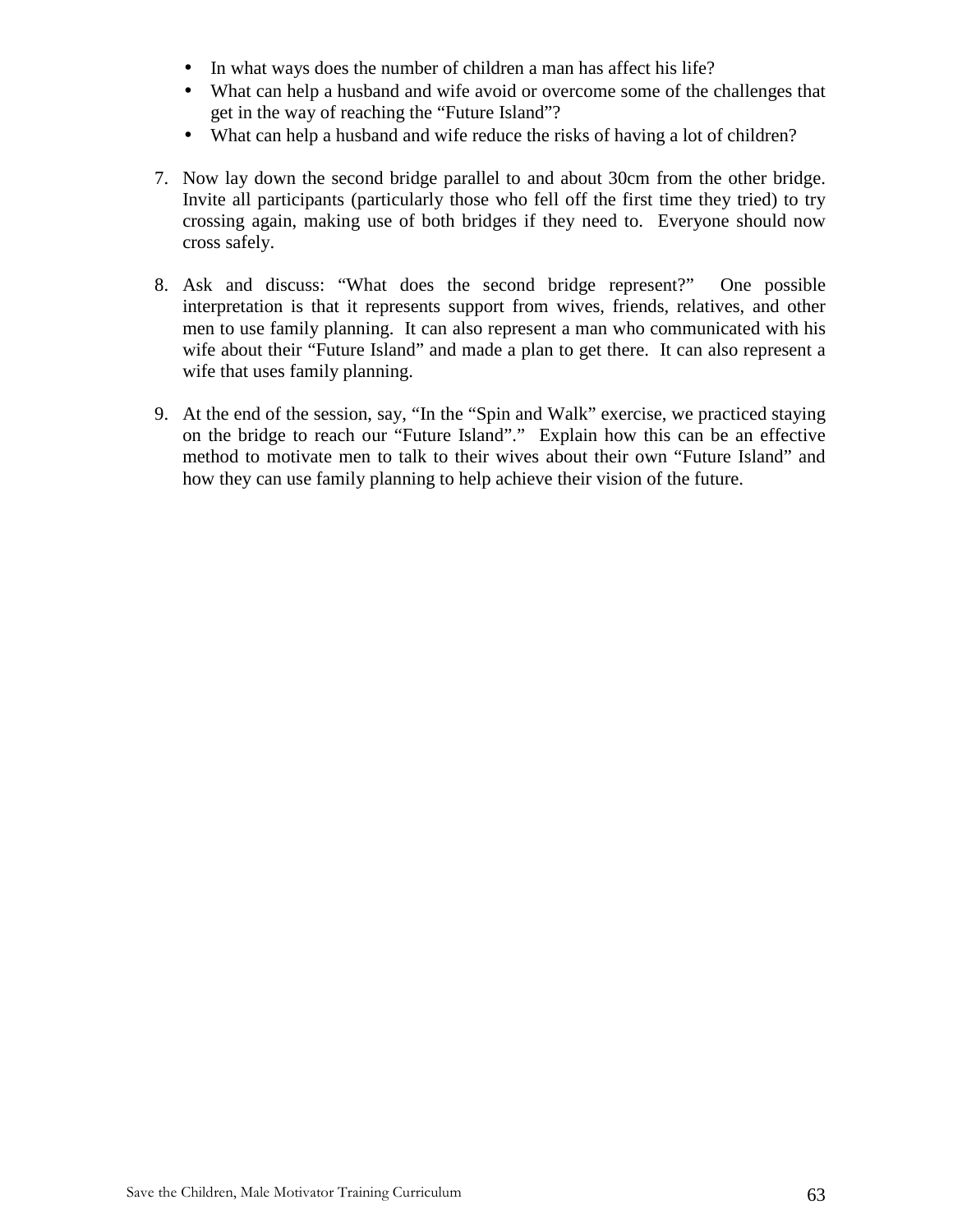**Time Needed:** 1 hour 15 minutes

**Materials Needed:** none

**Advance Preparation:** none

**Objectives:** To get comfortable using and moderating these tools.

## **Instructions for Facilitator:**

- 1. "Now we're going to practice using these three tools in small groups."
- 2. Break up the large group into small groups of 4 men.
- 3. Tell them to begin practicing the self-reflection, "Future Island", and "Spin and Walk" activities. Also tell them that every group member should have a chance to practice facilitating the activity in their smaller groups. They should remember that these are the motivation tools they will use with the men they will visit in the community.

**Session 25 Practice**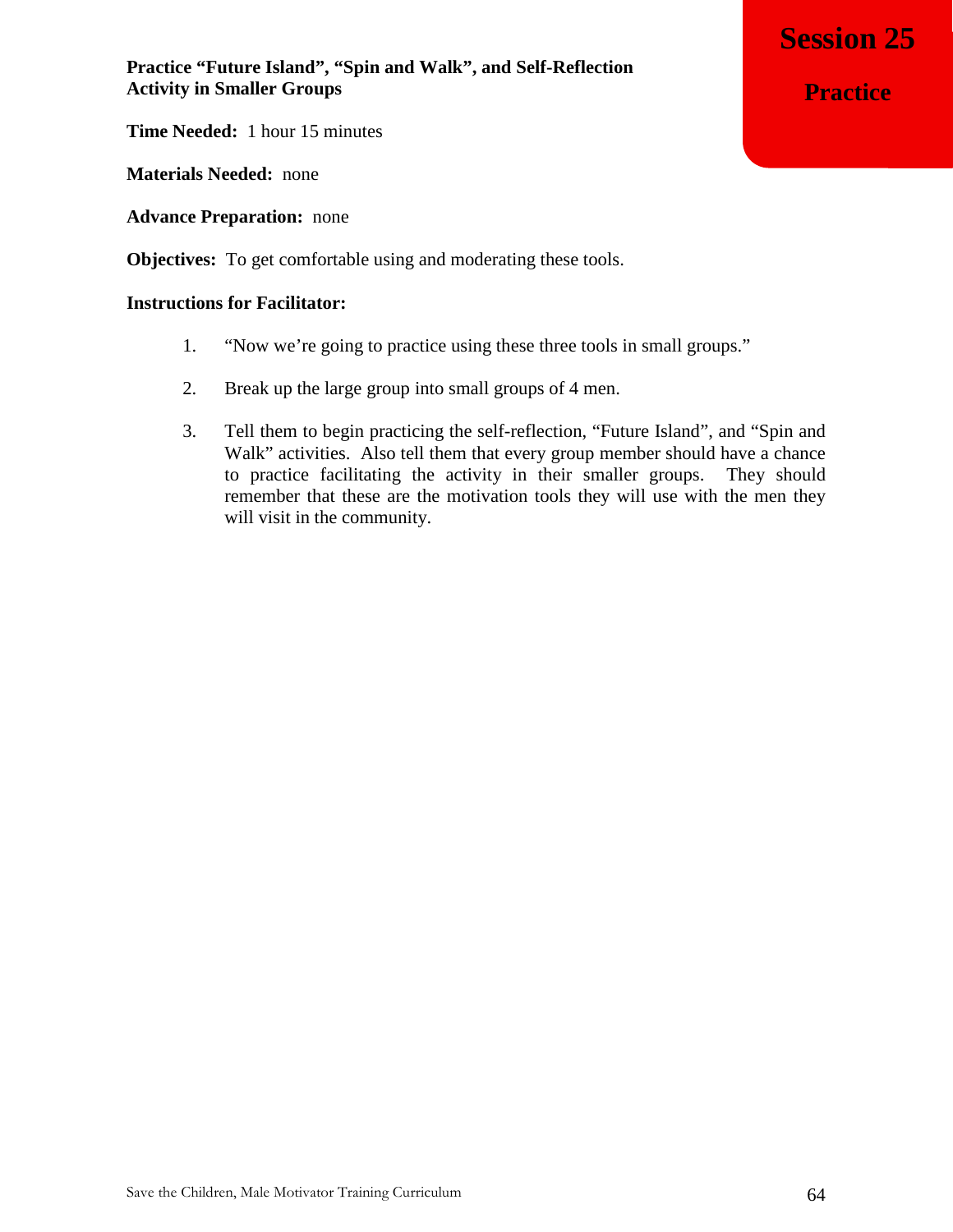**Processing These Activities**

**Time Needed:** 30 minutes

**Materials Needed:** none

**Advance Preparation:** none

**Objectives:** For participants to share their experiences trying these activities and to ask any questions about using these tools.

- 1. Ask and discuss, "Now that you've had a chance to use these tools, what was it like to try these activities?" Invite them to ask any questions that they might have about the activities.
- 2. How can you effectively use these tools when visiting with men in the community?
- 3. After the discussion, briefly summarize what people shared about their experiences.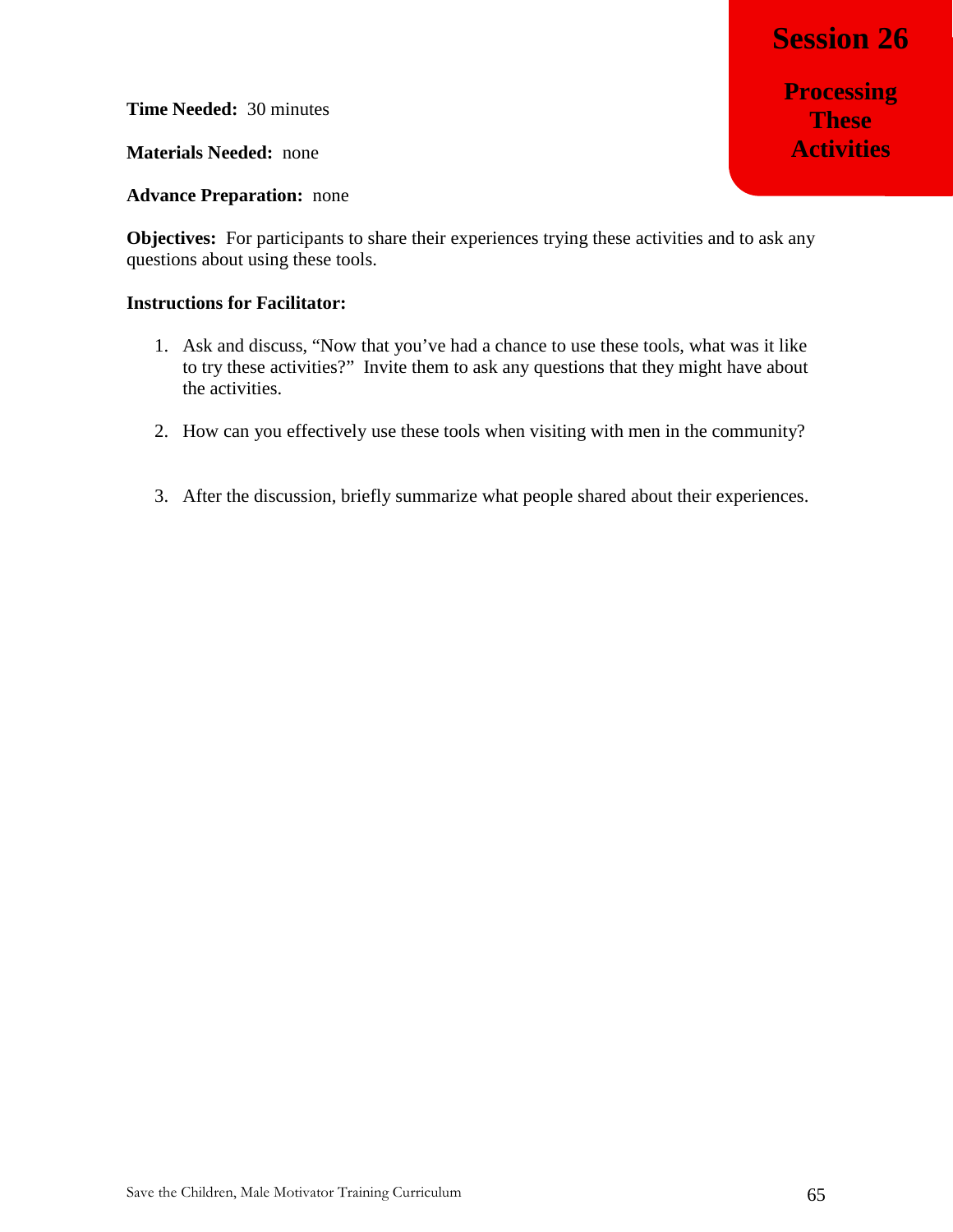**Time Needed:** 15 minutes

**Materials Needed:** none

**Advance Preparation:** none

**Objectives:** To discuss the day's activities and the plan for tomorrow.

- 1. Say "Today we learned about three important tools that we can use when we visit with men in the community: self-reflection, "Future Island", and "Spin and Walk". Self-reflection involves sharing your own experiences of using family planning and talking with your own wife to help the men you visit assess both their lives and their relationships with their wives. "Future Island" is an activity that helps people create a vision for their lives and their family's lives and then make a plan on how to reach that future. We learned that being able to attain that future means making choices that help us stay on the "bridge". Finally, in the "Spin and Walk" exercise we experienced how having lots of children or having them too close together makes it difficult to stay on the "bridge" that leads us to the future we desire."
- 2. Ask if anyone has any questions from the day's sessions.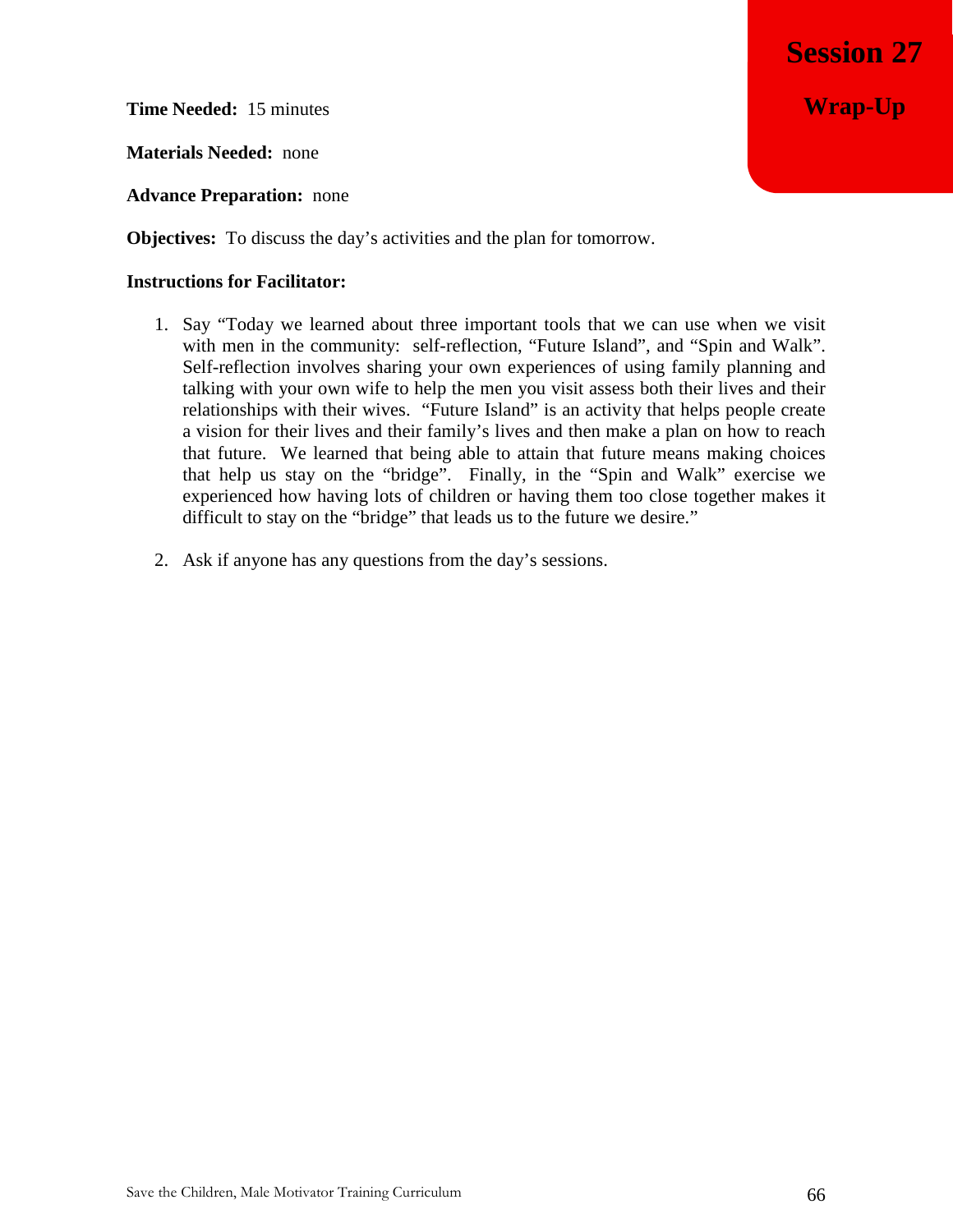## **DAY 4: Behavioral Skills**

**Session 28 One Thing I Learned**

**Time Needed:** 15 minutes

**Materials Needed:** none

**Advance Preparation:** none

**Objectives:** To review some of the key lessons from Day 3.

- 1. Sitting in a circle with the Koosh ball, ask each participant to share one thing that they learned from Day 3.
- 2. Participants cannot repeat what others say.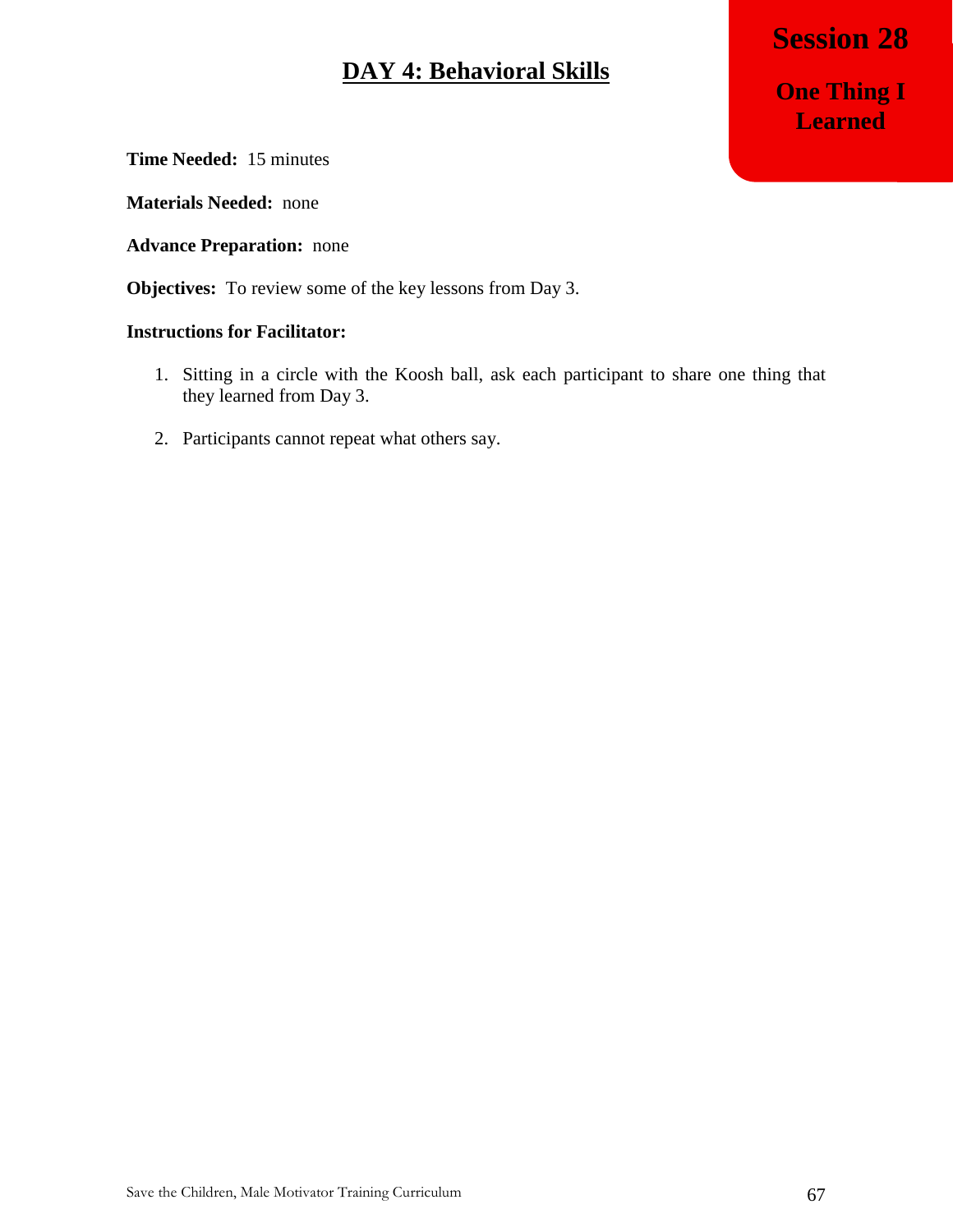**Information, Motivation and Behavior Skills**

**Time Needed:** 15 minutes

**Materials Needed:** none

**Advance Preparation:** none

**Objectives:** To present how behavior skills build on the information and motivational tools.

## **Instructions for Facilitator:**

- 1. Say "We're now going to briefly review what we have learned so far."
- 2. Briefly recap the information that was provided on Day 2. "On Day 2 we talked about the importance of delaying first birth, family planning and birth spacing. We discussed reasons such as it's not good for the mother's health when she is too young or has too many children, and the babies are at higher risk of dying when they are born too close together or to a young mother."

"We also talked about the various family planning methods, how they work, and the advantages and disadvantages of using each method. And we shared our own experiences in discussing family planning with our wives and what men's role is in family planning use. Then we reviewed how to properly use a condom and looked at some of the misconceptions about family planning."

- 3. Briefly recap the motivational tools that were provided on Day 3. "Yesterday, we learned three tools that can be used to motivate men to discuss family planning with their wives and to want to use family planning themselves:
	- Personal self-reflection
	- Future Island
	- Spin and Walk

Personal self-reflection involves sharing your own experiences discussing family planning with your wife with the person you want to motivate, to help them reflect upon their own lives. "Future Island" has you create a future that you find inspires you to make choices that will help achieve that future. "Spin and Walk" demonstrates how using family planning is an important part of reaching our goals."

4. Say, "In the last two days we have learned FP information and motivational tools to use with other men. Next, we are going to talk about key behavior skills men will need to communicate with their wives and begin using family planning."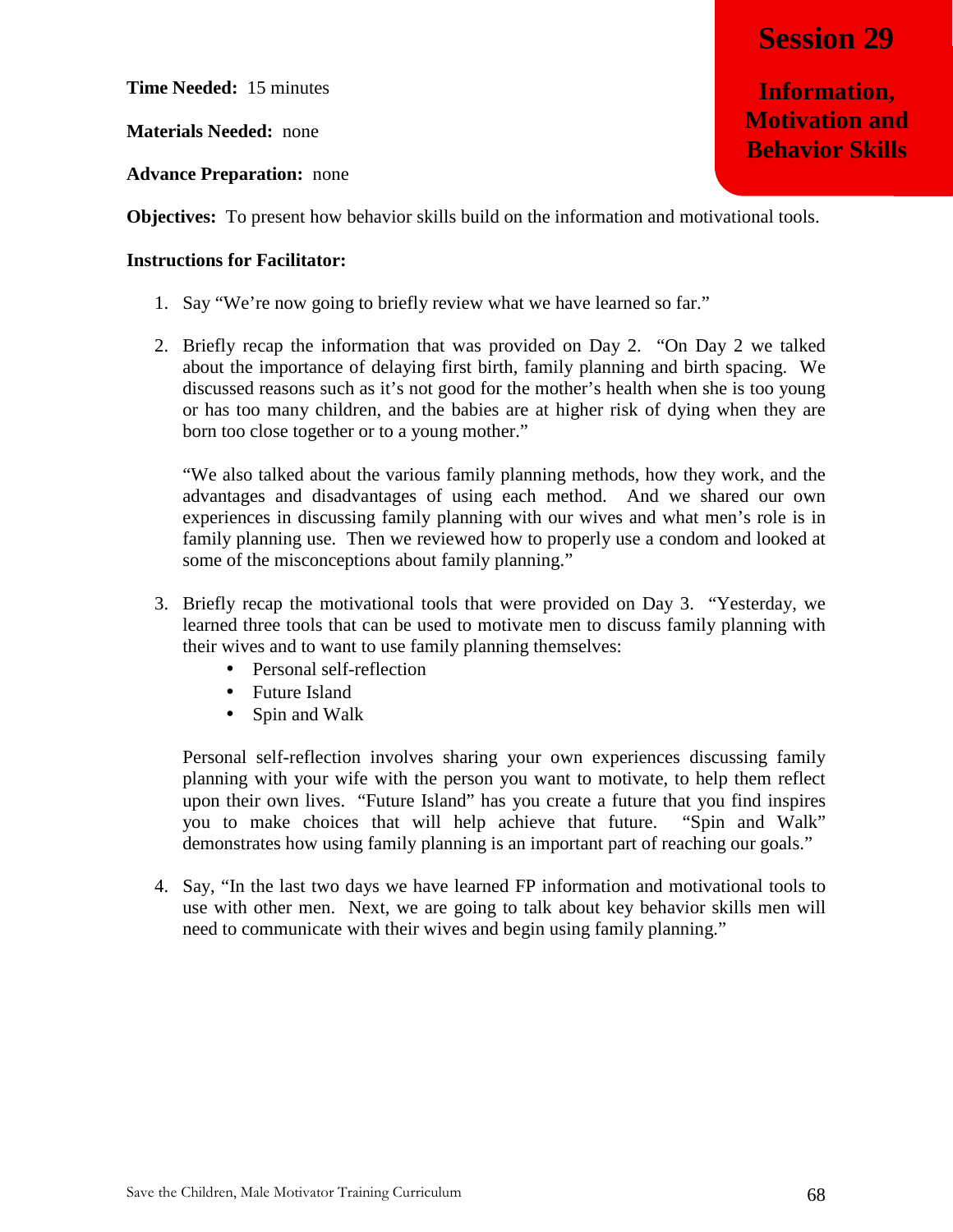**Introduction to Communication\***

## **Time Needed:** 60 minutes\*

## **Materials Needed:**

- Flipchart
- Markers
- Poster-size diagram of the model of communication

**Advance Preparation:** Draw the model of communication on a piece of flipchart paper

**Objectives:** To clarify what communication is and what makes it effective

## **Instructions for Facilitator:**

- 1. Say "First, we need to define communication."
- 2. Write the word "communication" on the flipchart and as the group for examples of ways they communicate. List their responses, adding others from the list below if appropriate:
	- Talking on the phone
	- Writing a note or letter
	- Telling a story
	- Acting out a situation
	- Sending signals with body, clothing, and so on
	- Making a face
	- Singing a song
- 3. Ask someone to explain the purpose of communication. Help participants articulate that communicating is sending a message from one person to another.
- 4. Display your diagram illustrating this model of communication:



<u>.</u>

<sup>\*</sup> adapted from "Life Planning Education," pp.57-58, Advocates for Youth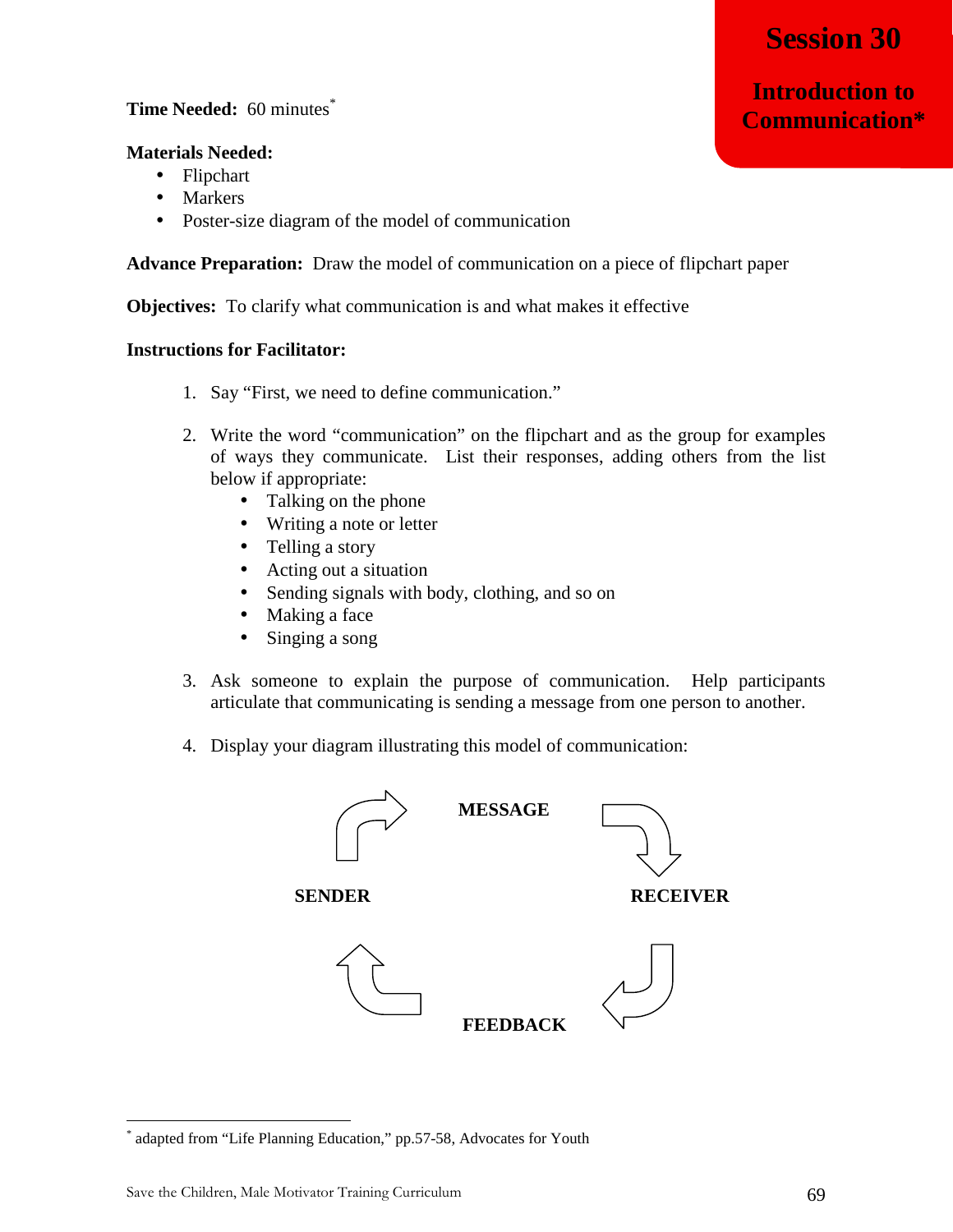- 5. Explain the elements in the model: "The sender creates and transmits the messages. The receiver is the person (or group) who receives and responds to the message. The message contains both the sender's information and the receiver's interpretation of the message. Feedback is the way the receiver acknowledges the message."
- 6. Read the example of communication below:
	- Matthews and Mary are talking. Matthew says, "I think we should talk about waiting to have children. A man came to talk to me about it and told about how your health can be in danger if you begin to have children too young. I want us to make the best decision for our future."
- 7. Ask the group the following questions:
	- Who is the **sender**? (Matthews)
	- Who is the **receiver**? (Mary)
	- What is the **message** Matthews is sending to Mary? (Possible messages include: "I don't want to have children now," and "I want us to work together towards a bright future.")
- 8. Make the point that the **message** is not just what a person says, but the meaning in that message. Meaning takes two forms: the meaning *intended by the sender* and the *meaning interpreted by the receiver*. Clarify that **feedback** is both the way the receiver lets the sender know she or he got the message and the way the sender finds out if the receiver correctly understood the message.
- 9. Review the scenario between Matthews and Mary. Ask the group what Mary could say to Matthews to clarify the communication and give him feedback. Several possibilities include:
	- Mary can ask a question: "Are you saying that you don't want to have children right away?"
	- Mary can tell Matthews she doesn't understand: "I guess I don't really understand why you don't want to have children now. I thought you loved me."
	- Mary can repeat the message she thinks she got from Matthews: "It sounds like you are worried about what having children right away would mean for our health and future."
- 10. Point out that any of these responses opens the door for Matthews to recommunicate with Mary and clarify and/or offer additional information. Without the feedback, Mary may never know what Matthews meant and Matthews may not tell his wife what he is really feeling.
- 11. Tell the group that poor communication can result from any breakdown in the communication model:
	- The sender fails to send a clear message.
	- The receiver does not listen and fails to get the message.
	- The receiver fails to clarify the message by giving feedback to the sender.
	- The sender does not acknowledge and/or respond to the feedback.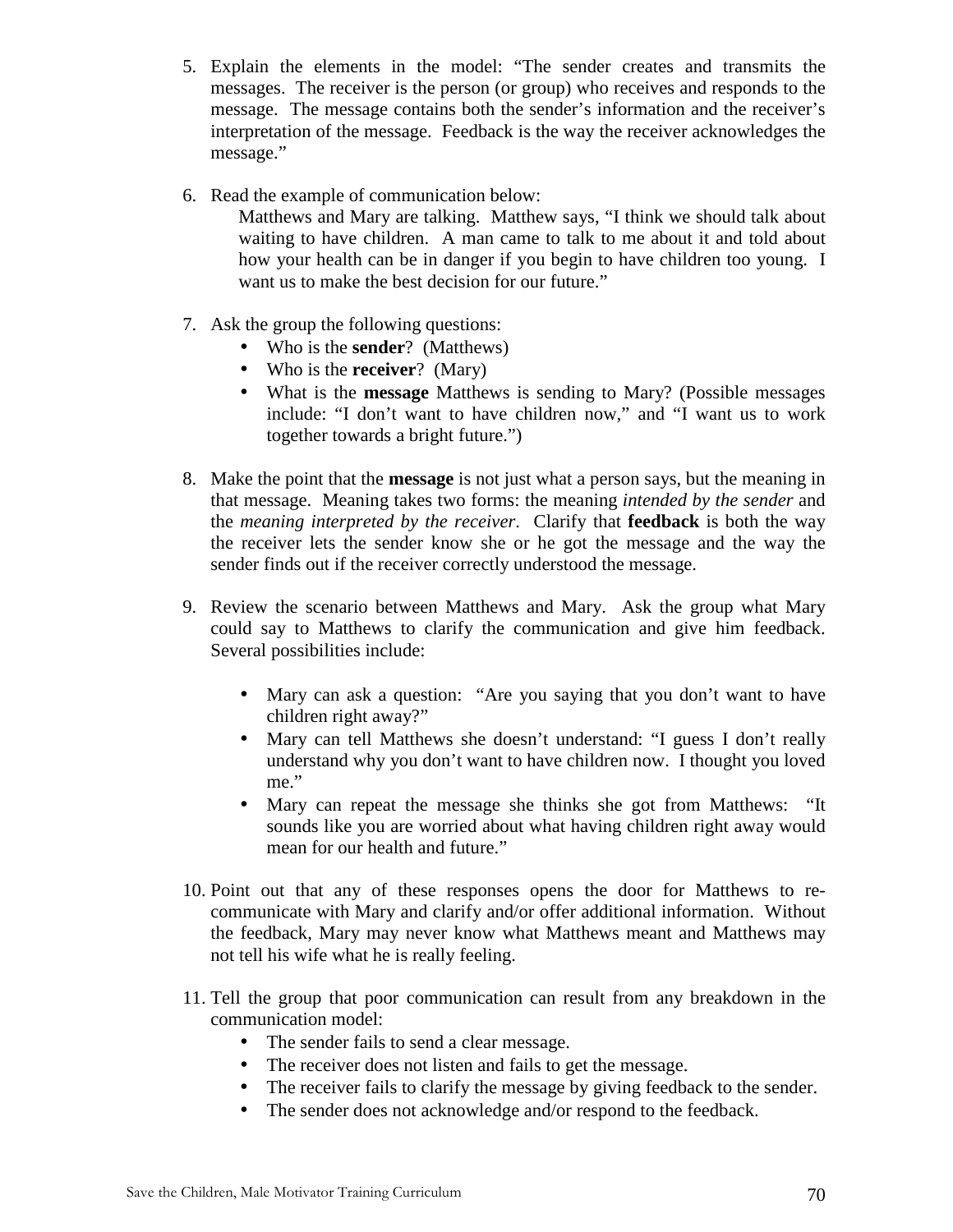Emphasize that poor communication causes problems in families, relationships, jobs and so on.

- 12. Conclude the activity using the following discussion points:
	- Have you ever had difficulty sending a message to your wife? What happened? Why is it sometimes difficult to say what we really mean?
	- Have you ever tried to communicate and been misunderstood? What happened? What could you have done differently?
	- What happens when communication between you and your wife breaks down? (Answers: "Senders" may get angry or frustrated because their message is not received or interpreted correctly; "receivers" may get hurt feelings if they think the sender has sent them a negative message; a job may not be done correctly because the receiver did not get the message from the sender; relationships may end because two people have not been able to communicate clearly and effectively.)
- 13. Say "In this session, we talked about what communication is and how it works. We talked about the ways senders and receivers need to act in order to ensure good communication. This is important because as Male Motivators you will be communicating with other men about the importance of family planning and good communication will help you relay your message. It is also important because you will also be coaching these men on how to communicate with their wives about a sensitive topic. Understanding more about communication will enable you to coach these men on how to be better communicators."

Due to a lack of time, this session was skipped during the male motivator training in Malawi.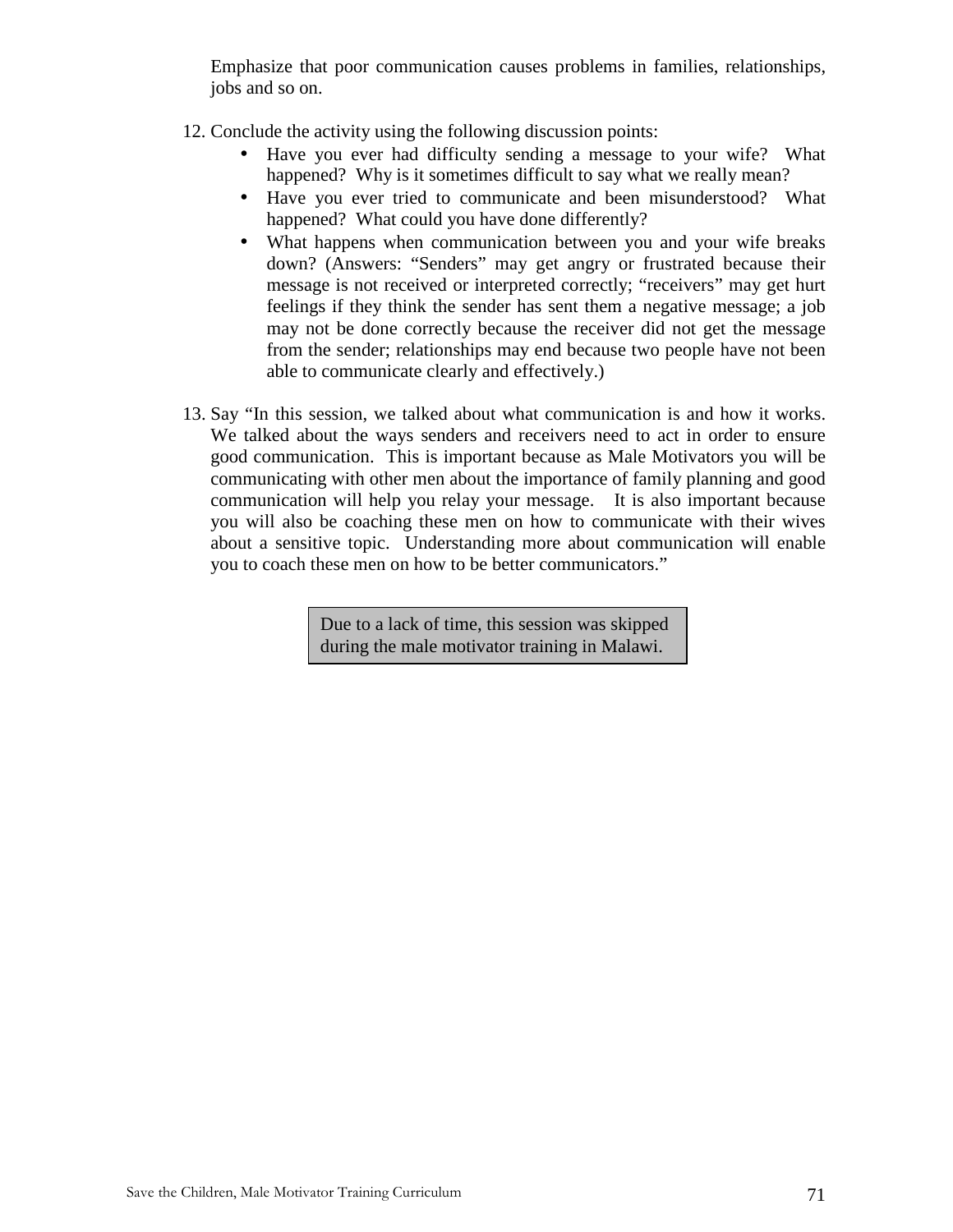**Starting Difficult Conversations**

**Time Needed:** 45 minutes

**Materials Needed:** none

**Advance Preparation:** none

**Objectives:** To identify ways to start a difficult conversation.

#### **Instructions for Facilitator:**

- 1. Say, "It is often difficult to start conversations with our wives on topics related to our reproductive health. Building on the experience we discussed on Day 3 about sharing our personal experiences with other men, now we are going to talk about ways to start a difficult conversation with our wives."
- 2. Ask:
	- Have you ever had to start a difficult conversation with someone?
	- What was the conversation about?
	- How did you begin the conversation?
	- Where were you when you had the conversation?
	- How did you start the conversation?
- 3. Ask the group to brainstorm how a man can start a conversation with his wife about family planning. Write all the responses down on a flip chart. Help guide responses with the following questions:
	- When would be the best time to have a conversation? For instance not while eating or doing chores at home. The best time is when a man is relaxed and has time to give, etc. Why?
	- Where would be the best place to have the conversation?
	- What are the key phrases a man can use to start the conversation? (Ex. I was thinking about the health of our family and wanted to discus it with you. Could we talk more about this?)
- 4. Ask the participants "How can we use this useful list of phrases to coach other men how to start conversations with their wives about Family Planning?" (the selfreflection exercise is one method)
- 5. Summarize some of the participants' responses to the questions. Say, "Next we are going to act out good and bad communication."

The Malawi team added in role plays at the end of this session. For example, they used one scenario; "Say you come home after this training and notice a used condom in the house. How would you start talking about this?" Other scenarios were used to see different techniques of starting difficult conversations and the other trainees would comment on each person's approach.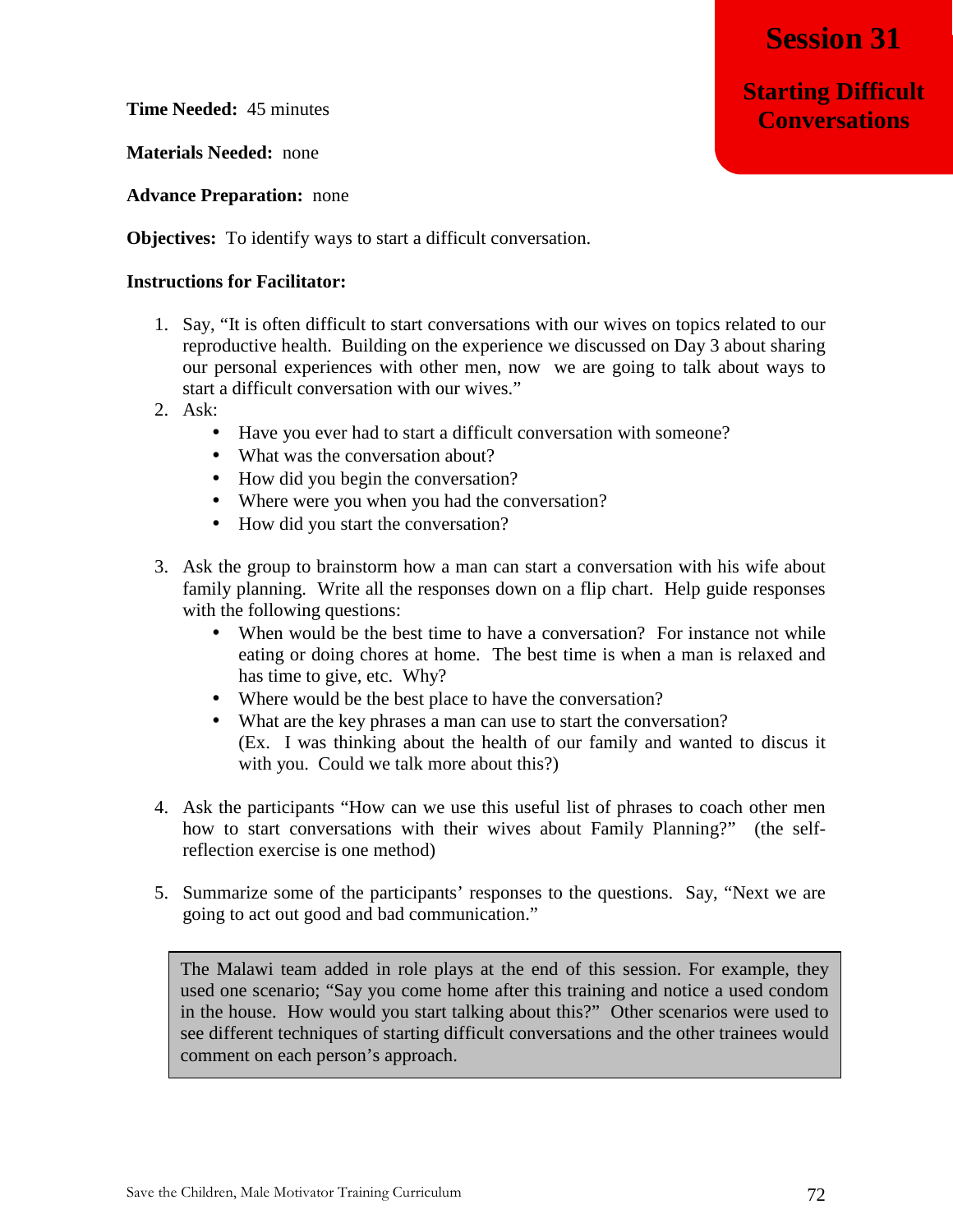## **Session 32**

## **Time Needed:** 90 minutes\*

#### **Materials Needed:**

- Flip chart
- Markers
- Role-play scenarios for facilitators and participants

## **Advance Preparation:**

- Facilitators should review the role play scenarios and be prepared to act them out.
- Copies of role plays (10 copies of each)

## **Objectives:**

- To review men's role in communication within the relationship.
- To discuss and re-enact role plays depicting good and bad ways to communicate with one's partner.

## **Instructions for Facilitator:**

1. Brainstorm with participants regarding what are some types of "good" communication; what are some types of "bad" communication. Write their responses on a flip chart. Make sure you include the types listed in the boxes below.

| <b>Good Communication Skills:</b>                                                                                                                                                                                                                                                                                                                                                                                                                                                                                                                                       | <b>Bad Communication Skills:</b>                                                                                                                                                                                                                                                                                                                                                                                                                                                                                                                                                         |  |
|-------------------------------------------------------------------------------------------------------------------------------------------------------------------------------------------------------------------------------------------------------------------------------------------------------------------------------------------------------------------------------------------------------------------------------------------------------------------------------------------------------------------------------------------------------------------------|------------------------------------------------------------------------------------------------------------------------------------------------------------------------------------------------------------------------------------------------------------------------------------------------------------------------------------------------------------------------------------------------------------------------------------------------------------------------------------------------------------------------------------------------------------------------------------------|--|
| Listen carefully and politely<br>Not interrupting the person while<br>s/he is talking<br>Accept and validate what the person<br>says, regardless of whether or not<br>you are in agreement with it.<br>Positively reinforce someone for<br>their efforts to communicate their<br>ideas, needs and feelings<br>Coming to a mutually beneficial<br>conclusion to a conversation for both<br>parties involved<br>Using open and welcoming body<br>language to send the message that<br>you are not defensive (arms crossed)<br>or angry (scowling face) at the<br>speaker. | Interrupting the person before they<br>are finished talking<br>Not listening carefully;<br>$\bullet$<br>not<br>validating what the speaker<br>has<br>contributed to the conversation<br>Being defensive or argumentative<br>Using put-down words<br>$\bullet$<br>or<br>statements: dumb, stupid, lazy;<br>calling someone names during a<br>conversation<br>Telling someone what to do, rather<br>than asking them what they would<br>like to do<br>Ignoring or giving the<br>silent<br>$\bullet$<br>treatment to someone because you<br>do not agree with something they<br>said or did |  |

<sup>\*</sup> "The Importance of Effective Communication," Northwestern University, College of Business Administration, http://web.cba.neu.edu/~ewertheim/interper/commun.htm

<u>.</u>

**Role-Play Good Communication vs. Bad Communication\***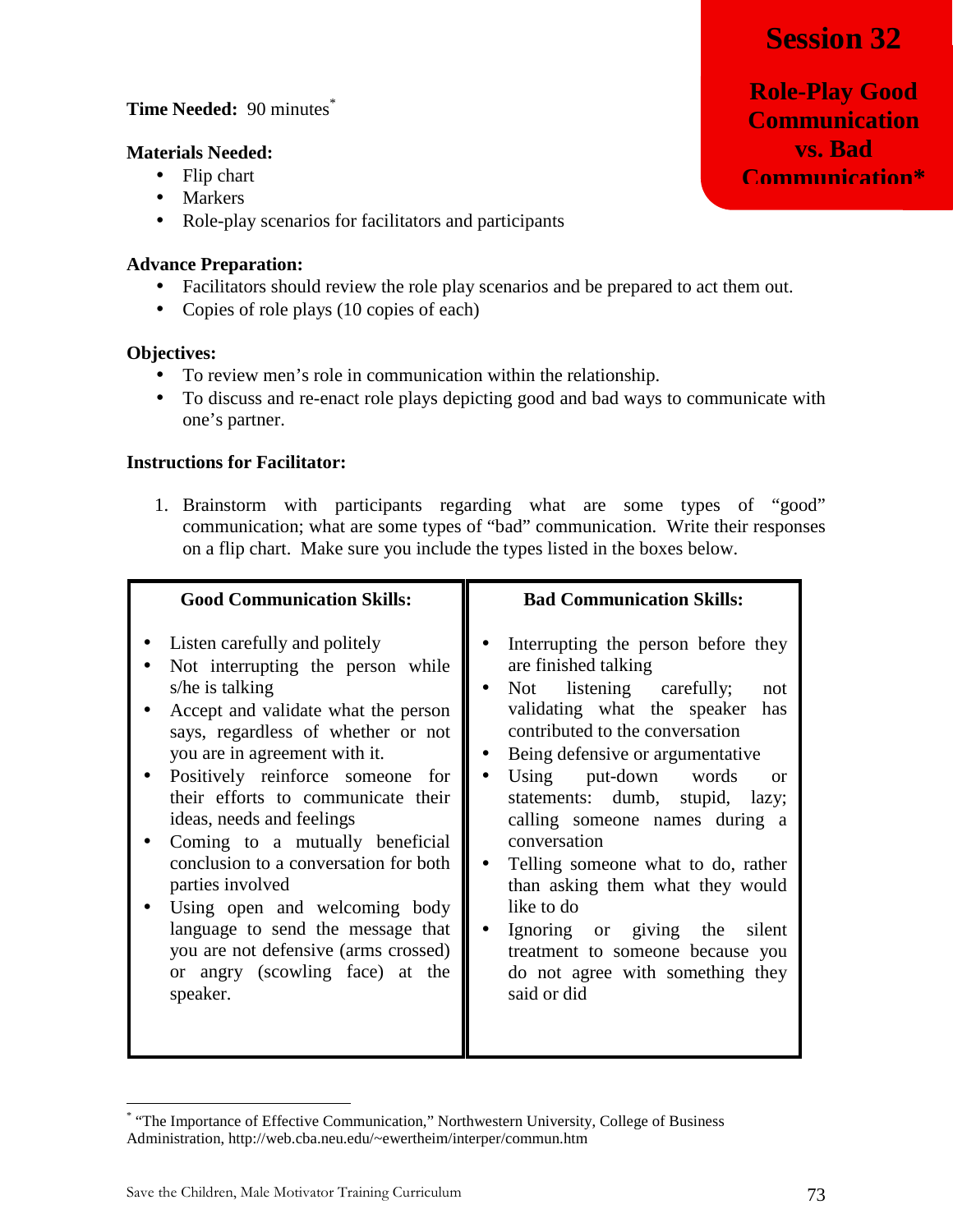### 2. **Role play: Bad Communication/Hinder Family Planning Use**

Workshop facilitator will demonstrate a role play, depicting "bad" communication between a couples; this role play will focus on men's role in hindering family planning use within the couple.

#### **Scenario:**

Blessings is a good husband. He works in the fields all day to provide housing, food and necessities to his wife and six children. Blessing's wife, Faith, recently gave birth. She has a six month old baby and five older children, ranging in age from two to eleven years old. One evening, Blessings decides to visit the local bar with some friends. Blessings only intended to drink one "Kuche Kuche" but one beer soon turned into several. Before he knew it, Blessings was quite tipsy and also late for dinner! He knew he would be in trouble with his wife since she liked to wait for him to return home before feeding the children; he was sure she would be furious by now.

Blessings arrived home and as he suspected, found a very angry wife and six hungry children waiting for him. He made jokes with the children and even offered to help his wife clean up after the meal. By now it was bedtime and it seemed like his wife was no longer angry. Blessings and Faith settled down for the night and began to talk; soon after Blessings desired to be intimate with his wife.

Since the baby was born, Faith hasn't had much interest in sex. Possibly since this is her sixth baby in twelve years. Faith is tired – she has to cook for, clean up after and take care of her children; the littlest baby, Rosie, had been sick for the past two weeks, which made Faith's job even more difficult. Worse yet, it appeared that Faith had started bleeding again, which made her fearful that she could get pregnant. The last thing Faith wanted was to become pregnant while still trying to manage a household full of children and breastfeeding a small baby.

Blessings: (Puts is arm around Faith but she pushes him away): "Hey, I thought you liked being intimate with me?" he asks Faith

Faith: "I do, but I am tired right now and want to go to bed. Rosie has been crying all day and I hope to get a good night's rest in case she wakes up in the middle of the night with another fever."

Blessings: "Faith, why don't you like being intimate with me anymore…is there something you need to tell me? Why is it that every time I want to be intimate, you push me away? I am your husband and have a right to be intimate with you when I please. You used to like being with me – what's going on with you".

Faith: (Reacts defensively) "Look, I do like being with you, but I explained that I'm tired. I am intimate with you whenever you please. Yes, as my husband, it is your "right" to be with your wife, but don't I have rights when it comes to deciding whether or not I feel like it?"

Blessings: (Reacts angrily) "Come on, you used to like being with me before Rosie was born. What's wrong with you – why do you keep rejecting me? What is your mother telling you about me that makes you not want to be with me? What about your friends? What have they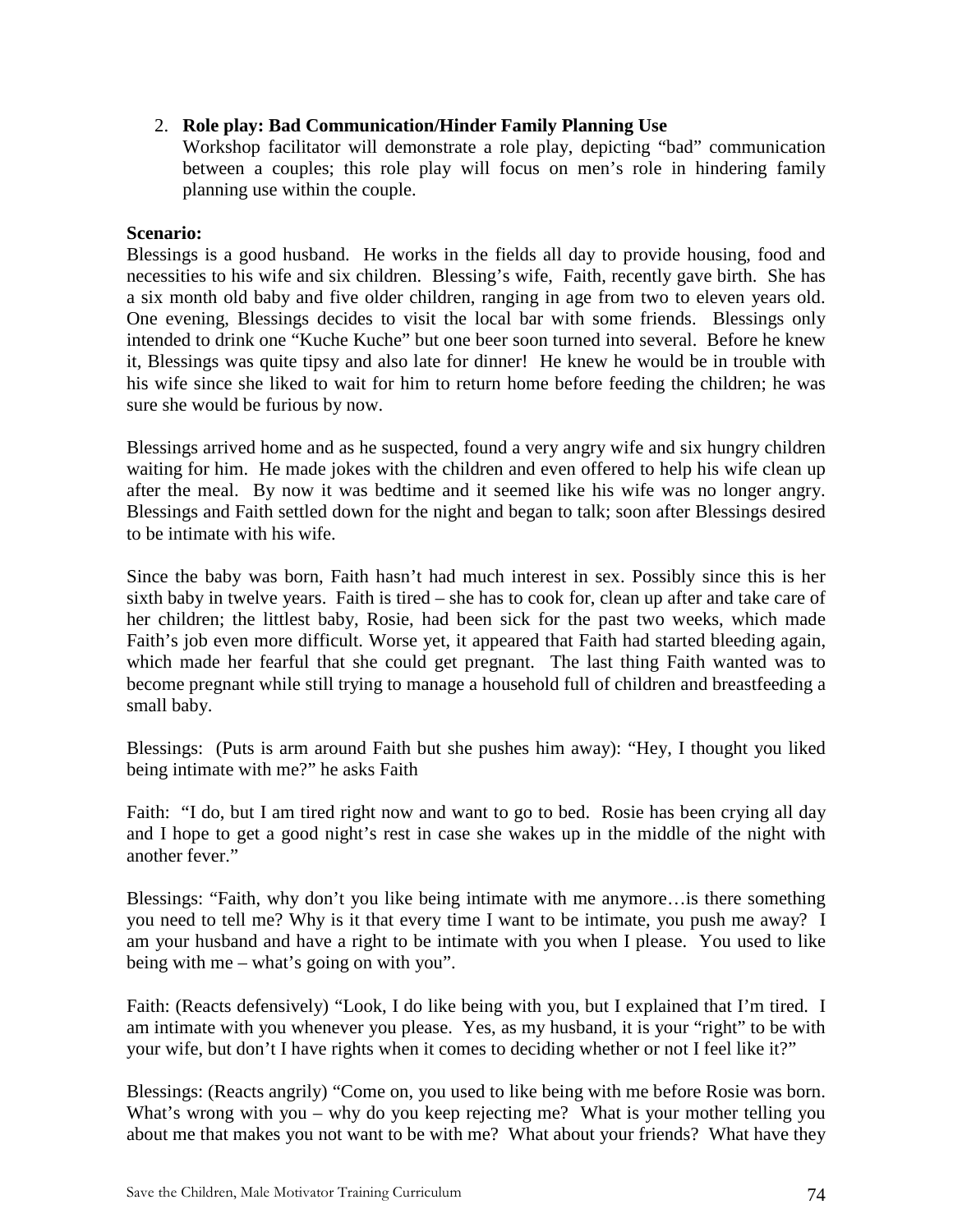been saying about me? You shouldn't spend all of you time with your mother and your friends – you should be spending more time taking care of your children and your husband".

Faith: (Reacts angrily) "I do spend all of my time taking care of *our* children and of my husband; however, it appears that my husband is ungrateful for all of the work I do".

Both Blessings and Faith go to bed angry.

### 3. **Role-play: Good Communication/Support Family Planning Use**

Workshop trainers will demonstrate a role play, depicting "good" communication between a couples; this role play will focus on men's role in supporting family planning use within the couple.

Please continue using the same story line, but use the following role play.

Blessings: (Kisses Faith but she pushes him away): "Hey, I'm sorry, I thought you were enjoying kissing me. What's going on, Faith, please tell me how you are feeling".

Faith: "Oh, thanks for asking Blessings, to tell you the truth, I would love to keep kissing you, but I am tired right now and can only think about going to sleep. Rosie has been crying all day and I hope to get a good night's rest in case she wakes up in the middle of the night with another fever."

Blessings: "Faith, I'm sorry to hear that you've had a rough day. And I'm sorry for not coming home earlier. I will come home extra early tomorrow to help you with dinner. Please tell me, how is little Rosie doing – do you know why she is still sick?"

Faith: "I don't know why Rosie is still sick. I took her to the doctor last week and they gave her an injection and told me to bring her back if she doesn't get better. She is a lot better, but cries all the time. She also doesn't want to drink my breast milk. Blessings, I also started bleeding three days ago. I think my period as returned, which scares me."

Blessings: "Why are you scared, Faith? Why does your menstruating scare you? I thought it was normal for women to bleed every month"

Faith: "Ahhh, Blessings, because bleeding again means I can get pregnant again and I don't want to have another baby right now. Rosie is only six months old and little John is only two. It takes a lot of energy to run around after those two – plus the others. I would like to wait awhile before we have another baby. Actually, I was thinking that six children is a good number; we don't need more than six children, right?"

Blessings: "Well, I was thinking we would have a few more children before quitting, but you do have a point. I guess I don't often see how hard it is on you and on your body to keep having children one after the other. In fact, we've had six children in twelve years. You are only thirty one years old, Faith. It makes me scared to see you so tired and desperate while you are still young. With Rosie getting sick lately and our other children starting school, it has also been very hard on me financially. Let's talk more about what we can do to avoid having another child for the moment. Do you have any ideas?"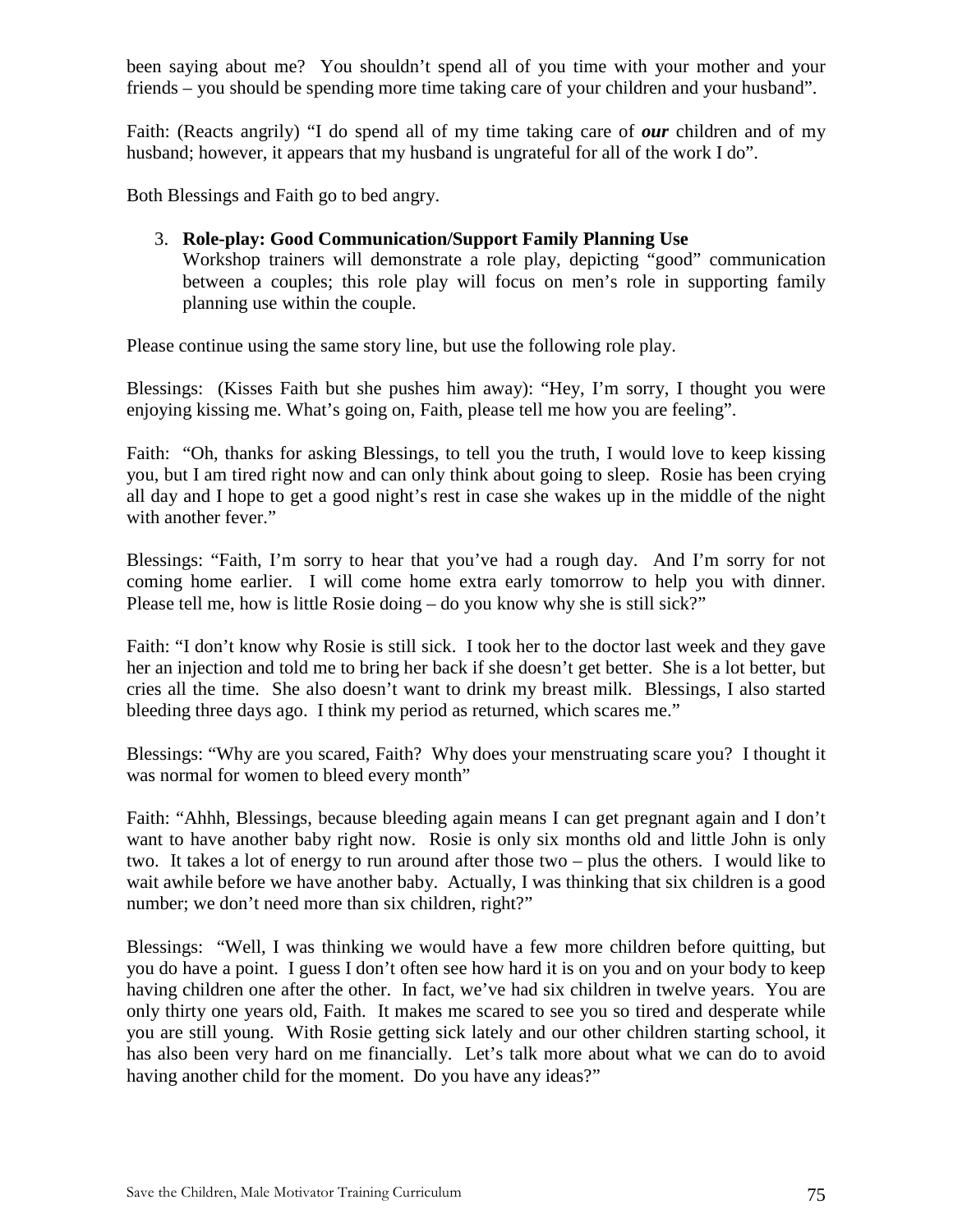Faith: "Well, I was talking to Nyika the other day and she mentioned that someone had come by her house to talk about waiting to have kids. There are pills a woman can take to avoid becoming pregnant. At first I was skeptical and thought "who would want to take pills and what are they going to do to my body", but after talking to Nyika, I'm convinced they are a good thing. She explained to me that the pills don't stop me from bleeding every month, but they stop me from being able to get pregnant. Can you believe it's that easy? All I have to do is take a pill every day and I won't get pregnant."

Blessings: "Wow that sounds interesting. I have heard of using condoms, but I don't know anything about the pill. Wouldn't it be nice if we could still be intimate, but you could avoid getting pregnant? Did Nyika say how you could get these pills?"

Faith: "Yes, she said I could either get them from the community based distribution agent who lives in the village or I could get them from the nurse when I go to the health clinic. Maybe I can talk to someone at the health clinic when I next take Rosie back to the doctor? What do you think?"

Blessings: "Faith, I think it's a great idea. Let's keep talking about this and let's find a solution that works for the both of us. I know you're exhausted so lets' go to bed, okay?"

Faith: "Okay. Hey, Blessings, thanks for talking and for listening. This is the best I've felt all day long. Good night".

Blessings: "You're welcome, Faith. Good night".

Blessings and Faith hug each other and fall into a deep sleep.

#### **4. Discussion**

Ask the participants the following questions:

- How did the first scenario differ from the second scenario?
- What were some good communication and bad communication skills you witnessed during the role-play?
- Did this role-play seem realistic? If so, why? If not, why not?
- Is it often hard to talk to our partner about sensitive subjects such as intimacy? How about when we feel vulnerable or rejected by our partner?
- How do you think Faith felt after the first scenario? What about after the second scenario?
- How do you think Blessings felt after the first scenario? What about after the second scenario?
- What could Blessings have done differently in the first scenario to resolve the situation differently?
- Ask if there are anymore questions

#### **5. Role plays (participants):**

Ask all the participants to get into pairs.

Pass out one scenario to every pair. Each group must come up with a role play to illustrate the situation presented on the card. After 15 minutes, ask a few of the men to present their role plays in front of the group.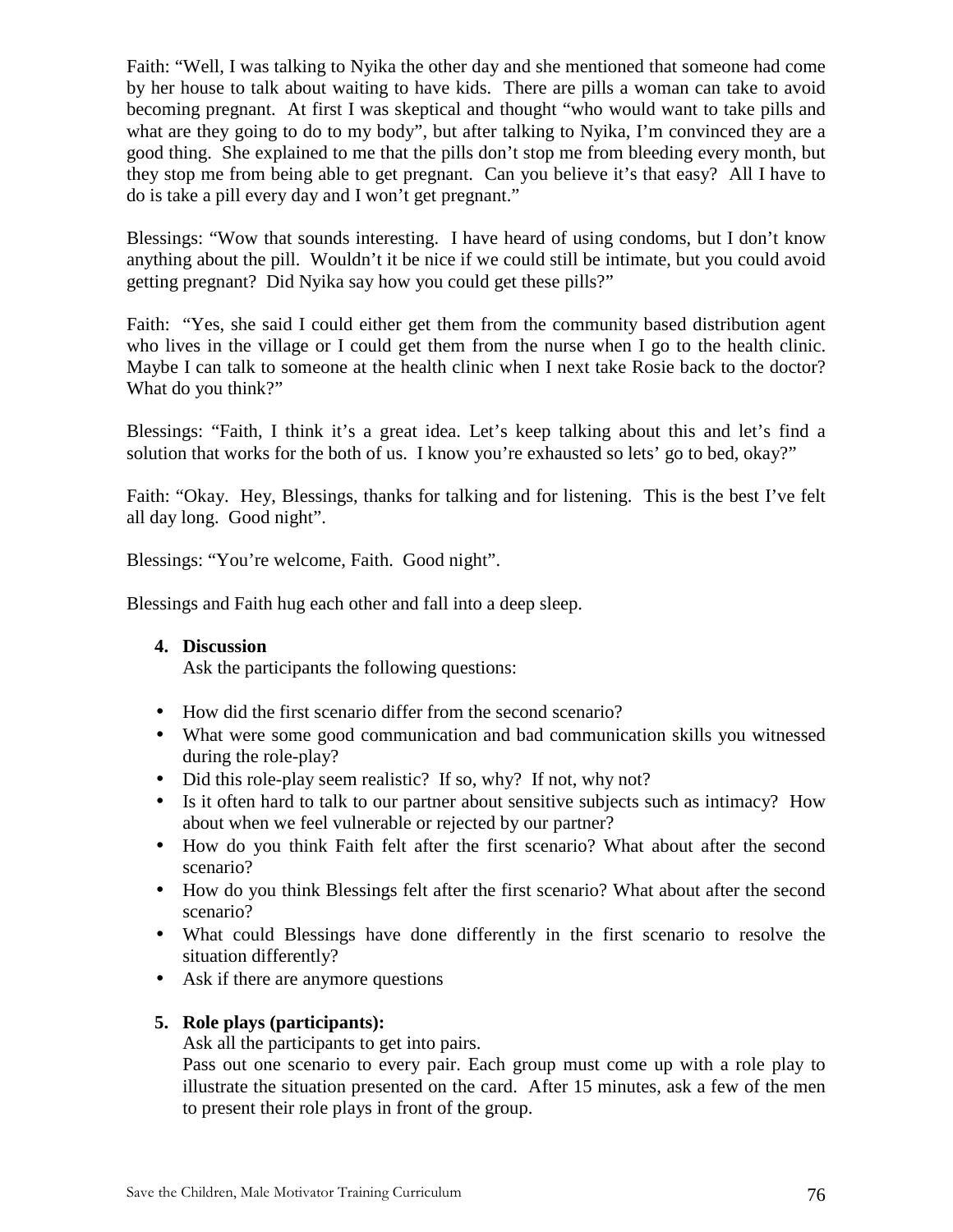#### **Issac and Sara:**

Issac and Sara are a young, married couple with one small child who is one year old. Issac has been away, working at the lake, for the past six weeks. Upon his return home, he finds out Sara has begun taking birth control pills, which angers him. Issac suspects Sara has been seeing someone else, which explains why she began taking the pills. Sara explains to Issac that during his absence she received a visit from the community health worker who convinced her that taking the pill would be a good way to avoid having more children for the next year since children and mothers are most healthy when births are spaced two years apart. Sara thought that Issac would be happy that she had taken steps to avoid getting pregnant again. Things had been difficult for Sara and Issac ever since he lost his job as a mechanic and had to look for work by the lakeshore. Both Sara and Issac know that getting pregnant again is not an option for the couple because of their financial situation.

Action: Act out a role play between Issac and Sara with a positive outcome. What could Sara have done differently to avoid angering Issac? What could Issac have said to make Sara believe he trusts her and in her decision-making abilities? What kinds of decisions can they make together from this moment forward?

### **John and Grace:**

6. Say, "In this session you got to watch and practice good and bad communication. These John and Grace were recently married. John is 26 years old and Grace is 17 years old. John works as an office assistant in the local government and Grace is almost done with secondary school. Grace has a dream of being a nurse. As a newlywed, Grace has a lot of responsibilities in the new house she shares with her husband, but also helps her mother who lives nearby take care of her younger brothers and sisters. Grace's father died four years ago, and as the oldest child, she has had to take on many responsibilities in his absence.

Being a nurse has been Grace's dream since she was a small child. Grace and her mother have saved some money to help her go to nursing school. Although Grace wants to have children – she would like to have 2 or  $3$  – she is not ready to have them quite yet. Because of the many sacrifices she has made in helping to take care of her younger siblings, Grace knows that with children come many responsibilities. She has told John that she would like to wait 4 or 5 years before getting pregnant. John didn't want to hear this. He got angry and said that since they were now married they would need to start having their own family. John, who used condoms before they were married, now refuses to wear them. Grace is unhappy with this situation and is also afraid of getting pregnant and having to give up all of her dreams of becoming a nurse. She has tried to talk to John, but he won't listen to her; he only tells her that she is abnormal for not wanting to have a family with him.

How can John and Grace find a solution to their problems? How will communication be important? What about planning for the future? What would John say to other men if they choose to wait and not have children?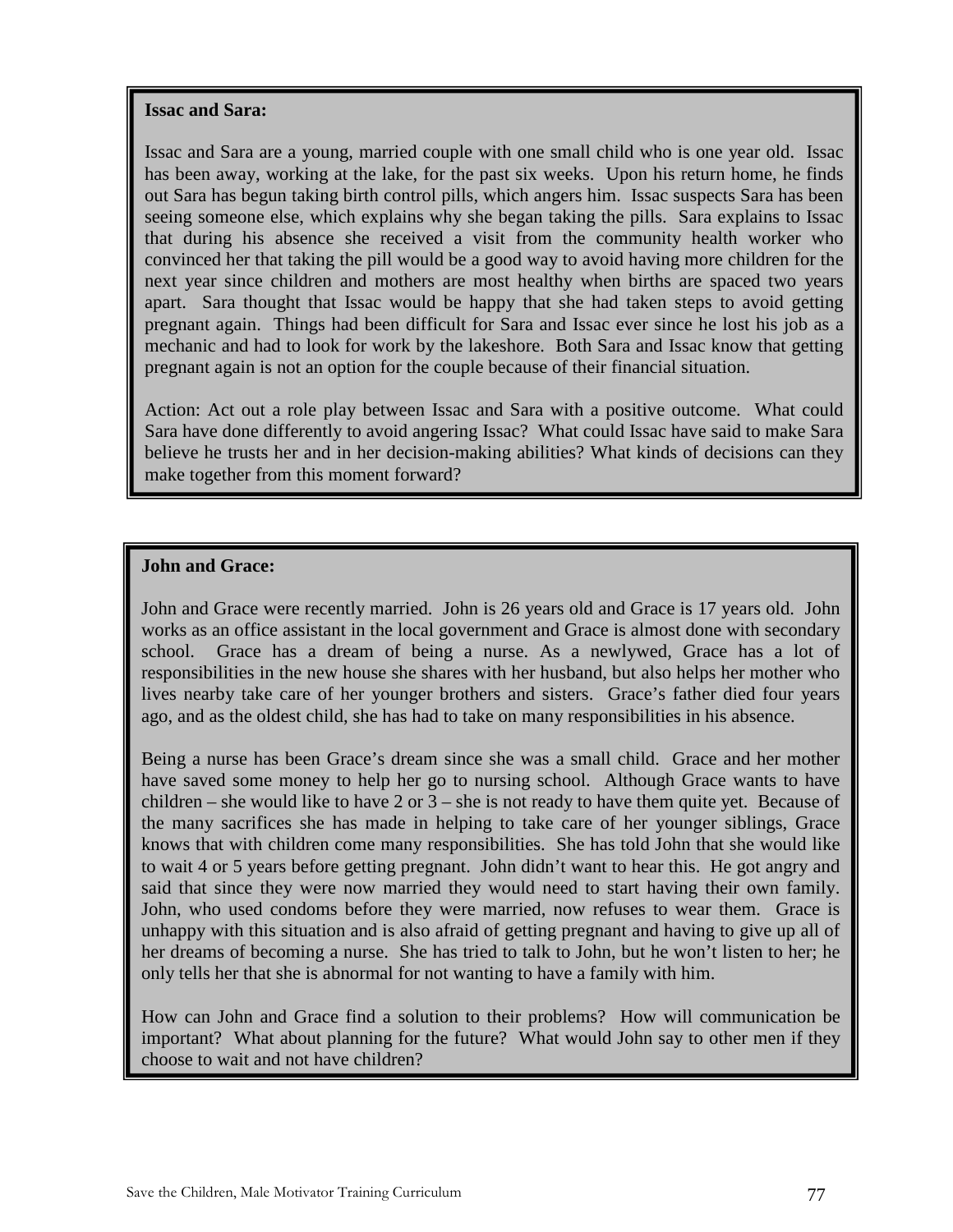#### **Time Needed:** 60 minutes<sup>\*</sup>

#### **Materials Needed:**

All materials are in the HOPE KIT:

- A set of printed photographs of people living openly with HIV, each on a separate A4 sheet, together with their stories/case histories on separate sheets
- Card characters
- Large blue cloth with 3 boats and pockets
- A wall or tree on which to hang the blue cloth or an open area on the ground
- Crocodile, hippo, and snake cards

#### **Advance Preparation:**

- Read and familiarize yourself with the stories of the different people in the photographs you are going to use.
- If possible, arrange for an HIV positive speaker to join the session, and present/answer questions from the participants. This should be someone who is currently healthy and reasonably positive about life.

#### **Objectives:**

<u>.</u>

- To address assumptions and stereotypes about who is/is not living with HIV.
- To clarify that physical appearance is a very poor indicator of HIV status.
- To improve understanding of issues for people living with HIV, and what it means to live positively and openly with HIV.
- To encourage participants to get tested in order to know their HIV status.
- To help participants explore and openly discuss some HIV-related issues facing them and others in their community.

- 1. Introduce this session by saying, "We have been talking about family planning for many sessions and hope that you are gaining the skills necessary to talk to other men in the community about family planning. We would like to spend 1 hour briefly talking about HIV since we are living in communities affected by HIV. We are going to do an activity to look at the assumptions and stereotypes we all have about people who are and are not living with HIV."
- 2. "Who is living with HIV?" activity: (15 minutes)
	- a. Lay out a selection of the photographs of people living openly with HIV, or get participants to hold one picture each so that everyone can see them. Ask participants to look at the pictures and identify those they think are living with HIV and those they think are not living with HIV. Ask them to move pictures of people they think are living with HIV in one direction, those they think are not living with HIV in the other direction, leaving the ones they are not sure about in the middle.
	- b. Ask participants to explain why they have selected the people they have as either 'living with HIV' or 'not living with HIV'. When someone says for

<sup>\*</sup> adapted from "Journey of Hope Malawi Users Guide," pp. 3-4, 25-28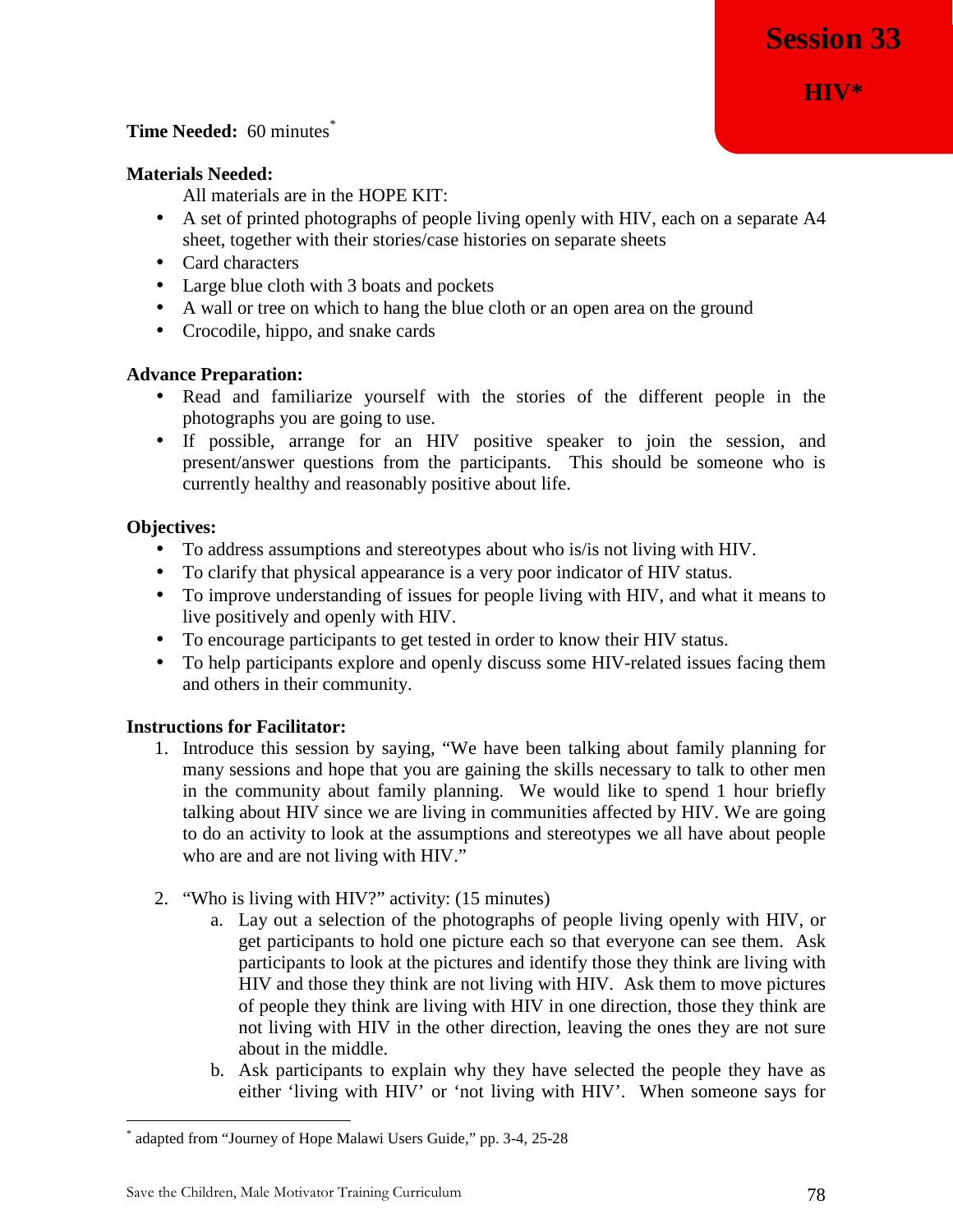example, "He looks sad – he probably has HIV" respond by asking them: "So if anybody looks sad, do you think they have HIV?" Respond in a similar way to other comments like "She looks very religious" or "He is too old to have HIV". This gets participants thinking about the judgments and assumptions they make and the stereotypes they have about people's HIV status.

- c. Select some of the pictures, one by one, and summarize the actual stories of these people. Clarify that all the pictures are of people who are HIV positive, and that it is impossible to know someone's HIV status just by looking at them.
- 3. Fleet of hope with card characters activity: (30 minutes)
	- a. "Next, we are going to explore and discuss some HIV-related issues that we face in our communities. First, I am going to tell you a story about a very serious flood that shows how people in the community handled it. The waters of this flood have been rising for several years, flooding houses, villages, and towns."
	- b. Lay the cloth with the boats on the ground or hang it up in front of the group. Put the dangerous creatures (crocodile, hippo and snake) on the cloth or in the pocket in the middle. Explain that some of these dangers you can see, but HIV and sexually transmitted infections (STIs) lie hidden in the water. "Many people do not notice the flood is coming and they do not know what caused it. Some people climb onto the roofs of their houses or move to higher ground to escape. The flood keeps rising. There are three different boats available for people to escape the flood called Abstinence, Faithfulness, and Condom."
	- c. "Each person in the community can choose which boat they want to get on depending on their culture, religion, character, age and way of life. Anyone not on any one of the three boats is swimming about in the flood water, risking attack by dangerous creatures. Some do not notice the flood coming until it is too late. Others see the flood coming but find it very difficult to leave their way of life and so the flood takes them. Some are trying hard to climb back into the boats."
	- d. Show participants the card characters you have selected, and explain this activity will involve their telling stories about these characters and the relationships they have formed. Distribute the card characters amongst the participants. Allow participants to select a character they want to tell a story about, since this may make it easier for them to bring up the issues they believe to be important.
	- e. Ask the participants with card characters, one at a time to: "Introduce your character. Give him a name. Make up a story about who he is, what he is like, the relationships he has and what he is doing today. Then, put him in a boat according to whether he is at the moment Abstaining, Being Faithful, or using Condoms. If he is not in any of the boats, put him in the water. Put him where you think he is now, not where you think he ought to be."
	- f. Encourage participants to create relationships between the different card characters. The discussion can develop in many directions, addressing different issues through these 'characters'. Clarify that people can and often do change and use different boats. Illustrate this with the card character that looks like a businessman: "The businessman has a faithful relationship with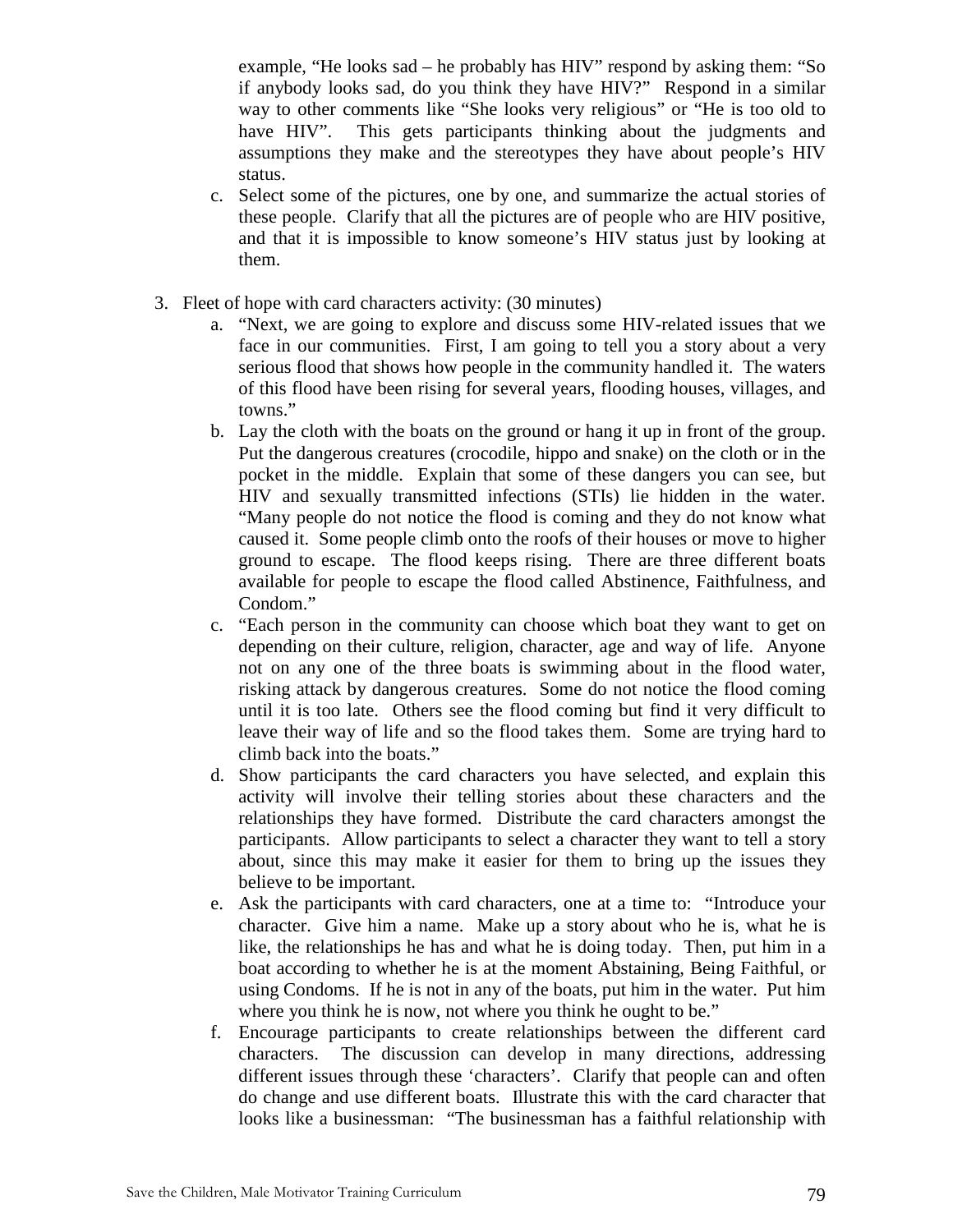his wife most of the time. Then he goes away on a business trip. He gets on the Abstinence boat, but after a week away, he meets a pretty woman. If he decides to have sex with her, he must use the Condom boat; otherwise he will take a dive into the water. Then, when he returns to his wife, he may drag her into the water, too, even though she has been faithful herself. People often change and use different boats as they go through life."

- g. Ask the group:
	- What support and suggestions can you offer the different characters to address the issues they are facing?
	- What will help those already on the boats stay on the boats?
	- What will help those in the water get back onto the boats?

Take one character at a time and use these questions to develop the discussion around the issues facing these characters and what can assist them. Ask the group what support they could offer to that person to overcome the issues/problems he is facing. The advice directed to these card characters is often helpful to group members facing similar situations and issues in real life.

In Malawi, one of the male motivators was HIV positive and was involved with advocacy and counseling in his community. He was asked prior to this session if he would be interested in sharing his story with the group. This participant felt comfortable doing so, and shared a very compelling personal story with the group. The other participants had many questions for him and were very respectful. It helped make this session more real for the participants.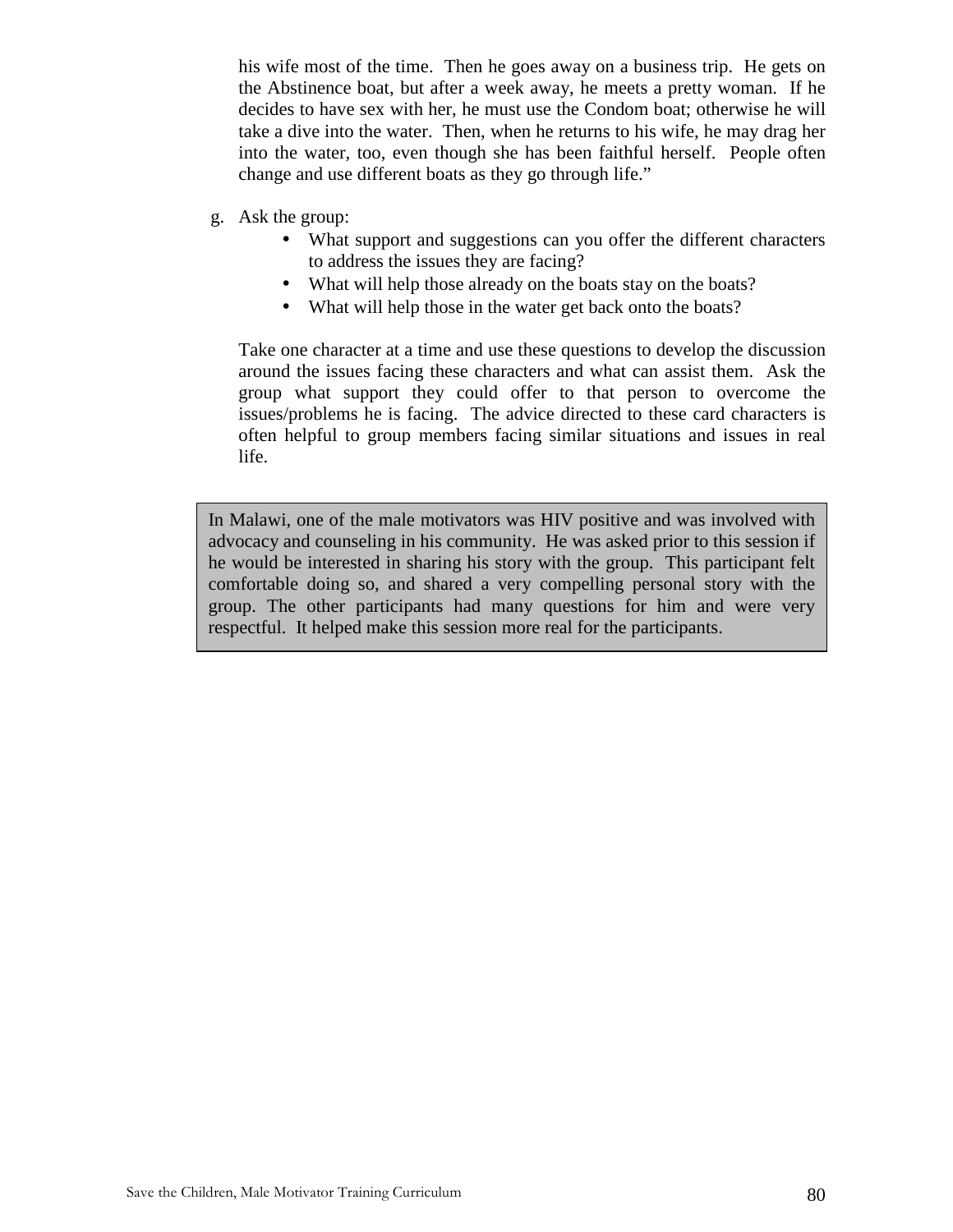**Wrap-Up**

**Time Needed:** 15 minutes

**Materials Needed:** none

**Advance Preparation:** none

**Objectives:** To summarize the day's sessions and to discuss the plan for tomorrow.

#### **Instructions for Facilitator:**

1. "Today we defined communication and discussed how to have effective communication. Then, we talked about ways to make it easier to start a difficult conversation. We practiced having good communication and bad communication. Finally, we talked about HIV and the stereotypes and assumptions we make about people living with HIV.

Tomorrow morning we will have about 40 guests: the 7 Youth Zone Coordinators and about 35 Youth Community Distribution Agents. They will be with us until about 1:30. During that time we will learn about their roles and responsibilities in the community and how they can be a resource to us. Then, we will break up into zones and each zone will create a map of its community.

In the afternoon, after the Youth Zone Coordinators and Youth Community Distribution Agents have left, we will talk about your specific responsibilities as Male Motivators, how to record your visits and how to provide referrals for health services to the men you are visiting. We'll discuss what's going to happen in the following three months and finally take a test to assess what you have learned from this workshop."

2. Ask if anyone has any questions about today sessions or the plan for tomorrow.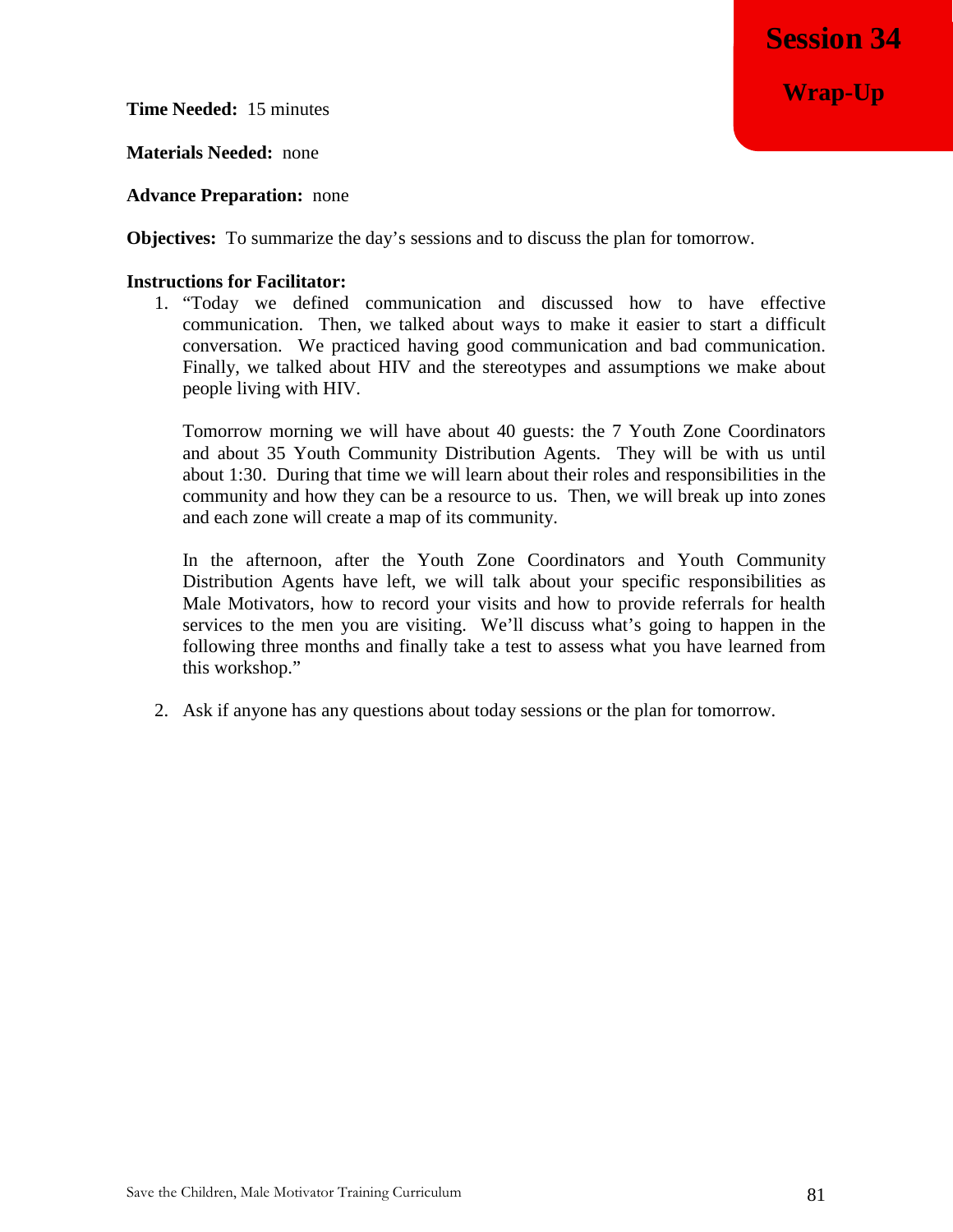## **DAY 5: Roles and Responsibilities and Introductions to Youth Zone Coordinators and Youth Community Based Distribution Agents**

**Session 35** 

**Introductions and Games**

**Time Needed:** 45 minutes

**Materials Needed:** pieces of colored paper, 5-10 different colors.

#### **Advance Preparation:** none

**Objectives:** To introduce new participants and to get to know each other.

- 1. Say "We have some new participants with us today. All of these young people work in our communities as Youth Zone Coordinators and Youth Community based Distribution Agents. They will stay with us all morning and have lunch with us. We are now going to do an exercise that will help you get to know each other a little better."
- 2. Pass out a piece paper to each participant.
- 3. Have each Male Motivator identify one of the new participants who has the same color paper.
- 4. After all the participants have found their partner, ask them to introduce themselves to the other person. They should share their name, what their role is with the Nchanda Project and one of their favorite interests or passions.
- 5. Then, ask everyone to form small groups of 10 people. In each group, ask each participant to introduce their partner to the group and what their role is in the community.
- 6. "So, we have gotten to know our partners a bit better. Next, the YZCs and YCBDAs are going to share what their roles and responsibilities are."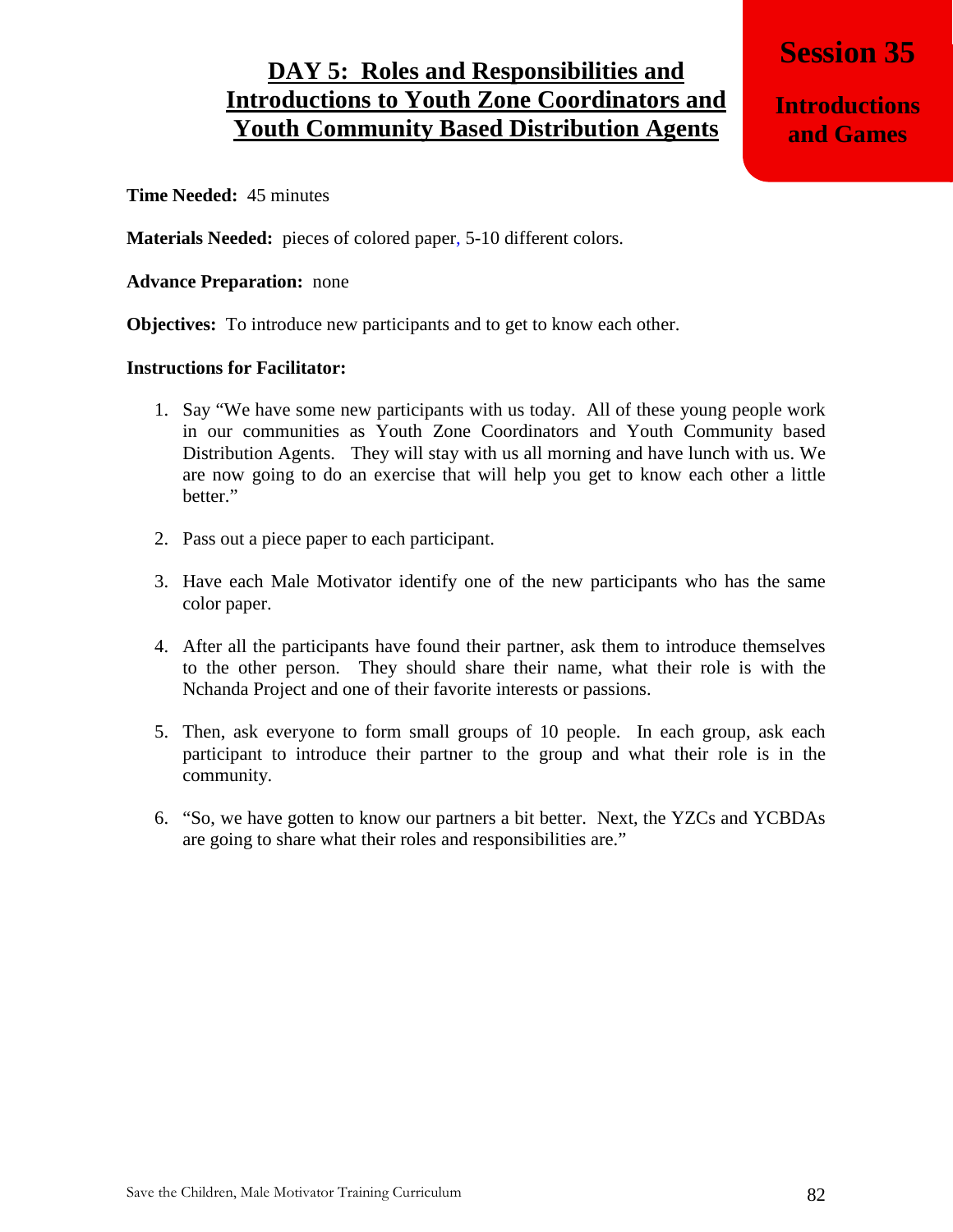**Roles and Responsibilities**

#### **Time Needed:** 30 minutes

#### **Materials Needed:**

- Flip chart paper
- Markers

#### **Advance Preparation:** none

#### **Objectives:**

- 1. For youth to present the roles and responsibilities of being a Youth Zone Coordinator (YZC) and a Youth Community Distribution Agent (YCBDA).
- 2. To present the new Male Motivator role to the youth workers.

- 1. Ask 1-2 Youth Zone Coordinators to get up and share what their roles and responsibilities are within the Nchanda project and in which "zone" they work. As they are sharing, write down the roles and responsibilities of a YZC on a piece of flipchart paper.
- 2. Then ask 2-3 YCBDA's get up and explain what their roles and responsibilities are within the Nchanda project and in which "zones" they work. As they are sharing, write down the roles and responsibilities of a YCBDA on a piece of flipchart paper.
- 3. Lastly, the facilitator will explain to the YZCs and YCBDAs what the roles of the male motivators will be. Facilitators can simply say "the male motivators will be meeting with men in the community who are married to women less than 25 years old. They will provide information on family planning and help motivate them to discuss family planning with their wives. They will practice the good communication skills needed for men to talk to their wives." The facilitator can ask one Male Motivator to briefly explain what topics they have learned in the last 4 days.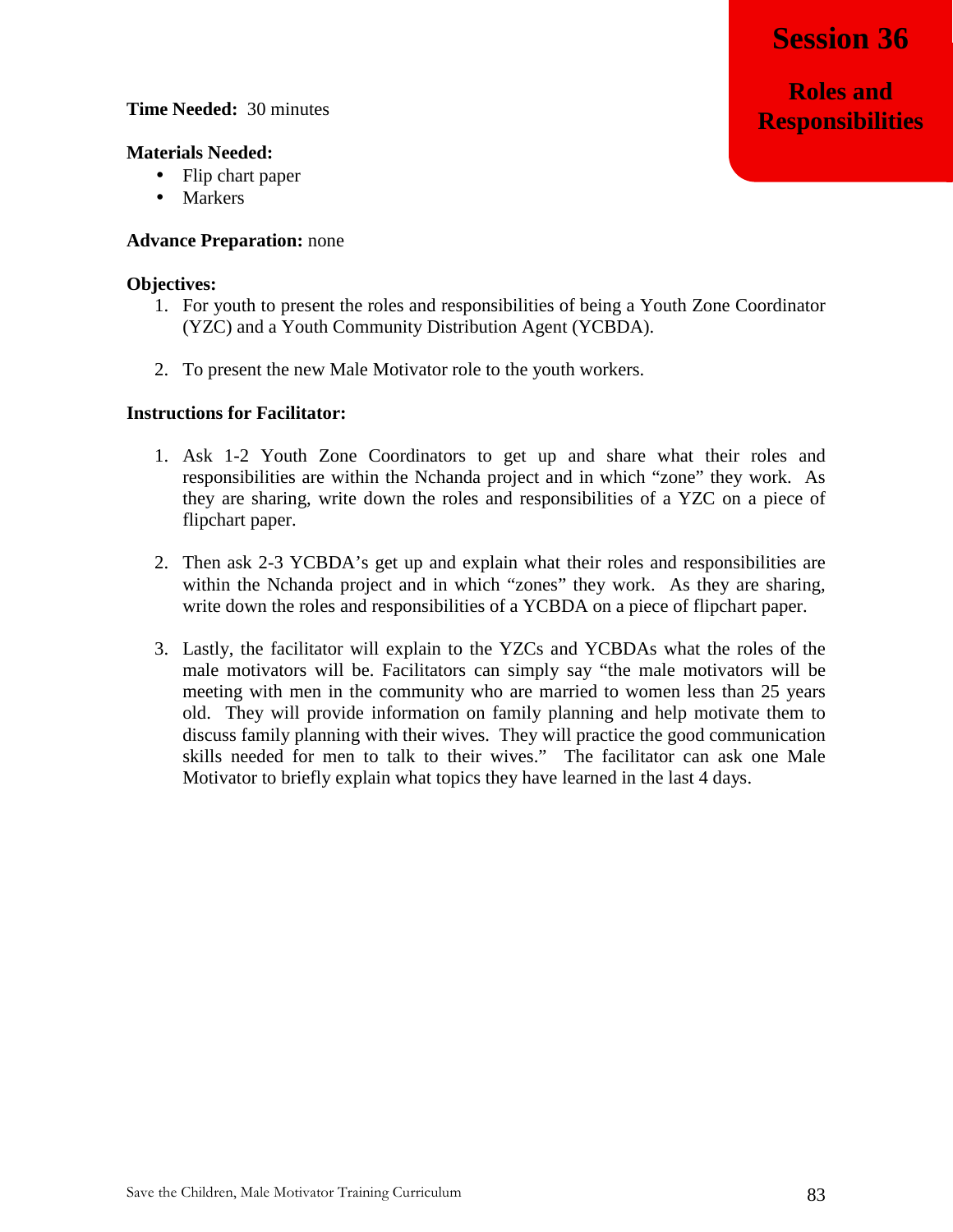**Time Needed:** 15 minutes

**Materials Needed:** 75 copies of the Male Motivator protocol of visits Handout.

**Advance Preparation:** Make 75 copies of the Male Motivator protocol of visits handout.

**Objectives:** To clarify the role of the Male Motivators and how they will be able to connect with the YCBDAs and health centers.

#### **Instructions for Facilitator:**

- 1. "Next we are going to go over how the Male Motivators responsibilities in a bit more detail so it is clear for everyone and how Male Motivators can reach the YCBDAs and connect with staff at the health centers."
- 2. Explain the Male Motivator's protocol and the points at which they can connect to the YCBDAs and the health centers. "Each male motivator will be assigned 5 men in the community who are married to women younger than 25 years old. Each Male Motivator will visit these men 5 times over a 6 month period. They will each follow the same structure for their visits:

#### **Visit 1. Family Planning Information:**

Discuss benefits of birth spacing, socio economic factors of having large families with children born close together; teach about different family planning methods

#### **Visit 2. Motivational Factors:**

Male Motivators will address gender norms related to family planning (with poster cards), community perceptions of men who use family planning; educator to disclose own experiences of using family planning and use other motivational tools such as the "Future Island" and "Spin and Walk" activities.

#### **Visit 3. Role Play and Communication Skills Development:**

Male Motivators will encourage men to discuss family planning with spouses, discuss the benefits of contractive decision-making. Male Motivators will use role-plays to help men learn how to start difficult conversations with their wives and discuss good and bad communication styles.

#### **Visits 4 and 5. Continued Information and Motivation**:

Male Motivators will provide time for participants to discuss the benefits and challenges related to their integration of information and skills developed through this intervention.

During each visit, Male Motivators will explain where family planning services are available and explain that there are Youth Community Based Distribution Agents (YCBDAs) who work in the region where condoms and pills are available. If a participant wants condoms or pills, the Male Motivator can contact the YCBDA and schedule a visit at the person's home for the following day. Other family planning methods must be obtained at the hospital.

**Review Male Motivator Protocol**

**Session 37**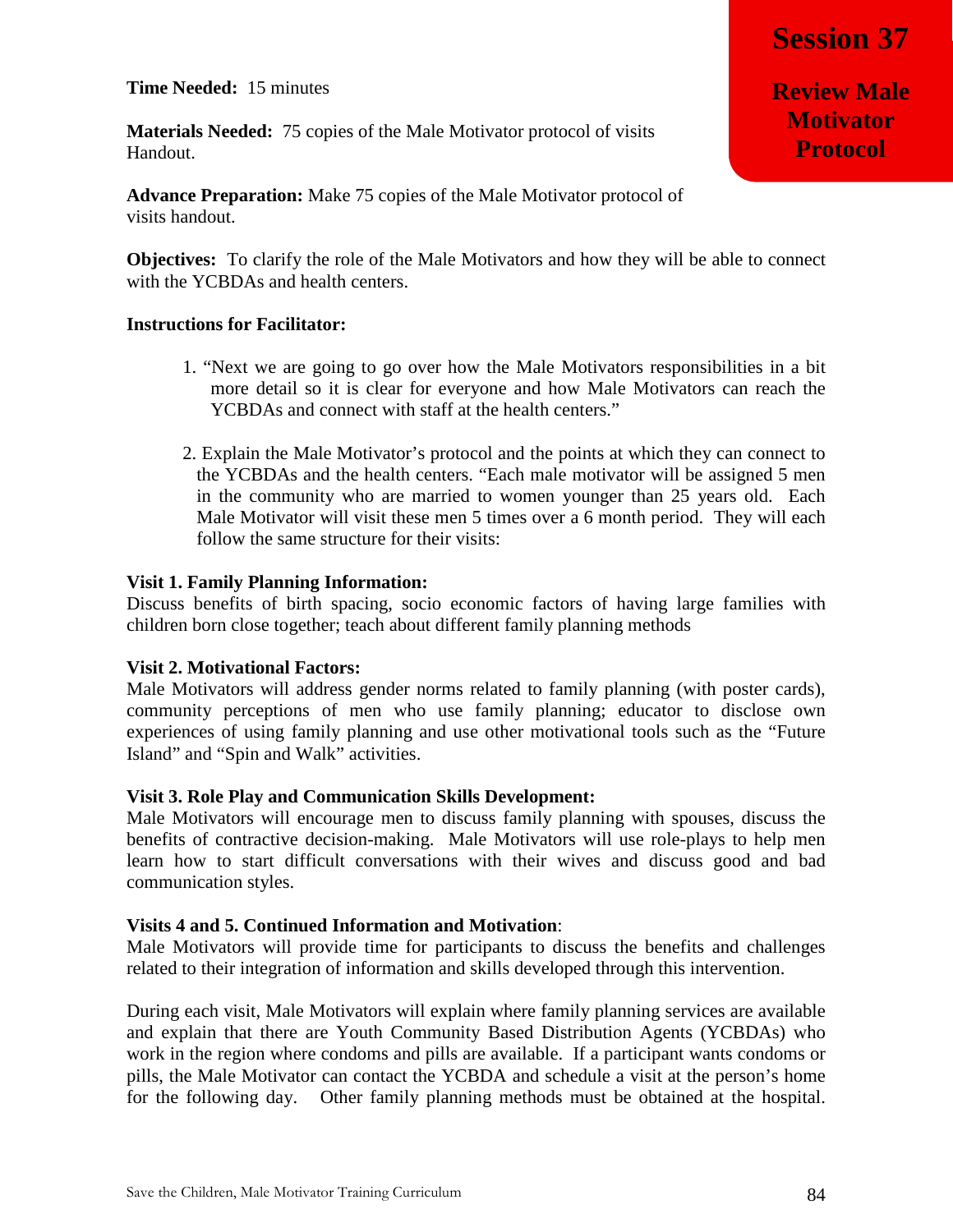Participants who express interest in these will be given information as to where to go and an appointment will be facilitated by the Male Motivator.

3. At the end of the session, summarize the ways that the Male Motivators can connect to the YCBDAs and the health centers.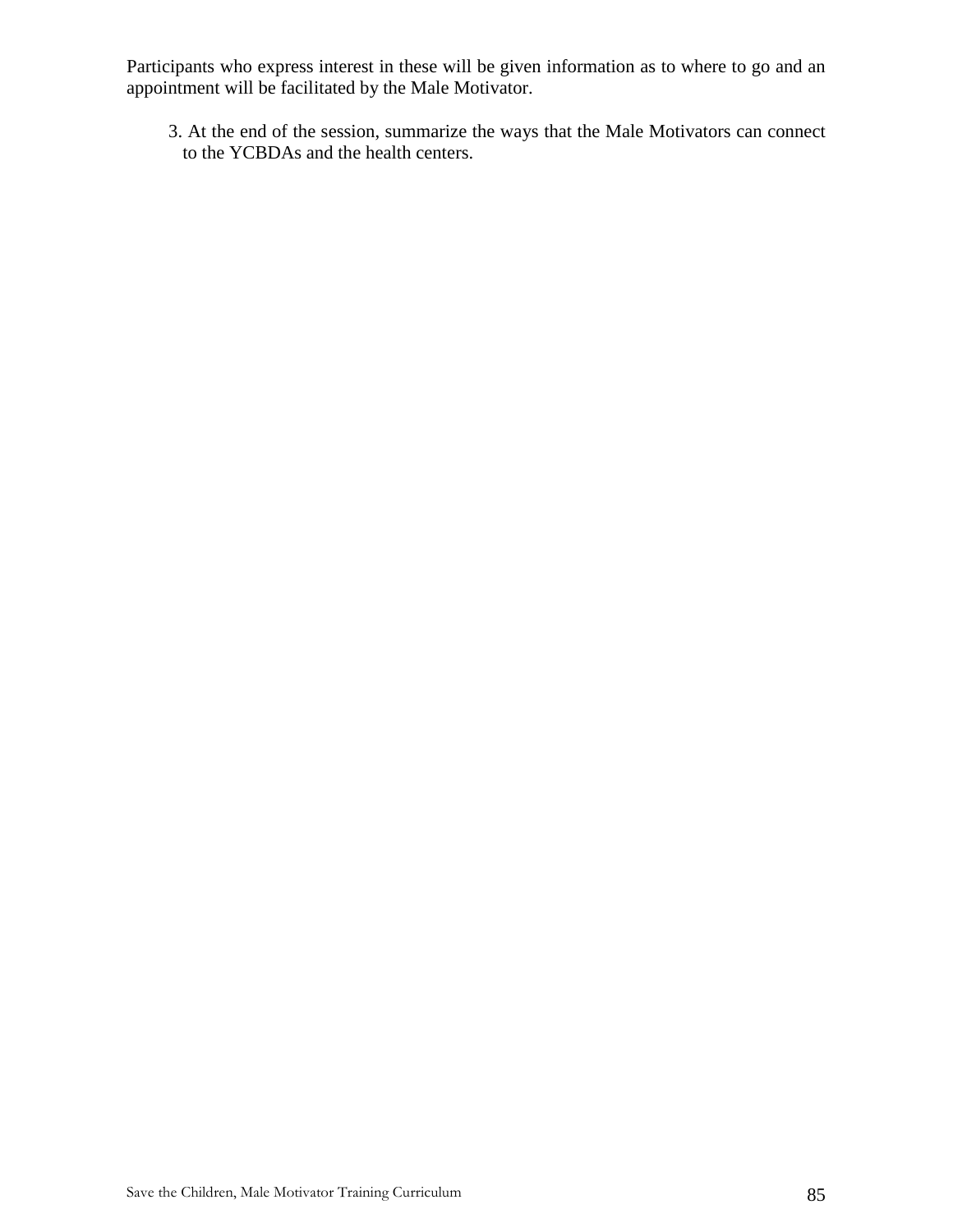### **Handout**

#### **Male Motivator Protocol of Visits**

For the next 8 months, Male motivator will be assigned 5 men in the community who are married to women younger than 25 years old. Each Male Motivator will visit these men 5 times over a 6 month period. They will each follow the same structure for their visits:

#### **Visit 1. Family Planning Information:**

Discuss benefits of birth spacing, socio economic factors of having large families with children born close together; teach about different family planning methods

### **Visit 2. Motivational Factors:**

Male Motivators will address gender norms related to family planning (with poster cards), community perceptions of men who use family planning; educator to disclose own experiences of using family planning and use other motivational tools such as the "Future Island" and "Spin and Walk" activities.

**1-day workshop:** Male motivators will come back together for one day to share their experiences and improve their outreach to men.

#### **Visit 3. Role Play and Communication Skills Development:**

Male Motivators will encourage men to discuss family planning with spouses, discuss the benefits of contractive decision making. Male Motivators will use role plays to help men learn how to start difficult conversations with their wives and discuss good and bad communication styles.

#### **Visits 4 and 5. Continued Information and Motivation**:

Male Motivators will provide time for participants to discuss the benefits and challenges related to their integration of information and skills developed through this intervention.

During each visit, Male motivators will explain where family planning services are available and explain that there are Youth Community Based Distribution Agents (YCBDAs) who work in the region where condoms and pills are available. If a participant wants condoms or pills, the Male Motivator can contact the YCBDA and schedule a visit at the person's home the following day. Other family planning methods must be obtained at the hospital. Participants who express interest in these will be given information as to where to go and an appointment will be facilitated by the Male Motivator.

When the study period is completed, Male motivators will be instructed that they can visit other men in the community. They will also be supplied with the name of 5 other couples who are willing to be visited.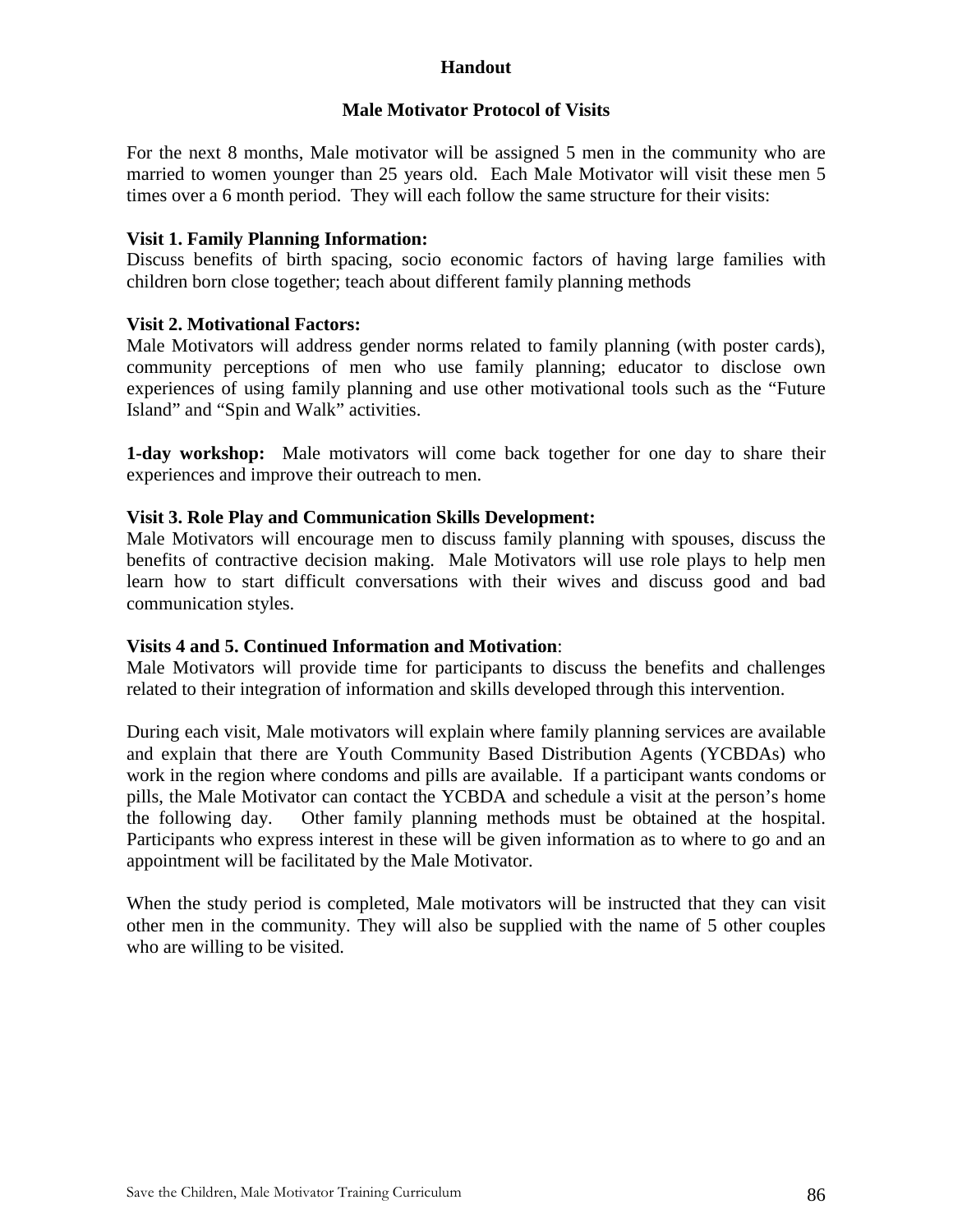- Flip chart paper for the maps
- Markers
- Larger map of the project area that depicts all 7 zones

**Advance Preparation:** Figure out which YZC, YCBDA and MM work in each of the 7 zones

**Objectives:** To better understand where each person works and where family planning services are available.

- 1. "Now that we know at what points the Male Motivators can and should connect with the YCBDAs and the health centers, we are going to map out where each person works and where FP services are available."
- 2. Divide participants into 7 groups (one for each zone). Ask each Youth Zone Coordinator (YZC) to lead the group. Ask the Youth Zone Coordinators to come to the front of the room and explain which zone they work in. Then ask the YCBDAs that also work in their zones to join them in their groups.
- 3. Ask the Youth Community Distribution Agents (YCBDAs) and the Male Motivators located in each zone to go their corresponding group.
- 4. Ask each group to spend the first few minutes introducing themselves again to each other and state their role (YZC, YCBDA, MM).
- 5. Have each group map out the villages/communities in their zone. They should include the health center, youth resource centers, each YCBDA's catchment area and where each Male Motivator lives.
- 6. This activity should help everyone get to know what structures are available in their zones and the referral system in place. Ask the Male Motivators to get to know the services and referral sources in each zone.
- 7. "In this session, we got to know where each person works and where there are family planning services. The Youth Zone Coordinators should keep the maps and post them in the youth resource center"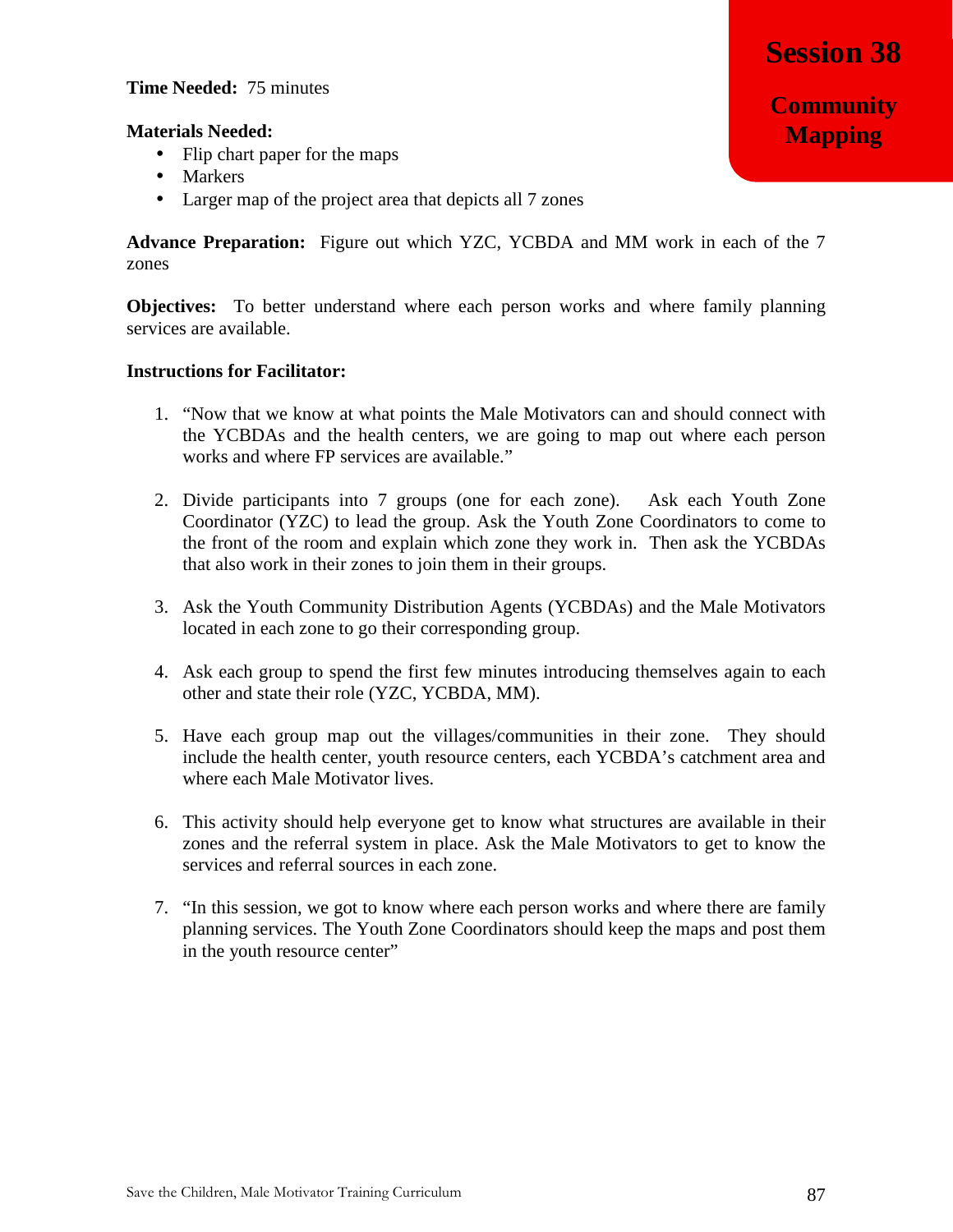#### **Time Needed:** 30 minutes

**Materials Needed:** A set of family planning cards for each group (each method will be listed on a group of cards and information about the methods will be listed on another group of cards).

#### **Advance Preparation:**

- Make 7 sets of the family planning cards below.
- Shuffle each set of cards.

**Objectives:** To provide one last refresher on family planning, birth spacing and condom use.

#### **Instructions for Facilitator:**

- 1. Keep participants divided into 7 groups.
- 2. "Now we are going to play a game just to refresh our memories on family planning, birth spacing and condom use."

#### Matching game:

- a. Give each group a set of cards. They should be all mixed up. Explain to the participants that they are going to race to match the method with the correct information card. Ask if there are any questions before you begin the race. Say, "Ready, set, go!" When a group finishes, check to make sure that the cards are matched correctly. If not, have the group continue to match the cards. Continue the race until all the groups have matched their cards.
- b. When all the groups have completed matching their cards, go through and review the information provided about each method.
- c. Ask the participants what other methods they have heard or learned about that are not listed on the cards.

Save the Children, Male Motivator Training Curriculum 88

**Session 39**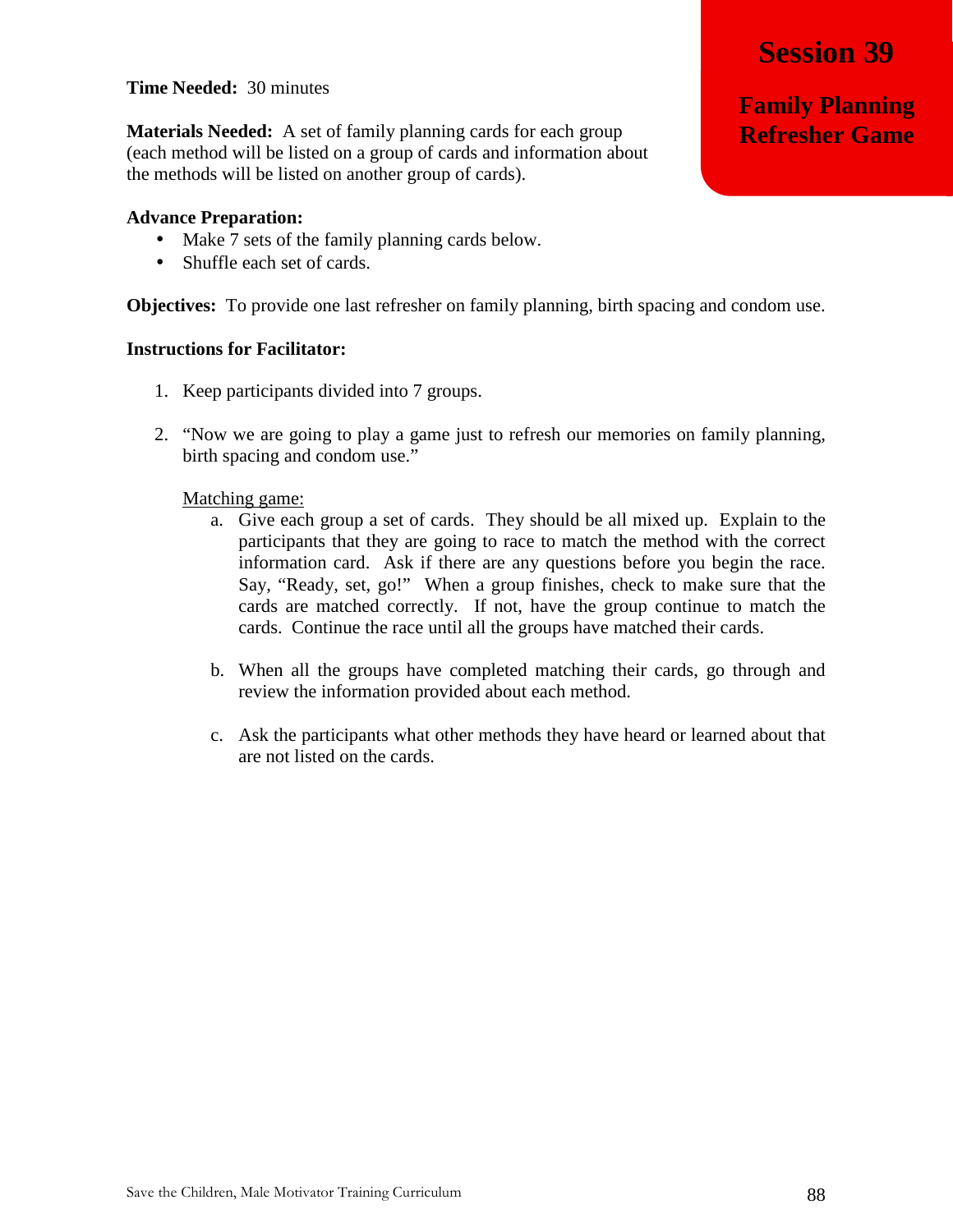| <b>CONDOMS</b>                                | A thin sheath made of latex<br>Protection from HIV and pregnancy<br>Easy to use with a little practice<br>Easily available without a prescription<br>No hormonal side effects<br>Can sometimes leak or break<br>Some feel it disrupts sexual intercourse<br>Are available from YCBDA's                                                                                                                                                                        |
|-----------------------------------------------|---------------------------------------------------------------------------------------------------------------------------------------------------------------------------------------------------------------------------------------------------------------------------------------------------------------------------------------------------------------------------------------------------------------------------------------------------------------|
|                                               |                                                                                                                                                                                                                                                                                                                                                                                                                                                               |
| <b>ORAL CONTRACEPTIVE PILLS</b>               | • The woman must take one every day<br>• They are very effective when used correctly<br>· Does not disrupt sexual intercourse<br>• Can be discontinued by a woman on her own<br>• The woman must remember to take them<br>every day<br>• May cause unpleasant side effects<br>• Does not provide protection from HIV<br>• Are available from YCBDA's                                                                                                          |
|                                               |                                                                                                                                                                                                                                                                                                                                                                                                                                                               |
| <b>INJECTABLES (DEPO)</b>                     | • One of the most effective methods<br>• Does not disrupt sexual intercourse<br>• Can be used without the knowledge of others<br>• A woman doesn't have to remember to take<br>something every day<br>• It may take a while to get pregnant after stopping<br>use of the method<br>• Causes changes in menstrual cycle bleeding<br>between periods or no periods at all.<br>• Return visits required every 3 months<br>• Does not provide protection from HIV |
|                                               |                                                                                                                                                                                                                                                                                                                                                                                                                                                               |
| <b>Lactational Amenorrhea Method</b><br>(LAM) | A woman must:<br>Breastfeed exclusively (baby must not get any<br>other food, water, tea, or formula)<br>Begin using another kind of birth control as<br>soon as she has her first period and/or when<br>her baby is 6 months old.                                                                                                                                                                                                                            |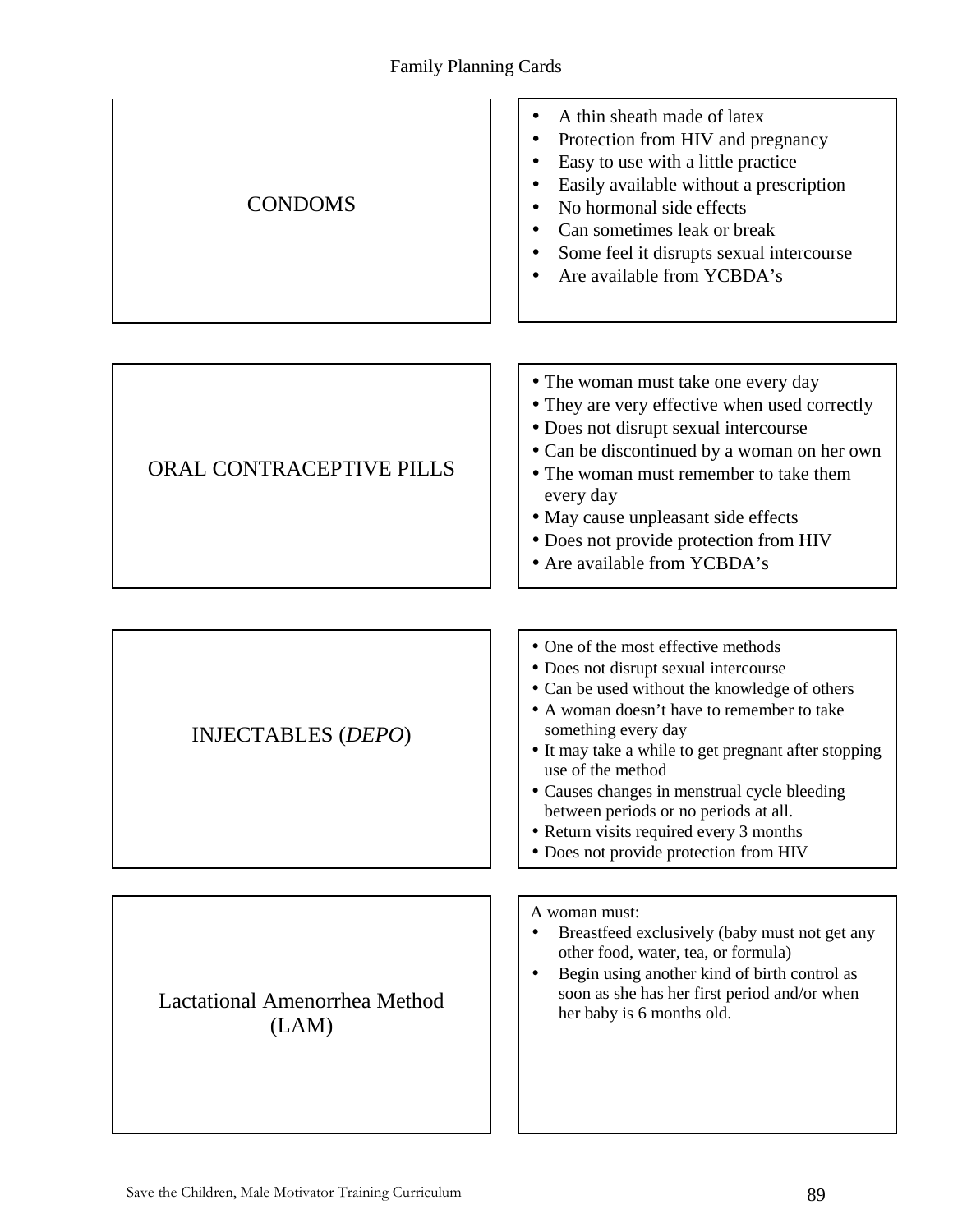**Review Male Motivator Protocol**

**Time Needed:** 1 hour

**Materials Needed:** Names and information on the five men/couples that each participant will visit.

**Advance Preparation:** The Research Coordinator should have already randomized the 200 couples and assigned 5 men to each Male Motivator. This should have been done in a way where randomized couples were clustered around the locations of the male motivator, thus 5 men should be in the same proximity of the Male Motivators. Their names, villages and home location should be provided to the Male Motivators.

#### **Objectives:**

- For the participants to understand the specifics of each visit, the number of visits they are to make, and when they should be made.
- To provide the participants with the information on the five couples that they will visit.

#### **Instructions for Facilitator:**

- 1. "Next we are going to go over the specifics of your visits and give you the information on each of the five couples you will visit."
- 2. Explain to the Male Motivators that they all have been assigned five men to visit in their homes. Each man is married to a woman who is less than 25 years old. The men have all enrolled in this study and have signed a consent form stating they are willing to have a Male Motivator come visit them in their homes to discuss family planning. During the next 6 months the Male Motivators will visit each man one time per month. At the end of 6 months, each man will have received 5 visits from a Male Motivator. (The facilitator can visually draw this out on a flip chart) Because this is a research study, they Male Motivators are only to visit the men who are assigned to them. When the study is finished, they will receive the names of other men in their communities they can also visit. It is very important that the Male Motivators only visit the men assigned to them until the end of the study and the research coordinator advises everyone that the study is finished. But they can provide referrals to other men of YCBDA or health centers before the study is finished.
- 3. Go over the specifics of each visit, the number of visits they are to make, and when they should be made.

Use the handout: Male Motivator Protocol.

- 4. Provide each participant with the names and information of the five men/couples he will visit.
- 5. Explain that they cannot visit other men during the study period. Tell them what they can say to other men who want to be visited and that couples in the control group can be visited after the endline survey. For example, if someone in the community is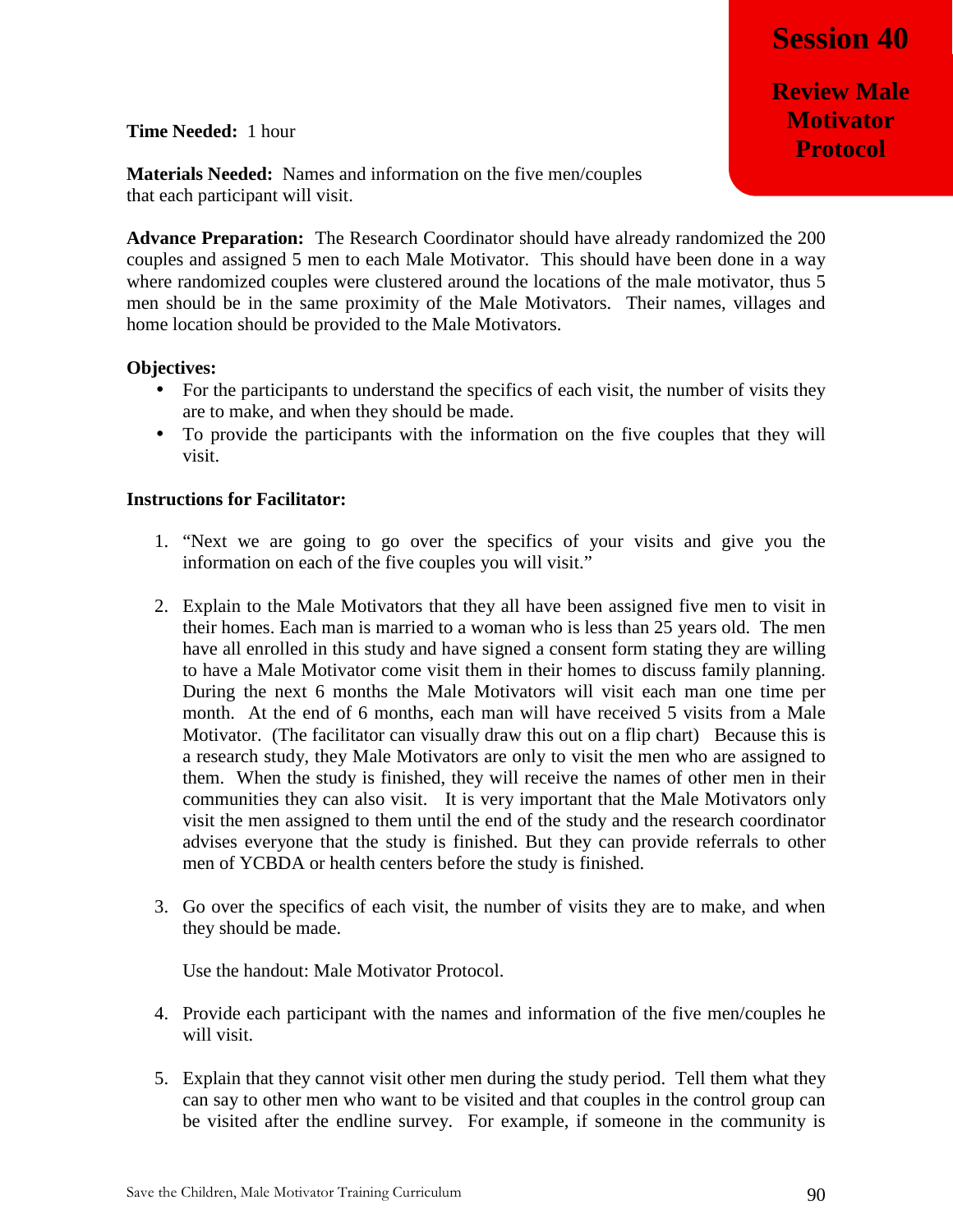interested in talking to them, tell them that they can visit them in their homes at XX date but there are YCBDA's in the community whom they can get more information from at this time. The Male Motivators can also provide them referrals to local health centers. However, before the endline survey, they are only to visit the five men/couples they are assigned to.

6. "We have gone over the specific information for each visit, when to make the visits and how many to make" Allow time for question and answer.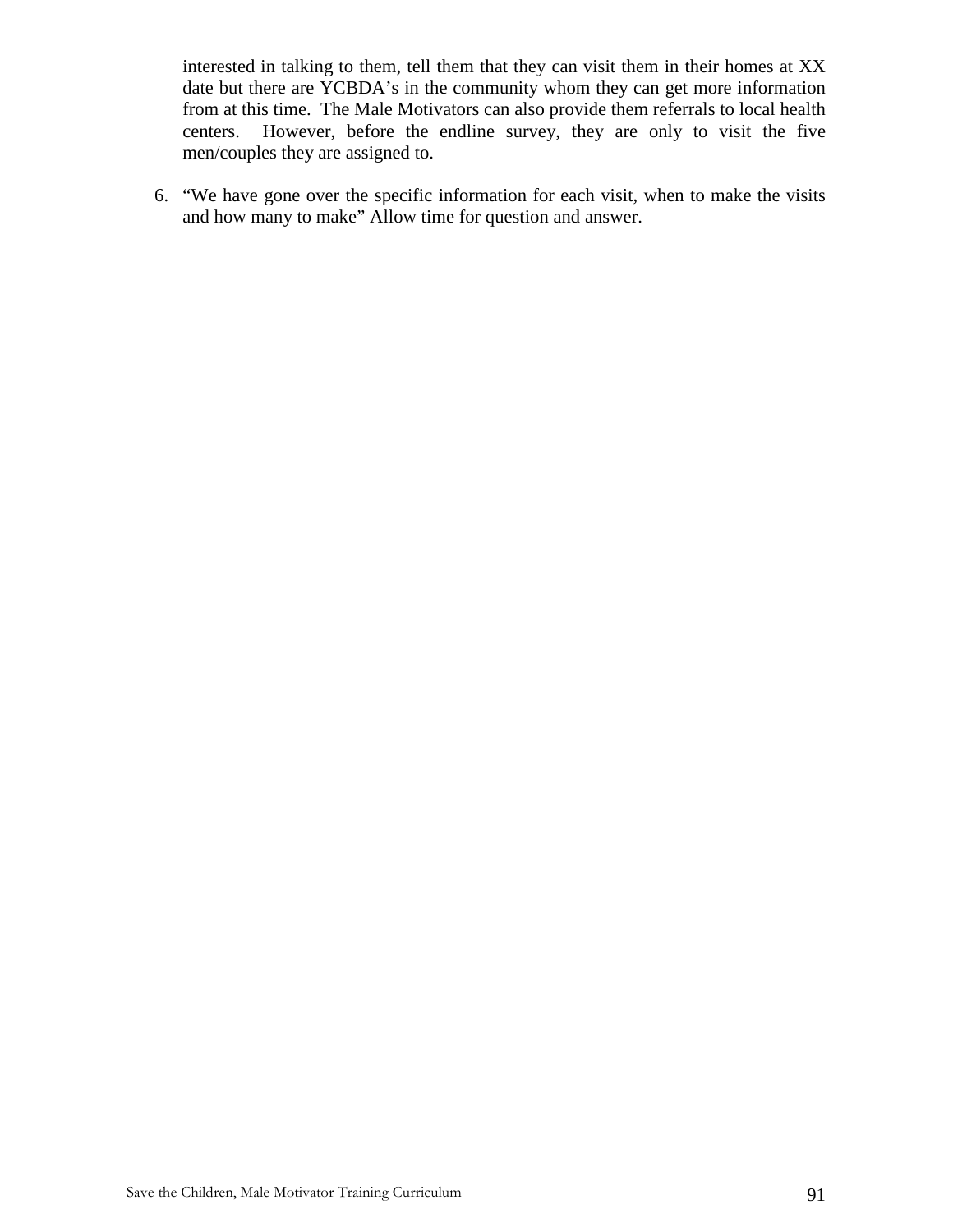#### **Time Needed:** 30 minutes

#### **Materials Needed:**

- Visit form
- List of referral sources per zone

#### **Advance Preparation:**

- Make 5 copies of the visit form for each participant
- A laminated cue card needs to be made with all the referral sources in Magochi and the names of the Youth Zone Coordinators in each community per zone that can refer them to the YCBDA's.

**Objectives:** To provide an orientation on how to record each visit and how to provide referrals to health services.

#### **Instructions for Facilitator:**

- 1. "Now we are going to go through how to record each visit and how to provide referrals to health services."
- 2. Go through how to record each visit and how to provide referrals to health services.
- 3. "Now you know how to record your visits and how to provide referrals."

## **Recording Contacts and Providing Referrals**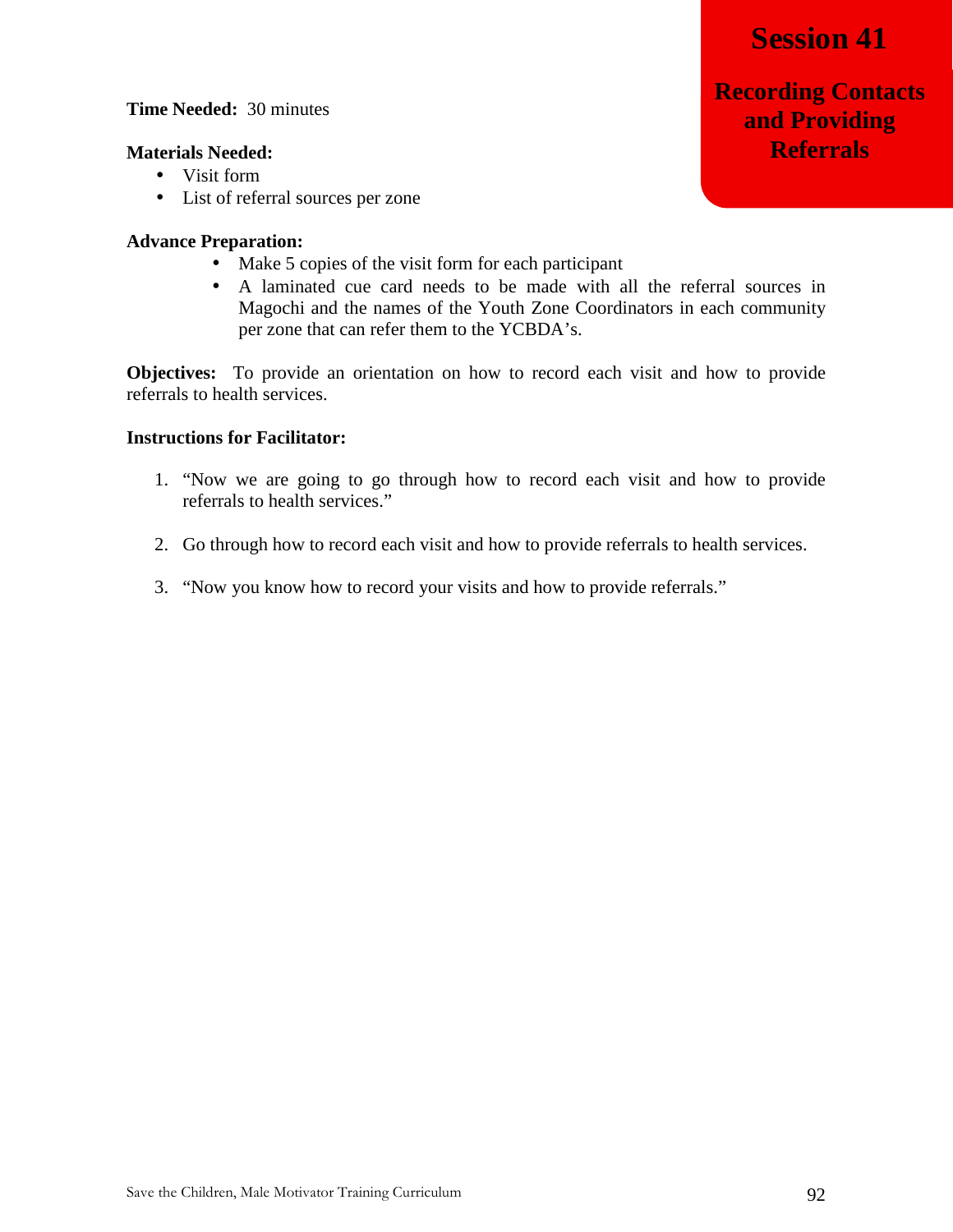## **Male Motivator Visit Form**

## **Couple's names:**

### **Date of visit:**

### **Length of visit:**

### **Topics discussed:**

- $\Box$  Gender roles & decision-making  $\Box$  Communication with wives
- $\Box$  Importance of family planning  $\Box$  HIV
- $\Box$  Family planning methods  $\Box$  Others? (please list)
- $\Box$  Myths and facts about family planning  $\Box$
- $\Box$  Planning for the future  $\Box$
- 
- 

### **Methods used (from training):**

- 
- 
- $\Box$  "Spin and Walk"
- $\Box$  Communication skills

 $\Box$  Processing self-reflection  $\Box$  Family Planning Information  $\Box$  "Future Island"  $\Box$  Others? (please list)

### **Materials used:**

- $\Box$  Corn kernels/grains  $\Box$  "Spin and Walk" materials  $\Box$  Samples of family planning methods  $\Box$  Others? (please list) or family planning counseling cards
- Male poster cards
- $\Box$  Wooden penis for condom demonstration  $\Box$
- □ "Future Island" materials

### **Referrals given:**

| $\Box$ YCBDA               | $\Box$ Others? (please list) |
|----------------------------|------------------------------|
| $\Box$ Local Health Center |                              |
| $\Box$ District Hospital   |                              |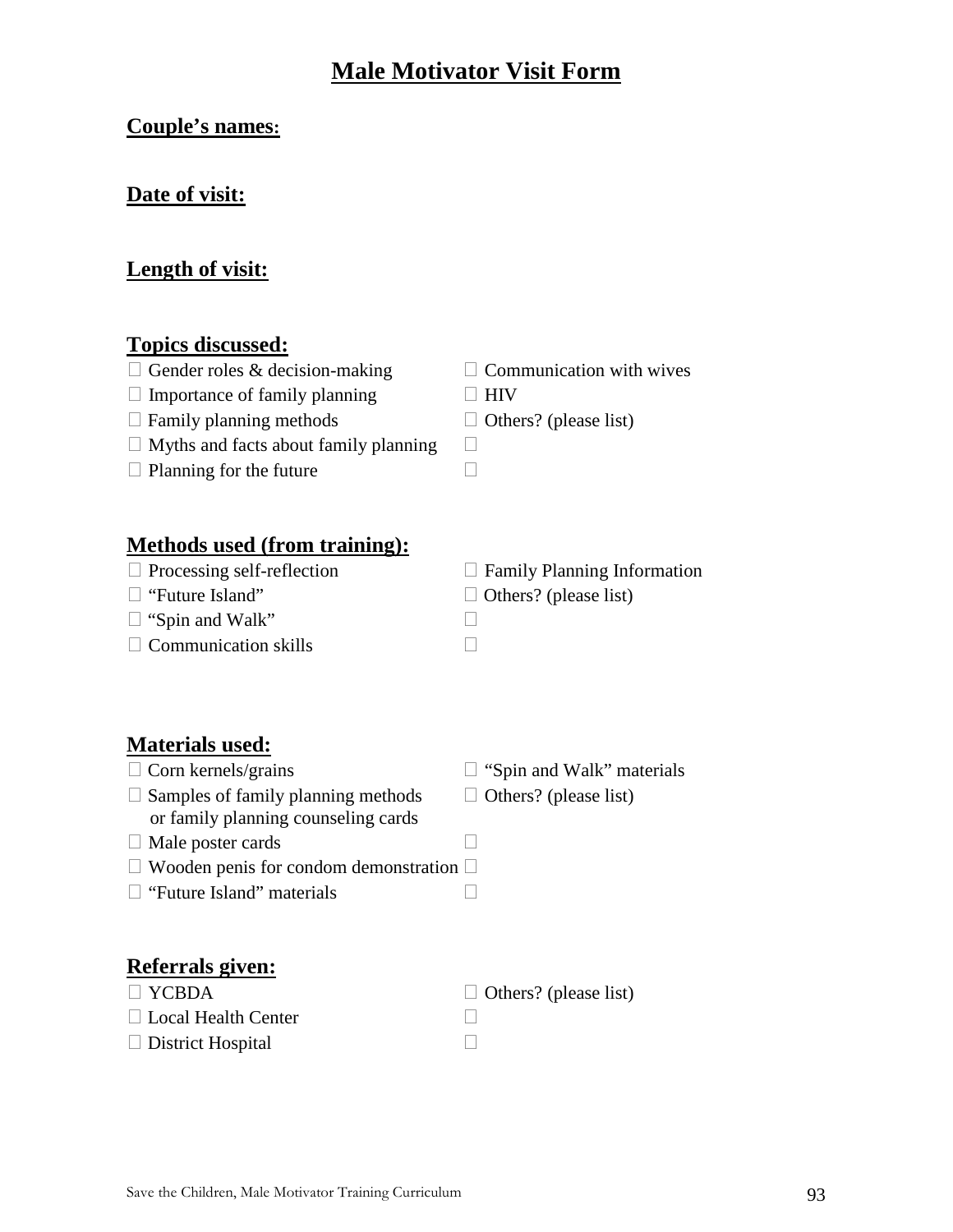**Plans for the Next Three Months and Expectations**

#### **Time Needed:** 1 hour

#### **Materials Needed:**

- Flip chart
- Markers

#### **Advance Preparation:**

- Set a date for the follow-up workshop
- Develop a plan for distributing the bikes

**Objectives:** To discuss protocol for the next 3 months, bike distribution and expectations of the participants.

- 1. "Next we are going to talk about the plans for the next three months."
- 2. Discuss protocol for the first 3 months (visits 1 and 2) and the follow-up one-day workshop to share experiences. A date should be set for the follow-up workshop.
- 3. Have the participants brainstorm their expectations on how they will act in the community and what is expected of them. Record all responses on a flipchart. As verification of these expectations and as a way to celebrate the end of the workshop, have all the Male Motivators gather around the flipchart and sign their name.
- 4. Explain how bikes will be distributed and roles and responsibilities around the bikes. (Bikes are on loan during the course of the study. The bikes can be used for other purposes outside the visits but they must maintain the bikes at their own cost. Male Motivators who do not complete the 6 visits with the assigned men will have to return the bikes. All Male Motivators who finish the study period get to keep their bikes and continue to use their skills with other men in the community.) The bike policy can be changed and designed by the research coordinator.
- 5. "So, we have talked about the coming three months, the follow-up one-day workshop, how bikes will be distributed and the expectations of you as Male Motivators"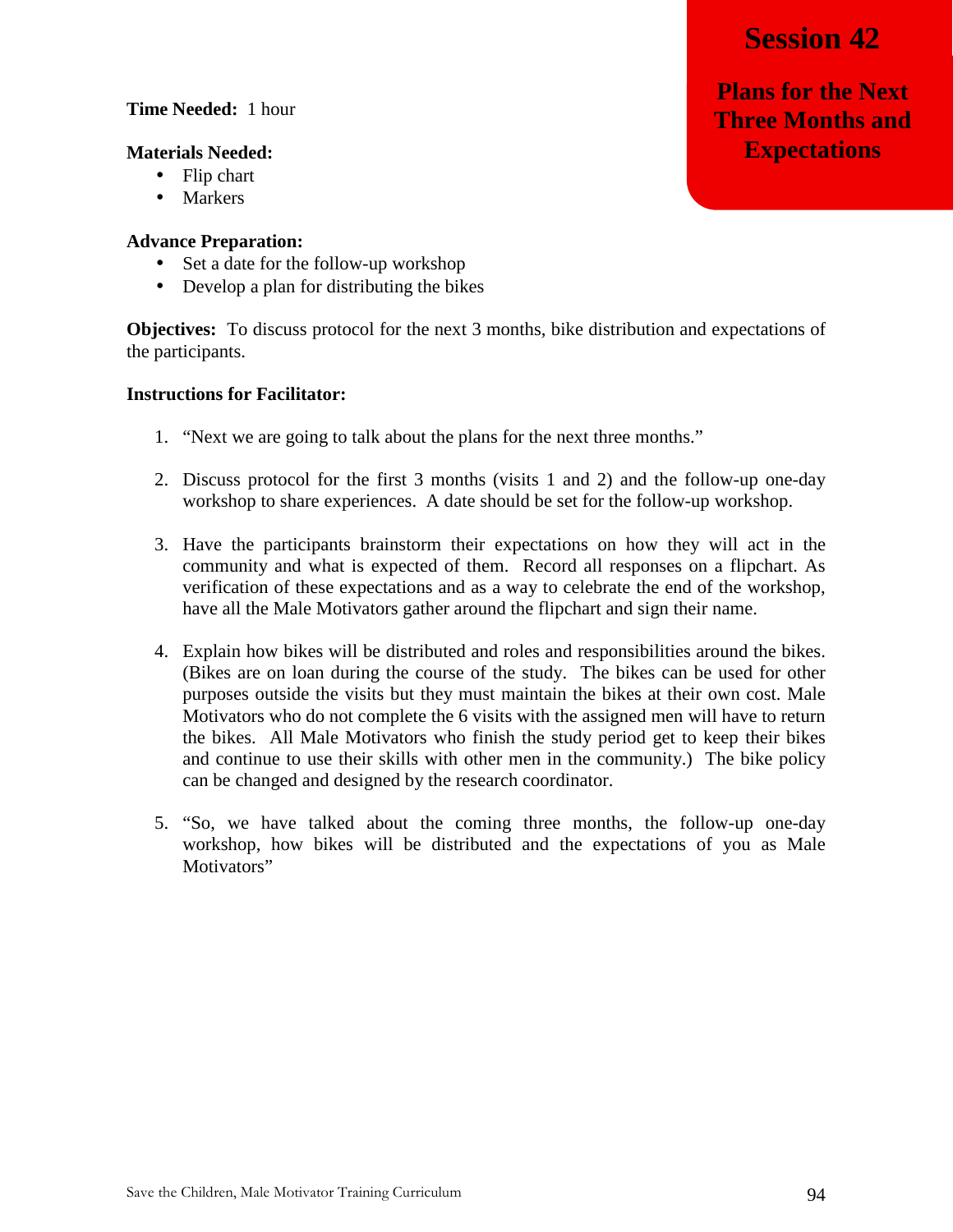## **Post-Test**

#### **Time Needed:** 30 minutes

#### **Materials Needed:**

- Test
- Pencils

**Advance Preparation:** Make 40 copies of the post-test questionnaire.

**Objectives:** To find out what the participants have learned in the workshop.

- 1. "Next, you are going to take a test to see what you have learned in this workshop."
- 2. Give each participant a test and a pencil.
- 3. Go over the instructions for the test and instruct them to begin.
- 4. Collect the tests as each participant finishes.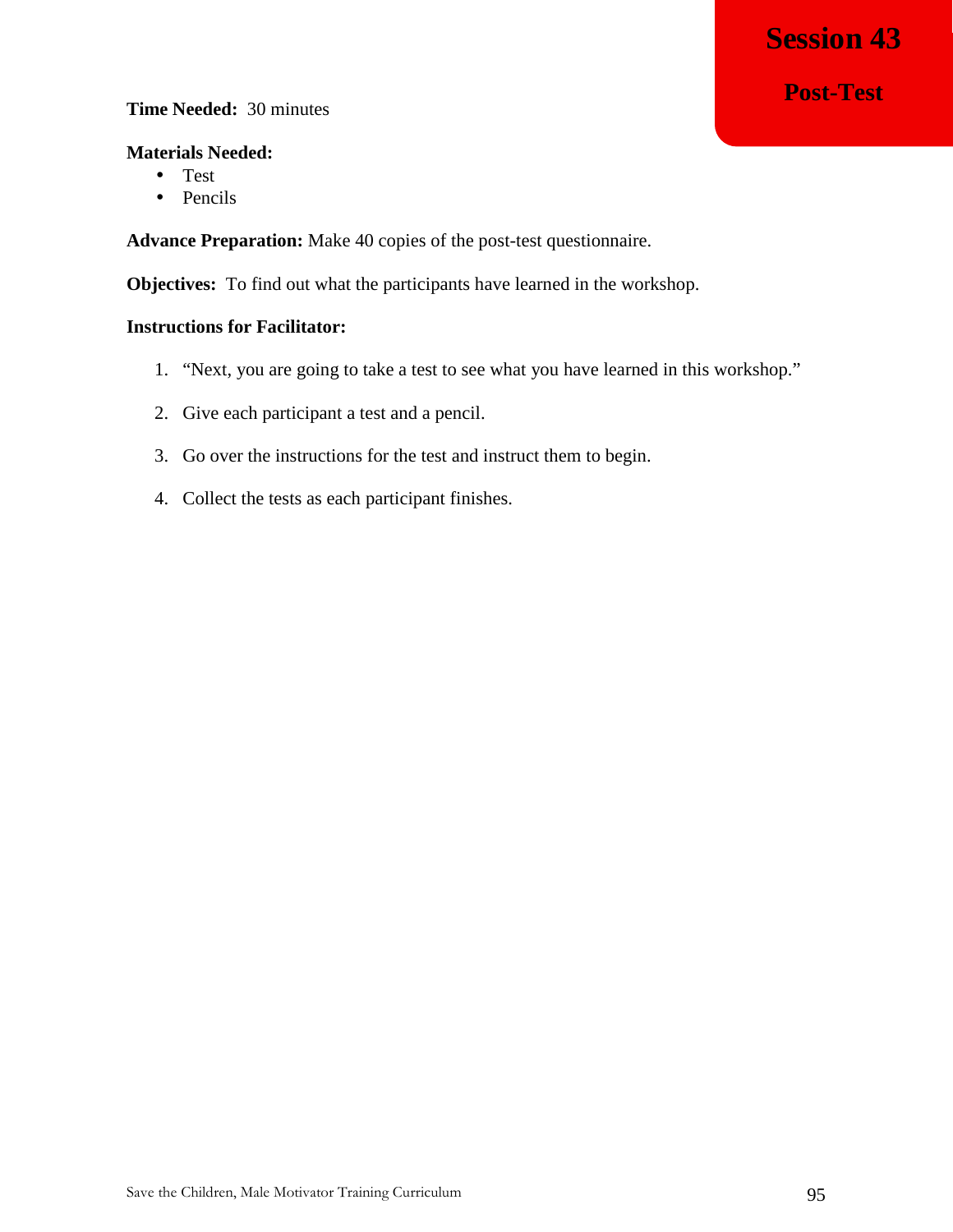#### **Time Needed:** 15 minutes

#### **Materials Needed:**

- Evaluation form
- Pencils

**Advance Preparation:** 40 copies of the evaluation form

**Objectives:** For the participants to evaluate the workshop.

- 1. "Now you will have a chance to evaluate this workshop. This will help us improve the workshop for future participants."
- 2. Give each participant an evaluation form and a pencil.
- 3. Explain the instructions and instruct them to begin.
- 4. Collect the forms as each participant finishes.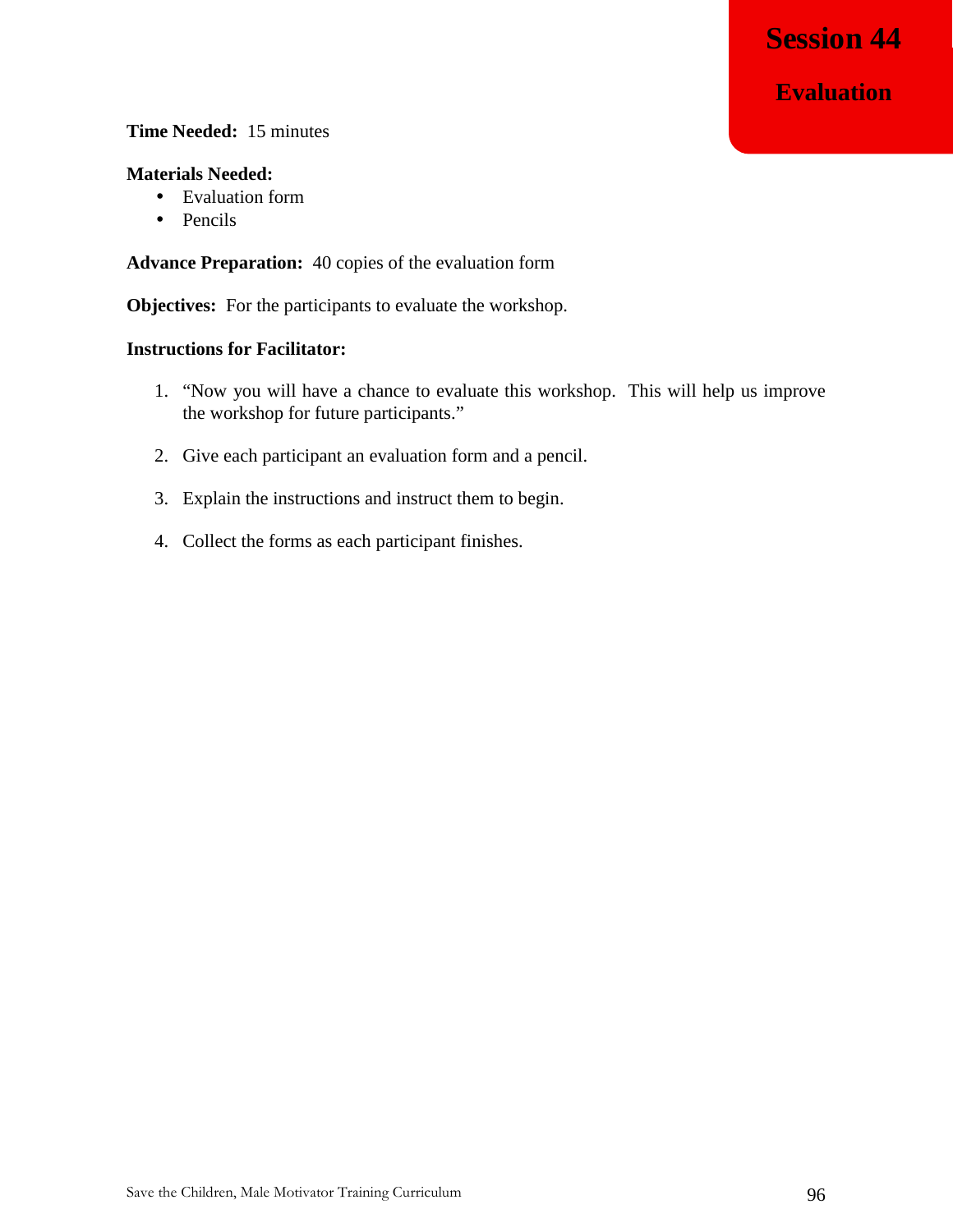#### **Final Evaluation**

| HOW USEFUL WERE THE FOLLOWING SESSIONS FOR YOU? |  |  |  |  |
|-------------------------------------------------|--|--|--|--|
|-------------------------------------------------|--|--|--|--|

| TION CSEFUL WERE THE FOLLOWING SESSIONS FOR TOO . |             |                    |                    |                      |
|---------------------------------------------------|-------------|--------------------|--------------------|----------------------|
|                                                   | Very Useful | Somewhat<br>Useful | Not Very<br>Useful | Not Useful<br>at All |
| <b>• DAY ONE: UNDERSTANDING GENDER VALUES</b>     |             |                    |                    |                      |
| AND HOW THEY RELATED TO FAMILY                    |             |                    |                    |                      |
| PLANNING                                          |             |                    |                    |                      |
| Comments:                                         |             |                    |                    |                      |

- **DAY TWO: <sup>F</sup>AMILY PLANNING INFORMATION** Comments:
- **DAY THREE: <sup>M</sup>OTIVATIONAL TOOLS**  Comments:
- **DAY FOUR: <sup>C</sup>OMMUNICATION SKILLS** Comments:
- **DAY FIVE: UNDERSTANDING ROLES AND RESPONSIBILITIES, MEETING YCBDA AND YZC**  Comments:

#### **LOGISTICAL ARRANGEMENT**

|           |                              | Very |      |      | Needs       |
|-----------|------------------------------|------|------|------|-------------|
|           |                              | Good | Good | Okay | Improvement |
| $\bullet$ | Venue (meeting room)         |      |      |      |             |
| $\bullet$ | Food                         |      |      |      |             |
|           | • Timing of Breaks and Lunch |      |      |      |             |
| $\bullet$ | Start and finish time        |      |      |      |             |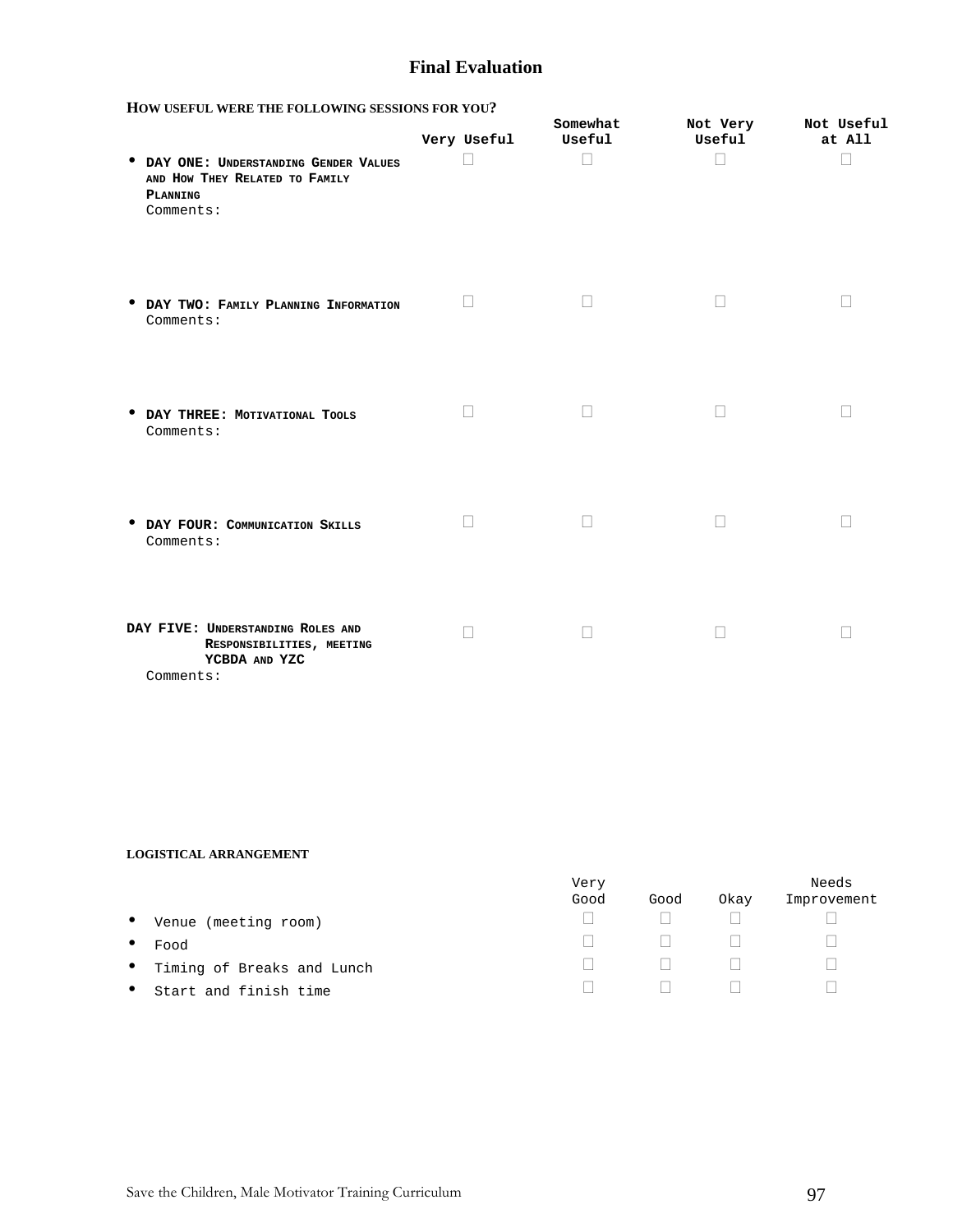#### **OVERALL STRUCTURE OF THE MALE MOTIVATOR TRAINING**

| How was the balance of<br>interactive versus<br>lecture style?                                                                 | Too Interactive                 | Just Right             | Too Much Lecture            |
|--------------------------------------------------------------------------------------------------------------------------------|---------------------------------|------------------------|-----------------------------|
| Do you feel the training<br>was the right length for<br>you to learn the material<br>you will need to use in<br>the community? | Too Long                        | Just Right             | Not Short                   |
| Overall, how would you<br>rate the training?                                                                                   | Did Not Meet My<br>Expectations | Met My<br>Expectations | Exceeded My<br>Expectations |

What were the three outstanding positive elements of this training for you?  $1)$ 

 $2)$  , and the contract of the contract of the contract of the contract of the contract of the contract of the contract of the contract of the contract of the contract of the contract of the contract of the contract of th

What are the three elements of this training that you think could be improved?

What other feedback would you like to offer?

 $1)$ 

Thank you for your comments and participation!